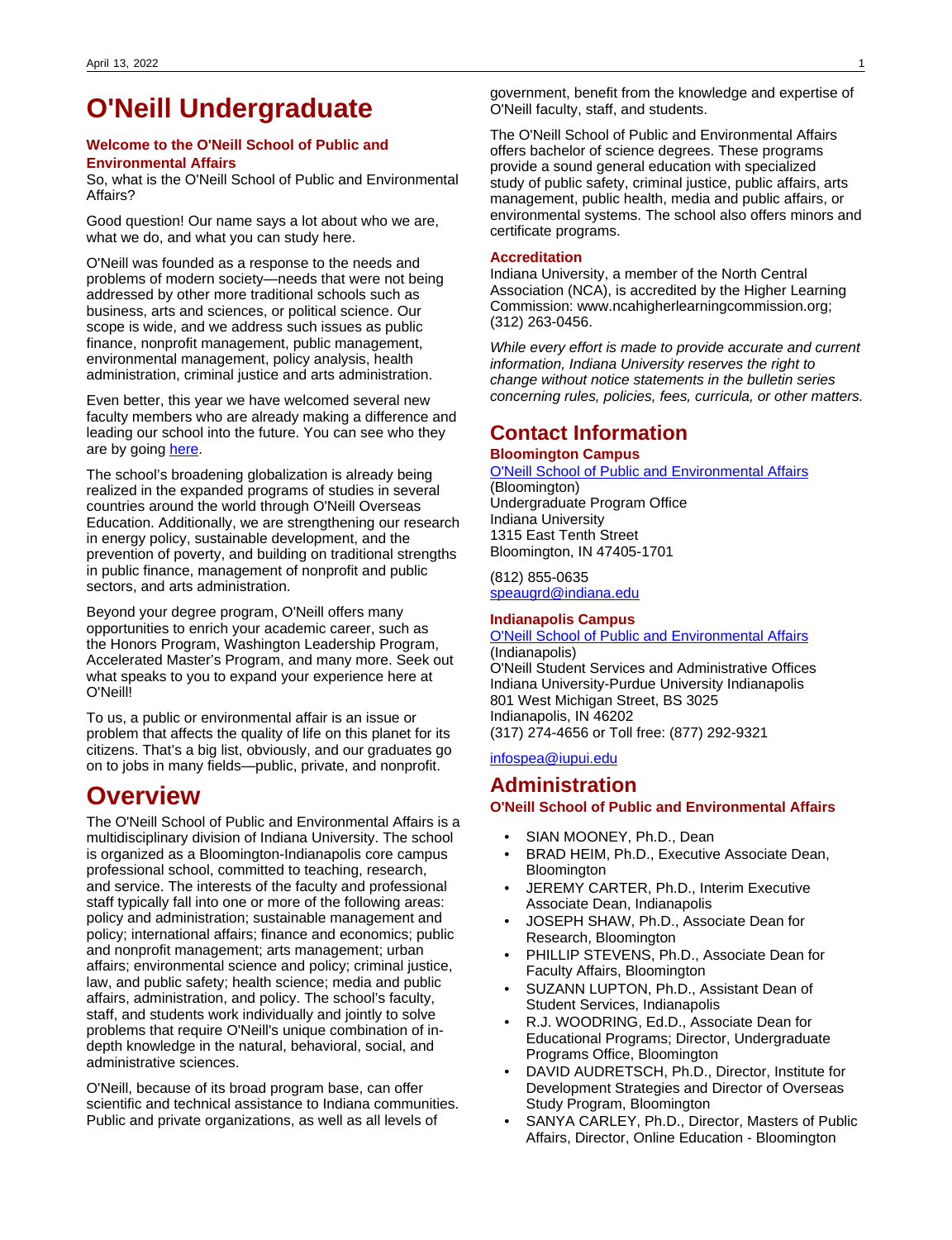- KAREN GAHL-MILLS, Ph.D., Director, Arts Administration, Bloomington
- APRIL GRUDI, M.P.H-C.H.E.S, Faculty Director for Master of Science in Healthcare Management, **Bloomington**
- TOM GUEVARA, Director, IU Public Policy Institute, Indianapolis
- PAUL HELMKE, J.D., Director, Civic Leaders Living Learning Center, Bloomington
- VICKY MERETSKY, Ph.D., Director, Master of Science in Environmental Science Programs, **Bloomington**
- CULLEN MERRITT, Ph.D., Director of Undergraduate Honors Program, Indianapolis
- DEBRA MESH, Ph.D., Director of the Women's Philanthropy Institute, Indianapolis
- SARAH MINCEY, Ph.D., Director, Integrated Program in the Environment, Bloomington
- ANDREA NEED, J.D., Director, Undergraduate Academic Affairs, Bloomington
- JUSTIN ROSS, Ph.D., Director, Ph.D. Programs in Public Policy and Public Affairs, Bloomington
- KIMBERLY NOVICK, Ph.D., Director, Program in Environmental Sciences, Bloomington
- DANIEL PRESTON, Ph.D., Director, Masters of International Affairs, Bloomington
- AMANDA RUTHERFORD, Ph.D., Director, Undergraduate Honors Program, Bloomington
- JENNIFER SCHEPERS, Director, Career Development Office, Bloomington

#### **O'Neill School of Public and Environmental Affairs Dean's Council**

- GURMINDER BEDI, Chicago, IL
- BETH A. BROOKE, Allentown, PA
- BRYCE CARMINE, Chicago, IL
- THE HONORABLE LEE HAMILTON, Bloomington, IN
- MARIE C. JOHNS, Washington, DC
- SANDRA LANEY, Cincinnati, OH
- MARSHA LEVICK, Philadelphia, PA
- JAYMA MEYER, New York, NY
- WILLIAM L. MILLER, New York, NY
- BART PETERSON, Indianapolis, IN
- DANIEL J. PETERSON, Bloomington, IN
- THOMAS E. REILLY, JR, Indianapolis, IN
- CHARLES E. SCHALLIOL, Indianapolis, IN
- JAMES A. SCHELLINGER, Indianapolis, IN
- SCOTT H. SEGAL, Washington, DC
- TERRENCE D. STRAUB, Washington, DC
- MELANIE WALKER, Bloomington, IN

# **Organizations & Services**

Career Services

O'Neill Alumni Association

Business/SPEA Information Commons-Library

Honor Societies

# **Career Services**

Our dedicated Career Education and Professional Advancement program at the Career Hub is here to help you plan a career path that will let you excel—from your first day at the O'Neill School of Public and Environmental Affairs. We'll work with you to develop the job search and networking skills you need to achieve your goals— identifying [Career Communities](https://speacareerhub.indiana.edu/what-are-career-communities/#https://speacareerhub.indiana.edu/what-are-career-communities/) based around your career interests, letting you explore a variety of career paths.

Services we offer:

- Personalized advising appointments
- Skill and strength assessments
- Career planning and exploration
- Full-time job search assistance
- Internship search assistance
- Resume development and review
- Cover letter writing and review
- Interview preparation
- Mock interviews
- Network building
- Informational interview preparation
- LinkedIn assistance
- Job offer advice
- Graduate school preparation

Since the O'Neill School of Public and Environmental Affairs was established in 1972 as SPEA, we've been dedicated to preparing our students to be lead for the greater good. Through our [Career Hub](https://oneillcareerhub.indiana.edu/), we work to connect our students and alumni with influential organizations in the public, private, and nonprofit sector. As a professional school, we equip our students with tangible skills that they can employ to help solve the world's most complex challenges—graduating career ready.

Bloomington Campus O'Neill Career Hub SPEA 200 812-855-9639 [careerhb@indiana.edu](mailto:careerhb@indiana.edu)

# **O'Neill Alumni Association**

O'Neill SPEA has a strong commitment to its alumni and considers them among our most valued resources. The O'Neill Office of Alumni Relations strives to maintain lifelong connections with our network of over 32,000 alumni. When O'Neill graduates join the Indiana University Alumni Association, they automatically become members of the O'Neill Alumni Association. The mission of the O'Neill Alumni Association is to inspire and cultivate dynamic interactions among alumni, the school, and current students for the betterment of O'Neill and the professions it serves. Some activities of the Association include the Capitol Hill Colloquium, annual social gatherings in Indianapolis, Denver, Chicago and Washington D.C., and networking and educational opportunities for O'Neill alumni- nationally and globally. The association is also a sponsor of the O'Neill Magazine, our e-newsletter, and manages an endowed scholarship that is awarded annually to O'Neill undergraduate and graduate students. The O'Neill Alumni Association is governed by an elected board of directors comprised of O'Neill Alumni who represent diverse academic and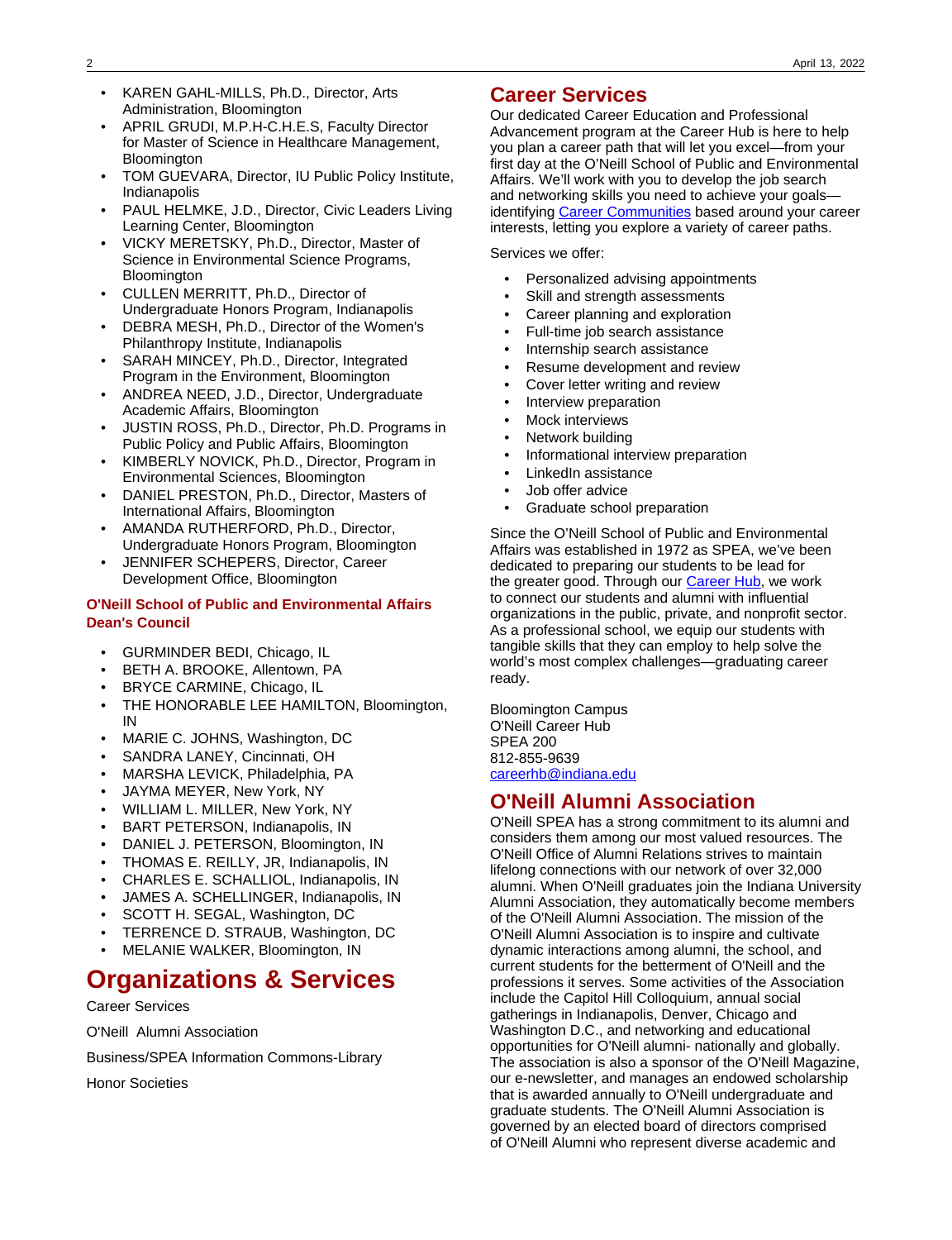geographic backgrounds. For more information, please visit www.indiana.edu/~speaalum.

# **Business/SPEA Information Commons Library**

#### **The Bloomington Business/SPEA Information Commons-Library**

The Business/SPEA Information Commons is THE LIBRARY for Kelley School of Business and O'Neill School of Public and Environmental Affairs students. Our [space](https://libraries.indiana.edu/businessspea-library#panel-rooms), [services](https://libraries.indiana.edu/businessspea-library#panel-services), and [resources a](https://libraries.indiana.edu/businessspea-library#panel-helpful-info)re tailored to support the specific information needs of your program and prepare you for whatever comes next.

We are located on the first floor of the O'Neill building in room PV 150, where the O'Neill building meets Kelley's Hodge Hall.

### **Honor Societies**

#### **Alpha Phi Sigma**

Alpha Phi Sigma is the national criminal justice honor society at O'Neill Indianapolis. The society recognizes scholastic excellence of students in the field of criminal justice. It was founded in 1942 and was admitted to the Association of College Honor Societies in 1980. To be eligible, undergraduate students must have earned an overall grade point average of at least 3.200 for at least 40 credit hours of course work, and must include at least four criminal justice courses with a minimum 3.200 grade point average. For additional information, students should contact their criminal justice faculty advisor.

#### **Pi Alpha Alpha at O'Neill Bloomington**

Pi Alpha Alpha is the national honorary society for schools of public affairs and administration. The society acknowledges outstanding scholarship and contributions to these fields. It was founded in 1972 by the National Association of Schools of Public Affairs and Administration (NASPAA) to honor those whose performance in public affairs has been distinguished. The Indiana chapter of Pi Alpha Alpha is a charter chapter. Membership in Pi Alpha Alpha may be compared to membership in Phi Beta Kappa for liberal arts graduates. A person evaluating credentials in the various fields of public service should recognize the professional quality such a membership represents.

Undergraduate students may be eligible for Pi Alpha Alpha membership when they are in the top 10 percent of their graduating class with a minimum grade point average of 3.500 in at least 15 credit hours of SPEA courses, when they are in the last semester of the junior year or in the senior year, and when they have earned a grade point average of at least 3.000 in all course work. These are the national minimum requirements. However, higher minimum requirements may be used and may change annually depending on grade trends.

Alumni are eligible for membership if they meet all the requirements of student membership, even if they graduated before induction by the Indiana chapter.

Honorary membership may be available to any person who has achieved distinction in public administration and who has the distinguished qualities that Pi Alpha Alpha fosters.

**Information regarding Pi Alpha Alpha and the Honors Program at O'Neill Indianapolis can be found at [http://](http://bulletin.iupui.edu/) [bulletin.iupui.edu/](http://bulletin.iupui.edu/).**

# **Centers & Institutes**

The O'Neill School of Public and Environmental Affairs encompasses public service activities that complement innovative academic programs. The school provides a wide variety of services to a number of federal, state, and local agencies.

### **Institute for Development Strategies**

The Institute for Development Strategies, co-sponsored by the Office of Research, the University Graduate School and the O'Neill School of Public and Environmental Affairs, is a university-wide research program linking faculty resources from various departments and campuses. The institute examines research-related problems in the field of regional entrepreneurship and economic development at local, national, and international levels. It focuses on strategies for entrepreneurship and economic development and conducts research on the causes and consequences of globalization. Additional information can be found at <https://ids.oneill.indiana.edu/contact/index.html>

# **IU Public Policy Institute**

The IU Public Policy Institute is a collaborative, multidisciplinary research institute within the Indiana University School of Public and Environmental Affairs. The Institute serves as an umbrella organization for research centers affiliated with O'Neill, including the Center for Urban Policy and the Environment, the Center for Civic Literacy and the Center for Criminal Justice Research. The Institute also supports the [Indiana Advisory](http://iacir.spea.iupui.edu/) [Commission on Intergovernmental Relations \(IACIR\).](http://iacir.spea.iupui.edu/)

IU Public Policy Institute O'Neill School of Public and Environmental Affairs 101 W. Ohio Street, Suite 400 Indianapolis, IN 46204-1708

Contact: Tom Guevera, Director Phone: (317) 278-1305

#### [iuppi@iu.edu](mailto:iuppi@iu.edu)

[https://policyinstitute.iu.edu/](https://policyinstitute.iu.edu/#https://policyinstitute.iu.edu/)

### **Transportation Research Center**

The Transportation Research Center was established to coordinate and facilitate the transportation research activities of the university. The center's expertise lies in the areas of transportation safety, urban public transit, transport management, and transport regulatory policy. The center uses a staff of professional researchers, faculty, and graduate students in performing research projects for federal, state, and local government.

Transportation Research Center 501 S. Madison, Suite 105 Bloomington, IN 47403 (812) 855-7603 <https://trc.indiana.edu/>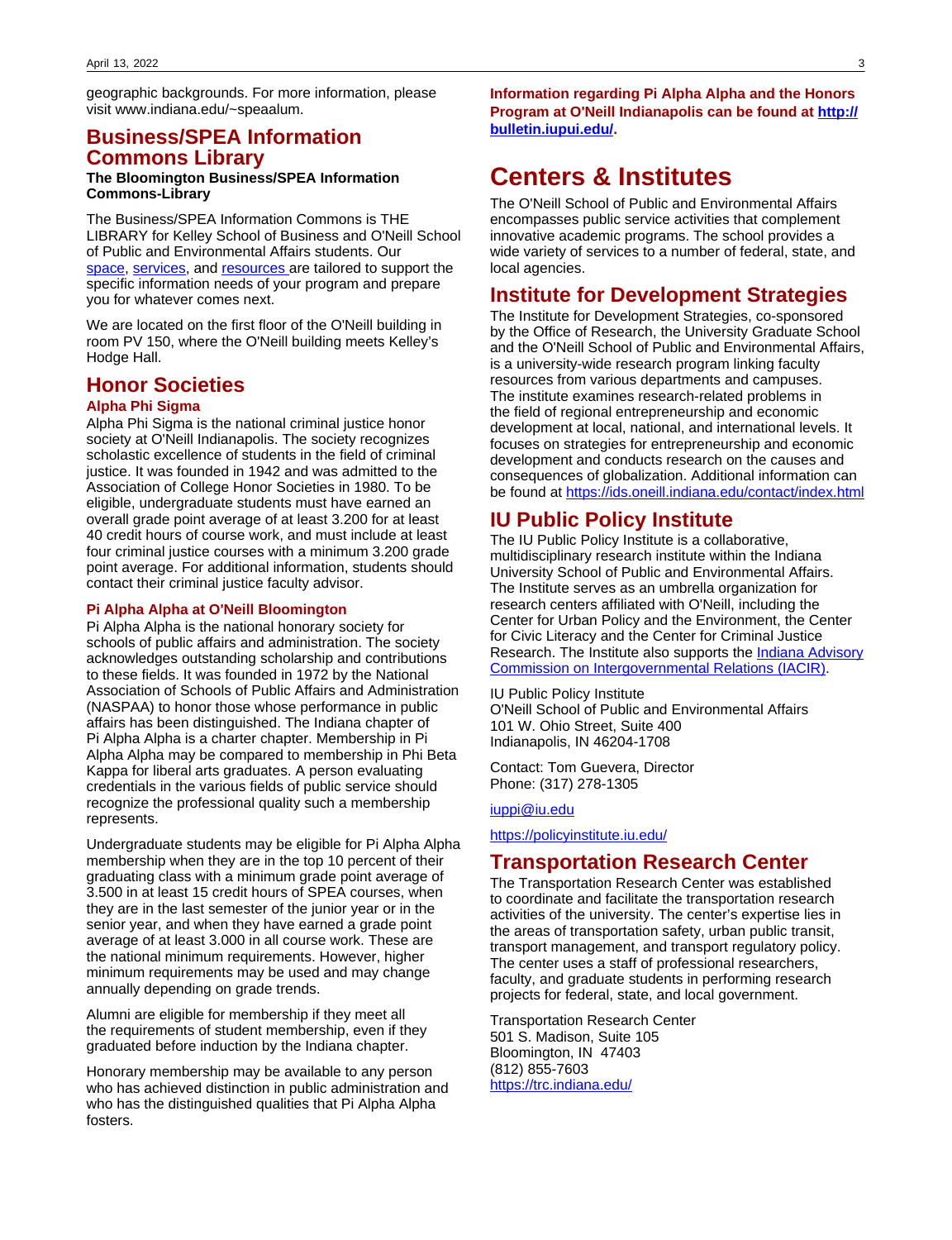# **Center for Research on Inclusion and Social Policy**

The IU Center for Research on Inclusion and Social Policy examines systemic issues at the intersection of social policy and equity, and helps leaders and residents make informed decisions about those issues. CRISP projects seek to make race, ethnicity, and socioeconomic status a primary focus of inclusion-related work, with an understanding and a willingness to explore how those factors intersect with gender, community, and identities that affect one's well-being.

The Center for Research on Inclusion and Social Policy School of Public and Environmental Affairs 101 W. Ohio Street, Suite 400 Indianapolis, IN 46204-1708

Contact: Tom Guevara, Director (317) 278-1305 [policyinstitute.iu.edu/centers/crisp/index.html](https://policyinstitute.iu.edu/centers/crisp/index.html)

# **Admission**

O'Neill Bloomington

O'Neill Indianapolis

Intercampus Transfer

Returning Education—Indianapolis

# **O'Neill Bloomington**

**Application Eligibility** Admission to O'Neill Bloomington's undergraduate programs is by application. Students are eligible to apply when they have (1) completed at least 12 credit hours, (2) successfully completed the Common Ground requirement in English Composition (by earning at least the minimum grade required of IUB students to satisfy the requirement), and (3) either completed the Common Ground Mathematical Modelling requirement (by earning at least the minimum grade required of IUB students to satisfy the requirement) or completed Math-D 116 with a C or better and enrolled in Math-D 117. Students above 75 credit hours are eligible for admission, but must make an appointment with a Pre-O'Neill advisor and have attained at least a 2.300 cumulative GPA.

#### **Competitive Admission**

Admission is a competitive process. The admissions committee will consider a student's application statement, cumulative GPA, grade trends, credit hours completed, GPA in the student's intended O'Neill major, and any other relevant information about a student's case.

No student will be admitted if their O'Neill major GPA is below the minimum standard for graduation in their intended major at the time of application. O'Neill major GPA's are calculated for any student with at least 12 credit hours completed in their intended major. Current O'Neill major GPA graduation standards are listed in the following table:

| Degree                 | Major      | <b>Major GPA for</b><br><b>Graduation</b> |
|------------------------|------------|-------------------------------------------|
| Bachelor of<br>Science | Management | 2.300                                     |

|  |  |  | lin Public Affairs |  |  |
|--|--|--|--------------------|--|--|
|--|--|--|--------------------|--|--|

|                                                                   | Public<br>Management &<br>Leadership    | 2.300 |
|-------------------------------------------------------------------|-----------------------------------------|-------|
|                                                                   | Nonprofit<br>Management &<br>Leadership | 2.300 |
|                                                                   | Human Resource<br>Management            | 2.300 |
|                                                                   | Environmental<br>Management             | 2.300 |
|                                                                   | <b>Public Financial</b><br>Management   | 2.300 |
|                                                                   | Policy Analysis                         | 2.300 |
|                                                                   | Law & Public<br>Affairs                 | 2.700 |
| Bachelor of<br>Science in<br>Healthcare<br>Management<br>& Policy | Healthcare<br>Management &<br>Policy    | 2.300 |
| Bachelor of<br>Science<br>in Arts<br>Management                   | Arts Management 2.300                   |       |

| <b>Degree</b>                          | Major                                      | <b>GPA</b> for<br><b>Admission</b> | Major<br><b>GPA for</b><br><b>Graduation</b> |
|----------------------------------------|--------------------------------------------|------------------------------------|----------------------------------------------|
| Science in<br>Environmental<br>Science | Bachelor of Environmental 2.300<br>Science |                                    | 2.000                                        |

Admission to the Bachelor of Arts in Environmental and Sustainability Studies major is managed by the College of Arts and Sciences (see [http://indiana.edu/~baess/](http://indiana.edu/~baess/home.php) [home.php](http://indiana.edu/~baess/home.php) for application and admission information).

#### **Direct Admission to O'Neill Bloomington**

Students directly admitted into O'Neill out of high school will get a jump start on their O'Neill education and receive consideration for scholarship opportunities and for participation in the Civic Leaders Living-Learning Center. Direct admit students also have access to their O'Neill advisors as soon as they arrive on campus. This early planning will ensure that O'Neill Direct Admits are well positioned to take advantage of special opportunities, like our Washington Leadership Program, Accelerated Master's Program, and O'Neill Study Abroad programs. Students who have been accepted to IU are eligible for direct admission to O'Neill if they have indicated an interest in an O'Neill major on their application to IU and meet direct admit criteria. Additional details on direct admission are available at [https://oneill.indiana.edu/](#https://oneill.indiana.edu/undergraduate/apply/index.html) [undergraduate/apply/index.html](#https://oneill.indiana.edu/undergraduate/apply/index.html).

# **O'Neill Indianapolis**

Information regarding undergraduate admissions, transfers, credit for police and firefighting training, and the Sex Offenders Screening Policy for Students/Applicants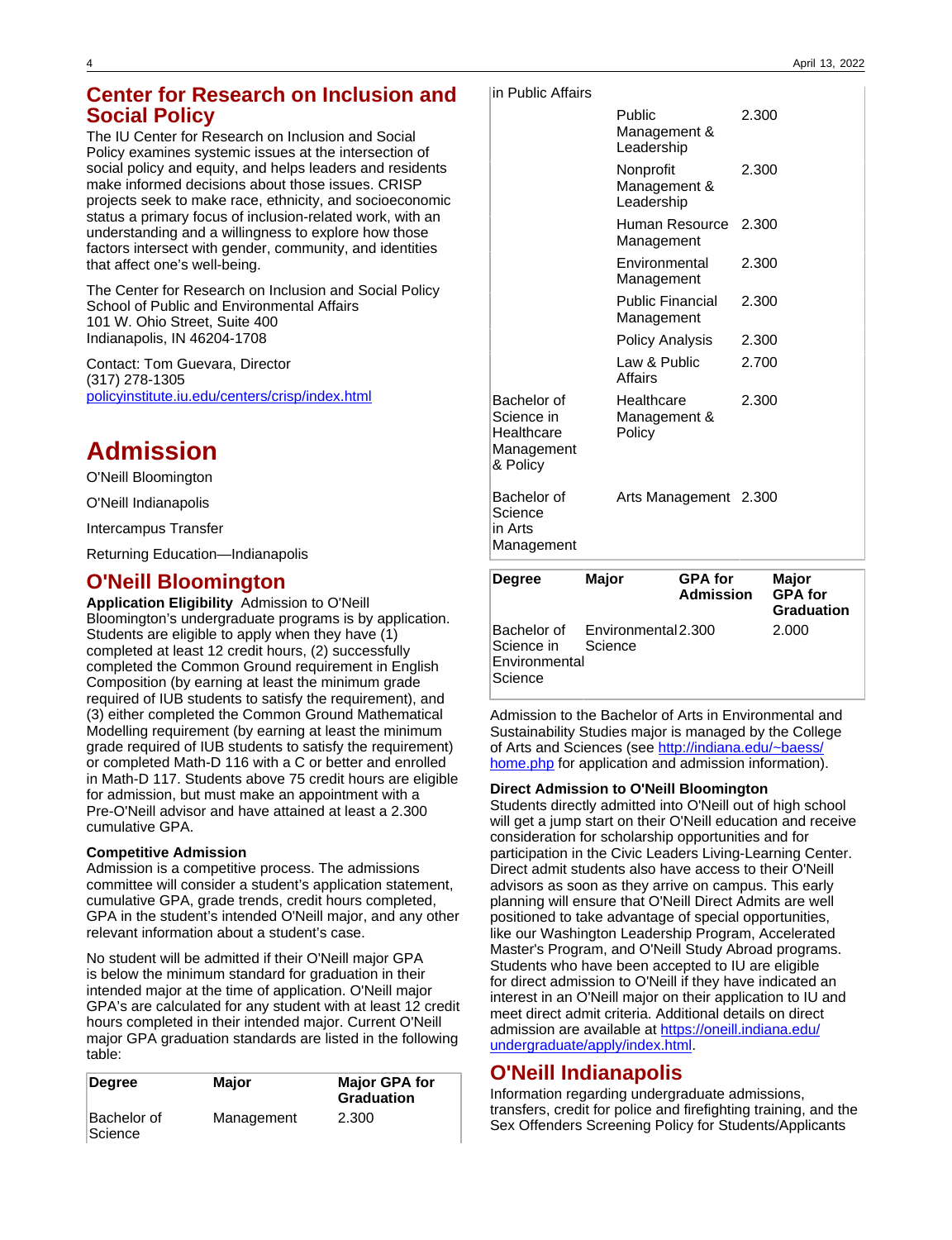for O'Neill-IUPUI on the Indianapolis campus can be found [here.](https://bulletins.iu.edu/iupui/2022-2023/schools/oneill-spea/admission/index.shtmlhttp://bulletin.iupui.edu/#https://bulletins.iu.edu/iupui/2022-2023/schools/oneill-spea/admission/index.shtmlhttp://bulletin.iupui.edu/)

# **Intercampus Transfer**

#### **Intercampus Transfer to Bloomington**

Students admitted to the O'Neill School of Public and Environmental Affairs at any campus of Indiana University may transfer permanently to O'Neill on another campus, provided they meet the requirements for admission and good academic standing at the desired campus. Students wanting a temporary intercampus transfer need only meet the good academic standing requirements.

#### **Intercampus Transfer to Indianapolis**

Information regarding undergraduate admissions, transfers, credit for police and firefighting training, and the Sex Offenders Screening Policy for Students/Applicants for O'Neill-IUPUI on the Indianapolis campus can be found at **[https://bulletins.iu.edu/iupui/2022-2023/](https://bulletins.iu.edu/iupui/2022-2023/schools/oneill-spea/admission/index.shtmlhttp://bulletin.iupui.edu/#https://bulletins.iu.edu/iupui/2022-2023/schools/oneill-spea/admission/index.shtmlhttp://bulletin.iupui.edu/) [schools/oneill-spea/admission/index.shtmlhttp://](https://bulletins.iu.edu/iupui/2022-2023/schools/oneill-spea/admission/index.shtmlhttp://bulletin.iupui.edu/#https://bulletins.iu.edu/iupui/2022-2023/schools/oneill-spea/admission/index.shtmlhttp://bulletin.iupui.edu/) [bulletin.iupui.edu/](https://bulletins.iu.edu/iupui/2022-2023/schools/oneill-spea/admission/index.shtmlhttp://bulletin.iupui.edu/#https://bulletins.iu.edu/iupui/2022-2023/schools/oneill-spea/admission/index.shtmlhttp://bulletin.iupui.edu/)**

# **Returning Education—Indianapolis**

Information regarding returning students, Indianapolis Forgiveness Policy, and requirements for a second bachelor's degree for O'Neill-IUPUI on the Indianapolis campus can be found at [https://bulletins.iu.edu/](https://bulletins.iu.edu/iupui/2022-2023/schools/oneill-spea/admission/index.shtml#https://bulletins.iu.edu/iupui/2022-2023/schools/oneill-spea/admission/index.shtml) [iupui/2022-2023/schools/oneill-spea/admission/](https://bulletins.iu.edu/iupui/2022-2023/schools/oneill-spea/admission/index.shtml#https://bulletins.iu.edu/iupui/2022-2023/schools/oneill-spea/admission/index.shtml) [index.shtml.](https://bulletins.iu.edu/iupui/2022-2023/schools/oneill-spea/admission/index.shtml#https://bulletins.iu.edu/iupui/2022-2023/schools/oneill-spea/admission/index.shtml)

# **Policies & Procedures**

The academic policies of the O'Neill School of Public and Environmental Affairs are applicable to all O'Neill undergraduate programs regardless of the campus where they are offered. Additional policies at individual campuses may also apply to O'Neill students.

# **Grading System**

O'Neill follows the official grading system of Indiana University, which is as follows:

| A+, A | $=$ | 4.000 | С  | $=$ | 2.000 |
|-------|-----|-------|----|-----|-------|
| A–    | $=$ | 3.700 | C- | $=$ | 1.700 |
| B+    | $=$ | 3.300 | D+ | $=$ | 1.300 |
| B     | $=$ | 3.000 | D  | $=$ | 1.000 |
| B-    | $=$ | 2.700 | D- | $=$ | 0.700 |
| $C+$  | $=$ | 2.300 | F  | $=$ | 0.000 |

The following grades carry no points: I (Incomplete an Incomplete will change to an F if the work is not completed within the time period specified by the instructor [an instructor can specify any period of time up to one year]), NR (No Grade Reported), P (Pass), R (Deferred), S (Satisfactory), W (Withdrawal —check the current Enrollment and Student Academic Information Bulletin for deadlines).

On the Bloomington campus, any O'Neill undergraduate student may retake a course for which he/she received a grade below an A. Students may exercise this option for no more than three courses, totaling no more than 10 credits and may use this option only once for a given course. Additional information can be found at: [http://](http://registrar.indiana.edu/policies/extended-x.shtml) [registrar.indiana.edu/policies/extended-x.shtml.](http://registrar.indiana.edu/policies/extended-x.shtml)

The Indianapolis campus has an expanded policy for grade replacement. A student seeking their first degree may replace up to 15 credits. Additional information about the IUPUI Grade Replacement Policy can be found on the [Registrar's page](http://registrar.iupui.edu/replace.html).

#### **Grade Appeals**

Students in **Bloomington** seeking to make an appeal should first meet with the professor to understand and resolve the issue. If the student feels they are at an impasse they may make an appeal to the Director, Undergraduate Programs. They should fill out a grade appeal form which is available in the Undergraduate Program Office and send the form to the Director. The Director will meet individually with the student and the professor to learn about the situation and find a resolution. If no resolution is arrived at, the Director will make a final decision, informing both the student and the professor with a copy to the O'Neill Executive Associate Dean.

Students in **Indianapolis** have 90 days after the conclusion of a course to appeal a grade. Resolution of the issue with the class instructor must be attempted before submitting a written appeal to the appropriate program director. In the event the instructor for the **Indianapolis** campus cannot be contacted, the student must give a notice of intent to appeal at 90 days.

More information can be found on the O'Neill-IUPUI bulletin website at [https://bulletins.iu.edu/iupui/2022-2023/](https://bulletins.iu.edu/iupui/2022-2023/schools/oneill-spea/overview/index.shtml#https://bulletins.iu.edu/iupui/2022-2023/schools/oneill-spea/overview/index.shtml) [schools/oneill-spea/overview/index.shtml.](https://bulletins.iu.edu/iupui/2022-2023/schools/oneill-spea/overview/index.shtml#https://bulletins.iu.edu/iupui/2022-2023/schools/oneill-spea/overview/index.shtml)

# **Academic Standing**

- Good Academic Standing
- **Probation**
- Critical Probation
- Dismissal
- **Readmission**

# **Good Academic Standing**

Students are in good academic standing when their semester and their cumulative grade point averages are 2.000. Students must be in good academic standing to graduate.

# **Probation**

A student will be placed on academic probation if his/ her cumulative or semester grade point average is below 2.000. If a student fails to return to good academic standing at the conclusion of the probation semester, the student may be dismissed from the school.

#### **O'Neill Indianapolis Probation Policy**

Please see the information on the O'Neill-IUPUI bulletin at [http://bulletin.iupui.edu/.](http://bulletin.iupui.edu/)

# **O'Neill Bloomington Critical Probation**

A student will be placed on critical probation if his/her SPEA GPA falls below 2.30. In the Bachelor of Science in Law and Public Policy, students will be placed on critical probation if the SPEA GPA falls below a 2.70. In order for the SPEA GPA to be considered, a student must have completed 12 or more credit hours in the major and a minimum of a 2.000 cumulative GPA. If placed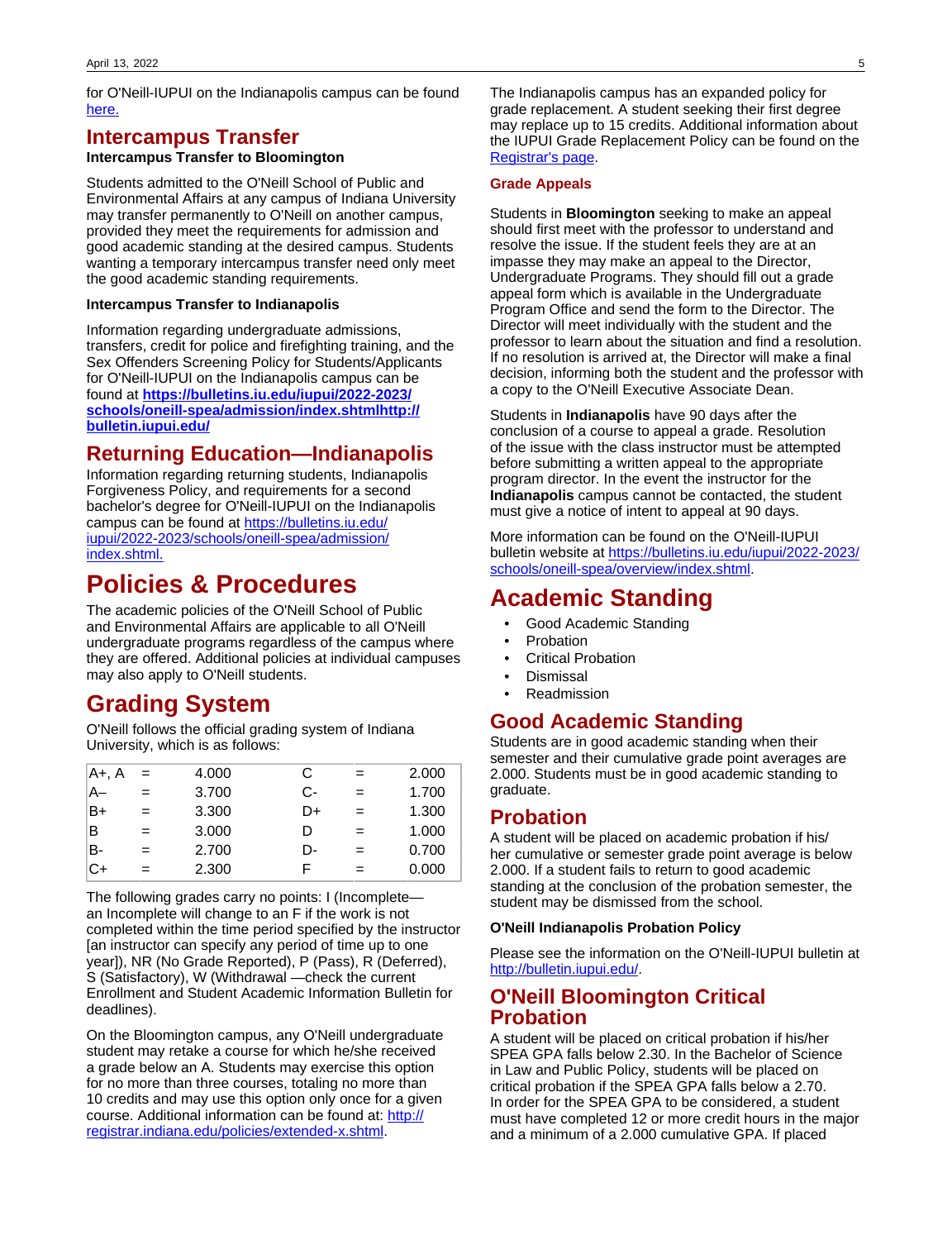on critical probation SPEA will establish strict conditions that must be met before that student will be allowed to register for future classes. Students who fail to return to good standing at the conclusion of critical probation will be dismissed from the school.

#### **O'Neill Indianapolis Critical Probation policy**

Information regarding the O'Neill Indianapolis Critical Probation Policy can be found in the O'Neill-IUPUI bulletin at [https://bulletins.iu.edu/iupui/2022-2023/schools/oneill](https://bulletins.iu.edu/iupui/2022-2023/schools/oneill-spea/policies/undergraduate.shtml%20#https://bulletins.iu.edu/iupui/2022-2023/schools/oneill-spea/policies/undergraduate.shtml)[spea/policies/undergraduate.shtml](https://bulletins.iu.edu/iupui/2022-2023/schools/oneill-spea/policies/undergraduate.shtml%20#https://bulletins.iu.edu/iupui/2022-2023/schools/oneill-spea/policies/undergraduate.shtml)

# **O'Neill Bloomington Dismissal**

If a student does not return to good academic standing after their probation or critical probation semester, he/she may be dismissed. Under special circumstances, a O'Neill student may be dismissed if there are significant grade point average issues. Dismissed students will have their upcoming semester courses cancelled.

Information regarding O'Neill Indianapolis Dismissal Policy and Freshman Dismissal Policy can be found on the O'Neill-IUPUI bulletin at <http://bulletin.iupui.edu/>.

### **Readmission**

Dismissed students must petition their campus program director for readmission. Dismissed students whose petitions are denied will not be allowed to register.

#### **O'Neill Indianapolis Reinstatement policy**

Please see the information on the O'Neill-IUPUI bulletin at [https://bulletins.iu.edu/iupui/2022-2023/schools/oneill](https://bulletins.iu.edu/iupui/2022-2023/schools/oneill-spea/policies/undergraduate.shtml#https://bulletins.iu.edu/iupui/2022-2023/schools/oneill-spea/policies/undergraduate.shtml)[spea/policies/undergraduate.shtml](https://bulletins.iu.edu/iupui/2022-2023/schools/oneill-spea/policies/undergraduate.shtml#https://bulletins.iu.edu/iupui/2022-2023/schools/oneill-spea/policies/undergraduate.shtml).

# **Student Rights and Responsibilities**

Each student is responsible for knowing their rights and responsibilities as a member of the academic community as outlined in the Indiana University [Code of Student](http://www.iu.edu/~code/) [Rights, Responsibilities, and Conduct](http://www.iu.edu/~code/). In accordance with federal law, student records are confidential and are available to other persons only under specific conditions, as outlined in university regulations. Among the student's obligations is that each student is responsible for knowing and meeting the requirements for their academic programs. Faculty and staff are available to guide and assist students, but the responsibility rests with the student. O'Neill students who engage in academic or personal misconduct are subject to O'Neill's judicial process and disciplinary actions.

O'Neill **Indianapolis** fully supports the rights and responsibilities of students as defined in the IUPUI Code of Student Rights, Responsibilities, and Conduct. The Student Code spells out the expectations for faculty and students, and it provides the framework for O'Neill's judicial process.

A student is entitled to rights in the pursuit of his or her education; freedom from discrimination and harassment; and freedom of association, expression, advocacy, and publication. A student also has the right to contribute to university governance, to receive accommodations for disabilities, and to access records and facilities. In accordance with federal law, student records are confidential and are available to other persons only under specific conditions as outlined in university regulations.

A student is responsible for upholding and following all applicable codes of conduct, including the IUPUI Student Code and O'Neill's policy on classroom etiquette and disorderly conduct, and for obeying all applicable policies and procedures and all local, state, and federal laws. A student is responsible for facilitating the learning process, attending class regularly, completing class assignments, and coming to class prepared. In addition, a student is responsible for planning his or her own academic program, planning class schedules, and for meeting the requirements for his or her degree or certificate programs. Faculty and academic advisors are available to assist students in meeting this responsibility. A student is responsible for maintaining and regularly monitoring his or her university accounts, including e-mail and bursar accounts. A student is responsible for using university property and facilities in the pursuit of his or her education, while being mindful of the rights of others to do the same. A student is responsible for upholding and maintaining academic and professional honesty and integrity.

More information can be found on the O'Neill-IUPUI bulletin website at [https://bulletins.iu.edu/iupui/2022-2023/](https://bulletins.iu.edu/iupui/2022-2023/schools/oneill-spea/policies/undergraduate.shtml%20#https://bulletins.iu.edu/iupui/2022-2023/schools/oneill-spea/policies/undergraduate.shtml) [schools/oneill-spea/policies/undergraduate.shtm.](https://bulletins.iu.edu/iupui/2022-2023/schools/oneill-spea/policies/undergraduate.shtml%20#https://bulletins.iu.edu/iupui/2022-2023/schools/oneill-spea/policies/undergraduate.shtml)

#### **School Standards Academic Integrity**

This is a basic principle requiring that students take credit only for ideas and efforts that are their own. Academic dishonesty violates that principle and undermines the bonds of trust and cooperation among members of the university community. Penalties and procedures that are applicable when academic misconduct or dishonesty occurs are provided in the [O'Neill Student Honor Code,](#page-0-0) and the Code of Student Rights, Responsibilities, and Conduct. The policy on academic dishonesty is also published each semester in the **Bloomington** Enrollment and Student Academic Information Handbook. At **Indianapolis,** this is a basic principle of intellectual life that holds students responsible for taking credit only for ideas and efforts that are their own. Academic dishonesty violates that principle and undermines the bonds of trust and cooperation among members of the university community, and it is not tolerated. Academic misconduct includes cheating, fabrication, plagiarism, interference, violation of course rules, and facilitating academic dishonesty. Students are responsible for knowing what behaviors and activities constitute these different forms of academic misconduct. Penalties and procedures that are applicable when academic misconduct or dishonesty occurs are described in the IUPUI Code of Student Rights, Responsibilities, and Conduct.

#### **Indianapolis Statement on Civility**

O'Neill , which is a professional school, expects students to conduct themselves in a courteous and civil manner in interactions with professors, staff, and fellow students. Examples of discourteous behavior during class include reading the newspaper, working crossword puzzles, using headphones to listen to music or other non-class items, using computers to surf the Web or for other non-class activities, talking or laughing with others, arriving late, and so forth. These behaviors are distracting to the instructor, to staff, and to classmates, and O'Neill faculty and staff will address these problems as they arise either in class or on an individual basis. Disorderly conduct that interferes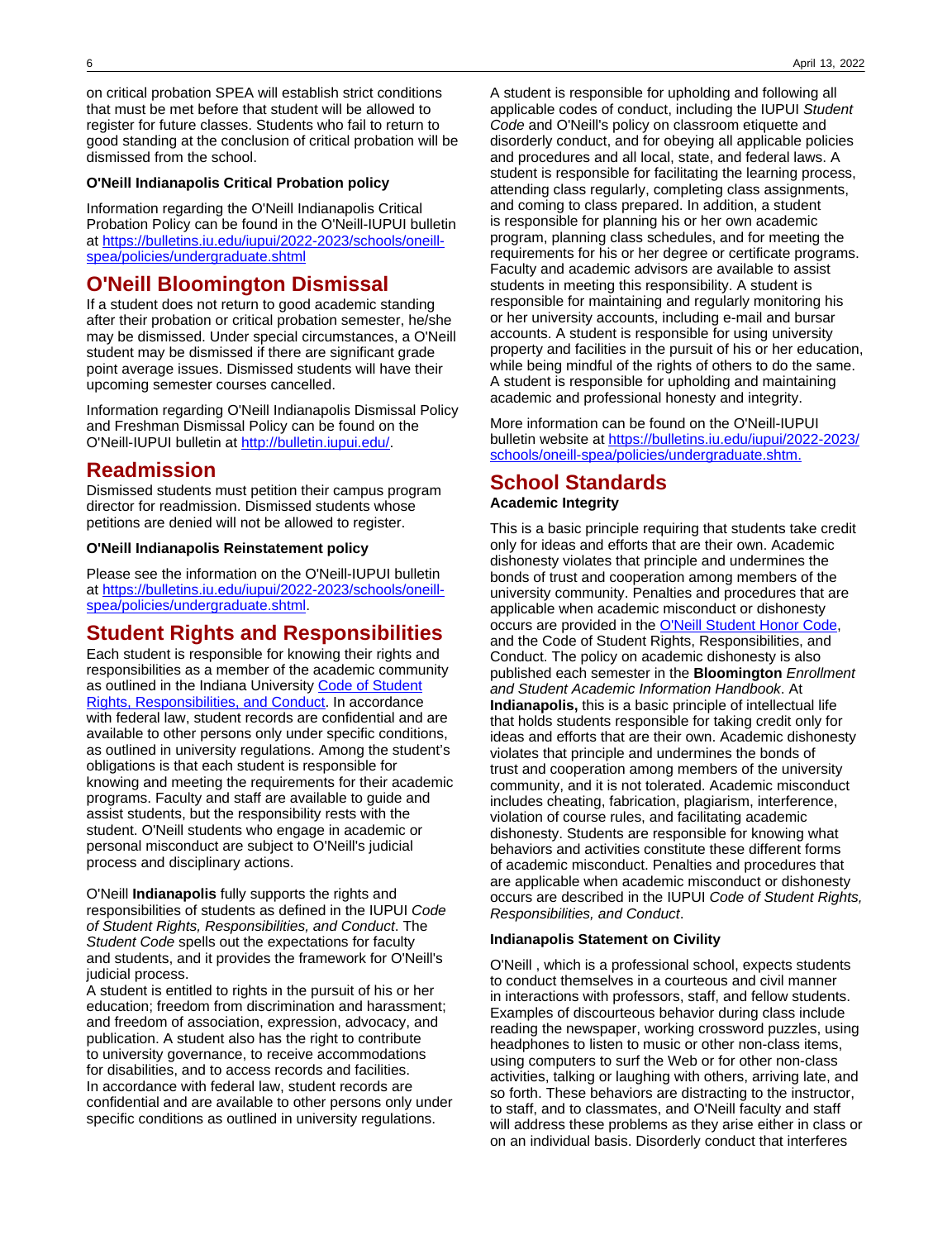with teaching, research, administration, or other university or university-authorized activity will not be tolerated, and it may result in disciplinary action, including possible suspension and/or expulsion from the university.

# **Degree Requirements**

- Application for Graduation
- **Bulletin Policy**
- Course Opportunities
- Degrees Awarded with Distinction
- Double-Counting
- GPA Requirement
- Hours Requirements
- Requirements for a Second Bachelor's Degree
- Study Abroad Requirements
- **Transfer Course Policy**

# **Application for Graduation**

All IU students must apply to graduate with their schools. IUB does not automatically award degrees once requirements are complete; students need to declare their intention by completing a graduation application.

O'Neill SPEA Bloomington students are asked to complete an online graduation application after they've registered for their final semester of coursework--final spring semester for May or July graduates, final fall semester for December graduates. May or July graduates are asked to comply with a December 1 deadline, December graduates with a May 1 deadline. The online graduation application is available each semester for a limited time. The graduation application link is available online. For questions, please contact the O'Neill SPEA Undergraduate Programs Office at 812.855.0635.

In Indianapolis, the graduation application should be completed by September 10 for December graduation, or January 10 for May or August graduation. The O'Neill graduation application is available in the O'Neill Student Canvas site or by visiting O'Neill Student Services.

# **Bulletin Policy**

Students are expected to complete the requirements for their undergraduate degree within 10 years of admission to the O'Neill School of Public and Environmental Affairs. Students are allowed to continue beyond this time period only at the discretion of the undergraduate program director or campus director. If a student has not taken classes for three years or more, that student must satisfy the program requirements of the O'Neill School of Public and Environmental Affairs in effect at the time of reactivation. Requests for deviation from requirements listed in the bulletin must be approved in writing by the program director, whose decision is final.

# **Course Opportunities**

A student in good academic standing may choose to take a maximum of eight elective courses (two per academic year) pass/fail for the B.S. degree. Deadlines for exercising this option are published in the Enrollment and Student Academic Information Bulletin and are strictly enforced.

With O'Neill SPEA faculty approval, a student in good standing may earn a maximum of 9 credit hours through the O'Neill SPEA **internship** program.

O'Neill SPEA students may choose to pursue a **minor** from another school, department, or within O'Neill SPEA in an area other than their degree or major/concentration. Students interested in a minor should contact that department for additional information.

More information on O'Neill SPEA-IUPUI policies covering independent study, internships and minors can be found at at [https://bulletins.iu.edu/iupui/2022-2023/](https://bulletins.iu.edu/iupui/2022-2023/schools/oneill-spea/overview/index.shtml#https://bulletins.iu.edu/iupui/2022-2023/schools/oneill-spea/overview/index.shtml) [schools/oneill-spea/overview/index.shtml.](https://bulletins.iu.edu/iupui/2022-2023/schools/oneill-spea/overview/index.shtml#https://bulletins.iu.edu/iupui/2022-2023/schools/oneill-spea/overview/index.shtml)

# **Degrees Awarded with Distinction**

O'Neill recognizes outstanding performance by awarding bachelor's and associate degrees with three levels of distinction to students. The levels of distinction are as follows:

- highest: 3.900 and above
- high: 3.800 through 3.899
- distinction: 3.700 through 3.799

# **Double-Counting**

In **Bloomington**, the following course double-count policies are for admitted O'Neill SPEA students only. Non-SPEA majors cannot double count courses with any O'Neill SPEA academic program.

- O'Neill SPEA Minors: Admitted O'Neill SPEA students earning an O'Neill SPEA minor may double count up to six (6) credit hours of minor courses with any other O'Neill SPEA academic program. Each O'Neill SPEA minor must have at least nine (9) credit hours that do not count toward any other O'Neill SPEA academic program.
- O'Neill SPEA Certificates: Admitted O'Neill SPEA students earning an O'Neill SPEA certificate may double count up to six (6) credit hours of certificate requirements with any other O'Neill SPEA academic program. The remaining O'Neill SPEA certificate credit hours cannot be applied toward any other O'Neill SPEA academic program.
- O'Neill SPEA Double Majors: Admitted O'Neill SPEA students earning two O'Neill SPEA majors within the same degree may double count up to six (6) credit hours of major courses for both majors. Since O'Neill SPEA core courses are common to both majors, only courses specific to the majors (not core courses) are subject to the double-counting limit.
- Dual Degrees: Admitted O'Neill SPEA students earning two O'Neill SPEA degrees may double count up to six (6) credit hours of core or major courses for both degrees.

For **Indianapolis** policies on double-counting, please go to O'Neill SPEA-IUPUI bulletin at [https://](https://bulletins.iu.edu/iupui/2022-2023/schools/oneill-spea/policies/undergraduate.shtml#https://bulletins.iu.edu/iupui/2022-2023/schools/oneill-spea/policies/undergraduate.shtml) [bulletins.iu.edu/iupui/2022-2023/schools/oneill-spea/](https://bulletins.iu.edu/iupui/2022-2023/schools/oneill-spea/policies/undergraduate.shtml#https://bulletins.iu.edu/iupui/2022-2023/schools/oneill-spea/policies/undergraduate.shtml) [policies/undergraduate.shtml.](https://bulletins.iu.edu/iupui/2022-2023/schools/oneill-spea/policies/undergraduate.shtml#https://bulletins.iu.edu/iupui/2022-2023/schools/oneill-spea/policies/undergraduate.shtml)

# **GPA Requirement**

A minimum cumulative and semester GPA of 2.000 is required for the B.S. degrees. In addition, a O'Neill core and major/concentration GPA of 2.300 must be maintained in order to graduate. The Law and Public Policy major student must maintain a 2.700 (B-) in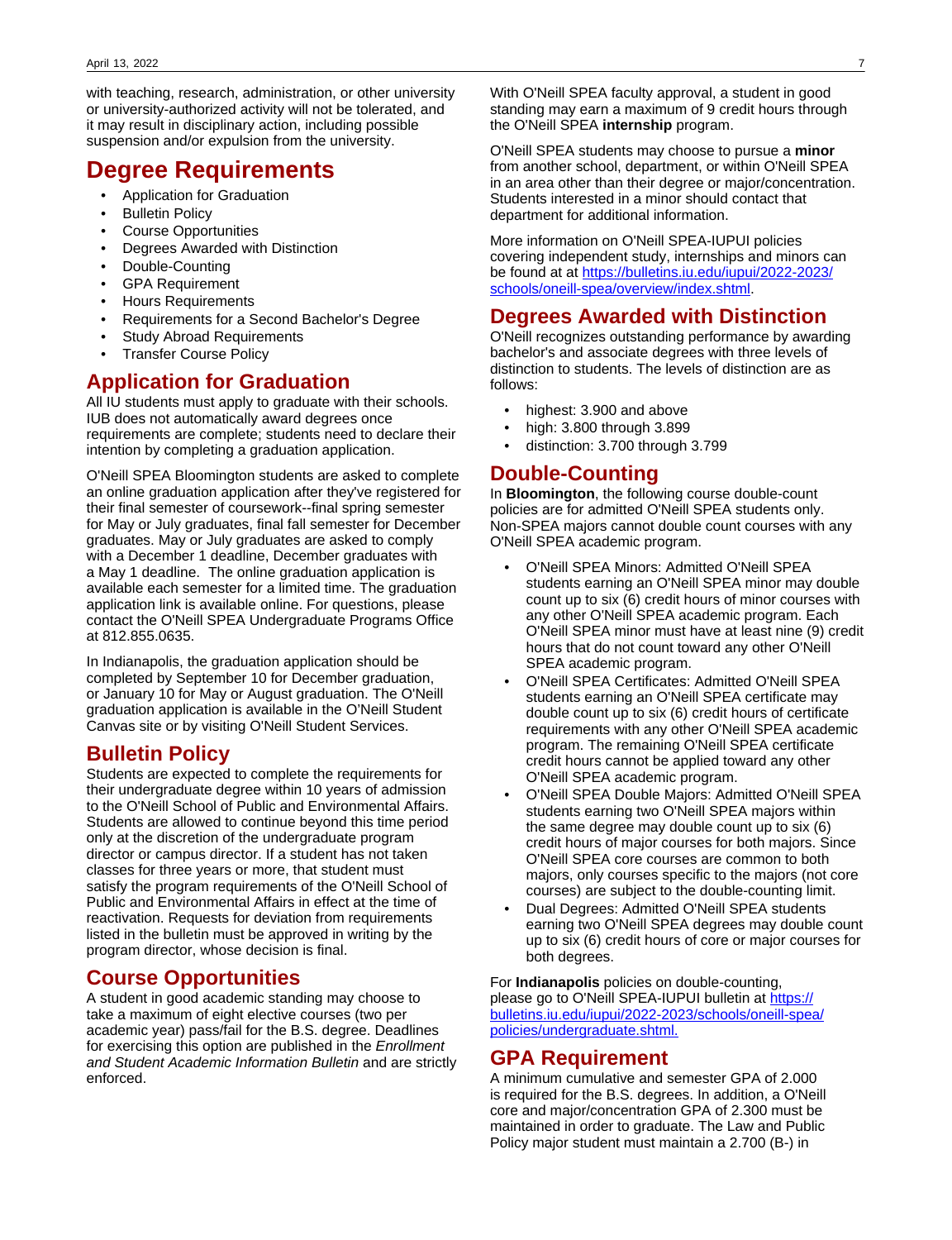the core and major requirements as well as a 2.000 cumulative grade point average in all course work taken at Indiana University in order to graduate.

As joint degrees from the College of Arts and Sciences and the School of Public and Environmental Affairs, the B.S. in Environmental Science and the B.A. in Environmental and Sustainability Studies require a cumulative GPA of 2.000 (C) to graduate. All courses taken to satisfy major requirements must be completed with a C– or higher and with a cumulative GPA of 2.000 (C) for all courses taken in the major.

For **Bloomington** students seeking certificates or minors from O'Neill, the minimum GPA requirement is 2.000 in all applicable course work.

In **Bloomington** the Educational Policy minor requires a C or better in each course and a 2.000 GPA overall. The Environmental Science and Environmental and Sustainable Studies minors require a C- or better in each course.

In **Indianapolis** a minimum cumulative GPA of 2.000 is required for the B.S. degrees. For students seeking certificates from O'Neill, the minimum cumulative GPA requirement is a 2.000 or higher, and for students pursuing a minor the minimum cumulative GPA is a 2.300 or higher in all applicable course work. More information on **Indianapolis** grade polices can be found at [https://](https://bulletins.iu.edu/iupui/2022-2023/schools/oneill-spea/policies/undergraduate.shtml#https://bulletins.iu.edu/iupui/2022-2023/schools/oneill-spea/policies/undergraduate.shtml) [bulletins.iu.edu/iupui/2022-2023/schools/oneill-spea/](https://bulletins.iu.edu/iupui/2022-2023/schools/oneill-spea/policies/undergraduate.shtml#https://bulletins.iu.edu/iupui/2022-2023/schools/oneill-spea/policies/undergraduate.shtml) [policies/undergraduate.shtml.](https://bulletins.iu.edu/iupui/2022-2023/schools/oneill-spea/policies/undergraduate.shtml#https://bulletins.iu.edu/iupui/2022-2023/schools/oneill-spea/policies/undergraduate.shtml)

### **Hours Requirements**

Students must successfully complete a minimum of 120 credit hours. The campus at which a student completes the plurality of course work will award the degree, provided that campus is authorized to grant the degree/ major/concentration and that the student has been admitted to that campus. Students may transfer no more than 90 credit hours (60 credits from a junior college) toward a Bachelor of Science degree or 30 credit hours toward an Associate of Science degree. Class standing, based on total credit hours that count toward minimum degree requirements, is as follows: senior, 90 or more; junior, 60-89; sophomore, 30-59; freshman, 0-29.

# **Requirements for a Second Bachelor's Degree—Bloomington and Indianapolis**

Students must petition for approval to work toward a second bachelor's degree. If permission is granted, students are required to take 30 credit hours beyond the credits used for the first bachelor's degree and satisfy all the requirements for the second degree. Generally, O'Neill encourages students to work toward a graduate degree rather than a second bachelor's degree.

# **Study Abroad**

O'Neill SPEA accepts approved non-SPEA study abroad courses as requirements for O'Neill SPEA undergraduate majors. All courses to be used towards O'Neill SPEA degree requirements must be evaluated by the O'Neill Undergraduate Programs Office.

See your advisor for more information.

- A maximum of two approved major courses (up to eight credit hours) from non-SPEA study abroad programs will be allowed in majors.
- The limit of two study abroad courses does not apply to SPEA Abroad programs and courses.
- The limit of two study abroad courses does not apply to general education or elective courses.

Policies may differ for BSES and BAESS students.

# **Transfer Course Policy**

For the **Indianapolis** campus policies on transferring credits, please go to [http://bulletin.iupui.edu/.](http://bulletin.iupui.edu/)

# **Programs**

The Indiana University O'Neill School of Public and Environmental Affairs offers a wide range of undergraduate programs on the Bloomington-Indianapolis core campuses. The undergraduate degrees are the Bachelor of Science in Public Affairs (B.S.P.A.), the Bachelor of Science in Healthcare Management and Policy (B.S.H.M.), the Bachelor of Science in Criminal Justice (B.S.C.J.), Bachelor of Science in Arts Management (B.S.A.M.) and, through a joint program with the College of Arts and Sciences, a Bachelor of Arts in Environmental and Sustainability Studies (B.A.E.S.S.), a Bachelor of Science in Environmental Science (B.S.E.S.). In addition, the undergraduate program includes minors and certificate programs.

On July 1, 2008, the Divisions of Public and Environmental Affairs located on the Fort Wayne, Kokomo, Northwest (Gary), and East (Richmond) campuses became SPEA affiliated programs. As affiliated programs these divisions will continue to offer the SPEA curriculum approved for their campus; will continue to grant SPEA degrees to students who fulfill the necessary degree requirements; and will continue to use the SPEA name for academic purposes. Courses will continue to be transferable between the affiliated programs and the Bloomington-Indianapolis core campus programs. Not all degrees, minors, and certificates are offered at all campuses.

Information concerning these programs can be obtained by visiting our Web site at [https://oneill.indiana.edu/](https://oneill.indiana.edu/undergraduate/degrees-majors/index.html#https://oneill.indiana.edu/undergraduate/degrees-majors/index.html) [undergraduate/degrees-majors/index.html](https://oneill.indiana.edu/undergraduate/degrees-majors/index.html#https://oneill.indiana.edu/undergraduate/degrees-majors/index.html) or from the following SPEA core campus offices:

#### **Bloomington**

Undergraduate Programs Office School of Public and Environmental Affairs SPEA Building 240 Indiana University 1315 E. Tenth Street Bloomington, IN 47405-2100 (812) 855-0635

[oneillup@indiana.edu](mailto:oneillup@indiana.edu)

<https://oneill.indiana.edu/>

#### **Indianapolis**

Student Services Office School of Public and Environmental Affairs Business/SPEA Building 3027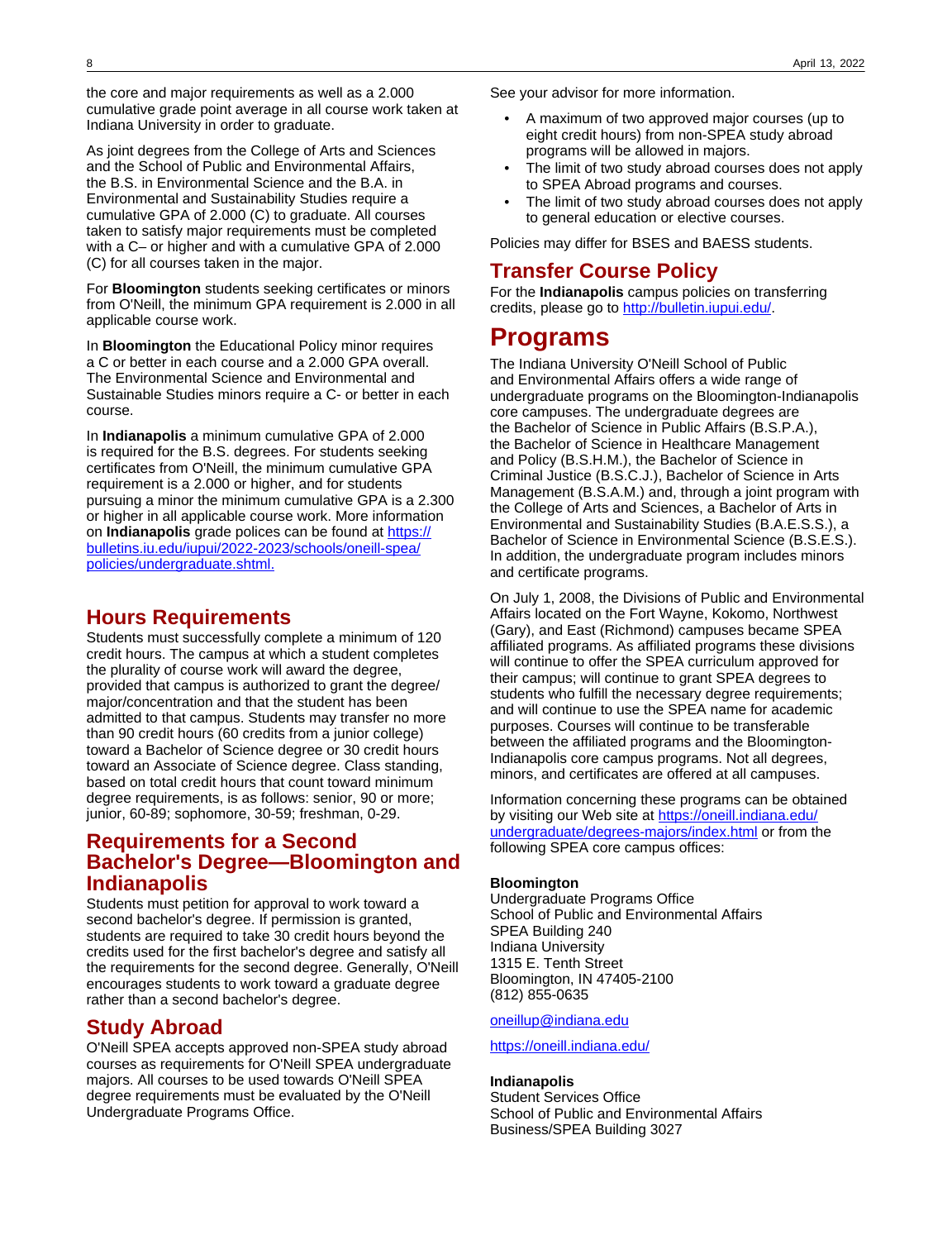Indiana University–Purdue University Indianapolis 801 W. Michigan Street Indianapolis, IN 46202-5152 (317) 274-4656 Toll free: (877) 292-9321

[infospea@iupui.edu](mailto:infospea@iupui.edu) <https://oneill.iupui.edu/>

In addition to the SPEA core school bulletin, please note that IUPUI maintains a separate bulletin which also includes SPEA Indianapolis information. This bulletin has additional information specific to the IUPUI campus. Explore the IUPUI bulletin here: <http://bulletin.iupui.edu/>

# **Bloomington Campus**

- Bachelor of Arts in Environmental and Sustainability Studies (B.A.E.S.S.)
- Bachelor of Science in Arts Management (B.S.A.M.)
- Bachelor of Science in Environmental Science (B.S.E.S.)
- Bachelor of Science in Public Affairs (B.S.P.A.)
- Bachelor of Science in Healthcare Management and Policy (B.S.H.M.P.)
- **Minors**
- Certificate Programs

#### **About the Degree Programs**

The O'Neill School of Public and Environmental Affairs recognizes the complex problems facing our society such as global climate change, hazardous waste, escalating health care costs, balance of trade, and international relations. Through the five bachelor of science degree programs, the students develop problem-solving abilities and organizational skills so that they may contribute possible solutions to these and other problems.

More than ever, people who take on leadership roles in society—whether as professionals or volunteers need formal training in managing staff, fiscal resources, information, public relations and marketing, and technology. With its focus on managing resources and solving problems, the Bachelor of Science in Public Affairs (B.S.P.A.) degree prepares students for careers in diverse areas such as federal, state, and local politics and administration; public policy evaluation; management consulting; public relations; management of nonprofit organizations; and monitoring, assessment, and amelioration of environmental problems—to name only a few. Majors in the degree program include: human resource management, management, nonprofit management and leadership, law and public policy, public management and leadership, policy analysis, public financial management, and environmental management. Students who choose to continue with their education after earning an undergraduate degree frequently study law, planning, public affairs, environmental science, or business administration.

There is a critical need for scientists who can incorporate their expertise into policies that address environmental concerns, such as global climate change, pollution of water and air, conservation of endangered species and habitats, urban sprawl, and human illnesses caused by environmental problems. To meet that need, the O'Neill School of Public and Environmental Affairs and the College of Arts and Sciences developed the Bachelor of Science in Environmental Science (B.S.E.S.) degree,

a unique cooperative program between two leading schools at Indiana University. Designed as a rigorous interdisciplinary science curriculum, the degree prepares students either for direct entry into an environmental science career or for graduate study in the traditional sciences or environmental science.

Both government and private organizations are seeking ways to maintain or improve the quality of health care in the United States. At the same time, there is an increasing need to control skyrocketing costs. The Bachelor of Science in Healthcare Management and Policy (B.S.H.M.P.) prepares students to meet those challenges. The major prepares students for health management careers by developing their organizational, analytical, managerial, and leadership skills. Graduates often pursue careers in the public, private, or nonprofit sector in areas such as public health, environmental health, health administration, epidemiology, or health policy and planning. B.S.H.M.P. students have gone on for post-baccalaureate training in diverse areas such as public health, health administration, public affairs, law, business administration, and environmental science and policy.

Now more than ever, institutions in the arts need a well trained, dedicated cadre of administrators able to navigate minefields underlying financial pressures, organizational constraints, and shifts in competitive entertainment, as well as consumer interest. The Bachelor of Science in Arts Management (B.S.A.M.) provides undergraduate students with the background and skills necessary to function in the management aspects of the arts industry. Graduates of this degree program are prepared to seek entry level careers in areas such as: development and donor relations, marketing, audience development and public relations, artistic direction and programming, financial management, volunteer coordination, arts education, public policy, and advocacy.

The Bachelor of Arts in Environmental and Sustainability Studies addresses the interactions between humans and the environment and their connection with ecological, societal, and economic processes at local, regional, and global scales. Understanding these interactions is a core competency in today's world. The study of sustainability bridges the arts and humanities, social sciences, and the physical and life sciences. It complements traditional disciplines by offering an opportunity for education in coupled natural and human systems that encompasses study of the environment, society, economy, and the arts. The degree, awarded jointly by the College of Arts and Sciences and the O'Neill School of Public and Environmental Affairs, is administered by the Integrated Program in the Environment. Potential career areas include environmental education and communications, sustainability coordination or consulting in the private or public sector, green design, environmental law or public affairs, or further academic pursuits with graduate study.

# **Bachelor of Arts (B.A.) in Environmental and Sustainability Studies**

**Bachelor of Arts Major in Environmental and Sustainability Studies**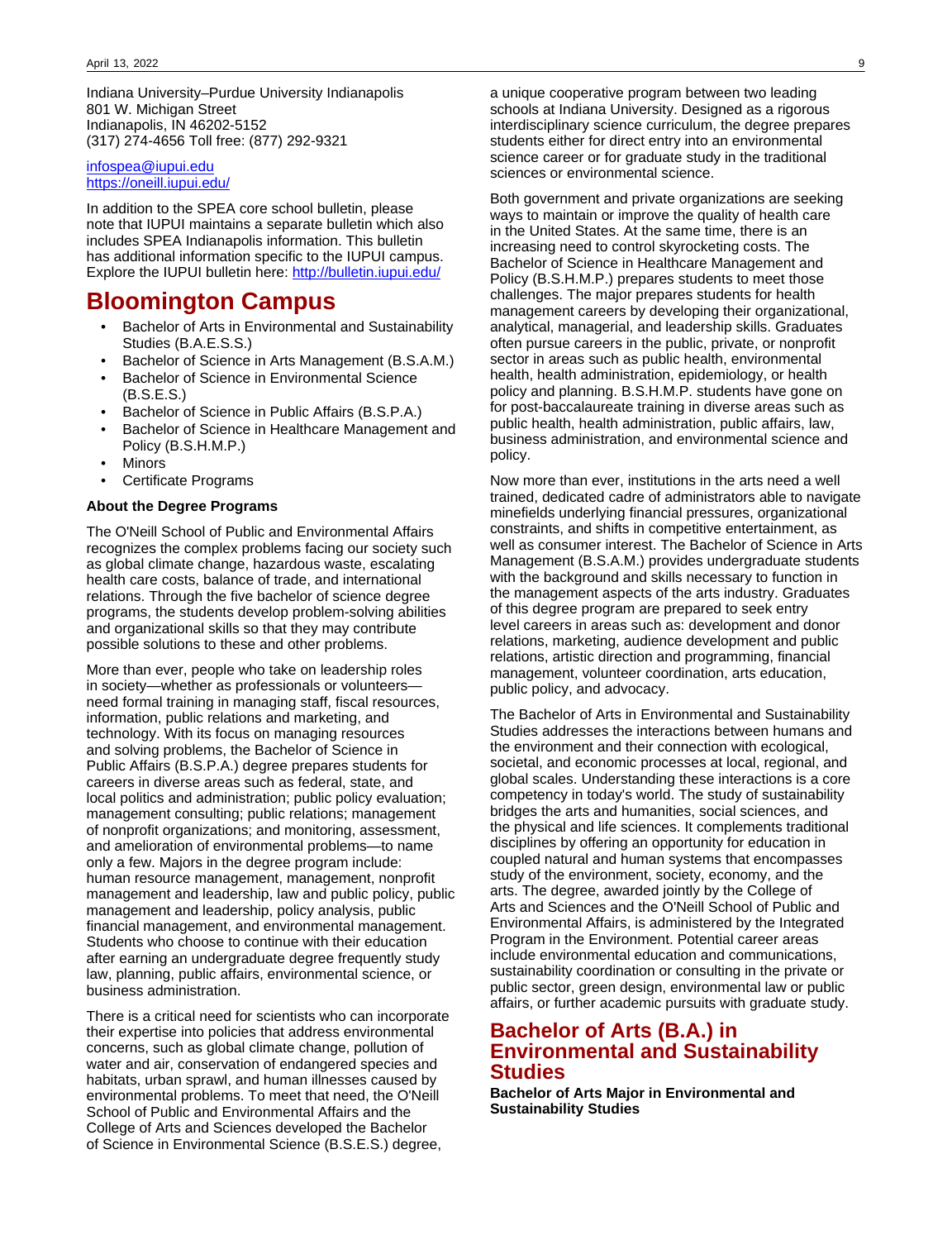The Bachelor of Arts in Environmental and Sustainability Studies is an interdisciplinary, liberal-arts degree designed to provide an introduction to the complex systemscale challenges of sustainability as well as the tools needed to address problems that transcend solely social or environmental domains. Students pursuing this degree can expect to integrate experience in the humanities with the natural and social sciences. The major offers the opportunity to develop skills in communication and creative expression, data collection and analysis, environmental science, and economics. Although this is designed as a stand-alone major, students are encouraged to pursue this degree program as a second major opportunity. Pursuing two majors enables students a combination of depth in a core discipline and breadth across the range of topics that are inherent in environmental and sustainability studies. Potential career areas include environmental planning and coordination, environmental education and communications, sustainability coordination or consulting in the private or public sector, green design, environmental law or public affairs, or further academic pursuits with graduate study.

The degree is co-awarded by the College of Arts and Sciences and the O'Neill School of Public and Environmental Affairs. College of Arts and Sciences policies are enforced.

See the College of Arts and Sciences bulletin for more information about the major and concentration areas: <https://bulletins.iu.edu/iub/college/2022-2023>

#### **Contact Information:**

Integrated Program in the Environment Indiana University MSB-II Room 134 702 N. Walnut Grove Avenue Bloomington, IN 47405-2204 (812) 855-8745

#### [iuipe@indiana.edu](mailto:iuipe@indiana.edu) <http://environment.indiana.edu/>

# **Bachelor of Science (B.S.) in Arts Management**

#### **Bachelor of Science in Arts Management**

#### **Common Ground**

See [https://gened.indiana.edu/approved-courses/](https://gened.indiana.edu/approved-courses/index.html) [index.html](https://gened.indiana.edu/approved-courses/index.html) for updated requirements and a complete list of course options.

#### **Other Required Courses**

- SPEA-K 300 Statistical Techniques **or** equivalent (3 cr.) (P: MATH M 014 **or** equivalent; R: MATH-M 118)
- ECON-E 251 Fundamentals of Economics I (3 cr.) **or** ECON-B 251 Fundamentals of Economics for Business I (3 cr.)

**Oral Communication** (One of the following courses)

- SPEA-V 436 Communication for Government and Nonprofit Organization (3 cr.)
- BUS-C 104 Business Presentations (3 cr.)

#### **Computer Course** (One of the following courses)

• SPEA-V 261 Using IT in Public Affairs (3 cr.)

- BUS-K 201 The Computer in Business (2-3 cr.)
- CSCI-A 110 Introduction to Computers & Computing (3 cr.) (P: One year high school algebra or MATH-M 014
- CSCI-A 201 Introduction to Programming I (4 cr.)

#### **Electives** (~12 cr.)

Electives are courses that do not meet general education or major requirements and may be used to fulfill the remainder of the 120 credit hours required for this degree. It is suggested that students seek courses relevant to their studies and aspirations in arts management, available from many schools and departments on campus, including (but not limited to) Business, Anthropology, Folklore and Ethnomusicology, Art, Architecture and Design, Education, Media, and Public Health.

**Arts Core Requirement** (Eight courses for a minimum of 24 credit hours)

Students are to select an area of arts specialization consisting of a minimum of 12 credit hours in one arts specialty. The remaining credit hours can be applied to any arts areas of the students' choosing. Suggested areas of specialization include: Anthropology, Art History, Dance, Ethnomusicology, Folklore, Music, Studio Fine Art, and Theater. Other proposed areas of arts interest will be considered by the faculty. At least 12 credit hours of the 24 Arts Core required credits must be in advanced level work (300 level or higher).

#### **Arts Management Core** (12 credit hours)

The following four courses:

- SPEA-V 184 Law and Public Affairs (3 cr.) **or** SPEA-A 450 Law and the Arts (3 cr.)
- SPEA-V 186 Introduction to Public Management and Finance for Public Affairs (3 cr.)
- SPEA-V 246 Elements of Governmental and Nonprofit Financial Accounting Cycle (3 cr.) (P: SPEA-V 186)
- SPEA-V 362 Nonprofit Management and Leadership (3 cr.)

#### **Arts Management Major** (36 cr.)

The following five courses:

- SPEA-A 163 Introduction to Arts Management (3 cr.)
- SPEA-A 354 Arts Marketing Fundamentals (3 cr.)**\***
- SPEA-V 361 Financial Management (3 cr.) (P: SPEA-V 246 or BUS-A 201)
- SPEA-A 439 Fund Development for the Arts (3 cr.) **or** SPEA-V 458 Fund Development for Nonprofit Organizations (3 cr.)
- SPEA-A 459 Public Policy and the Arts (3 cr.) **or** SPEA-A 431 Cultural Planning and Urban Development (3 cr.)

**\***Iterative writing assignment course

Seven of the following courses. At least three courses must be from List 1 and at least three courses must be from list 2.

List 1:

Any SPEA-A course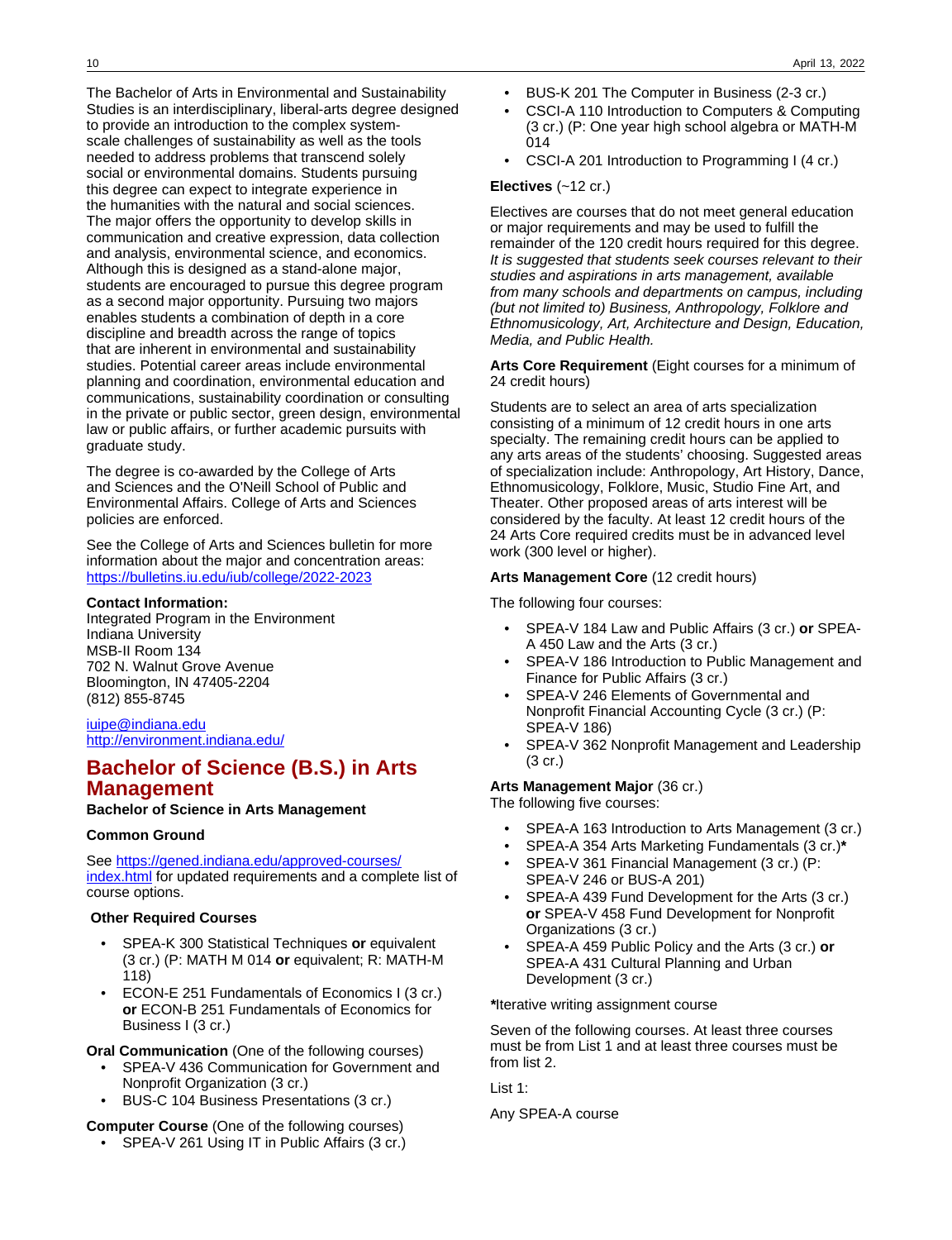#### List 2:

- SPEA-V 236 Managing and Leading Organizations (3 cr.)
- SPEA-V 336 Managing External Collaboration and Networks (P: SPEA-V 185) (3 cr.)
- SPEA-V 373 Human Resource Management in the Public Sector (3 cr.)
- SPEA-V 378 Federal Government Processes (3 cr.)
- SPEA-V 379 Performance Measurement and Program Evaluation (3 cr.)
- SPEA-V 409 Federal Policymaking and the Hearing Process (3 cr.)
- SPEA-V 415 Data Science in Public and Environmental Affairs (3 cr.)
- SPEA-V 450 Contemporary Issues in Public Affairs (1-3 cr.) (approved topics only; consult SPEA advisor; repeatable with different topics)
- SPEA-V 457 Human Resources Training and Development (3 cr.) (P: SPEA-V 373)
- SPEA-V 458 Fund Development for Nonprofit Organizations (3 cr.)
- SPEA-V 476 Compensation Strategy and Systems (3 cr.)
- SPEA-V 477 Strategic Human Resource Management (3 cr.) (P: SPEA-V 373)
- SPEA-V 478 Employment Law for Human Resource Management (3 cr.) (P: SPEA-V 184)
- SPEA-V 479 Employee Recruitment and Selection (3 cr.) (SPEA-V 373)
- SPEA-V 481 Grant Writing for Public and Nonprofit Organizations (3 cr.)
- SPEA-V 482 Overseas Topics in Public Affairs (0-15 cr.) (approved topics only; consult SPEA advisor; repeatable with different topics)
- SPEA-V 491 Honors Research in Public and Environmental Affairs (3 cr.)
- SPEA-V 499 Honors Thesis (3 cr.)

#### **Experiential Requirement**

- SPEA-V 252 Career Development and Planning (2 cr.) **or** exemption
- SPEA-V 381 Professional Experience (1 cr.) (P: SPEA-V 252) **or** exemption

#### **Minimum Hours and Grade Point Averages**

The B.S. in Arts Management Degree requires a minimum of 120 hours. Each student must maintain a 2.300 (C+) overall grade point average in the core and major requirements as well as a 2.000 (C) cumulative grade point average in all course work taken at Indiana University in order to graduate.

# **Bachelor of Science (B.S.) in Environmental Science**

#### **Bachelor of Science in Environmental Science**

The Bachelor of Science in Environmental Science (B.S.E.S.) and minor in Environmental Science are degree programs offered jointly by the College of Arts and Sciences and the O'Neill School of Public and Environmental Affairs through the Integrated Program in the Environment. The interdisciplinary B.S.E.S. program considers the environment from a scientific perspective. Students preparing for professional employment or graduate study in environmental science or in one of the traditional sciences should consider this degree.

#### **Major requirements**

#### **1. BSES Foundations: Joint Degree Requirements a. Foreign Language.**

- Proficiency in a single foreign language at or above the second semester of the first year of college-level coursework.
- **b. Critical Approaches.** (3 cr.)
- Any student who is a candidate for a bachelor's degree offered by the College of Arts and Sciences is required to complete one Critical Approaches to the Arts and Sciences (CAPP) course on the Bloomington campus. Students are encouraged to take this course in their first year or no later than the first semester of their second year. For a listing of all courses that can satisfy the CAPP requirement, please consult with your academic advisor.

#### **2. BSES Foundations: Mathematics, Statistics, and Computation**

- **a. Calculus.** One (1) of the following: **i. Calculus I.** One (1) course from the Calculus I list.
- MATH-M 211 Calculus I (4 cr.)
- MATH-S 211 Spec CRS In Analytical Geometry & Calculus 1 (4 cr.)

 **ii. Brief Survey of Calculus.** Two (2) courses from the Brief Survey of Calculus list.

- MATH-M 119 Brief Survey of Calculus I (3 cr.)
- MATH-M 120 Brief Survey of Calculus II (3 cr.)
- **b. Statistics.** One (1) course from the Statistics list.
- SPEA-K 300 Statistical Techniques (3 cr.)
- EAS-E 314 Data Analytics for Earth Science (3 cr.)
- GEOG-G 488 Applied Spatial Statistics (3 cr.)
- STAT-S 303 Applied Statistical Methods for Life Sciences (3 cr.)
- STAT-S 350 Introduction to Statistical Inference (3 cr.)

 **c. Computation.** One (1) course from the Computation list.

- CSCI-A 110 Introduction to Computers and Computing (3 cr.)
- CSCI-A 321 Computing tools for Scientific Research (4 cr.)
- GEOG-G 250 Computing in the Geospatial Sciences (3 cr.)
- SPEA-V 261 Using IT in Public Affairs (3 cr.)

### **3. BSES Foundations: Chemistry**

 **a. Fundamentals of Chemistry Lecture.** One (1) course from the Fundamentals of Chemistry Lecture list.

- CHEM-C 117 Fundamentals of Chemistry and Biochemistry (3 cr.)
- CHEM-H 117 Principles of Chemistry and Biochemistry I, Honors
- CHEM-J 117 Principles of Chemistry and Biochemistry I for Science Majors (3 cr.)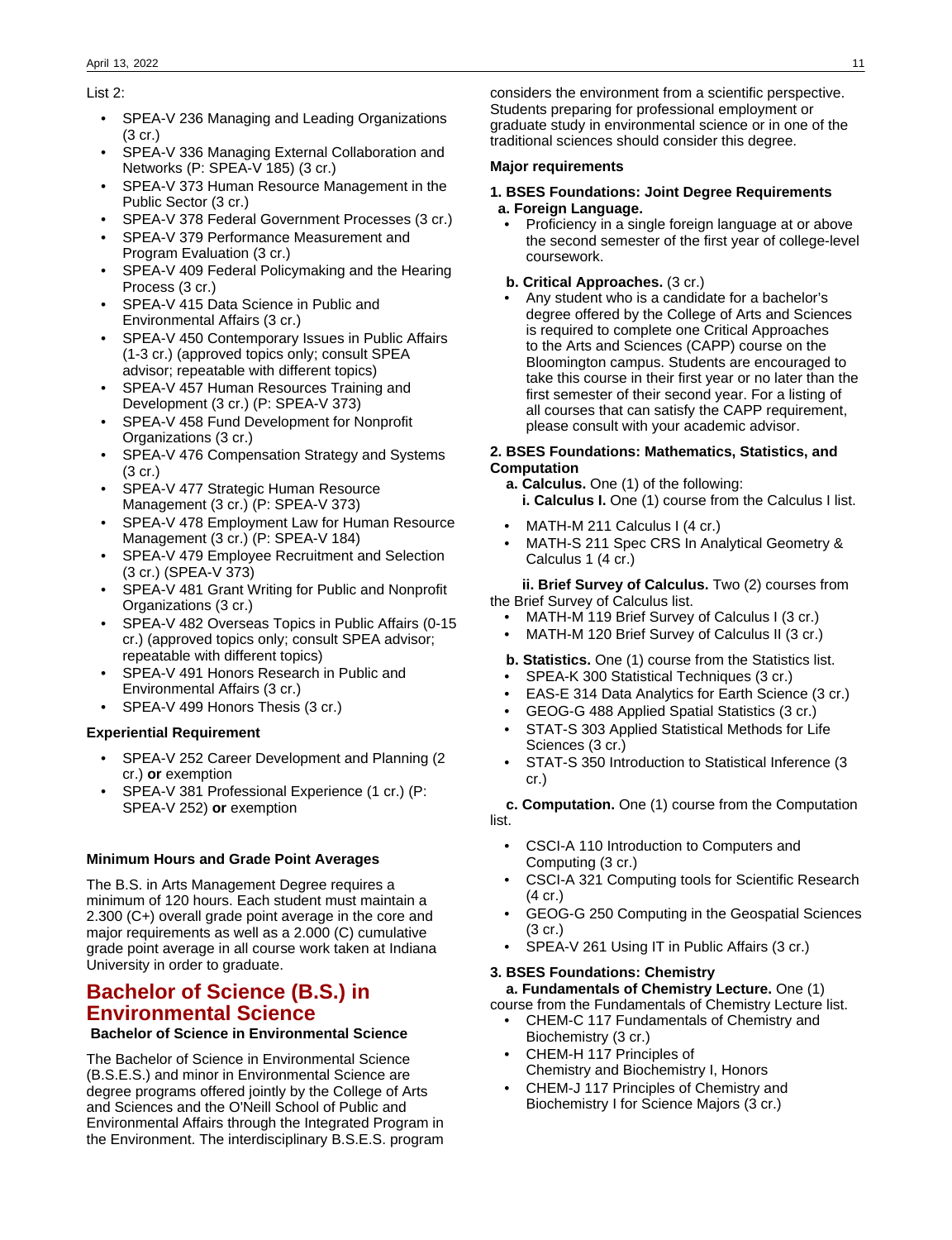**b**. **Fundamentals of Chemistry Lab.** One (1) course from the Fundamentals of Chemistry Lab list.

- CHEM-C 127 Fundamentals of Chemistry and Biochemistry Laboratory (2 cr.)
- CHEM-H 127 Principles of Chemistry and Biochemistry I Laboratory, Honors

 **c. Organic Chemistry Lecture.** One (1) course from the Organic Chemistry Lecture list.

- CHEM-C 341 Organic Chemistry I Lectures (3 cr.)
- CHEM-R 340 Survey of Organic Chemistry (3 cr.)
- CHEM-S 341 Organic Chemistry I Lectures, Honors (3 cr.)

**d. Chemistry Elective.** One (1) course from the

Chemistry Elective list.

- CHEM-A 314 Biological and Environmental Chemical Analysis (2 cr.)
- CHEM-C 342 Organic Chemistry II Lectures (3 cr.)
- CHEM-S 342 Organic Chemistry II Lectures, Honors (3 cr.)
- EAS-E 444 Methods in Analytical Geochemistry (3 cr.)
- SPEA-E 464 Organic Pollutants: Environmental Chemistry and Fate (3 cr.)

**4. BSES Foundations: Physics.** One (1) course from the BSES Foundations: Physics list.

- PHYS-P 201 General Physics I (5 cr.)
- PHYS-P 221 Physics I (5 cr.)
- PHYS-H 221 Honors Physics I (5 cr.)

#### **5. BSES Foundations: Biology.**

 **a. Evolution and Diversity.** One (1) course from the Evolution and Diversity list.

- BIOL-E 111 Basic Biology by Examination I (3 cr.)
- BIOL-L 111 Foundations of Biology: Diversity, Evolution, and Ecology (4 cr.)

 **b. Biological Mechanisms.** One (1) course from the Biological Mechanisms list.

- BIOL-E 112 Basic Biology by Examination II (3 cr.)
- BIOL-L 112 Foundations of Biology: Biological Mechanisms (4 cr.)

#### **6. BSES Foundations.**

 **a. Communications.** One (1) course from the BSES Foundations:

- ENG-W 231 Professional Writing Skills (3 cr.)
- ENG-W 240 Community Service Writing (3 cr.)
- ENG-W 270 Argumentative Writing (3 cr.)

 **b. Oral Communications.** One (1) of the following courses:

- COLL-P 155 Public Oral Communication (3 cr.)
- SPEA-V 436 Communication for Government and Nonprofit Organizations (3 cr.)

 **c.** An additional course to satisfy the College of Arts and Sciences Intensive Writing Requirement (see academic advisor for approved courses).

#### **7. BSES Foundations: Diversity in the United States**

**a.** One (1) of the following courses:

• ANTH-E 444 People and Protected Areas: Theories of Conservation (3 cr.)

- GEOG-G 313 Place and Politics (3 cr.)
- SPEA-V 424 Environmental Law, Justice, and Politics (3 cr.)

#### **8. Environmental Science Courses.**

 **a. Introductory Course.** One (1) course from the Introductory Course list.

- EAS-E 118 Sustainability: Water Resources (3 cr.)
- GEOG-G 107 Physical Systems of the Environment (3 cr.)
- GEOG-G 208 Environment and Society (3 cr.)
- SPEA-E 272 Introduction to Environmental Science (3 cr.)
- **b. Electives.** 24 credit hours from the Electives list
- BIOL-B 300 Vascular Plants (4 cr.)
- BIOL-B 371 Ecological Plant Physiology (3 cr.)
- BIOL-L 211 Molecular Biology (3 cr.)
- BIOL-L 307 Biodiversity (3 cr.)
- BIOL-L 311 Genetics (3 cr.)
- BIOL-L 318 Evolution (3 cr.)
- BIOL-L 319 Genetics Laboratory (3 cr.)
- BIOL-L 326 Biodiverse City (3 cr.)
- BIOL-L 328 Disease Ecology and Evolution (3 cr.)
- BIOL-L 350 Environmental Biology (3 cr.)
- BIOL-L 376 Biology of Birds (4 cr.)
- BIOL-L 402 Ecosystem Ecology and Global Change (3 cr.)
- BIOL-L 472 Microbial Ecology (3 cr.
- BIOL-L 473 Ecology (3 cr.)
- BIOL-L 474 Field and Laboratory Ecology (2 cr.)
- BIOL-M 250 Microbiology (3 cr.)
- BIOL-M 315 Microbiology Laboratory (2 cr.)
- BIOL-M 465 Environmental Microbiology Laboratory (3 cr.)
- BIOL-Z 373 Entomology (3 cr.)
- BIOL-Z 374 Invertebrate Zoology (3 cr.)
- BIOL-Z 375 Invertebrate Zoology Laboratory (2 cr.)
- BIOL-Z 406 Vertebrate Zoology (5 cr.)
- BIOL-Z 476 Biology of Fishes (3 cr.)
- CHEM-A 314 Biological and Environmental Chemical Analysis (2 cr.)
- CHEM-A 315 Chemical Measurements Laboratory (2 cr.)
- CHEM-A 316 Bioanalytical Chemistry Laboratory (2 cr.)
- CHEM-C 317 Equilibria and Electrochemistry (2 cr.)
- CHEM-C 318 Spectrochemistry and Separations (2 cr.)
- EAS-A 315 Climate Engineering (3 cr.)
- EAS-A 332 Atmospheric Thermodynamics (3 cr.)
- EAS-A 339 Weather Analysis and Forecasting (3 cr.)
- EAS-A 347 Atmospheric Instrumentation (3 cr.)
- EAS-A 364 Dynamic Meteorology I (3 cr.)
- EAS-A 437 Advanced Meteorology and Climatology (3 cr.)
- EAS-A 474 Current and Future Trends in Extremes (3 cr.)
- EAS-A 476 Climate Change Science (3 cr.)
- EAS-E 225 Earth Materials (4 cr.)
- EAS-E 226 Earth Processes (3 cr.)
- EAS-E 227 Earth Climate and History (3 cr.)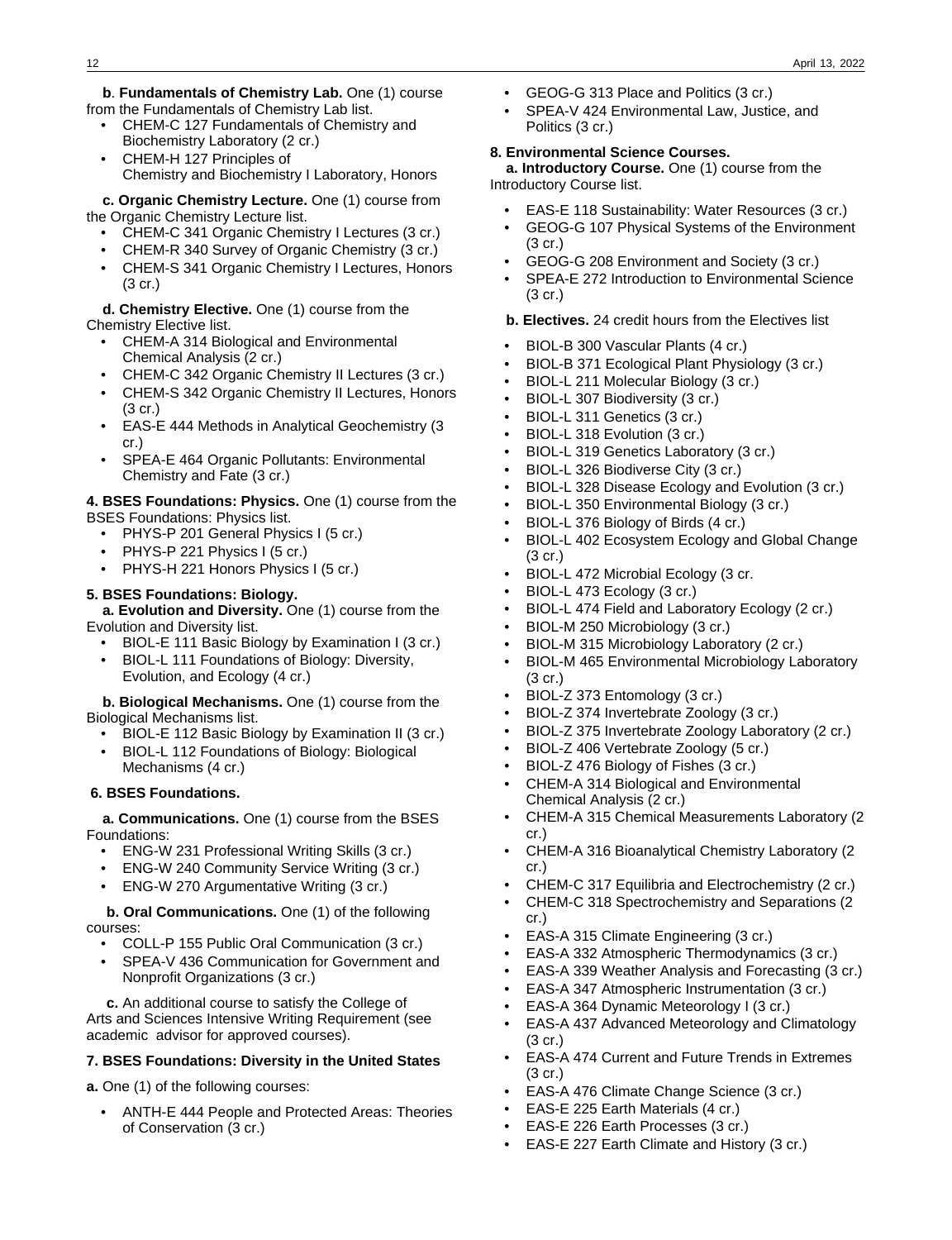EAS-E 316 Mineral Resources (3 cr.)

- EAS-E 330 Human Impacts on Earth Systems: Quantifying Impacts, Designing Solutions (3 cr.)
- EAS-E 333 Sedimentary and Tectonic Processes (3 cr.)
- EAS-E 334 Principles of Sedimentology and Stratigraphy (3-4 cr.)
- EAS-E 341 Natural History of Coral Reefs (3 cr.)
- EAS-E 351 Elements of Hydrology (3 cr.)
- EAS-E 406 Introduction to Geochemistry (3 cr.)
- EAS-E 411 Invertebrate Paleontology (3 cr.)
- EAS-E 412 Vertebrate Paleontology (3 cr.)
- EAS-E 415 Principles of Geomorphology (3-4 cr.)
- EAS-E 423 Methods in Applied Geophysics (3-4 cr.)
- EAS-E 444 Methods in Analytical Geochemistry (3 cr.)
- EAS-E 451 Principles of Hydrogeology (2-4 cr.)
- EAS-X 329 Field Methods in Environmental Geology (3 cr.)
- EAS-X 420 Regional Geology Field Trip (3 cr.)
- EAS-X 479 Geology, Hydrology and Geochemistry in the Rocky Mountains (3 cr.)
- GEOG-G 304 Physical Meteorology and Climatology (3 cr.)
- GEOG-G 307 Biogeography: The Distribution of Life (3 cr.)
- GEOG-G 315 Environmental Conservation (3 cr.)
- GEOG-G 336 Environmental Remote Sensing (3 cr.)
- GEOG-G 338 Geographic Information Science (3 cr.) **or** SPEA-E 418 Vector-based GIS (3 cr.)
- GEOG-G 341 Ecological Restoration: Science and Politics (3 cr.)
- GEOG-G 350 Field Methods in Physical Geography (3 cr.)
- GEOG-G 368 Water in the Midwest (3 cr.)
- GEOG-G 405 Ecological Climatology (3 cr.)
- GEOG-G 436 Advanced Remote Sensing: Digital Image Processing (3 cr.)
- GEOG-G 438 Advanced Geographic Information Science (3 cr.)
- GEOG-G 439 GIS and Environmental Analysis (3 cr.)
- GEOG-G 444 Climate Change Impacts (3 cr.)
- GEOG-G 451 Physical Hydrology (3 cr.)
- GEOG-G 452 Tree Ring Science (3 cr.)
- GEOG-G 453 Water and Society (3 cr.)
- GEOG-G 481 Terrestrial Ecosystem Modeling (3 cr.)
- GEOG-G 488 Applied Spatial Statistics (3 cr.)
- GEOG-G 489 Advanced Geospatial Data Analysis (3 cr.)
- PHYS-P 310 Environmental Physics (3 cr.)
- SPEA-E 260 Introduction to Water Resources (3 cr.)
- SPEA-E 332 Introduction to Applied Ecology (3 cr.)
- SPEA-E 355 Introduction to Limnology ((3 cr.)
- SPEA-E 375 Techniques in Environmental Science  $(3 \text{ cr.})$
- SPEA-E 400 Topics in Environmental Studies (1-3 cr.) (approved topics only; see academic advisor)
- SPEA-E 402 Water Quality Modeling (3 cr.)
- SPEA-E 410 Introduction to Environmental Toxicology (3 cr.)
- SPEA-E 417 Fundamentals of Sustainable Agriculture (3 cr.)
- SPEA-E 426 Applied Math for Environmental Science (3 cr.)
- SPEA-E 429 Application of GIS (3 cr.)
- SPEA-E 431 Water Supply and Wastewater Treatment (3 cr.)
- SPEA-E 440 Wetlands Ecology and Management (4 cr.) (P: SPEA-E 272)
- SPEA-E 442 Habitat Analysis—Terrestrial (3 cr.)
- SPEA-E 443 Habitat Analysis—Aquatic (3 cr.)
- SPEA-E 444 Hazardous Materials (3 cr.)
- SPEA-E 450 Soil Science and Management (3 cr.)
- SPEA-E 451 Air Pollution and Control (3 cr.)
- SPEA-E 455 Limnology (4 cr.)
- SPEA-E 456 Lake and Watershed Management (3 cr.)
- SPEA-E 457 Introduction to Conservation Biology (3 cr.)
- SPEA-E 460 Fisheries and Wildlife Management (3 cr.)
- SPEA-E 461 Fisheries and Wildlife Management Laboratory (3 cr.)
- SPEA-E 464 Organic Pollutants: Environmental Chemistry and Fate (3 cr.)
- SPEA-E 470 Elements of Fluid Mechanics (3 cr.)
- SPEA-V 413 Food Systems and Community Resilience (3 cr.)

Up to six (6) credit hours (combined total) of any of the following:

- BIOL-X 490 Individual Study (1-12 cr.)
- EAS-X 498 Undergraduate Research in Geology (1-6 cr.)
- GEOG-X 490 Undergraduate Readings and Research in Geography (1-3 cr.)
- SPEA-E 490 Directed Research in Environmental Science (1-4 cr.)

\*Courses used to satisfy the Foundations requirements cannot be used to satisfy any other degree requirement.

#### **9. Field Experience\*.**

 **a. Single-Course Option.** One (1) course from the Single-Course Option list.

- EAS-X 329 Field Methods in Environmental Geology (3 cr.)
- EAS-X 479 Geology, Hydrology and Geochemistry in the Rocky Mountains (6 cr.)

 **b. Two-Course Option.** Two (2) courses from the Two-Course Option list.

- EAS-X 420 Regional Geology Field Trip (3 cr.)
- GEOG-G 350 Field Methods in Physical Geography (3 cr.)
- GEOG-G 452 Tree-Ring Service (3 cr.)
- SPEA-E 375 Techniques of Environmental Science (3 cr.)
- SPEA-E 400 (approved topics only; see academic advisor) (3 cr.)
- SPEA-E 422 Urban Forest Management (3 cr.)
- SPEA-E 440 Wetlands Ecology and Management (4 cr.)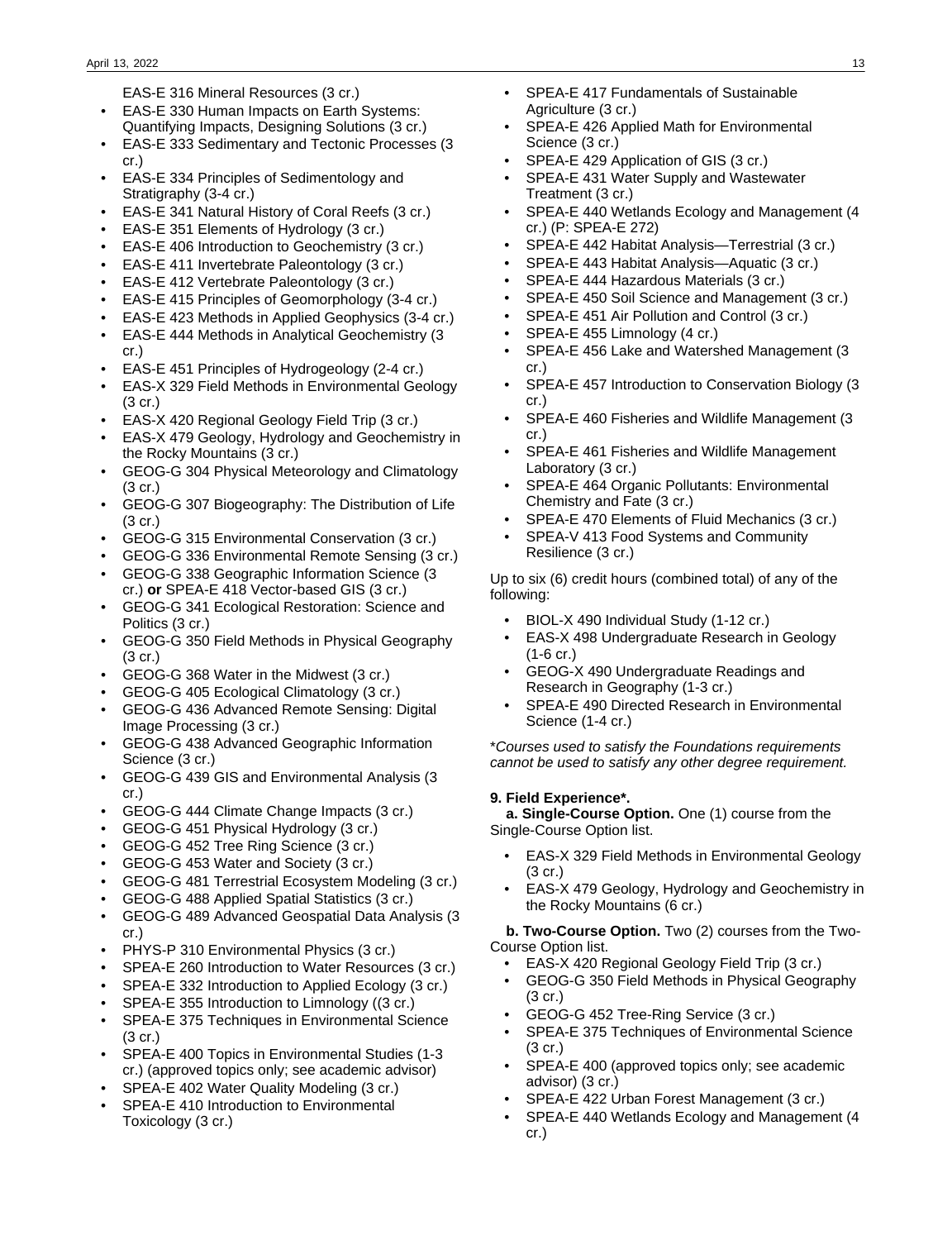- SPEA-E 442 Habitat Analysis Terrestrial (3 cr.)
- SPEA-E 443 Habitat Analysis Aquatic (3 cr.)
- SPEA-E 455 Limnology (4 cr.)
- SPEA-E 482 (approved topics only; see academic advisor)

\*Courses used to satisfy the Field Experience requirement cannot be used to satisfy any other degree requirement. A "field experience" course includes student-conducted environmental data collection in the field, as well as analysis of that data and a presentation of it (paper, oral or poster). Courses with these characteristics that are not listed here may be approved by the BSES Program Director.

# **Bachelor of Science (B.S.) in Public Affairs**

#### **Bachelor of Science in Public Affairs**

The Bachelor of Science in Public Affairs requires 120 credit hours. The Bloomington campus offers eight majors: Environmental Management, Human Resource Management, Law and Public Policy, Management, Nonprofit Management and Leadership, Policy Analysis, Public Financial Management and Public Management and Leadership.

#### **DEGREE REQUIREMENTS**

#### **Common Ground**

See [https://gened.indiana.edu/approved-courses/](https://gened.indiana.edu/approved-courses/index.html) [index.html](https://gened.indiana.edu/approved-courses/index.html) for updated requirements and a complete list of course options.

#### **Other Required Courses**

**Oral Communication** (One of the following courses)

- SPEA-V 436 Communication for Government and Nonprofit Organizations (3 cr.)
- BUS-C 104 Business Presentations (3 cr.)

#### **Computer Course** (One of the following courses)

- SPEA-V 261 Using IT in Public Affairs (3 cr.)
- BUS-K 201 The Computer in Business (2-3 cr.)
- CSCI-A 110 Introduction to Computers and Computing (3 cr.) (P: One year high school algebra or MATH-M 014)
- CSCI-A 201 Introduction to Programming I (4 cr.) (P: Two years high school math or MATH-M 014)

#### **The following courses:**

- SPEA-K 300 Statistical Techniques or equivalent (3 cr.) (P: MATH M 014 or equivalent; R: MATH-M 118)
- ECON-E 251 Fundamentals of Economics I (3 cr.) **or** ECON-B 251 Fundamentals of Economics for Business I (3 cr.)

#### **Experiential Learning Requirements**

- SPEA-V 252 Career Development and Planning (2cr) **or** exemption
- SPEA-V 381 Professional Experience (1cr) (P: SPEA-V 252) **or** exemption

#### **General Electives**

Additional courses beyond the general education, core, and major requirements are needed to complete the minimum of 120 hours required for the degree.

#### **Public Affairs Core**

(Six courses)

- SPEA-E 183 Environment and People (3 cr.)
- SPEA-V 181 US Policy and Administration (3 cr.)
- SPEA-V 182 Policy-making around the World: Comparative and International Approaches (3 cr.)
- SPEA-V 184 Law and Public Affairs (3 cr.)
- SPEA-V 185 Management of Public Problems and Solutions (3 cr.)
- SPEA-V 186 Introduction to Public Budgeting and Finance for Public Affairs (3 cr.)

#### **Environmental Management Major**

#### **Requirements** (Thirteen courses)

**Note:** Courses may be listed in more than one area below. However, significant restrictions apply, see your academic advising report (AAR).

Students may not "double count" courses within this major.

The following six courses:

- SPEA-E 272 Introduction to Environmental Sciences (3 cr.) (R: SPEA-E 183)
- SPEA-E 332 Introduction to Applied Ecology (3 cr.)
- SPEA-E 340 Environmental Economics and Finance (3 cr.)
- SPEA-E 363 Environmental Management (3 cr.) (R: SPEA-E 183)**\***
- SPEA-E 476 Environmental Law and Regulation (3 cr.) **or** SPEA-V 424 Environmental Law, Justice, and Politics (3 cr.)
- SPEA-V 236 Managing and Leading Organizations (3 cr.)

**\***Iterative Writing Assignment Course

One of the following three courses:

- SPEA-E 311 Introduction to Risk Assessment and Risk Communication (3 cr.)
- SPEA-E 410 Introduction to Environmental Toxicology (3 cr.) (P: any organismal biology course)
	- SPEA-H 316 Environmental Health Science (3 cr.)

Six of the following courses in Environment Management:

**Note:** These courses are grouped by topic to assist students, but students are free to take any six of them. Courses may appear in more than one list. Courses cannot count both to satisfy the courses above and the six below.

Community, Health, and Safety:

- SPEA-E 311 Introduction to Risk Assessment and Risk Communication (3 cr.)
- SPEA-E 324 Controversies in Environmental Health (3 cr.)
- SPEA-E 410 Introduction to Environmental Toxicology (3 cr.) (P: any organismal biology course)
- SPEA-E 412 Risk Communication (3 cr.)
- SPEA-E 451 Air Pollution and Control (3 cr.)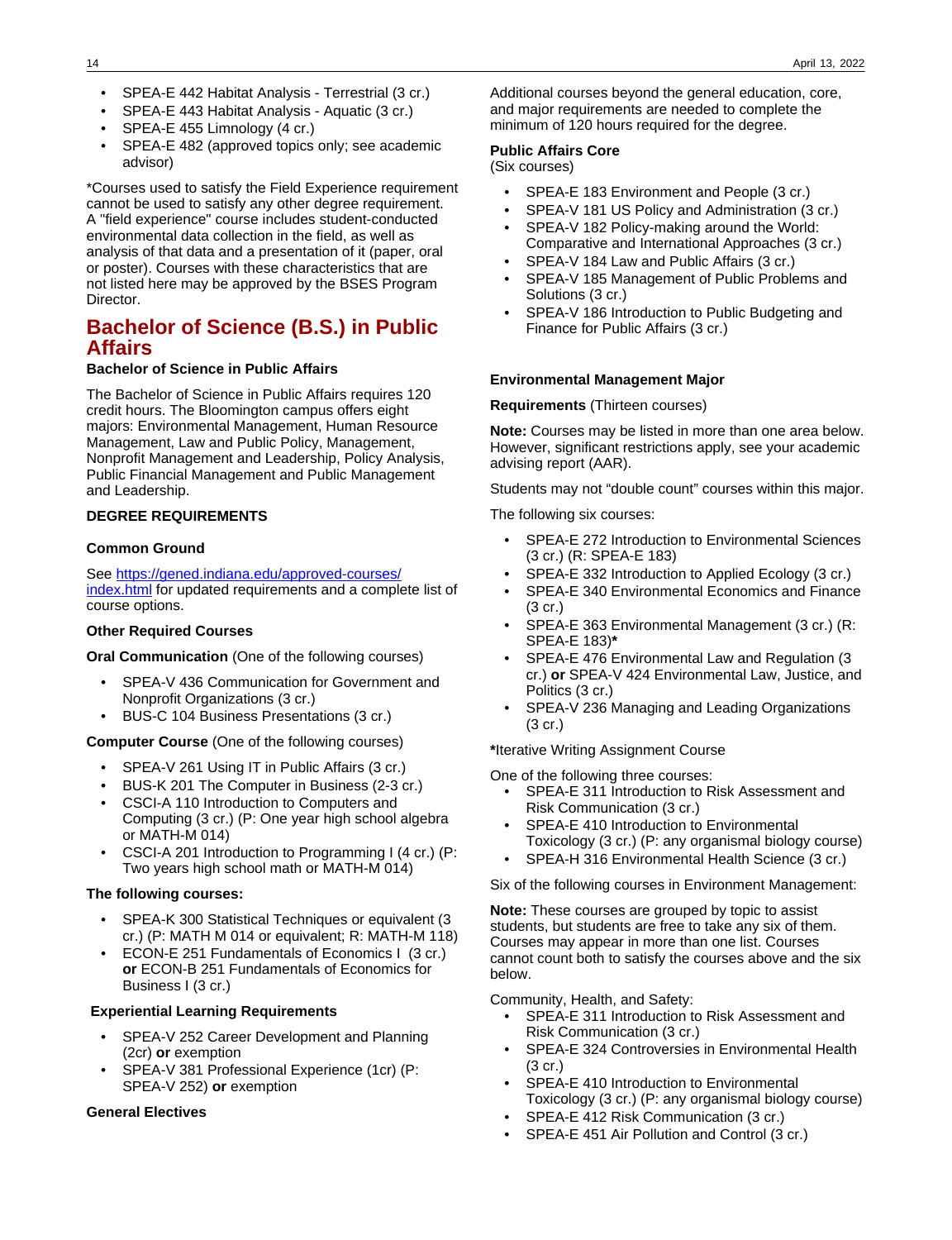- SPEA-H 316 Environmental Health Science (3 cr.)
- SPEA-V 275 Introduction to Emergency Management (3 cr.)
- SPEA-V 365 Urban Development and Planning (3cr.) (P: SPEA-V 161)
- SPEA-V 413 Food Systems and Community Resilience (3 cr.)
- SPEA-V 425 Homeland Security: Policy and Practice (3 cr.)
- SPEA-V 437 Public Transportation
- SPEA-V 462 Community Development (3 cr.)

#### Lab and Field Courses:

- SPEA-E 375 Techniques of Environmental Science (3 cr.) (P: SPEA-E 272 or H 316)
- SPEA-E 440 Wetlands Ecology and Management (4 cr.) (P: SPEA-E 272)
- SPEA-E 442 Habitat Analysis—Terrestrial (3 cr.)
- SPEA-E 443 Habitat Analysis—Aquatic (3 cr.)
- SPEA-E 461 Fisheries and Wildlife Management Laboratory (3 cr.) (P: SPEA-E 272 or H 316, any biology course, and SPEA-E 460 (can be concurrent))

Land:

- SPEA-E 417 Fundamentals of Sustainable Agriculture (3 cr.)
- SPEA-E 422 Urban Forest Management (3 cr.)
- SPEA-E 442 Habitat Analysis—Terrestrial (3 cr.)
- SPEA-E 450 Soil Science and Management (3 cr.)
- SPEA-E 452 Solid and Hazardous Waste Management (3 cr.)
- SPEA-E 457 Introduction to Conservation Biology (3cr.) (R: 300-level ecology course
- SPEA-V 413 Food Systems and Community Resilience (3 cr.)

Law, Ethics, and Decision-making:

- SPEA-E 401 Human Behavior and Energy Consumption (3 cr.)
- SPEA-E 476 Environmental Law and Regulation (3 cr.)
- SPEA-V 203 The Call of Public Service: History, Philosophy, Values and Outcomes (3 cr.)
- SPEA-V 412 Leadership and Ethics (3 cr.)
- SPEA-V 424 Environmental Law, Justice, and Politics (3 cr.)

Technical Skills:

- SPEA-E 418 Vector-Based GIS (3 cr.)
- SPEA-E 429 Application of GIS (3 cr.) (P: SPEA-E 418 or permission of instructor)
- SPEA-V 379 Performance Measurement and Program Evaluation (3 cr.)
- SPEA-V 401 Financial and Cost-Benefit Analysis (3 cr.) (P: SPEA-V 202)
- SPEA-V 415 Data Science in Public and Environmental Affairs (3 cr.)
- SPEA-V 435 Negotiation and Alternative Dispute Resolution (3 cr.)
- SPEA-V 461 Computer Applications in Public Affairs (3 cr.) (P: BUS-K 201)
- SPEA-V 475 Database Management Systems (3 cr.) (P: SPEA-V 261, V 369, or equivalent)

• SPEA-V 481 Grant Writing for Public and Nonprofit Organizations (3 cr.)

#### Water Resources:

- SPEA-E 260 Introduction to Water Resources (3 cr.)
- SPEA-E 355 Introduction to Limnology (3 cr.)
- SPEA-E 411 Introduction to Groundwater Hydrology  $(3 \text{ cr})$
- SPEA-E 431 Water Supply and Wastewater Treatment (3 cr.) (P: SPEA-E 272)
- SPEA-E 440 Wetlands Ecology and Management (4 cr.) (P: SPEA-E 272)
- SPEA-E 443 Habitat Analysis—Aquatic (3 cr.)
- SPEA-E 455 Limnology (4 cr.) (R: college chemistry and biology or permission of instructor)
- SPEA-E 456 Lake and Watershed Management (3 cr.) (R: any college level biology or chemistry course)
- SPEA-E 457 Introduction to Conservation Biology (3 cr.) (R: 300-level ecology course)
- SPEA-E 460 Fisheries and Wildlife Management (3 cr.)
- SPEA-E 461 Fisheries and Wildlife Management Laboratory (3 cr.) (P: SPEA-E 272 or H 316, any biology course, and SPEA-E 460 (can be concurrent)

Topics Courses and O'Neill Programs:

- SPEA-E 400 Topics in Environmental Studies (1-3 cr.) (approved topics only; consult SPEA advisor; repeatable with different topics)
- SPEA-E 482 Overseas Topics in Environmental Science (0-15 cr.) (approved topics only; consult SPEA advisor; repeatable with different topics)
- SPEA-V 378 Federal Government Processes (3 cr.)
- SPEA-V 409 Federal Policymaking and the Hearing Process (3 cr.)
- SPEA-V 450 Contemporary Issues in Public Affairs (1-3 cr.) (approved topics only; consult SPEA advisor; repeatable with different topics)
- SPEA-V 482 Overseas Topics in Public Affairs (0-15 cr.) (approved topics only; consult SPEA advisor; repeatable with different topics)
- SPEA-V 499 Honors Thesis (3 cr.)

#### **Human Resource Management Major Requirements** (Fourteen courses)

**Note:** Courses may be listed in more than one area below. However, significant restrictions apply, see your academic advising report (AAR).

Students may not "double count" courses within this major.

The following four courses:

- SPEA-V 202 Contemporary Economic Issues in Public Affairs (3 cr.) (P: ECON-E 251 **or** ECON-B 251)
- SPEA-V 236 Managing and Leading Organizations (3 cr.)
- SPEA-V 246 Elements of Governmental and Nonprofit Financial Accounting Cycle (3 cr.) (P: SPEA-V 186)
- SPEA-V 373 Human Resource Management in the Public Sector (3 cr.)**\***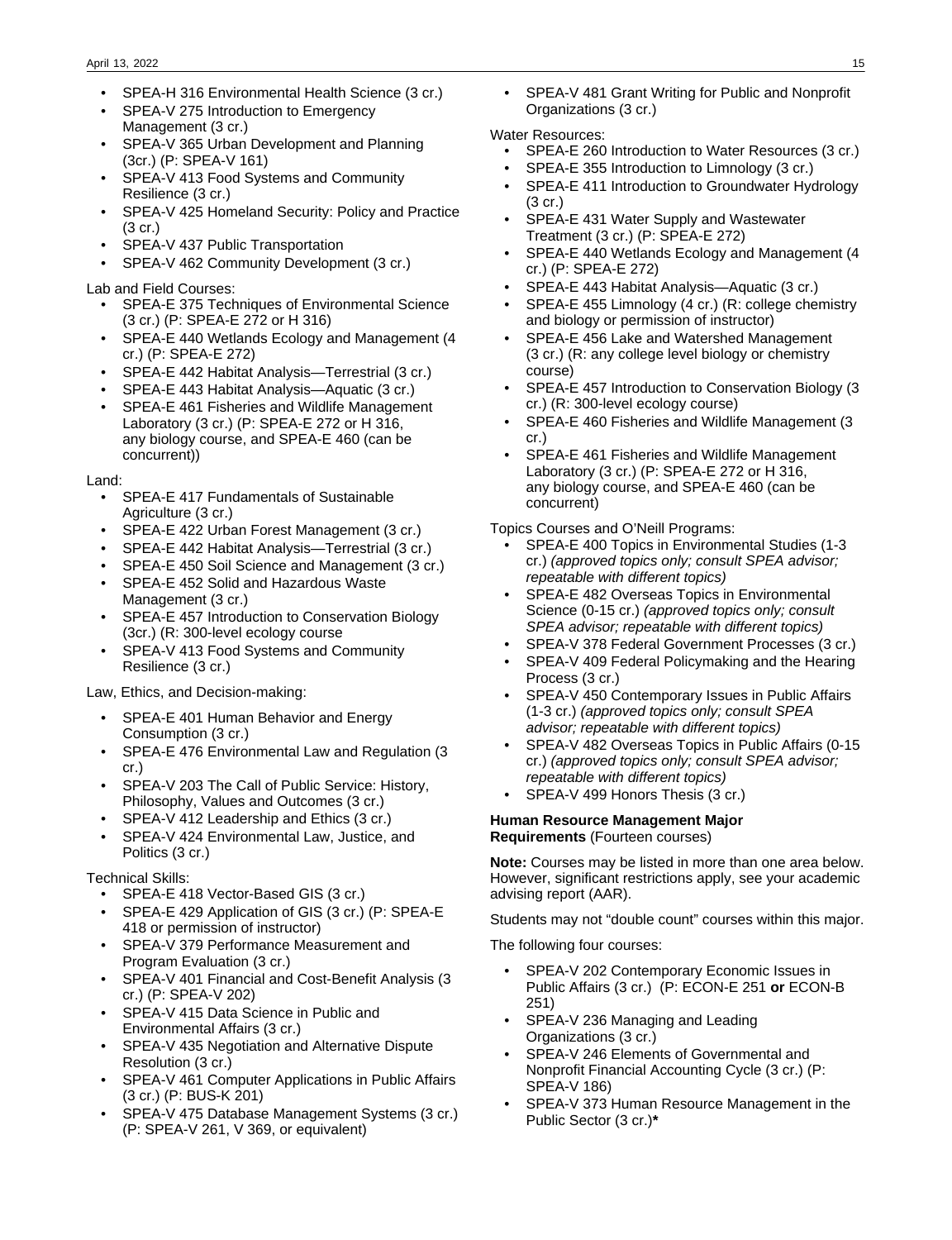#### **\***Iterative Writing Assignment Course

The following six courses:

- SPEA-V 361 Financial Management (3 cr.) (P: SPEA-V 246 or BUS-A 201) **or** BUS-F 300 Introduction to Financial Management (3 cr.) (P: BUS-A 200, A 201 or A 202)
- SPEA-V 443 Managing Workforce Diversity (3 cr.)
- SPEA-V 476 Compensation Strategy and Systems (3 cr.) (P: SPEA-V 373)
- SPEA-V 477 Strategic Human Resource Management (3 cr.) (P: SPEA-V 373)
- SPEA-V 478 Employment Law for Human Resource Management (3 cr.) (P: SPEA-V 184)
- SPEA-V 479 Employee Recruitment and Selection (3 cr.) (P: SPEA-V 373)

Four of the following courses (at least three courses must be offered by SPEA):

- SPEA-V 203 The Call of Public Service: History, Philosophy, Values and Outcomes (3 cr.)
- SPEA-V 336 Managing External Collaboration and Networks (3 cr.) (P: SPEA-V 185)
- SPEA-V 348 Management Science (3 cr.) (P: SPEA-K 300, MATH-M 025 or MATH-M 118)
- SPEA-V 370 Research Methods and Statistical Modeling (3 cr.) (P: SPEA-K 300 or equivalent)
- SPEA-V 374 Intermediate Public Budgeting and Finance (3 cr.) (P: SPEA-V 186)
- SPEA-V 378 Federal Government Processes (3 cr.)
- SPEA-V 379 Performance Measurement and Program Evaluation (3 cr.)
- SPEA-V 404 Advanced Public Management (3 cr.) (P: SPEA-V 185)
- SPEA-V 409 Federal Policymaking and the Hearing Process (3 cr.)
- SPEA-V 412 Leadership and Ethics (3 cr.)
- SPEA-V 415 Data Science in Public and Environmental Affairs (3 cr.)
- SPEA-V 432 Labor Relations in the Public Sector (3 cr.) (P: SPEA-V 373)
- SPEA-V 435 Negotiation and Alternative Dispute Resolution (3 cr.)
- SPEA-V 436 Communication for Government and Nonprofit Organizations (3 cr.)
- SPEA-V 450 Contemporary Issues in Public Affairs (1-3 cr.) (approved topics only; consult SPEA advisor; repeatable with different topics)
- SPEA-V 457 Human Resources Training and Development (3 cr.) (P: SPEA-V 373)
- SPEA-V 482 Overseas Topics in Public Affairs (0-15 cr.) (approved topics only; consult SPEA advisor; repeatable with different topics)
- SPEA-V 499 Honors Thesis (3 cr.)
- SPH-S 201 Introduction to Industrial Hygiene (3 cr.)
- SPH-S 210 General Industry Standards (3 cr.)
- SPH-S 214 OSHA Construction Standards (3 cr.)
- SPH-S 251 Incident Investigation and Analysis (3 cr.)
- SPH-S 332 Ergonomics and Human Factors (3 cr.)
- SPH-S 345 Safety Program Management (3 cr.)
- SPH-S 415 Safety Education and Training (3 cr.)

#### **Law and Public Policy Major**

**Requirements** (Fourteen courses)

**Note:** Courses may be listed in more than one area below. However, significant restrictions apply, see your academic advising report (AAR). It is strongly recommended that students take SPEA-V 184 as the first course for this major.

Students may not "double count" courses within this major.

The following six courses:

- SPEA-V 202 Contemporary Economic Issues in Public Affairs (3 cr.) (P: ECON-E 251 or ECON-B 251)
- SPEA-V 339 Legal History and Public Policy (3 cr.) (P: SPEA-V 184)**\***
- SPEA-V 370 Research Methods and Statistical Modeling (3 cr.) (P: SPEA-K 300 or equivalent) **or** SPEA V 491 Honors Research in Public and Environmental Affairs (3 cr.)
- SPEA-V 379 Performance Measurement and Program Evaluation (3 cr.)
- SPEA-V 405 Public Law and the Legislative Process (3 cr.)
- SPEA-V 435 Negotiation and Alternative Dispute Resolution (3 cr.)

**\***Iterative writing assignment course

Two SPEA-V 456 topics courses offered by Maurer Law School Faculty:

SPEA-V 456 Topics in Public Law (3 cr.) (approved topics only; consult SPEA advisor; repeatable with different topics)

Six of the following courses (at least five courses must be offered by SPEA):

- SPEA-E 324 Controversies in Environmental Health (3 cr.)
- SPEA-E 476 Environmental Law and Regulation (3 cr.)
- SPEA-H 341 Legal Aspects of Health Care Administration (3 cr.) (P: SPEA-H 124)
- SPEA-V 161 Urban Problems and Solutions (3 cr.)
- SPEA-V 272 Terrorism and Public Policy (3 cr.)
- SPEA-V 275 Introduction to Emergency Management (3 cr.)
- SPEA-V 340 Urban Government Administration (3 cr.)
- SPEA-V 378 Federal Government Processes (3 cr.)
- SPEA-V 404 Advanced Public Management (3 cr.) (P: SPEA-V 185)
- SPEA-V 406 Public Law and the Electoral Process (3 cr.)
- SPEA-V 407 Public Law and Government Relations (3 cr.)
- SPEA-V 409 Federal Policymaking and the Hearing Process (3 cr.)
- SPEA-V 414 National Security Bureaucracy and Policy (3 cr.)
- SPEA-V 415 Data Science in Public and Environmental Affairs (3 cr.)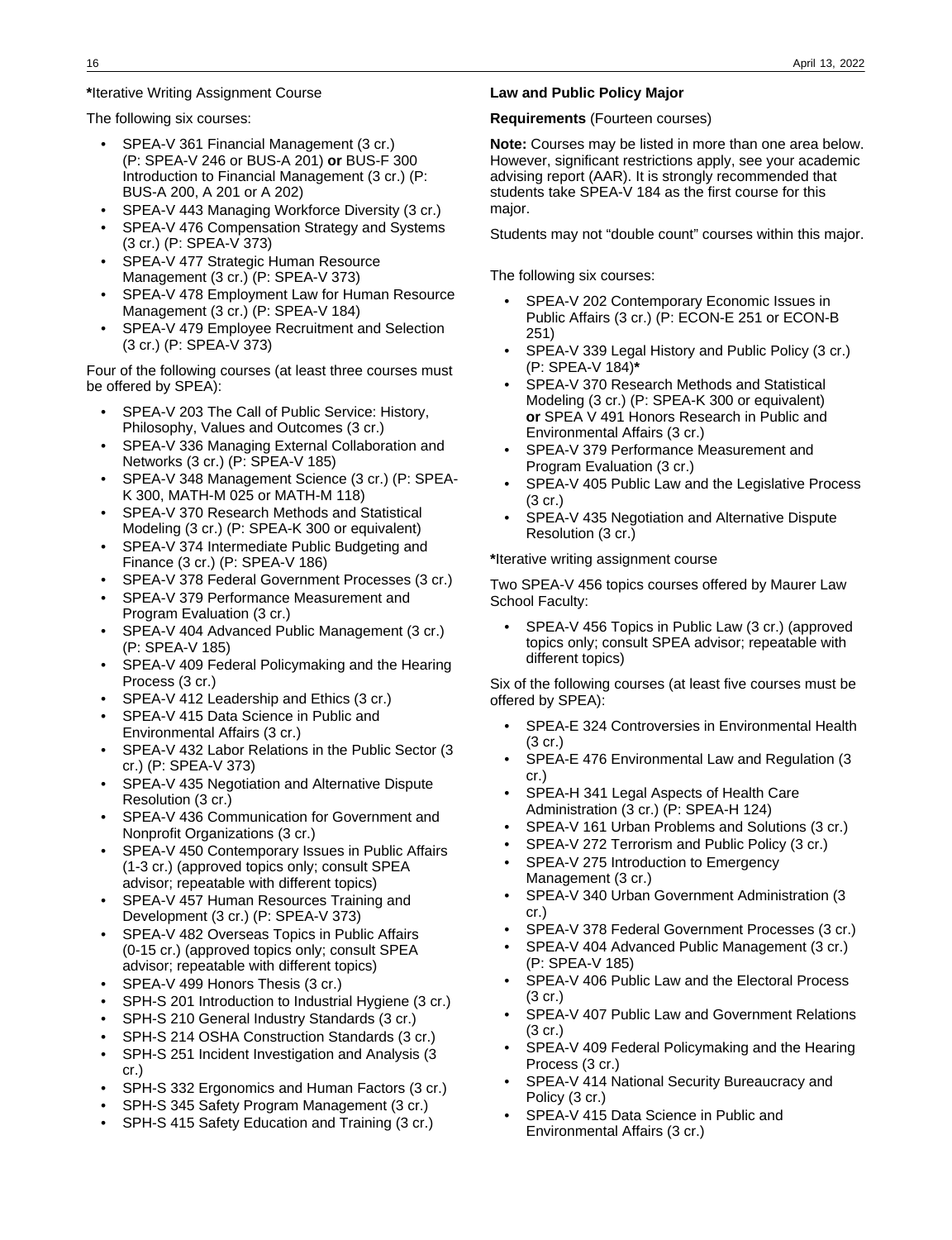- SPEA-V 424 Environmental Law, Justice, and Politics (3 cr.)
- SPEA-V 425 Homeland Security: Policy and Practice (3 cr.)
- SPEA-V 450 Contemporary Issues in Public Affairs (1-3 cr.) (approved topics only; consult SPEA advisor; repeatable with different topics)
- SPEA-V 454 Human Resource Management in Nonprofit Organizations (3 cr.) (R: SPEA-V 221 or SPEA-V 362)
- SPEA-V 462 Community Development (3 cr.)
- SPEA-V 477 Strategic Human Resource Management (3 cr.) (P: SPEA-V 373)
- SPEA-V 478 Employment Law for Human Resource Management (3 cr.) (P: SPEA-V 184)
- SPEA-V 481 Grant Writing for Public and Nonprofit Organizations (3 cr.)
- SPEA-V 482 Overseas Topics in Public Affairs (0-15 cr.) (approved topics only; consult SPEA advisor; repeatable with different topics)
- SPEA-V 499 Honors Thesis (3 cr.)
- AAAD-A 481 Racism and the Law (3 cr.)
- BUS-L 201 Legal Environment of Business (3 cr.) **or** BUS-L 203 Commercial Law I (3 cr.)
- CJUS-P 370 Criminal Law (3 cr.)
- CJUS-P 371 Criminal Procedure (3 cr.)
- CJUS-P 375 American Juvenile Justice System (3 cr.)
- CJUS-P 414 Adolescents and the Law (3 cr.)
- CLAS-C 308 Roman Law (3 cr.) (P: CLAS-C 102)
- INTL-I 340 Ethics and Decision making in International Politics (3 cr.)
- INTL-L 351 Law and Authoritarianism (3 cr.)
- SOC-S 326 Law and Society (3 cr.) (P: three credit hours of sociology or consent of instructor)
- SPH-R 414 Legal Aspects of Recreation (3 cr.)

#### **Management Major**

#### **Requirements** (Fourteen courses)

**Note:** Courses may be listed in more than one area below. However, significant restrictions apply, see your academic advising report (AAR).

Students may not "double count" courses within this major.

The following five Management Foundation courses:

- SPEA-V 202 Contemporary Economic Issues in Public Affairs (3 cr.) (P: ECON-E 251 or ECON-B 251)
- SPEA-V 236 Managing and Leading Organizations (3 cr.)**\***
- SPEA-V 246 Elements of Governmental and Nonprofit Financial Accounting Cycle (3 cr.) (P: SPEA-V 186)
- SPEA-V 361 Financial Management (3 cr.) (P: SPEA-V 246 or BUS-A 201) **or** BUS-F 300 Introduction to Financial Management (3 cr.) (P: BUS-A 200, A 201 or A 202)
- SPEA-V 369 Managing Information Technology (3 cr.) (R: SPEA-V 261 or BUS-K 201)

**\***Iterative writing assignment course

Two of the following Analytical courses:

- SPEA-V 348 Management Science (3 cr.) (P: SPEA-K 300, MATH-M 025 or MATH-M 118)
- SPEA-V 370 Research Methods and Statistical Modeling (3 cr.) (P: SPEA-K 300 or Equivalent)
- SPEA-V 379 Performance Measurement and Program Evaluation (3 cr.)
- SPEA-V 401 Financial and Cost-Benefit Analysis (3 cr.) (P: SPEA-V 202)
- SPEA-V 491 Honors Research in Public and Environmental Affairs (3 cr.)

Two of the following Human Resource Management courses:

- SPEA-V 373 Human Resource Management in the Public Sector (3 cr.)
- SPEA-V 432 Labor Relations in the Public Sector (3 cr.) (P: SPEA-V 373)
- SPEA-V 435 Negotiation and Alternative Dispute Resolution (3 cr.)
- SPEA-V 443 Managing Workforce Diversity (3 cr.)
- SPEA-V 457 Human Resources Training and Development (3 cr.) (P: SPEA-V 373)
- SPEA-V 476 Compensation Strategy and Systems (3 cr.) (P: SPEA-V 373)
- SPEA-V 477 Strategic Human Resource Management (3 cr.) (P: SPEA-V 373)
- SPEA-V 478 Employment Law for Human Resource Management (3 cr.) (P: SPEA-V 184)
- SPEA-V 479 Employee Recruitment and Selection in the Public Sector (3 cr.) (P: SPEA-V 373)

Five of the following Major courses:

**Note:** These courses are grouped by topic to assist students, but students are free to take any combination of them. Courses may appear in more than one list. Courses cannot double count between Analytical, Human Resource Management, and Major courses.

Financial Management:

- SPEA-V 346 Introduction to Government Accounting and Financial Reporting (3 cr.) (P: SPEA-V 246)
- SPEA-V 356 Introduction to Nonprofit Accounting and Reporting (3 cr.) (SPEA-V 246)
- SPEA-V 374 Intermediate Public Budgeting and Finance (3 cr.) (P: SPEA-V 186)
- SPEA-V 401 Financial and Cost-Benefit Analysis (3 cr.) (P: SPEA-V 202)
- SPEA-V 427 International Development Finance (3 cr.)
- SPEA-V 441 Topics in Financial Management and Policy (3 cr.) (approved topics only; consult SPEA advisor; repeatable with different topics)
- SPEA-V 442 Topics in Budgeting or Cost Benefit (3 cr.) (approved topics only; consult SPEA advisor; repeatable with different topics)

Managing Government Programs:

- SPEA-E 324 Controversies in Environmental Health (3 cr.)
- SPEA-E 340 Environmental Economics and Finance (3 cr.)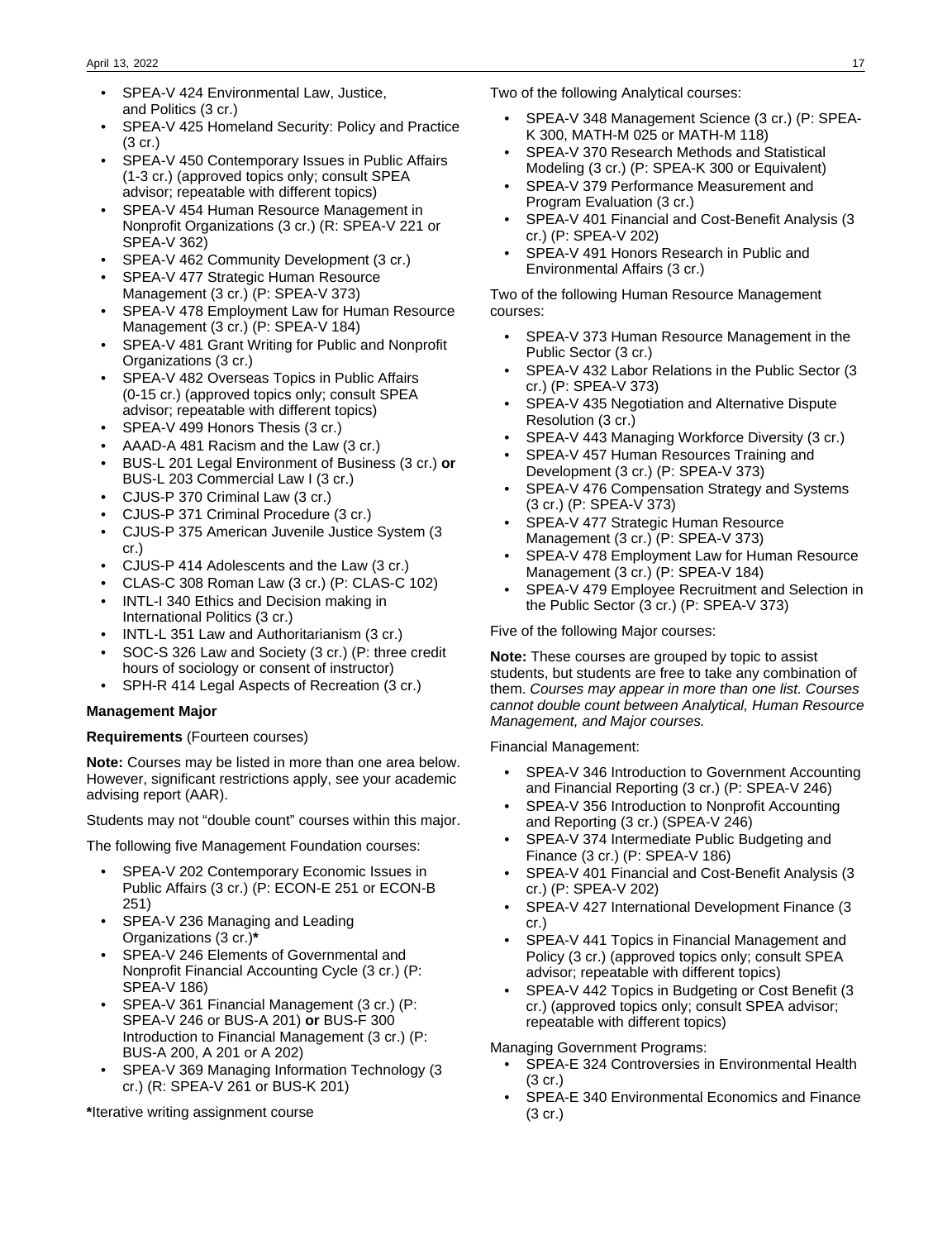- SPEA-E 363 Environmental Management (3 cr.) (R: SPEA-E 183)
- SPEA-E 476 Environmental Law and Regulation (3 cr.)
- SPEA-H 124 Overview of the U.S. Healthcare System (3 cr.)
- SPEA-V 272 Terrorism and Public Policy (3 cr.)
- SPEA-V 275 Introduction to Emergency Management (3 cr.)
- SPEA-V 340 Urban Government Administration (3 cr.)
- SPEA-V 365 Urban Development and Planning (3 cr.)
- SPEA-V 404 Advanced Public Management (3 cr.) (P: SPEA-V 185)
- SPEA-V 407 Public Law and Government Relations (3 cr.) (SPEA-V 184)
- SPEA-V 414 National Security Bureaucracy and Policy (3 cr.)
- SPEA-V 424 Environmental Law, Justice, and Politics (3 cr.)
- SPEA-V 425 Homeland Security: Policy and Practice (3 cr.)
- SPEA-V 437 Public Transportation (3 cr.)
- SPEA-V 462 Community Development (3 cr.)

#### Management Skills:

- SPEA-V 203 The Call of Public Service: History, Philosophy, Values and Outcomes (3 cr.)
- SPEA-V 336 Managing External Collaboration and Networks (3 cr.) (P: SPEA-V 185)
- SPEA-V 348 Management Science (3 cr.) (P: SPEA-K 300, MATH-M 025 or MATH-M 118)
- SPEA-V 370 Research Methods and Statistical Modeling (3 cr.) (P: SPEA-K 300 or Equivalent)
- SPEA-V 379 Performance Measurement and Program Evaluation (3 cr.)
- SPEA-V 389 Risk and Hazard Mitigation (3 cr.)
- SPEA-V 412 Leadership Ethics (3 cr.)
- SPEA-V 415 Data Science in Public and Environmental Affairs (3 cr.)
- SPEA-V 436 Communication for Government and Nonprofit Organizations (3 cr.)
- SPEA-V 458 Fund Development for Nonprofit Organizations (3 cr.)
- SPEA-V 461 Computer Applications in Public Affairs (3 cr.)
- SPEA-V 475 Database Management Systems (3 cr.)
- SPEA-V 481 Grant Writing for Public and Nonprofit Organizations (3 cr.)

#### Topics Courses and O'Neill Programs:

- SPEA-V 378 Federal Government Processes (3 cr.)
- SPEA-V 409 Federal Policymaking and the Hearing Process (3 cr.)
- SPEA-V 450 Contemporary Issues in Public Affairs (1-3 cr.) (approved topics only; consult SPEA advisor; repeatable with different topics)
- SPEA-V 482 Overseas Topics in Public Affairs (0-15 cr.) (approved topics only; consult SPEA advisor; repeatable with different topics)
- SPEA-V 499 Honors Thesis (3 cr.)

#### **Nonprofit Management and Leadership Major**

**Requirements** (Fourteen courses)

**Note:** Courses may be listed in more than one area below. However, significant restrictions apply, see your academic advising report (AAR).

Students may not "double count" courses within this major.

The following six courses:

- SPEA-V 221 Nonprofit and Voluntary Sector (3 cr.)
- SPEA-V 236 Managing and Leading Organizations (3 cr.)**\***
- SPEA-V 246 Elements of Governmental and Nonprofit Financial Accounting Cycle (3 cr.) (P: SPEA-V 186)
- SPEA-V 336 Managing External Collaboration and Networks (3 cr.) (P: SPEA-V 185)
- SPEA-V 356 Introduction to Nonprofit Accounting & Reporting (3 cr.) (P: SPEA-V 246)
- SPEA-V 362 Nonprofit Management & Leadership (3 cr.)

**\***Iterative writing assignment course

Three of the following SPEA Nonprofit Issues and Practices courses:

- SPEA-V 434 NGO Management for International Development (3 cr.)
- SPEA-V 450 Nonprofit Resource Management (3 cr.)
- SPEA-V 454 Human Resource Management in Nonprofit Organizations (3 cr.) (R: SPEA-V 221 or SPEA-V 362)
- SPEA-V 458 Fund Development for Nonprofit Organizations (3 cr.)
- SPEA-V 481 Grant Writing for Public and Nonprofit Organizations (3 cr.)

Five of the following courses (no more than one non-SPEA course). Students must take at least one course from each of the three categories: (1) Equity, Equality, & Justice, (2) Organizational Contexts & Policy Areas, (3) Management & Analysis Skills. Courses may appear on more than one list and cannot double count between categories.

Equity, Equality, & Justice:

- SPEA-V 424 Environmental Law, Justice, and Politics (3 cr.)
- SPEA-V 443 Managing Workforce Diversity (3 cr.)
- SPEA-V 450 Contemporary Issues in Public Affairs (1-3 cr.) (approved topics only; consult SPEA advisor; repeatable with different topics)
- SPEA-V 482 Overseas Topics in Public Affairs (0-15 cr.) (approved topics only; consult SPEA advisor; repeatable with different topics)
- AAAD-A 408 Race, Gender, and Class (3 cr.)
- AAAD-A 420 Transforming Divided Communities and Societies (3 cr.)
- AAAD-A 481 Racism & the Law (3 cr.)
- CEUS-R 321 Gender and Women in Central Asia (3 cr.)
- GEOG-G 306 Current Issues in Globalization, Development, and Justice (3 cr.)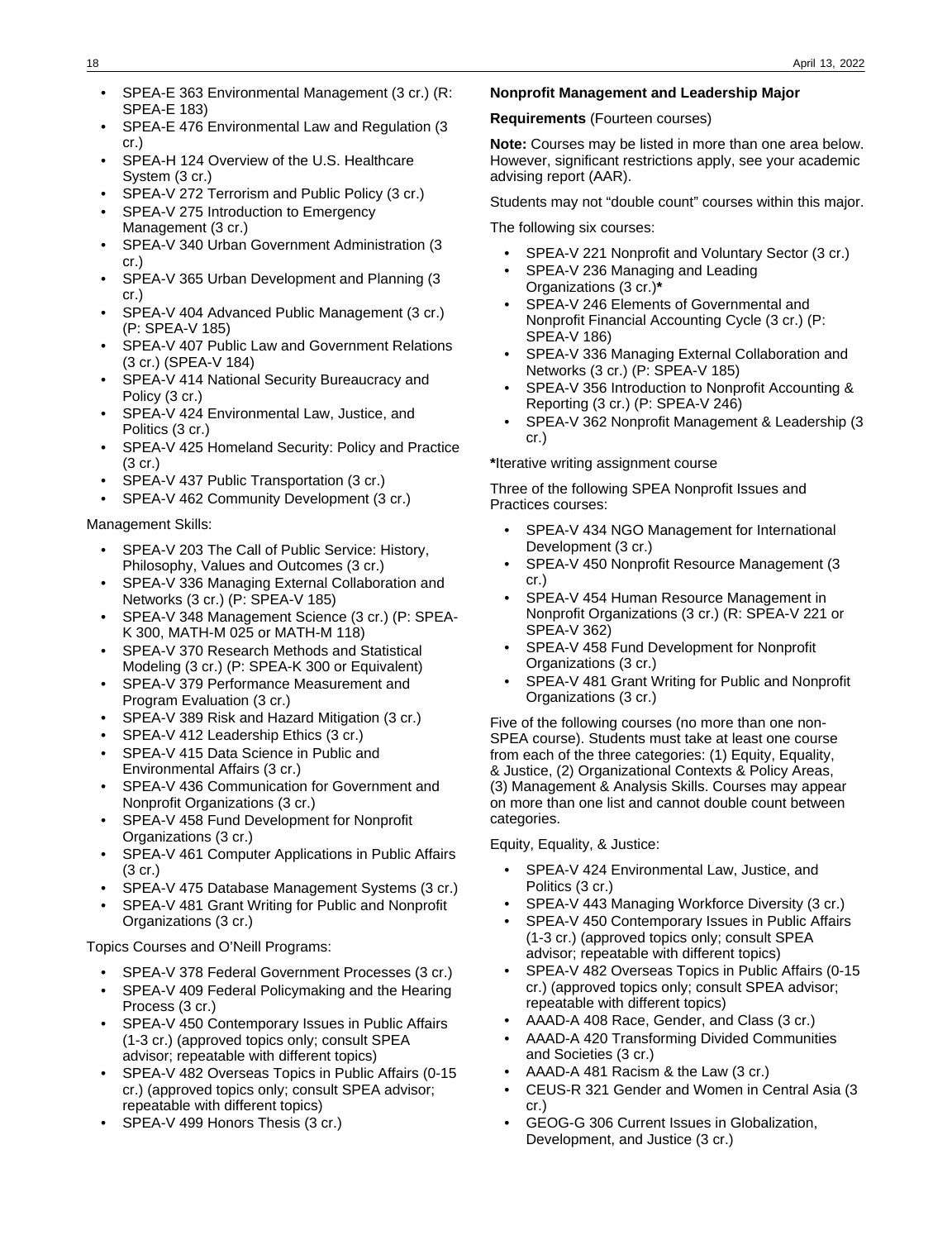- GEOG-G 352 Food and Poverty in America (3 cr.)
- INTL-I 304 Bodies Under Fire: Gender/Violence/ Human Rights (3 cr.)
- PACE-C 350 Leadership, Social Movements, and Modern American Politics (3 cr.)
- POLS-Y 324 Gender and Politics (3 cr.)
- POLS-Y 329 Racial and Ethnic Politics in the United States (3 cr.)
- POLS-Y 353 The Politics of Gender and Sexuality (3 cr.)
- SOC-S 335 Race and Ethnic Relations (3 cr.)
- SOC-S 358 Social Inequalities in Health and Health Care (3 cr.)

Organizational Contexts & Policy Areas:

- SPEA-A 459 Public Policy and the Arts (3 cr.)
- SPEA-A 464 The Economics and Administration of Arts Organizations (3 cr.)
- SPEA-E 363 Environmental Management (3 cr.) (R: SPEA-E 183)
- SPEA-H 324 Health Policy (3 cr.) (P: SPEA-H 124)
- SPEA-V 378 Federal Government Processes (3 cr.)
- SPEA-V 409 Federal Policymaking and the Hearing Process (3 cr.)
- SPEA-V 413 Food Systems and Community Resilience (3 cr.)
- SPEA-V 424 Environmental Law, Justice, and Politics (3 cr.)
- SPEA-V 425 Homeland Security: Policy and Practice (3 cr.)
- SPEA-V 450 Contemporary Issues in Public Affairs (1-3 cr.) (approved topics only; consult SPEA advisor; repeatable with different topics)
- SPEA-V 482 Overseas Topics in Public Affairs (0-15 cr.) (approved topics only; consult SPEA advisor; repeatable with different topics)

Management & Analysis Skills:

- SPEA-A 354 Arts Marketing Fundamentals (3 cr.)
- SPEA-A 483 Arts Entrepreneurship (3 cr.)
- SPEA-V 203 The Call of Public Service: History, Philosophy, Values and Outcomes (3 cr.)
- SPEA-V 361 Financial Management (3 cr.) (P: SPEA-V 246 or BUS-A 201)
- SPEA-V 369 Managing Information Technology (3 cr.)
- SPEA-V 370 Research Methods and Statistical Modeling (3 cr.) (P: SPEA-K300 or equivalent)
- SPEA-V 379 Performance Measurement and Program Evaluation (3 cr.)
- SPEA-V 401 Financial and Cost-Benefit Analysis (3 cr.) (P: SPEA-V 202)
- SPEA-V 412 Leadership and Ethics (3 cr.)
- SPEA-V 415 Data Science in Public and Environmental Affairs (3 cr.)
- SPEA-V 435 Negotiation and Alternative Dispute Resolution (3 cr.)
- SPEA-V 443 Managing Workforce Diversity (3 cr.)
- SPEA-V 436 Communication for Government and Nonprofit Organizations (3 cr.)
- SPEA-V 450 Contemporary Issues in Public Affairs (1-3 cr.) (approved topics only; consult SPEA advisor; repeatable with different topics)
- SPEA-V 462 Community Development (3 cr.)
- SPEA-V 475 Database Management Systems (3 cr.)
- SPEA-V 482 Overseas Topics in Public Affairs (0-15 cr.) (approved topics only; consult SPEA advisor; repeatable with different topics)
- SPEA-V 491 Honors Research in Public and Environmental Affairs (3 cr.)
- SPEA-V 499 Honors Thesis (3 cr.)

# **Policy Analysis Major**

**Requirements** (Fourteen courses)

**Note:** Courses may be listed in more than one area below. However, significant restrictions apply, see your academic advising report (AAR).

Students may not "double count" courses within this major.

The following seven courses:

- SPEA-V 202 Contemporary Economic Issues in Public Affairs (3 cr.) (P: ECON-E 251 or ECON-B 251)
- SPEA-V 348 Management Science (3 cr.)
- SPEA-V 370 Research Methods and Statistical Modeling (3 cr.) (P: SPEA-K 300)
- SPEA-V 379 Performance Measurement and Program Evaluation (3 cr.)
- SPEA-V 386 Case Studies for Policy Analysis (3 cr.)**\***
- SPEA-V 401 Financial and Cost-Benefit Analysis (3 cr.) (P: SPEA-V 202)
- SPEA-V 449 Senior Policy Seminar (3 cr.)

#### **\***Iterative writing assignment course

Seven courses from the following: Note: These courses are grouped by topic to assist students, but students are free to take any seven of them. Courses may appear in more than one list.

Environmental Policy:

- SPEA-E 324 Controversies in Environmental Health (3 cr.)
- SPEA-E 340 Environmental Economics and Finance (3 cr.)
- SPEA-E 401 Human Behavior and Energy Consumption (3 cr.)
- SPEA-E 476 Environmental Law and Regulation (3 cr.)
- SPEA-V 424 Environmental Law, Justice, and Politics (3 cr.)

Health Policy:

- SPEA-H 324 Health Policy (3 cr.) (P: SPEA-H 124)
- SPEA-H 354 Health Economics (3 cr.) (P: SPEA-H 124 and ECON-E 251 or ECON-B 251)
- SPEA-H 403 Pharmaceutical Industry and Public Policy (3 cr.) (P: SPEA-H 124)

Law and Ethics:

• SPEA-E 476 Environmental Law and Regulation (3 cr.)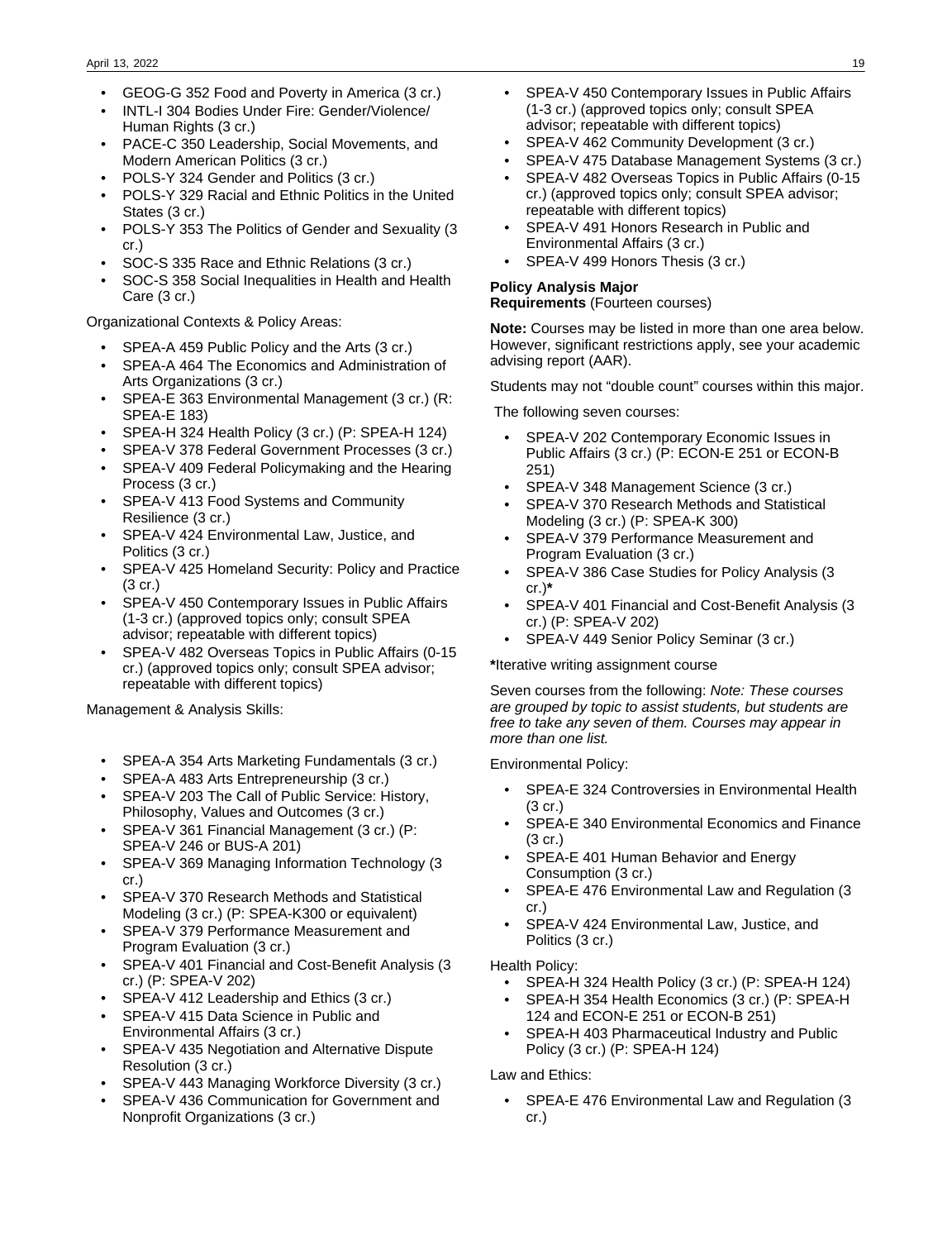- SPEA-V 203 The Call of Public Service: History, Philosophy, Values and Outcomes (3 cr.)
- SPEA-V 405 Public Law and the Legislative Process (3 cr.)
- SPEA-V 406 Public Law and the Electoral Process (3 cr.)
- SPEA-V 407 Public Law and Government Relations (3 cr.) (P: SPEA-V 184)
- SPEA-V 412 Leadership and Ethics (3 cr.)
- SPEA-V 424 Environmental Law, Justice, and Politics (3 cr.)

Security Policy:

- SPEA-V 272 Terrorism and Public Policy (3 cr.)
- SPEA-V 275 Introduction to Emergency Management (3 cr.)
- SPEA-V 414 National Security Bureaucracy and Policy (3 cr.)
- SPEA-V 425 Homeland Security: Policy and Practice (3 cr.)

Urban and Community Policy:

- SPEA-V 161 Urban Problems and Solutions (3 cr.)
- SPEA-V 365 Urban Development and Planning (3 cr.) (P: SPEA-V 161)
- SPEA-V 421 Metropolitan Development (3 cr.)
- SPEA-V 437 Public Transportation (3 cr.)
- SPEA-V 462 Community Development (3 cr.)

Topics Courses and O'Neill Programs:

- SPEA-V 378 Policy Process in the United States (3 cr.)
- SPEA-V 409 Federal Policymaking and the Hearing Process (3 cr.)
- SPEA-V 450 Contemporary Issues in Public Affairs (1-3 cr.) (approved topics only; consult SPEA advisor; repeatable with different topics)
- SPEA-V 482 Overseas Topics in Public Affairs (0-15 cr.) (approved topics only; consult SPEA advisor; repeatable with different topics)
- SPEA-V 491 Honors Research in Public and Environmental Affairs (3 cr.)
- SPEA-V 499 Honors Thesis (3 cr.)

#### **Public Financial Management Major Requirements** (Thirteen courses)

**Note:** Courses may be listed in more than one area below. However, significant restrictions apply, see your academic advising report (AAR).

Students may not "double count" courses within this major.

List 1: The following five courses:

- SPEA-V 202 Contemporary Economic Issues in Public Affairs (3 cr.) (P: ECON-E 251 or ECON-B 251)
- SPEA-V 246 Elements of Governmental and Nonprofit Financial Accounting Cycle (3 cr.) (P: SPEA-V 186)
- SPEA-V 361 Financial Management (3 cr.) (P: SPEA-V 246 or BUS-A 201)
- SPEA-V 374 Intermediate Public Budgeting and Finance (3 cr.) (P: SPEA-V 186)**\***

• SPEA-V 401 Financial and Cost-Benefit Analysis (3 cr.) (P: SPEA-V 202)

#### **\***Iterative writing assignment course

List 2: At least two of the following courses (students who take all three courses only need five from list 3.

- SPEA-V 346 Introduction to Government Accounting and Financial Reporting (3 cr.) (P: SPEA-V 246)
- SPEA-V 371 Financing Public Affairs (3 cr.) (P: SPEA-V 202)
- SPEA-V 439 Debates in Public Finance (3 cr.) (P: SPEA-V 202)

List 3: Six of the following courses.

These courses are grouped by topic to assist students, but students are free to take any of them. Courses may appear in more than one list.

Public Financial Management:

- SPEA-V 346 Introduction to Government Accounting and Financial Reporting (3cr) (P: SPEA-V 246)
- SPEA-V 371 Financing Public Affairs (3cr) (P: SPEA-V 202)
- SPEA-V 439 Debates in Public Finance (3cr) (P: SPEA-V 202)

Application of Financial Management:

- SPEA-E 340 Environmental Economics and Finance (3 cr.)
- SPEA-H 350 Fundamentals of Healthcare Financial Management (3 cr.)
- SPEA-V 427 International Development Finance (3 cr.)

Policy and Public Finance:

- SPEA-H 354 Health Economics (3 cr.) (P: SPEA-H 124 or permission of instructor and ECON-E 251 or ECON-B 251)
- SPEA-V 386 Case Studies for Policies Analysis (3 cr.)
- SPEA-V 421 Metropolitan Development (3 cr.)
- SPEA-V 437 Public Transportation (3 cr.)

Skills and Decision making:

- SPEA-V 348 Management Science (3 cr.) (P: SPEA-K 300, MATH-M 025 or MATH-M 118)
- SPEA-V 356 Introduction to Nonprofit Accounting and Reporting (3 cr.) (P: SPEA-V 246)
- SPEA-V 379 Performance Measurement and Program Evaluation (3 cr.)
- SPEA-V 412 Leadership and Ethics (3 cr.)
- SPEA-V 415 Data Science for Public and Environmental Affairs (3 cr.)

Topics Courses and O'Neill Programs:

- SPEA-V 378 Federal Government Processes (3 cr.)
- SPEA-V 409 Federal Policymaking
- SPEA-V 441 Topics in Financial Management and Policy (3 cr.) (approved topics only; consult SPEA advisor; repeatable with different topics)
- SPEA-V 442 Topics in Budgeting or Cost-Benefit (3 cr.) (approved topics only; consult SPEA advisor; repeatable with different topics)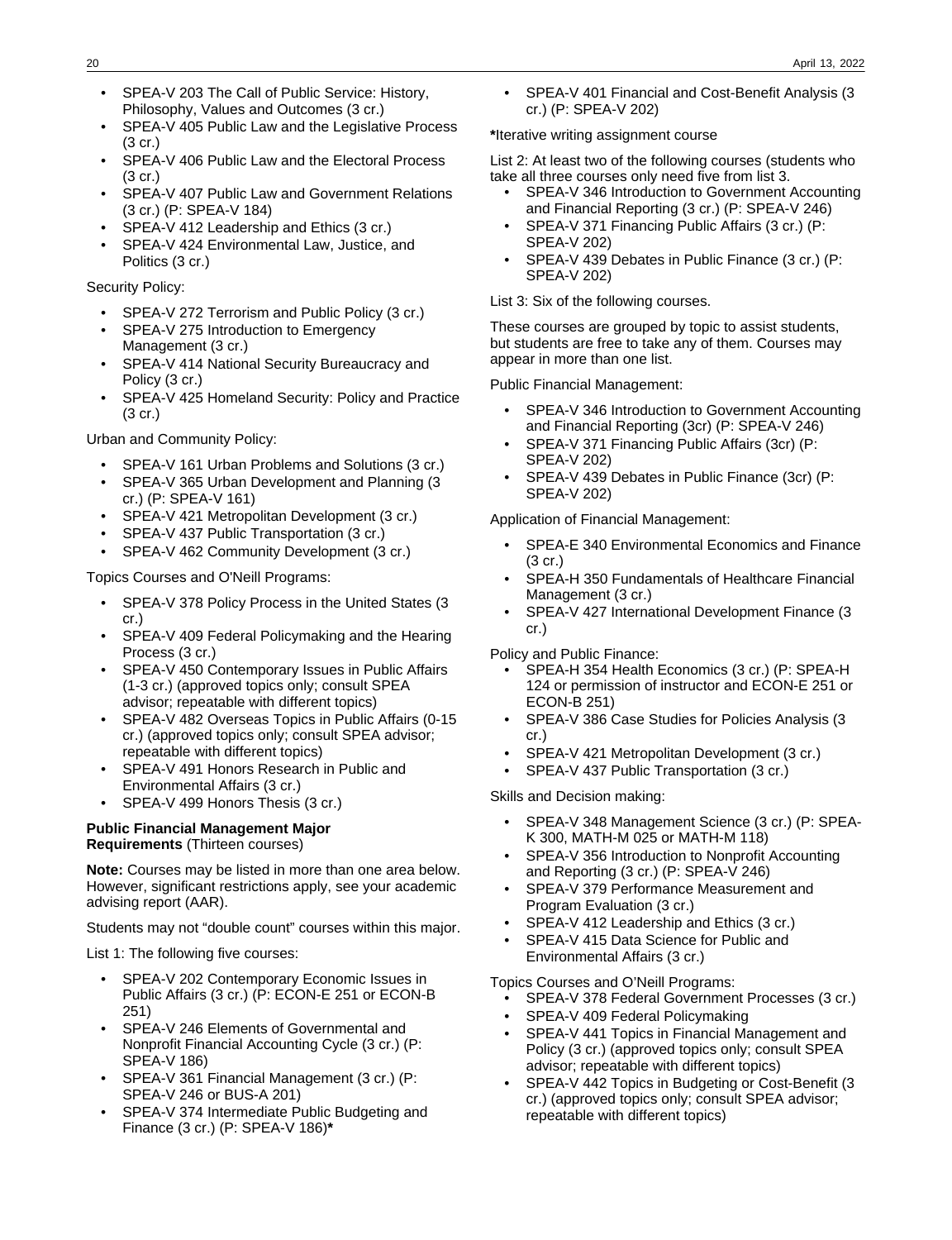- SPEA-V 450 Contemporary Issues in Public Affairs (1-3 cr.) (approved topics only; consult SPEA advisor; repeatable with different topics)
- SPEA-V 482 Overseas Topics in Public Affairs (0-15 cr.) (approved topics only; consult SPEA advisor; repeatable with different topics)
- SPEA-V 491 Honors Research in Public and Environmental Affairs (3 cr.)
- SPEA-V 499 Honors Thesis (3 cr.)

#### **Public Management and Leadership Major Requirements** (Thirteen courses)

**Note:** Courses may be listed in more than one area below. However, significant restrictions apply, see your academic advising report (AAR).

Students may not "double count" courses within this major.

The following eight Foundation courses:

- SPEA-V 202 Contemporary Economic Issues in Public Affairs (3 cr.) (P: ECON-E 251 or ECON-B 251)
- SPEA-V 236 Managing and Leading Organizations (3 cr.)
- SPEA-V 246 Elements of Government and Nonprofit Financial Accounting Cycle (3 cr.) (P: SPEA-V 186)
- SPEA-V 336 Managing External Collaboration and Networks (3 cr.) (P: SPEA-V 185)**\***
- SPEA-V 361 Financial Management (3 cr.) (P: SPEA-V 246 or BUS-A 201)
- SPEA-V 373 Human Resource Management in the Public Sector (3 cr.)
- SPEA-V 379 Performance Measurement and Program Evaluation (3 cr.)
- SPEA-V 404 Advanced Public Management (3 cr.) (P: SPEA-V 185)

**\***Iterative writing assignment course

Five of the following courses, at least two of which must be from Context and two of which must be from Skills.

Context Courses:

- SPEA-V 161 Urban Problems and Solutions (3 cr.)
- SPEA-V 203 The Call of Public Service: History, Philosophy, Values and Outcomes (3 cr.)
- SPEA-V 221 Nonprofit and Voluntary Sector (3 cr.)
- SPEA-V 275 Introduction to Emergency Management (3 cr.)
- SPEA-V 340 Urban Government Administration (3 cr.)
- SPEA-V 365 Urban Development and Planning (3 cr.) (P: SPEA-V 161)
- SPEA-V 378 Federal Government Processes (3 cr.)
- SPEA-V 409 Federal Policymaking and the Hearing Process (3 cr.)
- SPEA-V 414 National Security Bureaucracy and Policy (3 cr.)
- SPEA-V 421 Metropolitan Development (3 cr.)
- SPEA-V 424 Environmental Law, Justice, and Politics (3 cr.)
- SPEA-V 450 Contemporary Issues in Public Affairs (1-3 cr.) (approved topics only; consult SPEA advisor; repeatable with different topics)
- SPEA-V 462 Community Development (3 cr.)
- SPEA-V 470 Community Development Workshop (3 cr.)
- SPEA-V 482 Overseas Topics in Public Affairs (0-15 cr.) (approved topics only; consult SPEA advisor; repeatable with different topics)
- SPEA-V 499 Honors Thesis (3 cr.)

Two of the following Skills courses:

- SPEA-V 348 Management Science (3 cr.) (P: SPEA-K 300, MATH-M 025 or MATH-M 118)
- SPEA-V 369 Managing Information Technology (3 cr.)
- SPEA-V 370 Research Methods and Statistical Modeling (3 cr.) (P: SPEA-K 300 or equivalent)
- SPEA-V 374 Intermediate Public Budgeting and Finance (3 cr.) (P: SPEA-V 186)
- SPEA-V 401 Financial and Cost-Benefit Analysis (3 cr.) (P: SPEA-V 202)
- SPEA-V 412 Leadership and Ethics (3 cr.)
- SPEA-V 415 Data Science in Public and Environmental Affairs (3 cr.)
- SPEA-V 435 Negotiation and Alternative Dispute Resolution (3 cr.)
- SPEA-V 436 Communication for Government and Nonprofit Organizations (3 cr.)
- SPEA-V 443 Managing Workforce Diversity (3 cr.)
- SPEA-V 450 Contemporary Issues in Public Affairs (1-3 cr.) (approved topics only; consult SPEA advisor; repeatable with different topics)
- SPEA-V 457 Human Resources Training and Development (3 cr.) (P: SPEA-V 373)
- SPEA-V 477 Strategic Human Resource Management (3 cr.) (P: SPEA-V 373)
- SPEA-V 481 Grant Wring for Public and Nonprofit Organizations (3 cr.)
- SPEA-V 482 Overseas Topics in Public Affairs (0-15 cr.) (approved topics only; consult SPEA advisor; repeatable with different topics)
- SPEA-V 491 Honors Research in Public and Environmental Affairs (3 cr.)

# **Bachelor of Science (B.S.) in Healthcare Management and Policy**

**Bachelor of Science in Healthcare Management and Policy**

#### **DEGREE REQUIREMENTS**

#### **Common Ground**

See [https://gened.indiana.edu/approved-courses/](https://gened.indiana.edu/approved-courses/index.html) [index.html](https://gened.indiana.edu/approved-courses/index.html) for updated requirements and a complete list of course options.

**Oral Communication** (One of the following courses)

- SPEA-V 436 Communication for Government and Nonprofit Organizations (3 cr.)
- BUS-C 104 Business Presentations (3 cr.)

### **Computer Course** (One of the following courses)

- SPEA-V 261 Using IT in Public Affairs (3 cr.)
- BUS-K 201 The Computer in Business (3 cr.)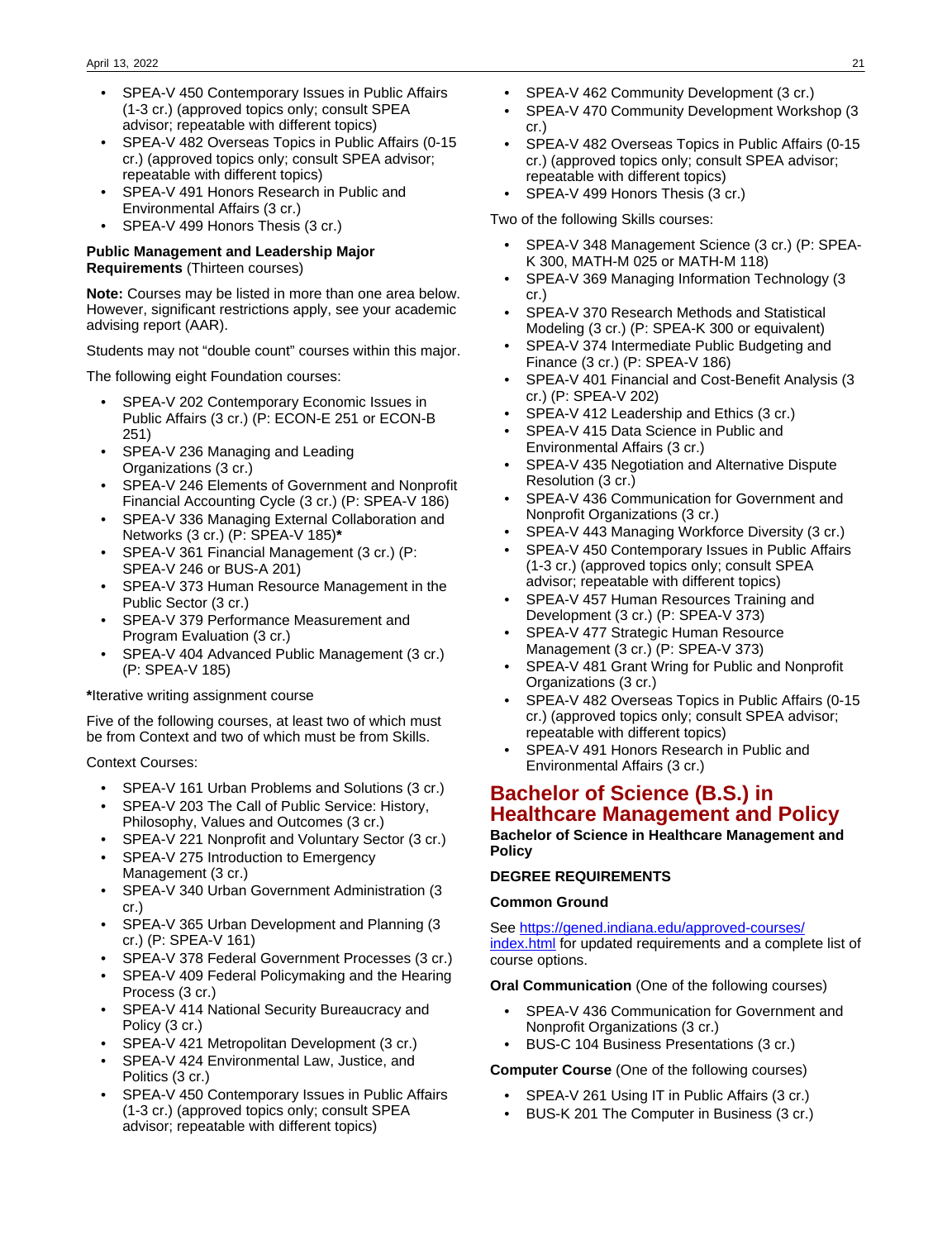- CSCI-A 110 Introduction to Computers and Computing (3 cr.) (P: One year high school algebra or MATH-M 014)
- CSCI-A 201 Introduction to Programming (4 cr.) (P: Two years high school math or MATH-M 014)

#### **Each of the following courses:**

- SPEA-K 300 Statistical Techniques (3 cr.) or equivalent (P: MATH-M 014 or equivalent; R: MATH-M 118)
- ECON-E 251 Fundamentals of Economics I (3 cr.) or ECON-B 251 Fundamentals of Economics for Business I (3 cr.)
- SPEA-V 202 Contemporary Economic Issues in Public Affairs (3 cr.) (P: ECON-E 251 or ECON-B 251)

#### **Electives**

Additional courses beyond the general education, core, and major requirements are needed to complete the minimum of 120 hours required for the degree. Please meet with your academic advisor to discuss your electives.

#### **Healthcare Management and Policy Core** (9 cr.)

The following three courses:

- SPEA-H 124 Overview of the U.S. Healthcare System (3 cr.)
- SPEA-H 322 Principles of Epidemiology (3 cr.) (P: SPEA-H 124)
- SPEA-V 181 U.S. Policy and Administration (3 cr.)

#### **Experiential Learning Requirement** (3 cr.)

Two of the following courses:

- SPEA-H 267 Career Development and Planning (2 cr.) (P: SPEA-H 124) **or** exemption (consult SPEA advisor)
- SPEA-H 466 Public Health Field Experience (1 cr.) (P: SPEA-H 124) **or** exemption (consult SPEA advisor)

#### **Healthcare Management and Policy Major**

#### **Requirements** (46 cr.)

Students may not "double count" courses within this major.

List 1: The following nine courses.

- SPEA-H 324 Health Policy (3 cr.) (P: SPEA-H 124)
- SPEA-H 341 Legal Aspects of Health Care Administration (3 cr.) (P: SPEA-H 124)
- SPEA-H 352 Healthcare Financial Management I (3 cr.) (P: SPEA-H 124) (Must be taken at Bloomington campus)
- SPEA-H 353 Healthcare Financial Management II (3 cr.) (P: SPEA-H 352)
- SPEA-H 354 Health Economics (3 cr.) (P: SPEA-H 124 and ECON-E 251 or ECON-B 251)
- SPEA-H 365 Health Services Practicum (1 cr.) (P: SPEA-H 124)
- SPEA-H 374 Health Management Ethics (3 cr.) (P: SPEA-H 124)**\***
- SPEA-H 401 Strategic Planning in Health Organizations (3 cr.) (P: SPEA-H 353)

• SPEA-H 456 Healthcare Reimbursement (3 cr.) (P: SPEA-H 353)

**\*** Iterative writing assignment course

List 2: One of the following courses.

- SPEA-V 348 Management Science (3 cr.) (P: SPEA-K 300, MATH-M 025 or MATH-M 118)
- SPEA-V 370 Research Methods and Statistical Modeling (3 cr.) (P: SPEA-K 300 or Equivalent)
- SPEA-V 379 Performance Measurement and Program Evaluation (3 cr.)
- SPEA-V 415 Data Science in Public and Environmental Affairs (3 cr.)

List 3: One of the following courses.

- SPEA-H 402 Hospital Administration (3 cr.) (P: SPEA-H 124)
- SPEA-H 403 Pharmaceutical Industry and Public Policy (3 cr.) (P: SPEA-H 124)
- SPEA-H 411 Chronic and Long-Term Care Administration (3 cr.) (P: SPEA-H 124)

List 4: Five of the following courses.

- SPEA-E 324 Controversies in Environmental Health (3 cr.)
- SPEA-H 402 Hospital Administration (3 cr.) (P: SPEA-H 124)
- SPEA-H 403 Pharmaceutical Industry & Public Policy (3 cr.) (P: SPEA-H 124)
- SPEA-H 411 Chronic and Long-Term Care Administration (3 cr.) (P: SPEA-H 124)
- SPEA-H 432 Health Care Marketing (3 cr.) (P: SPEA-H 124)
- SPEA-H 455 Topics in Public Health (1-3 cr.) (approved topics only; consult SPEA advisor; repeatable with different topics)
- SPEA-V 275 Introduction to Emergency Management (3 cr.)
- SPEA-V 348 Management Science (3 cr.) (P: SPEA-K 300, MATH-M 025 or MATH-M 118)
- SPEA-V 370 Research Methods and Statistical Modeling (3 cr.) (P: SPEA-K 300 or Equivalent)
- SPEA-V 373 Human Resource Management in the Public Sector (3 cr.)
- SPEA-V 378 Federal Government Processes (3 cr.)
- SPEA-V 379 Performance Measurement and Program Evaluation (3 cr.)
- SPEA-V 409 Federal Policymaking and the Hearing Process (3 cr.)
- SPEA-V 415 Data Science in Public and Environmental Affairs (3 cr.)
- SPEA-V 432 Labor Relations in the Public Sector (3 cr.) (P: SPEA-V 373)
- SPEA-V 450 Contemporary Issues in Public Affairs (3 cr.) (approved topics only; consult SPEA advisor; repeatable with different topics)
- SPEA-V 482 Overseas Topics in Public Affairs (0-15 cr.) (approved topics only; consult SPEA advisor; repeatable with different topics)
- SPEA-V 491 Honors Research in Public and Environmental Affairs (3 cr.)
- SPEA-V 499 Honors Thesis (3 cr.)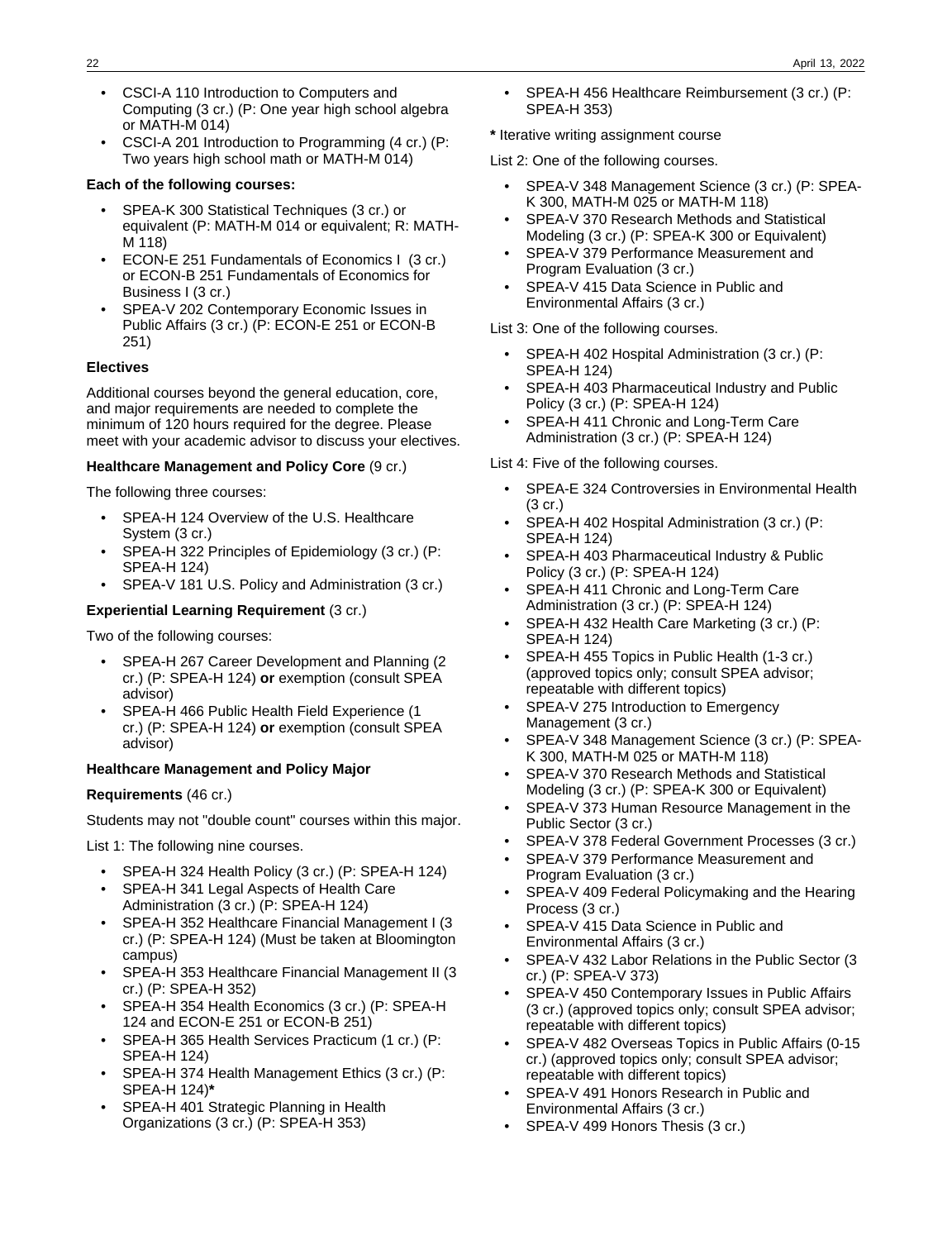# **Minors**

Any Indiana University student enrolled in a bachelor's program may pursue one or more of the minors offered by the O'Neill School of Public and Environmental Affairs. Individuals interested in one or more of these minors should inquire in the O'Neill undergraduate advising office (SPEA 240) for additional details. Students should check with their degree-granting unit to make sure they are eligible for the SPEA minor of their choice. O'Neill SPEA's multidisciplinary faculty and curricula address environmental, health, public policy, and management issues from a variety of perspectives. A minor in O'Neill SPEA can enhance career opportunities for liberal arts and other majors.

#### **General Policies and Procedures**

Each minor requires 15 hours (Environmental and Sustainability Studies requires 18 credit hours) of specified courses with a 2.000 grade point average, and none of the courses may be taken by correspondence. The Educational Policy minor requires students to have both a C or better in required courses and a 2.000 overall for the program. The Environmental Science and Environmental and Sustainability Studies minors require students to have a C- or better in the required courses. Admitted O'Neill students earning a O'Neill SPEA minor may double count up to six (6) credit hours of minor courses with any other O'Neill academic program. Each O'Neill minor must have at least nine (9) credit hours that do not count toward any other O'Neill academic program. Non-O'Neill SPEA majors cannot double count courses with any O'Neill academic program.

The following minor areas are available on the Bloomington campus:

Arts Management Education Policy Environmental and Sustainability Studies Environmental Management Environmental Science Environmental Science and Health Healthcare Management and Policy Homeland Security Human Resource Management Information Systems Law and Public Policy Nonprofit Management Policy Studies Public and Environmental Affairs Public Finance Public Management Urban Planning and Community Development Water Resources Science, Policy, and Management

#### **Arts Management Minor**

#### **Requirements**

The following two courses:

- SPEA-A 354 Arts Marketing (3 cr.)
- SPEA-V 362 Nonprofit Management and Leadership (3 cr.)

Nine credits of the following, including at least six credits from List A.

#### List A:

- SPEA-A 163 Introduction to Arts Management (3 cr.)
- SPEA-A 236 Music Industry I (3 cr.)
- SPEA-A 241 Community Engagement in the Arts (3 cr.)
- SPEA-A 336 Music Industry II (3 cr.)
- SPEA-A 405 Programming in the Performing Arts (3 cr.)
- SPEA-A 410 Artists, Galleries, and Collectors (1.5 cr.)
- SPEA-A 411 Auditorium Management (1.5 cr.)
- SPEA-A 412 Creative Thinking Strategies for Arts Management (1.5 cr.)
- SPEA-A 418 Theatre and Dance Management (1.5 cr.)
- SPEA-A 422 IT Applications for the Arts (3 cr.)
- SPEA-A 426 Art and Social Change (3 cr.)
- SPEA-A 439 Fund Development for the Arts (3 cr.)
- SPEA-A 450 Contemporary Topics in Arts Administration (1-3 cr.) (approved topics only; consult SPEA advisor; repeatable with different topics)
- SPEA-A 459 Public Policy and the Arts (3 cr.)
- SPEA-A 464 The Economics and Administration of Arts Organizations (3 cr.)
- SPEA-A 482 Overseas Topics in Arts Management (0-15 cr.) (approved topics only; consult SPEA advisor; repeatable with different topics)
- SPEA-E 482 Overseas Topics in Environmental Science (0-15 cr.) (approved topics only; consult SPEA advisor; repeatable with different topics)
- SPEA-V 236 Managing and Leading Organizations (3 cr.)
- SPEA-V 246 Elements of Governmental and Nonprofit Financial Accounting Cycle (3 cr.) (P: SPEA-V 186)
- SPEA-V 373 Human Resource Management in the Public Sector (3 cr.)
- SPEA-V 377 Legal Process and Contemporary Issues in America (3 cr.)
- SPEA-V 438 Mass Media and Public Affairs (3 cr.)
- SPEA-V 457 Human Resources Training and Development (3 cr.) (P: SPEA-V 373)
- SPEA-V 458 Fund Development (3 cr.)
- SPEA-V 481 Grant Wring for Public and Nonprofit Organizations (3 cr.)
- SPEA-V 482 Overseas Topics in Public Affairs (0-15 cr.) (approved topics only; consult SPEA advisor; repeatable with different topics)
- AADM-Y 412 Opera Management (3 cr.)

#### List B:

- FOLK-F 364 Children's Folklore (3 cr.)
- FOLK-F 402 Traditional Arts Indiana (3 cr.)
- MSCH-A 347 Media Promotion and Marketing in Telecommunications (3 cr.)
- MSCH-C 207 Introduction to Media Industry and Management (3 cr.)
- MSCH-M 330 Production Management (3 cr.)
- MSCH-R 321 Principles of Public Relations (3 cr.)
- MSCH-R 431 Public Relations for Nonprofits (3 cr.)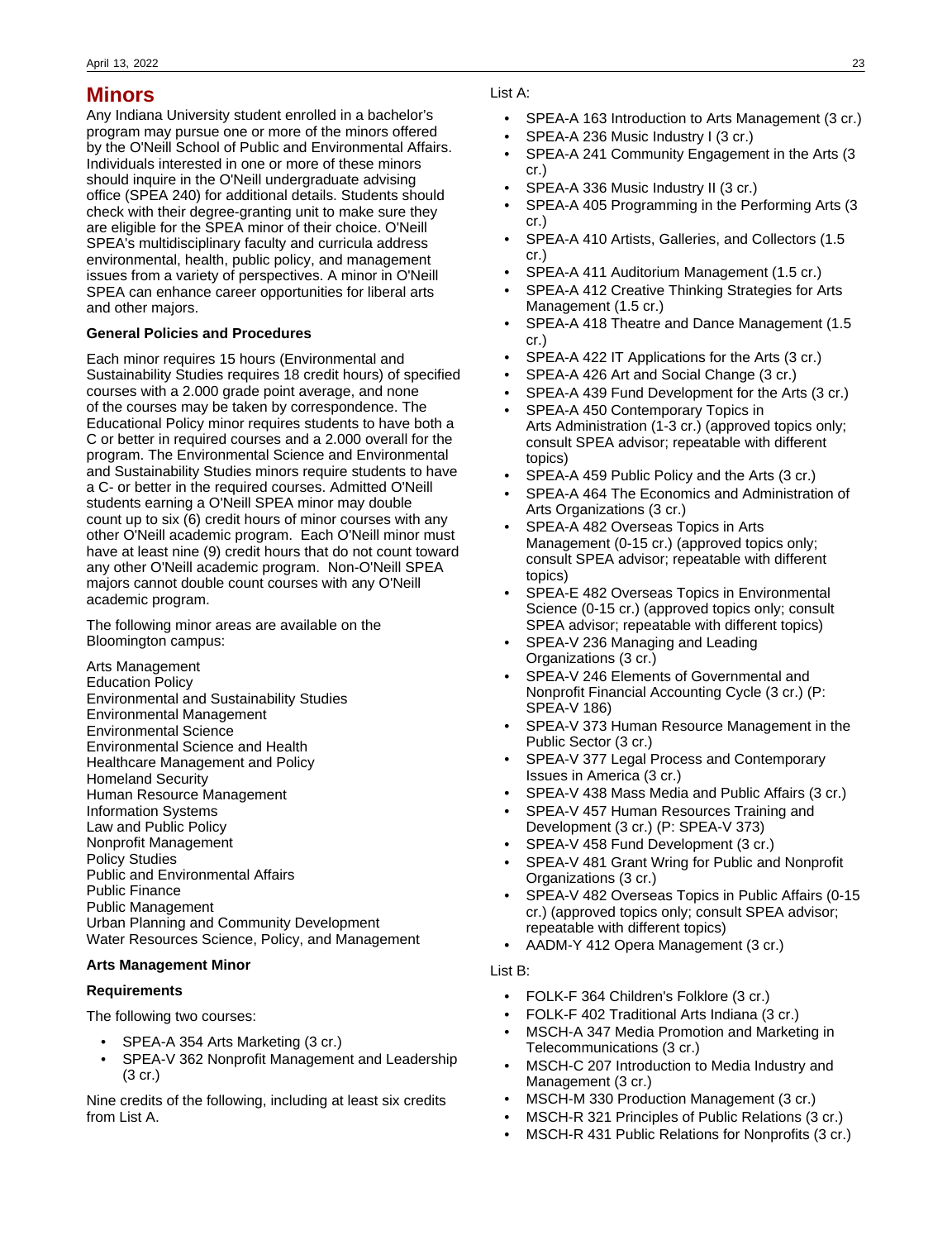- MUS-U 300 Introduction to Music Entrepreneurship (3 cr.)
- MUS-U 315 Arts Education and Outreach (0-3 cr.)
- MUS-U 340 Practicum in Music Entrepreneurship (3 cr.)
- MUS-U 413/Z 313 Legal Aspects of the Music Industry (3 cr.)

#### **Education Policy Minor**

Jointly Administered by the School of Education and School of Public and Environmental Affairs.

#### **Requirements**

At least 9 credits must be at the 300-400 level. A grade of C or better is required in each course and a 2.000 GPA overall for the minor.

The following two courses:

- EDUC-A 308 Legal Issues for Secondary Teachers (3 cr.)
- EDUC-H 200 Introduction to Education Policy (3 cr.)

One of the following courses:

- EDUC-H 205 Introduction to Educational Thought (3 cr.)
- EDUC-H 340 Education and American Culture (3 cr.)
- LATS-L 380 Latino Education Across the Americas (3 cr.)
- SOC-S 312 Education and Society (3 cr.)

One of the following courses:

- SPEA-V 236 Managing and Leading Organizations (3 cr.)
- SPEA-V 263 Public Management (3 cr.)
- SPEA-V 336 Managing External Collaboration and Networks (3 cr.) (P: SPEA-V 185)
- SPEA-V 362 Nonprofit Management and Leadership (3 cr.)
- SPEA-V 373 Human Resource Management in the Public Sector (3 cr.)
- SPEA-V 412 Leadership and Ethics (3 cr.)
- SPEA-V 443 Managing Workforce Diversity (3 cr.)

One of the following courses:

- SPEA-V 246 Elements of Governmental and Nonprofit Financial Accounting Cycle (3 cr.) (P: SPEA-V 186)
- SPEA-V 348 Management Science (3 cr.) (P: SPEA-K 300, MATH-M 025, MATH-M 118)
- SPEA-V 361 Financial Management (3 cr.) (P: SPEA-V 246 or BUS-A 201)
- SPEA-V 370 Research Methods and Statistical Modeling (3 cr.) (P: SPEA-K 300 or equivalent)
- SPEA-V 374 Intermediate Public Budgeting & Finance (3 cr.) (P: SPEA-V 186)
- SPEA-V 379 Performance Measurement and Program Evaluation (3 cr.)
- SPEA-V 401 Finance and Cost Benefit Analysis (3 cr.) (P: SPEA-V 202)
- SPEA-V 449 Senior Policy Seminar (3 cr.)
- Or other courses approved by the minor oversight committee

#### **Environmental and Sustainability Studies Minor**

Joint minor with SPEA and College of Arts and Sciences.

See the College of Arts and Sciences bulletin for more information about the major and concentration areas: [https://bulletins.iu.edu/iub/college/2021-2022/](https://bulletins.iu.edu/iub/college/202-2022/)

#### **Environmental Management Minor**

**Requirements** (Five courses)

The following three courses:

- SPEA-E 183 Environment and People (3 cr.)
- SPEA-E 272 Introduction to Environmental Sciences (3 cr.) (R: SPEA-E 183)
- SPEA-E 363 Environmental Management (3 cr.) (R: SPEA-E 183)

One of the following courses:

- SPEA-E 311 Introduction to Risk Assessment and Risk Communication (3 cr.)
- SPEA-E 340 Environmental Economics and Finance  $(3 \text{ cr})$
- SPEA-E 417 Fundamentals of Sustainable Agriculture (3 cr.)
- SPEA-E 465 Environmental Management in the Tropics (3 cr.)
- SPEA-E 466 International and Comparative Environmental Policy (3 cr.)
- SPEA-E 476 Environmental Law and Regulation (3 cr.)

One additional course chosen from the above list or the following courses:

- SPEA-E 325 Computing for Environmental Scientists (2 cr.)
- SPEA-E 355 Introduction to Limnology (3 cr.)
- SPEA-E 375 Techniques of Environmental Science (3 cr.)
- SPEA-E 400 Topics in Environmental Studies (1-3 cr.) (approved topics only; consult SPEA advisor; repeatable with different topics)
- SPEA-E 410 Introduction to Environmental Toxicology (3 cr.)
- SPEA-E 411 Introduction to Groundwater Hydrology (3 cr.)
- SPEA-E 412 Risk Communication (3 cr.)
- SPEA-E 419 Applied Remote Sensing of the Environment (3 cr.)
- SPEA-E 422 Urban Forest Management (3 cr.)
- SPEA-E 431 Water Supply and Wastewater Treatment (3 cr.) (P: SPEA-E 272)
- SPEA-E 440 Wetlands Ecology and Management (4 cr.) (P: SPEA-E 272)
- SPEA E-450 Soil Science and Management (3 cr.)
- SPEA-E 451 Air Pollution and Control (3 cr.) • SPEA-E 452 Solid and Hazardous Waste
- Management (3 cr.)
- SPEA-E 456 Lake and Watershed Management (3 cr.)
- SPEA-E 457 Introduction to Conservation Biology (3 cr.)
- SPEA-E 460 Fisheries and Wildlife Management (3 cr.)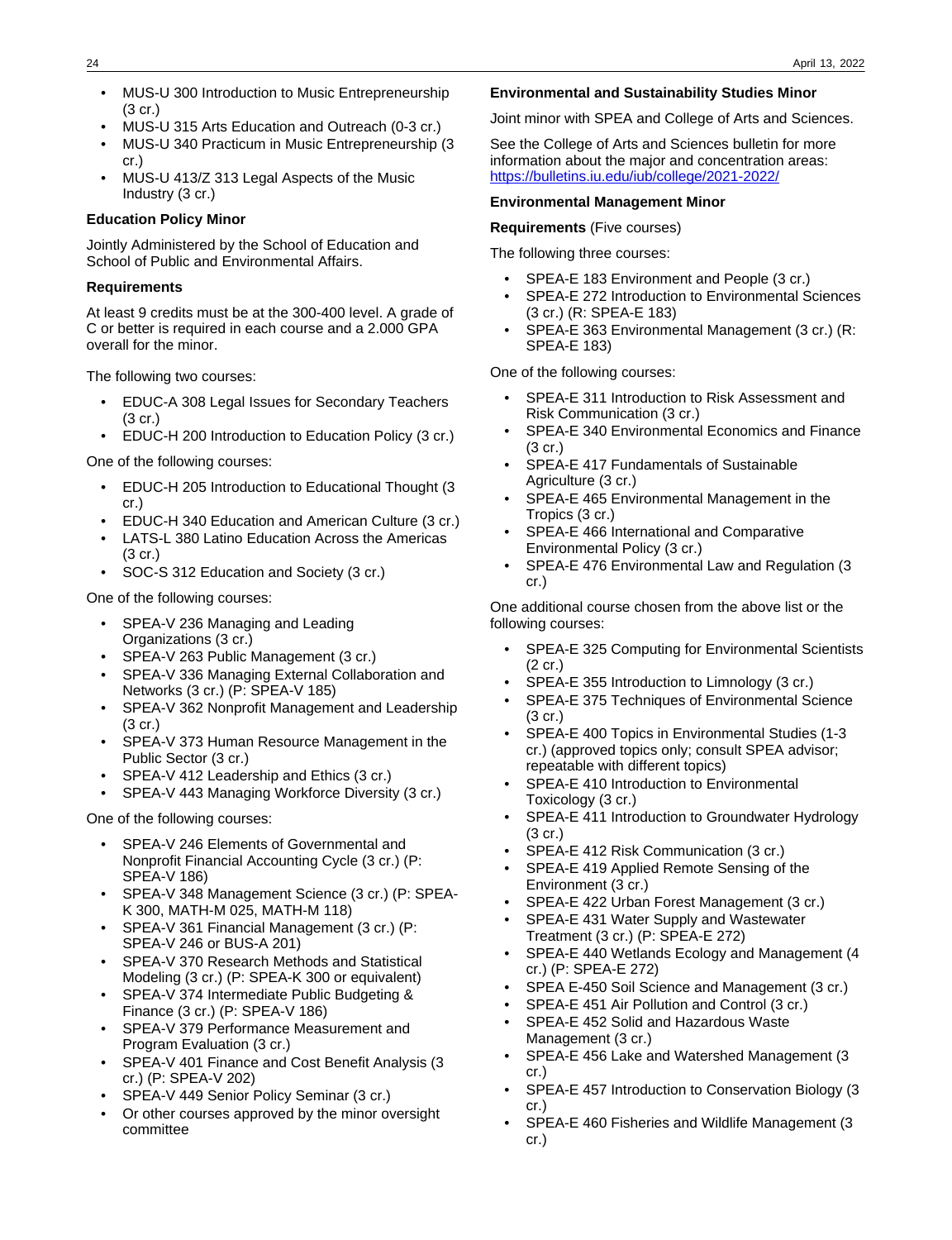- SPEA-E 461 Fisheries and Wildlife Management Laboratory (3 cr.)
- SPEA-E 482 Overseas Topics in Environmental Science (approved topics only; consult SPEA advisor; repeatable with different topics)
- SPEA-H 316 Environmental Health Science (3 cr.)
- SPEA-V 401 Financial and Cost-Benefit Analysis (3 cr.) (P: SPEA-V 202)
- SPEA-V 413 Food Systems and Community Resilience (3 cr.)
- SPEA-V 415 Data Science in Public and Environmental Affairs (3 cr.)
- SPEA-V 435 Negotiation and Alternative Dispute Resolution (3 cr.)
- SPEA-V 482 Overseas Topics in Public Affairs (0-15 cr.) (approved topics only; consult SPEA advisor; repeatable with different topics)

#### **Environmental Science Minor**

Joint minor with O'Neill and College of Arts and Sciences.

#### **Requirements** (Five courses)

A GPA of at least 2.000 is required, with no course grade lower than C–. In fulfilling the below requirements, students must also meet all other College requirements for minors. It is recommended that students have taken MATH-M 119 or higher and CHEM-C 117 or higher (or equivalents).

**1. Introductory Course.** One (1) course from the Introductory Course list.

- GEOG-G 208 Environment and Society (3 cr.)
- SPEA-E 272 Introduction to Environmental Science (3 cr.) (R: SPEA-E 183)

**2. Electives.** Four (4) additional courses from the Environmental Science Electives list; at least three must be at the 300-400 level.

- BIOL-B 300 Vascular Plants (4 cr.)
- BIOL-B 371 Ecological Plant Physiology (3 cr.)
- BIOL-L 211 Molecular Biology (3 cr.)
- BIOL-L 307 Biodiversity (3 cr.)
- BIOL-L 311 Genetics (3 cr.)
- BIOL-L 318 Evolution (3 cr.)
- BIOL-L 319 Genetics Laboratory (3 cr.)
- BIOL-L 326 Biodiverse City (3 cr.)
- BIOL-L 328 Disease Ecology and Evolution (3 cr.)
- BIOL-L 350 Environmental Biology (3 cr.)
- BIOL-L 376 Biology of Birds (4 cr.)
- BIOL-L 402 Ecosystem Ecology and Global Change (3 cr.)
- BIOL-L 433 Tropical Biology (3 cr.)
- BIOL-L 472 Microbial Ecology (3 cr.
- BIOL-L 473 Ecology (3 cr.)
- BIOL-L 474 Field and Laboratory Ecology (2 cr.)
- BIOL-M 250 Microbiology (3 cr.)
- BIOL-M 315 Microbiology Laboratory (2 cr.)
- BIOL-M 465 Environmental Microbiology Laboratory (3 cr.)
- BIOL-Z 373 Entomology (3 cr.)
- BIOL-Z 374 Invertebrate Zoology (3 cr.)
- BIOL-Z 375 Invertebrate Zoology Laboratory (2 cr.)
- BIOL-Z 406 Vertebrate Zoology (5 cr.)
- BIOL-Z 476 Biology of Fishes (3 cr.)
- CHEM-A 314 Biological and Environmental Chemical Analysis (2 cr.)
- CHEM-A 315 Chemical Measurements Laboratory (2cr.)
- CHEM-A 316 Bioanalytical Chemistry Laboratory (2cr.)
- CHEM-C 317 Equilibria and Electrochemistry (2 cr.)
- CHEM-C 318 Spectrochemistry and Separations (2cr.)
- EAS-A 339 Weather Analysis and Forecasting (3 cr.)
- EAS-A 347 Atmospheric Instrumentation (3 cr.)
- EAS-A 364 Dynamic Meteorology I (3 cr.)
- EAS-A 437 Advanced Meteorology and Climatology (3 cr.)
- EAS-A 476 Climate Change Science (3 cr.)
- EAS-E 225 Earth Materials (3 cr.)
- EAS-E 226 Earth Processes (3 cr.)
- EAS-E 227 Earth Climate and History (3 cr.)
- EAS-E 316 Mineral Resources (3 cr.)
- EAS-E 333 Sedimentary and Tectonic Processes (3cr.)
- EAS-E 334 Principles of Sedimentology and Stratigraphy (3-4 cr.)
- EAS-E 341 Natural History of Coral Reefs (3 cr.)
- EAS-E 351 Elements of Hydrology (3 cr.)
- EAS-E 406 Introduction to Geochemistry (3 cr.)
- EAS-E 411 Invertebrate Paleontology (3 cr.)
- EAS-E 412 Vertebrate Paleontology (3 cr.)
- EAS-E 415 Principles of Geomorphology (3-4 cr.)
- EAS-E 423 Methods in Applied Geophysics (3-4 cr.)
- EAS-E 435 Glacial and Quaternary Geology (3 cr.)
- EAS-E 444 Methods in Analytical Geochemistry (1-2cr.)
- EAS-E 451 Principles of Hydrogeology (2-4 cr.)
- EAS-X 420 Regional Geology Field Trip (3 cr.)
- GEOG-G 304 Physical Climatology (3 cr.)
- GEOG-G 307 Biogeography: The Distribution of Life (3 cr.)
- GEOG-G 336 Environmental Remote Sensing (3 cr.)
- GEOG-G 338 Geographic Information Science (3 cr.) or SPEA-E 418 Vector-based GIS (3 cr.)
- GEOG-G 341 Ecological Restoration: Science and Politics (3 cr.)
- GEOG-G 350 Field Methods in Physical Geography (3 cr.)
- GEOG-G 405 Ecological Climatology (3 cr.)
- GEOG-G 436 Advanced Remote Sensing: Digital Image Processing (3 cr.)
- GEOG-G 438 Advanced Geographic Information Science (3 cr.)
- GEOG-G 439 GIS and Environmental Analysis
- GEOG-G 444 Climate Change Impacts (3 cr.)
- GEOG-G 451 Water Resources (3 cr.)
- GEOG-G 452 Tree Ring Science (3 cr.)
- GEOG-G 488 Applied Spatial Statistics (3 cr.)
- GEOG-G 489 Advanced Geospatial Data Analysis (3 cr.)
- PHYS-P 310 Environmental Physics (3 cr.)
- SPEA-E 260 Introduction to Water Resources (3 cr.)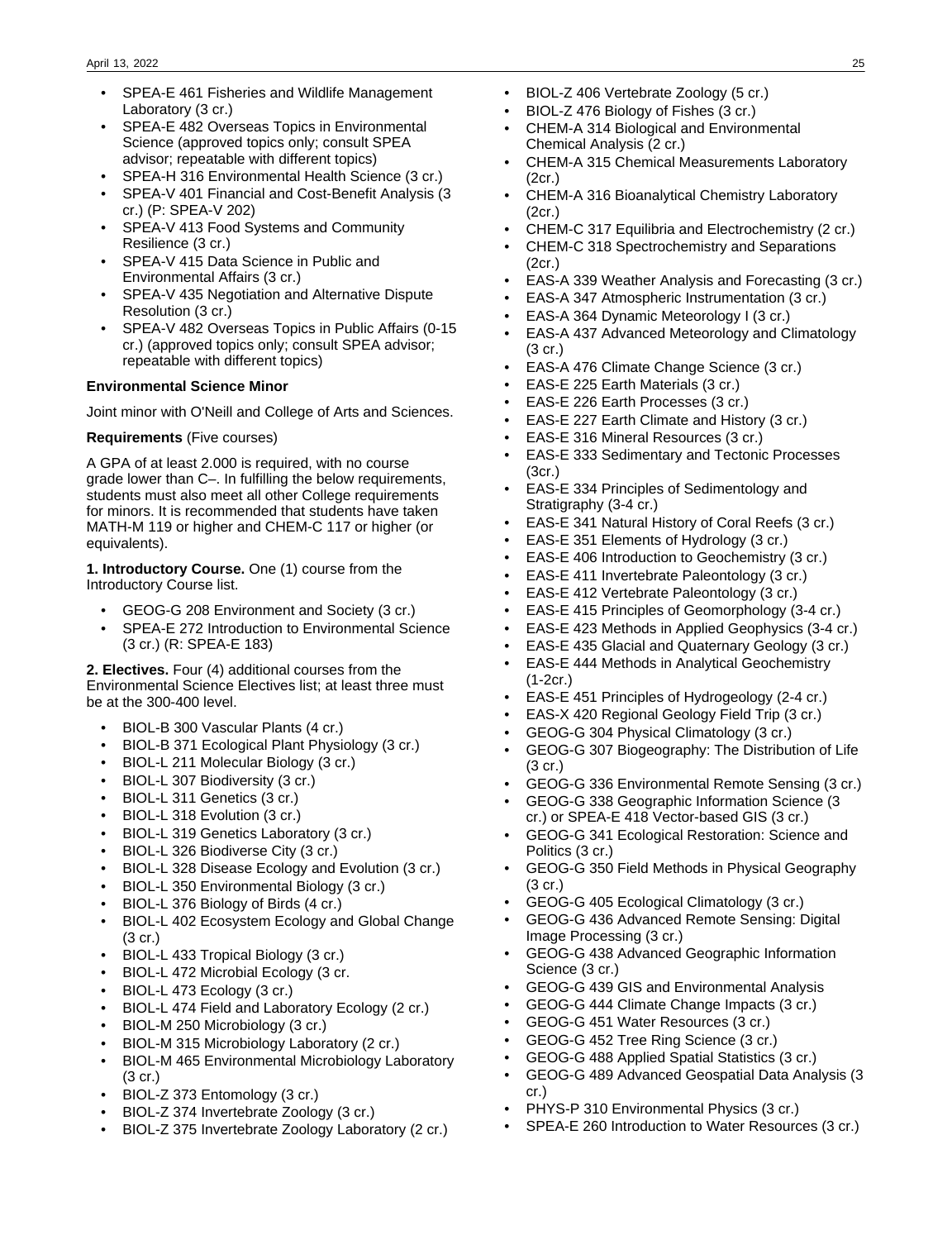- SPEA-E 332 Introduction to Applied Ecology (3 cr.)
- SPEA-E 355 Introduction to Limnology ((3 cr.)
- SPEA-E 375 Techniques in Environmental Science  $(3 \text{ cr})$
- SPEA-E 400 Topics in Environmental Studies (1-3 cr.) (approved topics only; see academic advisor)
- SPEA-E 402 Water Quality Monitoring (3 cr.)
- SPEA-E 410 Introduction to Environmental Toxicology (3 cr.)
- SPEA-E 417 Fundamentals of Sustainable Agriculture (3 cr.)
- SPEA-E 426 Applied Math for Environmental Science (3 cr.)
- SPEA-E 429 Application of GIS (3 cr.) (P: SPEA-E 418)
- SPEA-E 431 Water Supply and Wastewater Treatment (3 cr.)
- SPEA-E 440 Wetlands Ecology and Management (4 cr.) (P: SPEA-E 272)
- SPEA-E 442 Habitat Analysis—Terrestrial (3 cr.)
- SPEA-E 443 Habitat Analysis—Aquatic (3 cr.)
- SPEA-E 444 Hazardous Materials (3 cr.)
- SPEA-E 450 Soil Science and Management (3 cr.)
- SPEA-E 451 Air Pollution and Control (3 cr.)
- SPEA-E 455 Limnology (4 cr.)
- SPEA-E 456 Lake and Watershed Management (3 cr.)
- SPEA-E 457 Introduction to Conservation Biology (3 cr.)
- SPEA-E 460 Fisheries and Wildlife Management (3 cr.)
- SPEA-E 461 Fisheries and Wildlife Management Laboratory (3 cr.)
- SPEA-E 464 Organic Pollutants: Environmental Chemistry and Fate (3 cr.)
- SPEA-E 470 Elements of Fluid Mechanics (3 cr.)

Up to six (6) credit hours (combined total) of any of the following:

- BIOL-X 490 Individual Study (1-12 cr.)
- EAS-X 498 Undergraduate Research in Geology (1-6 cr.)
- GEOG-X 490 Undergraduate Readings and Research in Geography (1-3 cr.)
- SPEA-E 490 Directed Research in Environmental Science (1-4 cr.)

**Or** other courses approved by the BSES program director.

#### **Environmental Science and Health Minor**

#### **Requirements** (Five courses)

The following three courses:

- SPEA-E 183 Environment and People (3 cr.)
- SPEA-E 272 Introduction to Environmental Sciences (3 cr.) (R: SPEA-E 183)
- SPEA-H 316 Environmental Health Science (3 cr.)

Two of the following courses:

- SPEA-E 311 Introduction to Risk Assessment and Risk Communication (3 cr.)
- SPEA-E 316 Insects and the Environment (3 cr.)
- SPEA-E 324 Controversies in Environmental Health (3 cr.)
- SPEA-E 375 Techniques of Environmental Science (3 cr.)
- SPEA-E 410 Introduction to Environmental Toxicology (3 cr.)
- SPEA-E 431 Water Supply and Wastewater Treatment (3 cr.)
- SPEA-E 451 Air Pollution and Control (3 cr.)
- SPEA-E 452 Solid and Hazardous Waste Management (3 cr.)
- SPEA-E 482 Overseas Topics in Environmental Science (0-15 cr.) (approved topics only; consult SPEA advisor; repeatable with different topics)
- SPEA-V 482 Overseas Topics in Public Affairs (0-15 cr.) (approved topics only; consult SPEA advisor; repeatable with different topics)
- Or other courses in environmental science and health approved by a SPEA advisor.

#### **Healthcare Management and Policy Minor**

**Requirements** (Five courses)

The following three courses:

- SPEA-H 124 Overview of the U.S. Healthcare System (3 cr.)
- SPEA-H 324 Health Policy (3 cr.) (P: SPEA-H 124)
- SPEA-H 350 Fundamentals of Healthcare Financial Management (3 cr.) (P: SPEA-H 124 or permission of instructor)

One of the following courses:

- SPEA-H 316 Environmental Health Science (3 cr.)
- SPEA-H 341 Legal Aspects of Health Care Administration (3 cr.) (P: SPEA-H 124)
- SPEA-H 342 Community Health Education (3 cr.) (P: SPEA-H 124 or permission of instructor)
- SPEA-H 354 Health Economics (3 cr.) (P: SPEA-H 124 and ECON-E 251 **or** ECON-B 251)
- SPEA-H 374 Health Management Ethics (3 cr.) (P: SPEA-H 124)
- SPEA-H 401 Strategic Planning in Health Organizations (3 cr.) (P: SPEA-H 353)
- SPEA-H 402 Hospital Administration (3 cr.) (P: SPEA-H 124)
- SPEA-H 403 Pharmaceutical Industry and Public Policy (3 cr.) (P: SPEA-H 124)
- SPEA-H 411 Chronic and Long-Term Care Administration (3 cr.) (P: SPEA-H 124)
- SPEA-H 432 Health Care Marketing (3 cr.) (P: SPEA-H 124)
- SPEA-H 455 Topics in Public Health (1-3 cr.) (approved topics only; consult SPEA advisor; repeatable with different topics)
- SPEA-H 456 Healthcare Reimbursement (3 cr.) (P: SPEA-H 353)

One of the following courses:

- Any course not selected from the list above (3 cr.)
- SPEA-V 373 Human Resource Management in the Public Sector (3 cr.)
- BUS-J 375 Strategic Management (3 cr.)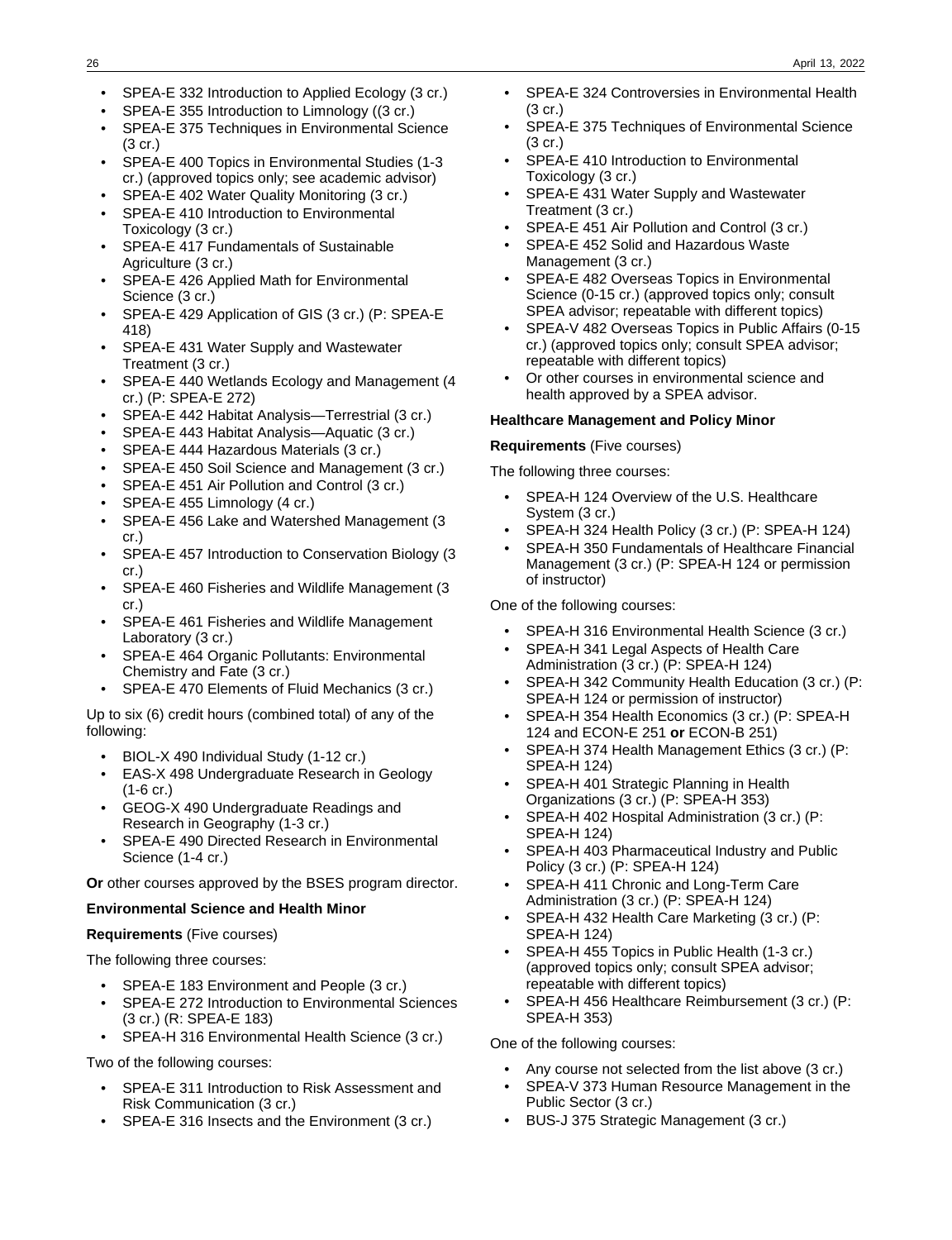- BUS-P 300 (or P304 Honors) Operations Management (3 cr.)
- ECON-E 321 Intermediate Microeconomics (3 cr.)
- BIOT-T 312 Societal Issues in Biotechnology (3 cr.)
- SOC-S 358 Social Issues in Health and Medicine (3 cr.)
- STAT-S 303 Applied Statistical Methods for the Life Sciences (3 cr.)
- SPH-B 403 Public Health Program Planning (3 cr.)

#### **Homeland Security Minor**

#### **Requirements** (Five courses)

The following three courses:

- SPEA-V 275 Introduction to Emergency Management (3 cr.)
- SPEA-V 412 Leadership and Ethics (3 cr.)
- SPEA-V 425 Homeland Security Policy and Practice (3 cr.)

Two of the following courses (6 cr.). At least one of these two must be a SPEA course. These courses are separated into pathways to assist students in selecting courses, but students are free to choose any two courses.

PATH 1 –Security and Infrastructure Emphasis

- SPEA-E 311 Introduction to Risk Assessment and Risk Communication (3 cr.)
- SPEA-E 400 Topics in Environmental Studies (1-3 cr.) (approved topics only; consult SPEA advisor; repeatable with different topics)
- SPEA-V 272 Terrorism and Public Policy (3 cr.)
- SPEA-V 414 National Security Bureaucracy and Policy (3 cr.)
- SPEA-V 437 Public Transportation (3 cr.)
- SPEA-V 450 Contemporary Issues in Public Affairs (1-3 cr.) (approved topics only; consult SPEA advisor; repeatable with different topics)
- SPEA-V 456 Topics in Law Policy (1-3 cr.) (approved topics only; consult SPEA advisor; repeatable with different topics
- SPEA-V 482 Overseas Topics in Public Affairs (1-6 cr.) (approved topics only; consult SPEA advisor; repeatable with different topics; no more than 3 credit hours of overseas study may be applied to this minor)
- ILS Z-221 Intelligence Analytics (3 cr.)

PATH 2 –Disaster Management Emphasis

- SPEA-E 311 Introduction to Risk Assessment and Risk Communication (3 cr.)
- SPEA-E 400 Topics in Environmental Studies (1-3 cr.) (approved topics only; consult SPEA advisor; repeatable with different topics)
- SPEA-E 412 Risk Communications (3 cr.)
- SPEA-E 418 Vector-based GIS (3 cr.)
- SPEA-V 389 Risk and Hazard Mitigation (3 cr.)
- SPEA-V 450 Contemporary Issues in Public Affairs (1-3 cr.) (approved topics only; consult SPEA advisor; repeatable with different topics)
- INFO-I 426 Informatics in Disasters and Emergency Response (3 cr.)

### **Human Resource Management Minor**

### **Requirements** (Five courses)

The following three courses:

- SPEA-V 236 Managing and Leading Organizations (3 cr.)
- SPEA-V 373 Human Resource Management in the Public Sector (3 cr.)
- SPEA-V 477 Strategic Human Resource Management (3 cr.) (P: SPEA-V 373)

#### Two of the following courses:

- SPEA-V 432 Labor Relations in the Public Sector (3 cr.)
- SPEA-V 435 Negotiation and Alternative Dispute Resolution (3 cr.)
- SPEA-V 443 Managing Workforce Diversity (3 cr.)
- SPEA-V 450 Contemporary Issues in Public Affairs (1-3 cr.) (approved topics only; consult SPEA advisor; repeatable with different topics)
- SPEA-V 457 Human Resources Training and Development (3 cr.) (P: SPEA-V 373)
- SPEA-V 463 Interpersonal Relations in the Workplace (1-4 cr.)
- SPEA-V 476 Compensation Strategy and Systems (3 cr.) (P: SPEA-V 373)
- SPEA-V 478 Employment Law for Human Resource Management (3 cr.) (P: SPEA-V 184)
- SPEA-V 479 Employee Recruitment and Selection in the Public Sector (3 cr.) (P: SPEA-V 373)
- SPEA-V 482 Overseas Topics in Public Affairs (0-15 cr.) (approved topics only; consult SPEA advisor; repeatable with different topics)

#### **Information Systems Minor**

#### **Requirements** (Five courses)

The following three courses:

- SPEA-V 261 Using IT in Public Affairs (3 cr.)
- SPEA-V 369 Managing Information Technology (3 cr.)
- SPEA-V 475 Database Management Systems (3 cr.) (P: SPEA-V 261, SPEA-V 369, or equivalent)

Two of the following courses:

- SPEA-E 325 Computing for Environmental Scientists (2 cr.)
- SPEA-E 418 Vector-Based GIS (3 cr.)
- SPEA-E 419 Applied Remote Sensing of the Environment (3 cr.)
- SPEA-V 348 Management Science (3 cr.)
- SPEA-V 415 Data Science in Public and Environmental Affairs (3 cr.)
- SPEA-V 450 Contemporary Issues in Public Affairs (1-3 cr.) (approved topics only; consult SPEA advisor; repeatable with different topics)
- SPEA-V 461 Computer Applications in Public Affairs (3 cr.)
- SPEA-V 465 Geographic Information Systems for Public and Environmental Affairs (3 cr.)
- SPEA-V 482 Overseas Topics in Public Affairs (0-15 cr.) (approved topics only; consult SPEA advisor; repeatable with different topics)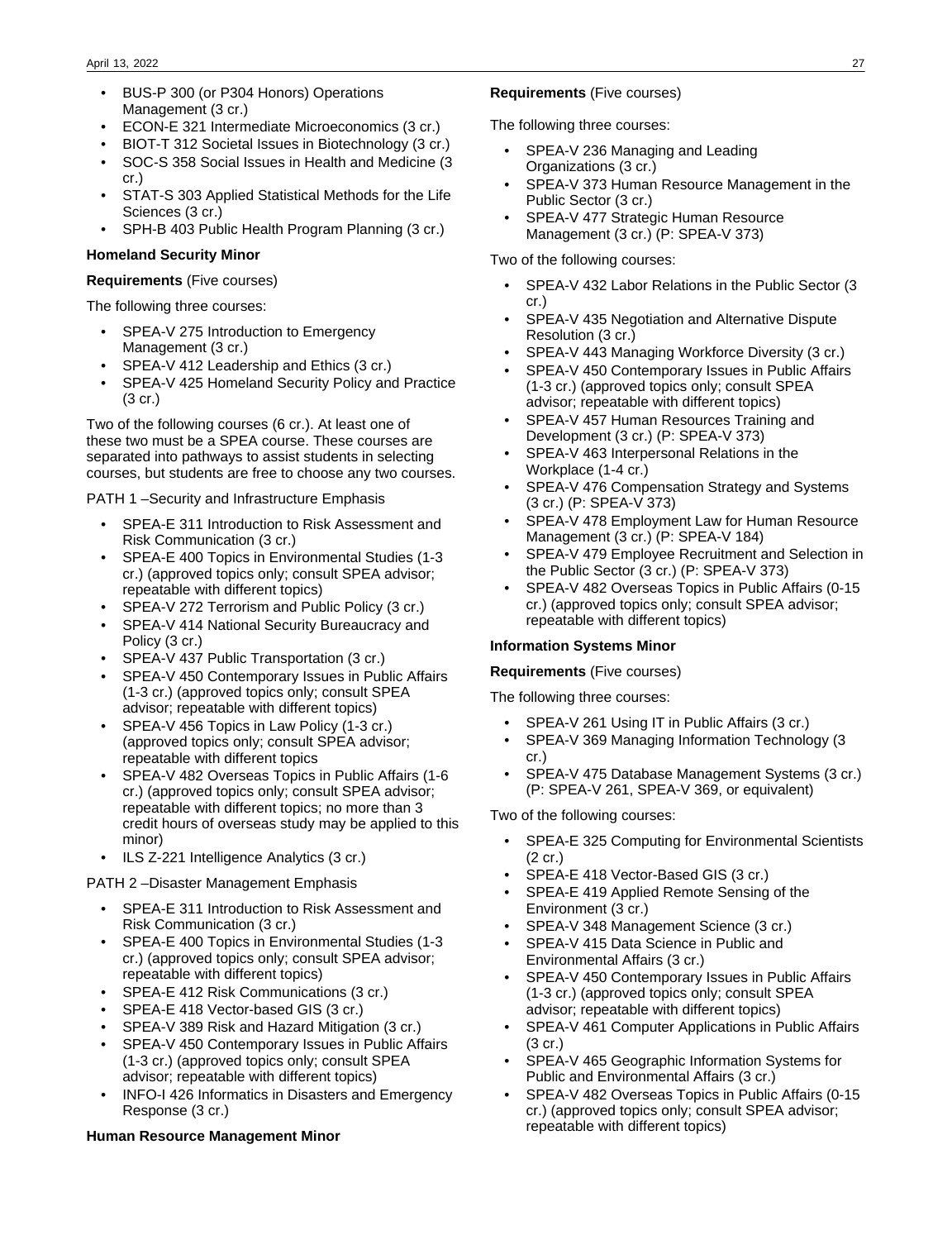• or other courses in information systems approved by a SPEA advisor.

#### **Law and Public Policy Minor**

**Requirements** (Five courses)

The following two courses:

- SPEA-V 184 Law and Public Affairs (3 cr.)
- SPEA-V 339 Legal History and Public Policy (3 cr.) (P: SPEA-V 184)

Three of the following courses:

- SPEA-E 476 Environmental Law and Regulation (3 cr.)
- SPEA-H 341 Legal Aspects of Health Care Administration (3 cr.) (P: SPEA-H 124)
- SPEA-V 340 Urban Government Administration (3 cr.)
- SPEA-V 377 Legal Processes and Contemporary Issues in America (3 cr.)
- SPEA-V 405 Public Law and the Legislative Process (3 cr.)
- SPEA-V 406 Public Law and the Electoral Process (3 cr.)
- SPEA-V 407 Public Law and Government Relations (3 cr.)
- SPEA-V 424 Environmental Law, Justice, and Politics (3 cr.)
- SPEA-V 425 Homeland Security: Policy and Practice (3 cr.)
- SPEA-V 435 Negotiation and Alternative Dispute Resolution (3 cr.)
- SPEA-V 450 Contemporary Issues in Public Affairs (1-3 cr.) (approved topics only; consult SPEA advisor; repeatable with different topics)
- SPEA-V 478 Employment Law for Human Resource Management (3 cr.) (P: SPEA-V 184)
- SPEA-V 482 Overseas Topics in Public Affairs (0-15 cr.) (approved topics only; consult SPEA advisor; repeatable with different topics)

#### **Nonprofit Management Minor**

#### **Requirements** (Five courses)

One of the following courses:

- SPEA-V 161 Urban Problems and Solutions (3 cr.)
- SPEA-V 181 U.S. Policy & Administration (3 cr.)
- SPEA-V 182 Policy-making around the World: Comparative and International Approaches (3 cr.)

The following course:

• SPEA-V 362 Nonprofit Management and Leadership (3 cr.)

Three of the following courses:

- SPEA-V 221 Nonprofit and Voluntary Sector (3 cr.)
- SPEA-V 263 Public Management (3 cr.)
- SPEA-V 340 Urban Government Administration (3 cr.)
- SPEA-V 356 Introduction to Nonprofit Accounting and Reporting (3 cr.) (P: SPEA-V 246)
- SPEA-V 361 Financial Management (3 cr.) (P: SPEA-V 246 or BUS-A 201)
- SPEA-V 441 Topics in Financial Management and Policy (3 cr.) (approved topics only; consult SPEA advisor; repeatable with different topics)
- SPEA-V 442 Topics in Budgeting or Cost Benefit (3 cr.) (approved topics only; consult SPEA advisor; repeatable with different topics)
- SPEA-V 450 Contemporary Issues in Public Affairs (1-3 cr.) (approved topics only; consult SPEA advisor; repeatable with different topics)
- SPEA-V 454 Human Resource Management in Nonprofit Organizations (3 cr.) (R: SPEA-V 221 or SPEA-V 362)
- SPEA-V 458 Fund Development for Nonprofits (3 cr.)
- SPEA-V 462 Community Development (3 cr.)
- SPEA-V 463 Interpersonal Relations in the Workplace (1-4 cr.)
- SPEA-V 481 Grant Wring for Public and Nonprofit Organizations (3 cr.)
- SPEA-V 482 Overseas Topics in Public Affairs (0-15 cr.) (approved topics only; consult SPEA advisor; repeatable with different topics)

#### **Policy Studies Minor**

**Requirements** (Five courses)

One of the following courses:

- SPEA-V 181 US Policy & Administration (3 cr.)
- SPEA-V 182 Policy-making around the World: Comparative and International Approaches (3 cr.)
- SPEA-V 184 Law & Public Affairs (3 cr.)

Four of the following courses:

- SPEA-V 370 Research Methods and Statistical Modeling (3 cr.) (P: SPEA-K 300 or equivalent)
- SPEA-V 379 Performance Measurement and Program Evaluation (3 cr.)
- SPEA-V 386 Case Studies for Policy Analysis (3 cr.)
- SPEA-V 401 Financial and Cost-Benefit Analysis (3 cr.) (P: SPEA-V 202)
- SPEA-V 414 National Security Bureaucracy and Policy (3 cr.)
- SPEA-V 424 Environmental Law, Justice, and Politics (3 cr.)
- SPEA-V 425 Homeland Security: Policy and Practice (3 cr.)
- SPEA-V 449 Senior Policy Seminar (3 cr.)
- SPEA-V 450 Contemporary Issues in Public Affairs (1-3 cr.) (approved topics only; consult SPEA advisor; repeatable with different topics)
- SPEA-V 482 Overseas Topics in Public Affairs (0-15 cr.) (approved topics only; consult SPEA advisor; repeatable with different topics)

#### **Public and Environmental Affairs Minor**

This minor is for non-SPEA students only.

**Requirements** (Five courses)

One of the following courses:

• SPEA-V 161 Urban Problems and Solutions (3 cr.)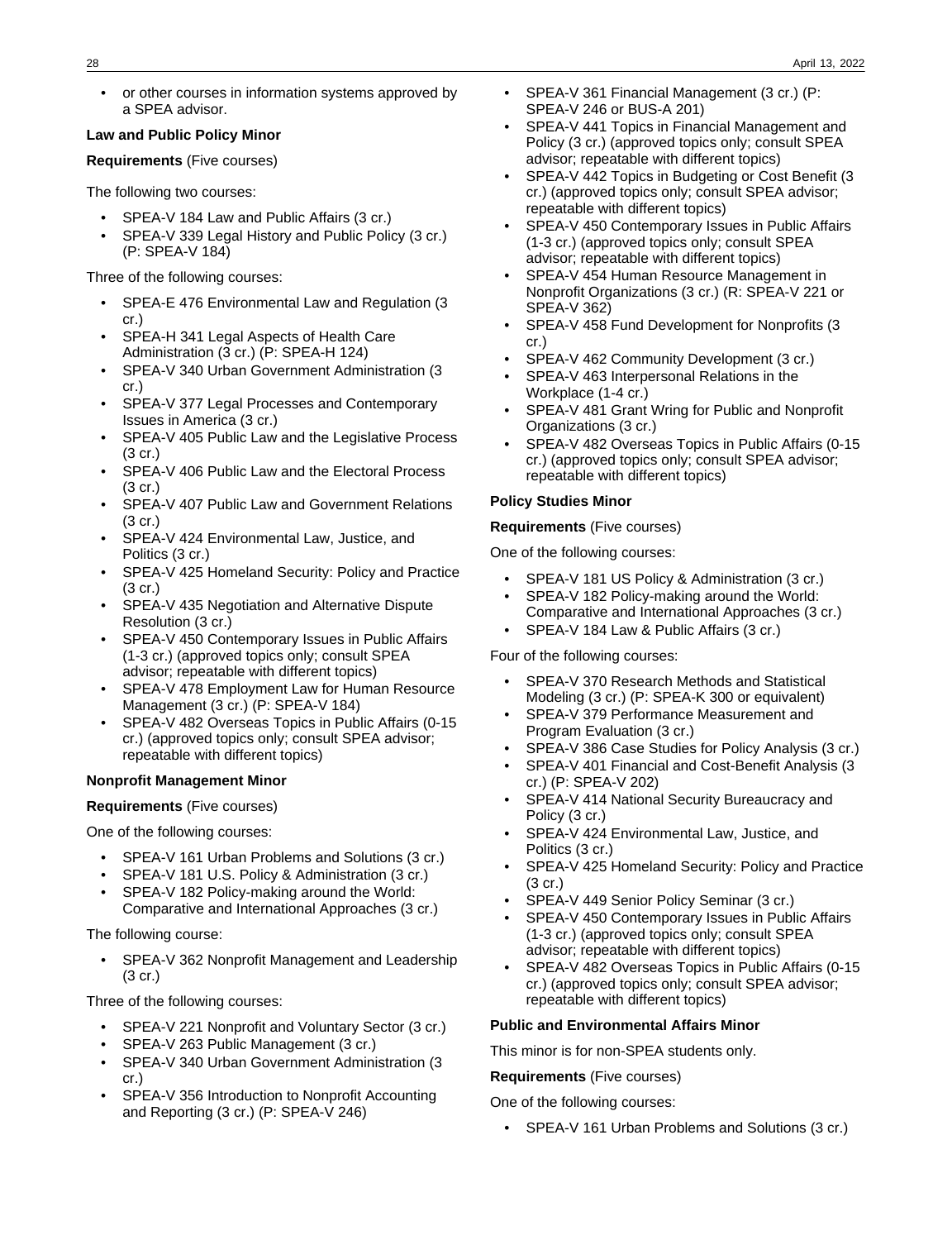- SPEA-V 181 US Policy & Administration (3 cr.)
- SPEA-V 182 Policy-making around the World: Comparative and International Approaches (3 cr.)

The following course:

• SPEA-E 183 Environment and People (3 cr.)

Three of the following courses:

- SPEA-E 272 Introduction to Environmental Sciences (3 cr.) (R: SPEA-E 183)
- SPEA-E 400 Topics in Environmental Studies (1-3 cr.) (approved topics only; consult SPEA advisor; repeatable with different topics)
- SPEA-V 184 Law and Public Affairs (3 cr.)
- SPEA-V 236 Managing and Leading Organizations (3 cr.)
- SPEA-V 263 Public Management (3 cr.)
- SPEA-V 336 Managing External Collaboration and Networks (3 cr.) (P: SPEA-V 185)
- SPEA-V 373 Human Resource Management in the Public Sector (3 cr.)
- SPEA-V 414 National Security Bureaucracy and Policy (3 cr.)
- SPEA-V 424 Environmental Law, Justice, and Politics (3 cr.)
- SPEA-V 425 Homeland Security: Policy and Practice (3 cr.)
- SPEA-V 432 Labor Relations in the Public Sector (3 cr.) (P: SPEA-V 373)
- SPEA-V 450 Contemporary Issues in Public Affairs (1-3 cr.) (approved topics only; consult SPEA advisor; repeatable with different topics)
- SPEA-V 482 Overseas Topics in Public Affairs (0-15 cr.) (approved topics only; consult SPEA advisor; repeatable with different topics)
- **OR** other courses in Public and Environmental affairs approved by a SPEA advisor

#### **Public Finance Minor**

#### **Requirements** (Five courses)

The five following courses:

- SPEA-V 186 Introduction to Public Budgeting and Finance for Public Affairs
- SPEA-V 246 Elements of Governmental and Nonprofit Financial Accounting Cycle (3 cr.) (P: SPEA-V 186)
- SPEA-V 346 Introduction to Government Accounting and Financial Reporting (3 cr.) (P: SPEA-V 246)
- SPEA-V 361 Financial Management (3 cr.) (P: SPEA-V 246 or BUS-A 201)
- One more approved course in consultation with a SPEA advisor, including courses such as SPEA-V 441, V 442, V 450, and V 482 (approved topics only; consult SPEA advisor; repeatable with different topics)

#### **Public Management Minor**

#### **Requirements** (Five courses)

One of the following courses:

- SPEA-V 161 Urban Problems and Solutions (3 cr.)
- SPEA-V 181 US Policy & Administration (3 cr.)

• SPEA-V 182 Policy-making around the World: Comparative and International Approaches (3 cr.)

#### The following course:

• SPEA-V 185 Management of Public Problems and Solutions (3 cr.)

Three of the following courses:

- SPEA-V 184 Law and Public Affairs (3 cr.)
- SPEA-V 236 Managing and Leading Organizations (3 cr.)
- SPEA-V 263 Public Management (3 cr.)
- SPEA-V 336 Managing External Collaboration and Networks (3 cr.) (P: SPEA-V 185)
- SPEA-V 424 Environmental Law, Justice, and Politics (3 cr.)
- SPEA-V 340 Urban Government Administration (3 cr.)
- SPEA-V 361 Financial Management (3 cr.) (P: SPEA-V 246 or BUS-A 201)
- SPEA-V 362 Nonprofit Management and Leadership (3 cr.)
- SPEA-V 368 Managing Government Operations (3 cr.)
- SPEA-V 369 Managing Information Technology (3 cr.)
- SPEA-V 373 Human Resource Management in the Public Sector (3 cr.)
- SPEA-V 374 Intermediate Public Budgeting & Finance (3 cr.) (P: SPEA-V 186)
- SPEA-V 424 Environmental Law, Justice, and Politics (3 cr.)
- SPEA-V 432 Labor Relations in the Public Sector (3 cr.) (P: SPEA-V 373)
- SPEA-V 435 Negotiation and Alternative Dispute Resolution (3 cr.)
- SPEA-V 443 Managing Workforce Diversity (3 cr.)
- SPEA-V 450 Contemporary Issues in Public Affairs (1-3 cr.) (approved topics only; consult SPEA advisor; repeatable with different topics)
- SPEA-V 457 Human Resources Training and Development (3 cr.) (P: SPEA-V 373)
- SPEA-V 463 Interpersonal Relations in the Workplace (1-4 cr.)
- SPEA-V 465 Geographic Information Systems for Public and Environmental Affairs (3 cr.)
- SPEA-V 475 Database Management Systems (3 cr.) (P: SPEA-V 261, SPEA-V 369, or equivalent)
- SPEA-V 481 Grant Wring for Public and Nonprofit Organizations (3 cr.)
- SPEA-V 482 Overseas Topics in Public Affairs (0-15 cr.) (approved topics only; consult SPEA advisor; repeatable with different topics)

#### **Urban Planning and Community Development Minor**

#### **Requirements** (Five courses)

Each of the following courses:

- SPEA-V 161 Urban Problems and Solutions (3 cr.)
- SPEA-V 365 Urban Development and Planning (3 cr.) (P: SPEA-V 161)

Three of the following courses, at least one must be outside of SPEA: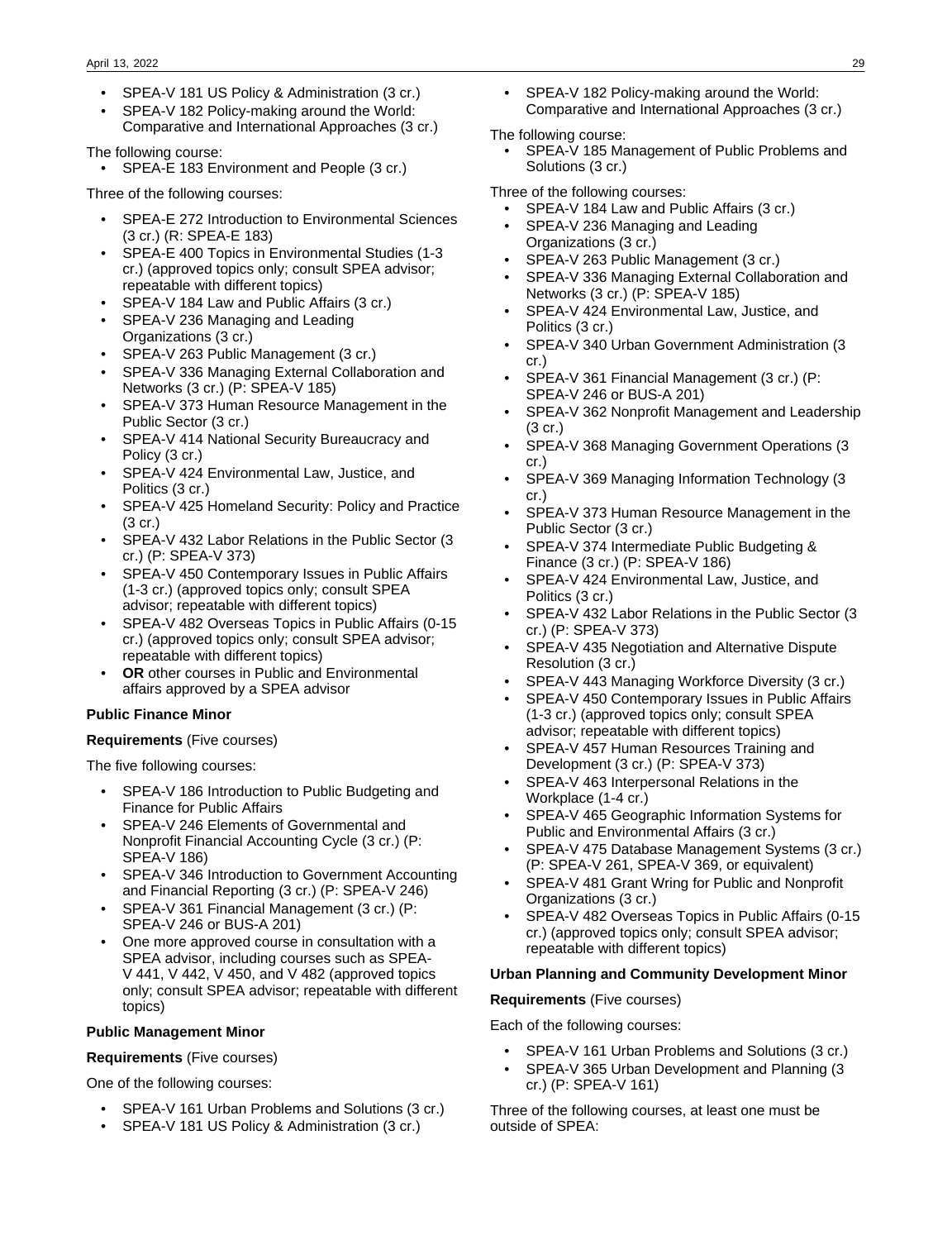- GEOG-G 314 Urban Geography (3 cr.)
- GEOG-G 316 Economic Geography (3 cr.)
- GEOG-G 415 Advanced Urban Geography (3 cr.)
- HIST-A 300 Issues in United States History (3 cr.)
- HIST-A 347 American Urban History (3 cr.)
- HIST-W 125 Cities and History (3 cr.)
- POLS-Y 103 Introduction to American Politics (3 cr.)
- POLS-Y 306 States Politics in the United States (3 cr.)
- POLS-Y 308 Urban Politics (3 cr.)
- SOC-S 215 Social Change (3 cr.)
- SOC-S 309 The Community (3 cr.)
- SOC-S 339 Sociology of Media (3 cr.)
- SPEA-V 226 Managing Emergency Services (3 cr.)
- SPEA-V 275 Introduction to Emergency Management (3 cr.)
- SPEA-V 340 Urban Government Administration (3 cr.)
- SPEA-V 412 Leadership and Ethics (3 cr.)
- SPEA-V 421 Metropolitan Development (3 cr.)
- SPEA-V 422 Transportation Policy Analysis (3 cr.)
- SPEA-V 424 Environmental Law, Justice, and Politics (3 cr.)
- SPEA-V 425 Homeland Security: Policy and Practice (3 cr.)
- SPEA-V 450 Contemporary Issues in Public Affairs (1-3 cr.) (approved topics only; consult SPEA advisor; repeatable with different topics)
- SPEA-V 462 Community Development (3 cr.)
- SPEA-V 482 Overseas Topics in Public Affairs (0-15 cr.) (approved topics only; consult SPEA advisor; repeatable with different topics)

#### **Water Resources Science, Policy, and Management Minor**

#### **Requirements**

Take one of the following core courses:

- EAS-E 118 Sustainability: Water Resources (3 cr.) • GEOG-G 259 or GEOG G-347 Water Security and Sustainability (3 cr.)
- SPEA-E 260 Introduction to Water Resources (3 cr.)

Take at least 3 credits from each of the categories below:

Category 1: Physical hydrology & the water cycle (at least 3 credits)

- EAS-E 451 Principles of Hydrogeology (3 cr.)
- EAS-A 466 Hydrometeorology (3 cr.)
- GEOG-G 304 Physical Climatology (3 cr.)
- GEOG-G 451 Physical Hydrology (3 cr.)
- GEOG-G 467 Ecohydrology (3 cr.)
- EAS-X 429 Field Geology in the Rocky Mountains (3 cr.)

Category 2: Water and ecosystems (at least 3 credits)

- SPEA-E 355 Introduction to Limnology\* (3 cr.)
- SPEA-E 440 Wetland Ecology and Management (4 cr.)
- SPEA-E 443 Habitat Analysis Aquatic (3 cr.)
- SPEA-E 455 Limnology\* (4 cr.)

\* students can only get credit for one of SPEA-E 355 **or** SPEA-E 455 toward the minor

Category 3: Water and human systems (at least 3 credits)

- GEOG-G 341 Ecological Restoration: Science, Politics, and Ethics (3 cr.)
- GEOG-G 368 Water in the Midwest (3 cr.)
- GEOG-G 453 Water and Society (3 cr.)
- GEOG-G 461 Human Dimensions of Global Environmental Change (3 cr.)
- SPEA-E 456 Lake and Watershed Management (3 cr.)
- SPH-O 305 Integrated Resource Management (3 cr.)

Complete three additional credits (to meet the total requirement of 15 credit hours, 3 additional credit hours are required. These 3 credits can be satisfied by taking any of the courses from the core or Categories 1-3 above. Additionally, the following courses that may be used toward the total credit requirement to provide breadth or depth of understanding in the area of Water Resources Science, Policy, and Management):

- EAS-A 476 Climate Change Science (3 cr.)
- EAS-E 415 Principles of Geomorphology (3 cr.)
- EAS-X 329 Field Environmental Science (3 cr.)
- BUS-L 302 Sustainability Law & Policy (3 cr.)
- GEOG-G 336 Environmental Remote Sensing (3 cr.)
- GEOG-G 350 Field Methods in Physical Geography  $(3 \text{ cr.})$
- GEOG-G 439 GIS and Environmental Analysis (3 cr.)
- GEOG-G 444 Climate Change Impacts (3 cr.)
- PHYS-P 310 Environmental Physics (3 cr.)
- SPEA-E 340 Environmental Economics and Finance (3 cr.)
- SPEA-E 363 Environmental Management (3 cr.)
- SPEA-E 375 Techniques of Environmental Science (3 cr.)
- SPEA-E 402 Water Quality Modeling (3 cr.)
- SPEA-E 412 Risk Communication (3 cr.)
- SPEA-E 431 Water Supply and Wastewater Treatment (3 cr.) (P: SPEA-E 272)
- SPEA-E 460 Fisheries and Wildlife Management (3 cr.)
- SPEA-E 470 Elements of Fluid Mechanics (3 cr.)
- SPEA-E 476 Environmental Law and Regulation (3 cr.)
- SPH-O 244 Natural History (3 cr.)
- SPH-O 310 Ecosystem Management (3 cr.)
- SPH-O 343/CLLC-L 300 Fundamentals of Sustainable Agriculture (3 cr.)
- SPH-V 214 Environmental Regulations and Code Compliance (3 cr.)
- SPH-V 443 Environmental Sampling and Analysis (3 cr.)

#### Additional requirements:

- At least 9 credit hours in the minor must be completed at the 300–400 level.
- At least 9 credit hours must be completed on the Bloomington campus.
- Any course in which the student earns a grade below C– may not be used to fulfill a minor requirement.
- The grade point average of all courses taken in the minor must be equal or greater to 2.000.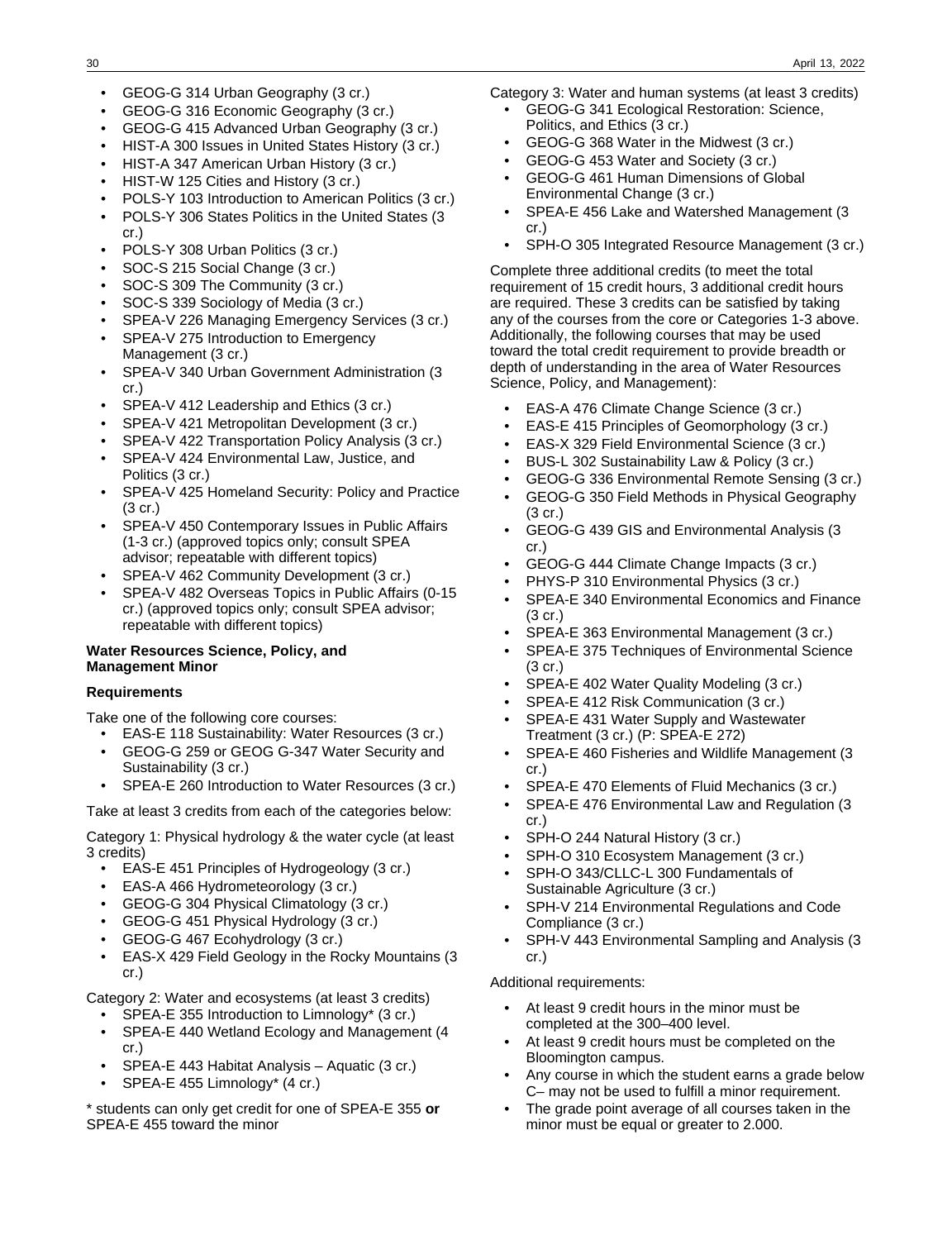• Substitutions for core and category 1-3 courses for extenuating circumstances may be made with approval of the program director

# **Certificate Programs**

The following certificates are available on the BL campus.

Applied Research and Inquiry Arts Administration Environmental Studies Healthcare Management and Policy Nonprofit Management Public Affairs Public Management Urban Studies Nonprofit Leadership Alliance

#### **General Requirements**

- 1. Students in good academic standing and enrolled in bachelor's programs at Indiana University are eligible to apply for a certificate at the SPEA Undergraduate Program and Academic Advising Office (SPEA 240). Interested students must apply for a certificate before completing 15 credit hours of applicable course work.
- 2. Admitted SPEA students earning a SPEA certificate may double count up to six (6) credit hours of certificate requirements with any other SPEA academic program. The remaining SPEA certificate credit hours cannot be applied toward any other SPEA academic program. Non-SPEA majors cannot double count courses with any SPEA academic program.
- 3. SPEA students cannot earn a certificate in the same area as their major.
- 4. A grade point average of 2.000 or higher is required in all course work credited toward the certificate.

#### **Certificate in Applied Research and Inquiry**

The Certificate in Applied Research and Inquiry introduces students to traditions of social inquiry. Students will explore the relationship between knowledge and action, between critical thinking and social engagement. They will examine the concepts, connections and tensions between competing policy choices and gain an understanding of the contradictions inherent in notions of justice, citizenship and equality.

Students applying for the Certificate in Applied Research and Inquiry must have completed 26 undergraduate credit hours and have achieved a cumulative GPA of 3.500 or above. To receive the certificate, students must earn a GPA of 3.500 in courses that count toward the Certificate.

#### **Certificate Requirements**

(18 credit hours: at least 9 credits must be SPEA courses)

**Traditions of Inquiry Requirement** - choose two of the following courses:

- POLS-Y 379 Ethics and Public Policy (3 cr.)
- POLS-Y 382 Modern Political Thought (3 cr.)
- SOC-S 210 The Economy, Organization, and Work (3 cr.)
- SOC-S 312 Education and Society (3 cr.)
- SOC-S 326 Law and Society (3 cr.)
- SOC-S 335 Race and Ethnic Relations (3 cr.)
- SOC-S 338 Gender Roles (3 cr.)
- SOC-S 340 Social Theory (3 cr.)
- SOC-S 346 Topics in Cross-Cultural Sociology (3 cr.)
- SOC-S 360 Topics in Social Policy (3 cr.)
- SOC-S 365 Social Foundations of Behavior: Applications for Health Settings (3 cr.)
- SOC-S 410 Topics in Social Organization (3 cr.)
- SOC-S 431 Topics in Social Psychology (3 cr.)
- SPEA-V 450 Traditions of Inquiry: International Relations Theory and Policy Choices (3 cr.)

**Note:** When appropriate, additional sections of SPEA V450 Contemporary Issues in Public Affairs may count toward the Traditions of Inquiry requirement. (3 cr.)

**Research and Design Requirements** - choose one of the following courses:

- SOC-S 370 Research Methods in Sociology (3 cr.) **and** SOC-S 371 Social Statistics (3 cr.)
- SPEA-V 491 Honors Research in Public and Environmental Affairs (3 cr.)

**Research Methods Requirements** - Choose one of the following courses:

- POLS-Y 395 Quantitative Political Analysis (3 cr.)
- POLS-Y 405 Models and Theories of Political Decision Making (3 cr.) (P: POLS-Y 200 or higher level)
- SOC-S 371 Social Statistics (3 cr.)
- SPEA-V 370 Research Methods and Statistical Modeling (3 cr.)
- SPEA-V 379 Performance Measurement and Program Evaluation (3 cr.)
- SPEA-V 386 Case Studies for Policy Analysis (3 cr.)
- SPEA-V 450 Research Methods for Applied Research (3 cr.)

**Thesis Requirement** - Choose one of the following courses:

- POLS-Y 499 Senior Thesis (3 cr.) (available only to Political Science majors)
- SOC-S 498 Honors Thesis Seminar I (3 cr.) **and** SOC-S 499 Honors Thesis Seminar II (3 cr.) (P: SOC-S 370 **and** SOC-S 498)
- SPEA-V 499 Honors Thesis (3 cr.) (P: SPEA-V 491)

**Internship and Study Abroad Requirement** - Choose three credits of the following courses:

- SPEA-V 380 Internship in Public and Environmental Affairs (0-6 cr.)
- SPEA-V 381 Professional Experience (1-6 cr.)
- SPEA-V, E, or A 482 Overseas Topics in Public Affairs (0-15 cr.) (repeatable with different topics)
- Any overseas study course approved by IU

#### **Certificate in Arts Administration**

The O'Neill School of Public and Environmental Affairs offers the Certificate in Arts Administration to provide undergraduate students in the College of Arts and Sciences and the Jacobs School of Music a coordinated set of course work and experiences in Arts Administration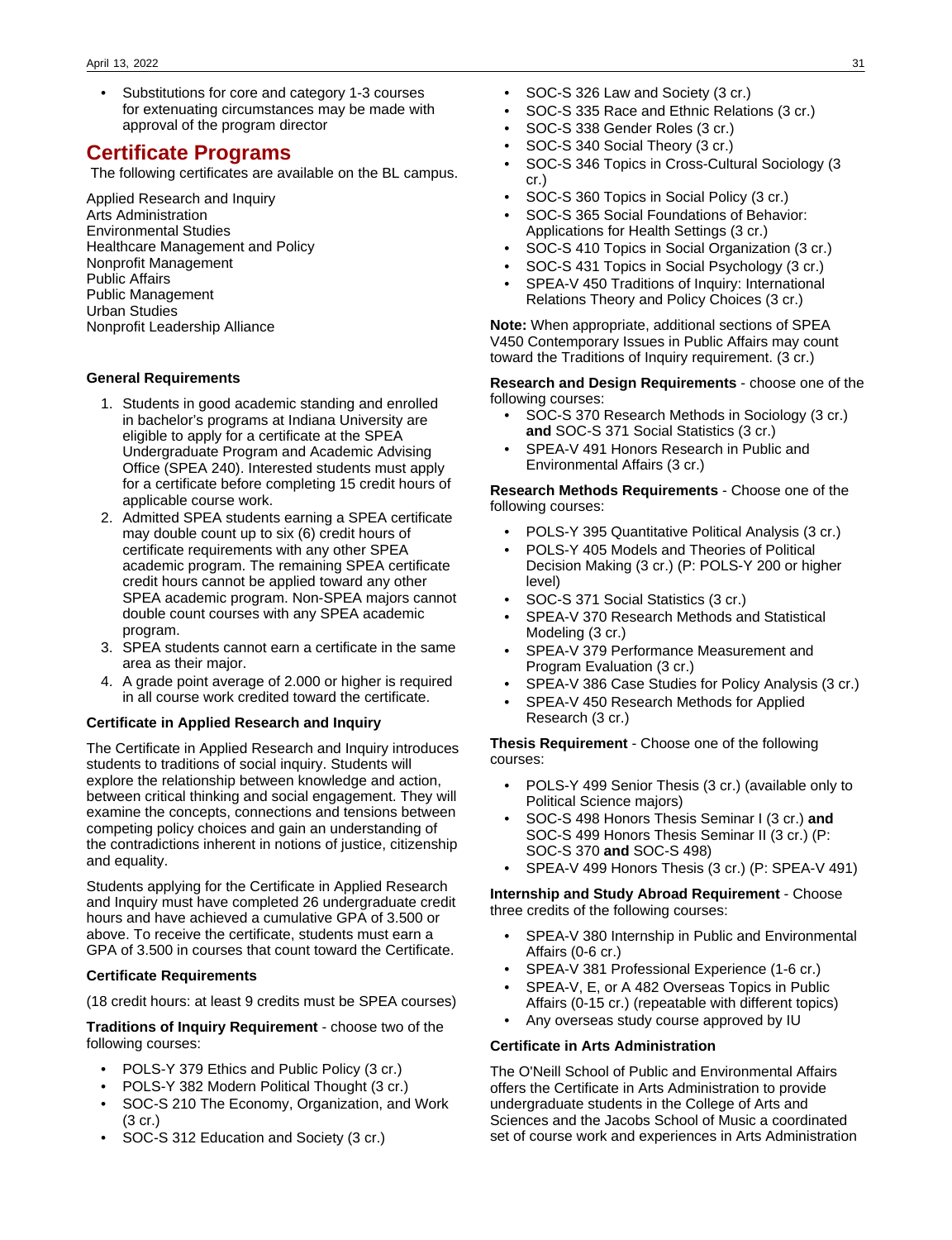to complement their primary interest in the performing or visual arts. The course work for the Certificate in Arts Administration expands students' management skills and opportunities for employment while enhancing their applied experiences in the arts.

Students applying for the Certificate in Arts Administration must have completed at least 24 undergraduate credits at Indiana University and compiled a cumulative grade point average of 2.700 or higher. Certificate students are expected to have a solid background in either the performing or visual arts.

#### **Certificate Requirements**

(21 credit hours)

The following three courses:

- SPEA-A 354 Arts Marketing Fundamentals (3 cr.)
- SPEA-V 184 Law and Public Affairs (3 cr.)
- SPEA-V 362 Nonprofit Management and Leadership (3 cr.)

One of the following courses:

- BUS-L 201 Legal Environment of Business (3 cr.)
- BUS-L 250 Law and the Arts (3 cr.)
- SPEA-V 246 Elements of Governmental and Nonprofit Financial Accounting Cycle (3 cr.) (P: SPEA-V 186)
- SPEA-V 373 Human Resource Management in the Public Sector (3 cr.)
- SPEA-V 374 Intermediate Public Budgeting & Finance (3 cr.) (P: SPEA-V 186)

9 credit hours of the following courses:

- SPEA-A 163 Introduction to Arts Management (3 cr.)
- SPEA-A 236 Music Industry I (3 cr.)
- SPEA-A 241 Community Engagement in the Arts (3 cr.)
- SPEA-A 336 Music Industry II (3 cr.) (P: SPEA-A 236)
- SPEA-A 405 Programming in the Performing Arts (3 cr.)
- SPEA-A 410 Artists, Galleries, and Collectors (1.5 cr.)
- SPEA-A 412 Creative Thinking Strategies for Arts Management (1.5 cr.)
- SPEA-A 426 Art and Social Change (3 cr.)
- SPEA-A 439 Fund Development for the Arts (3 cr.)
- SPEA-A 450 Contemporary Topics in Arts Administration (1-3 cr.) (approved topics only; consult SPEA advisor; may be repeated with different topics)
- SPEA-A 459 Public Policy and the Arts (3 cr.)
- SPEA-A 464 The Economics and Administration of Arts Organizations (3 cr.)
- SPEA-V 361 Financial Management (3 cr.) (P: SPEA-V 246 or BUS-A 201)
- SPEA-V 380 Internship in Public and Environmental Affairs (1-3 cr.)
- SPEA-V 438 Mass Media and Public Affairs (3 cr.)
- SPEA-V 458 Fund Development for Nonprofit Organizations (3 cr.)
- AADM-Y 412 Opera Management (3 cr.)
- ANTH-A 403 Introduction to Museum Studies (3 cr.)
- ANTH-A 401 Cultural Resource Management (3 cr.
- BUS-L 315 The Business and Law of Entertainment and Sports (3 cr.)
- SOAD-F 402 Collection Management for Historic Textiles and Costumes (3 cr.)
- SOAD-U 490 Sources and Resources: Professional Skills in Fine Arts (3 cr.)
- SOAD-X 476 Practicum on Collection Management (3 cr.)
- THTR-T 428 Production and Events Management (3 cr.)

#### **Certificate in Nonprofit Management**

The nonprofit sector is a dynamic and rapidly expanding area. The Certificate in Nonprofit Management allows students to take part in coursework specifically concerned with the nonprofit sector and geared toward preparing them for careers in nonprofit organizations. The certificate is designed so that students who complete the Nonprofit Leadership Alliance program will also meet the requirements for the Certificate in Nonprofit Management.

#### **Certificate Requirements**

(Five courses)

This certificate has a requirement of 15 credit hours and must be selected from the following categories. Courses listed with an asterisk (**\***) are included in the Nonprofit Leadership Alliance program. Alternate courses may be substituted with the approval of a SPEA advisor.

#### **Nonprofit Institutions** (Minimum of 3 credit hours)

• **\***SPEA-V 221 Nonprofit and Voluntary Sector (3 cr.)

**Nonprofit Management** (Minimum of 6 credit hours) The following course:

• **\***SPEA-V 362 Nonprofit Management and Leadership (3 cr.)

One of the following courses:

- SPEA-V 246 Elements of Governmental and Nonprofit Financial Accounting Cycle (3 cr.) (P: SPEA-V 186)
- **\***SPEA-V 356 Introduction to Nonprofit Accounting and Reporting (3 cr.) (P: SPEA-V 246)
- SPEA-V 401 Financial and Cost-Benefit Analysis (3 cr.) (P: SPEA-V 202)
- **\***SPEA-V 458 Fund Development for Nonprofit Organizations (3 cr.)

**Nonprofit Field** (Minimum of 3 credit hours)

Select one course from a special feature of a nonprofit field, service area, or industry. Examples include:

#### **Community Development**

- SPEA-V 340 Urban Government Administration (3 cr.)
- SPEA-V 462 Community Development (3 cr.)

#### **Environment**

- SPEA-E 183 Environment and People (3 cr.)
- SPEA-E 363 Environmental Management (3 cr.) (R: SPEA-E 183)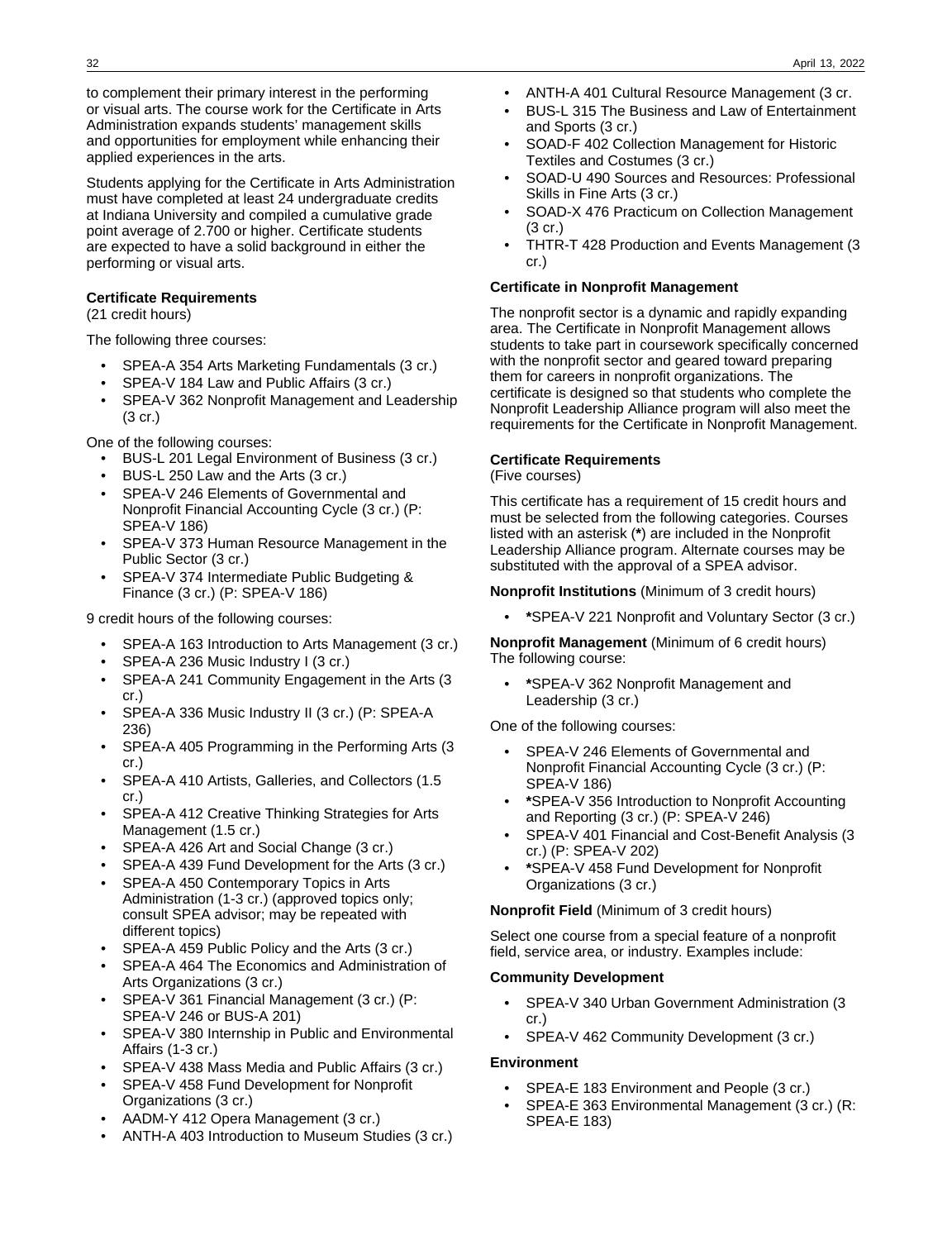#### April 13, 2022 33

• SPEA-V 424 Environmental Law, Justice, and Politics (3 cr.)

#### **Health**

- SPEA-H 124 Overview of the U.S. Healthcare System (3 cr.)
- SPEA-H 316 Environmental Health Science (3 cr.)

#### **Human Services**

- **\***EDUC-P 314 Life Span Development (3 cr.)
- SPH-F 150 Introduction to Life Span Development (3 cr.)
- POLS-Y 326 American Social Welfare Policy (3 cr.)
- PSY-P 315 Developmental Psychology (3 cr.)

#### **Internship** (Minimum of 3 credit hours)

• **\***SPEA-V 380 Internship in Public and Environmental Affairs (1-6 cr.) For non-SPEA students **or \***SPEA-V 381 Professional Experience (1-6 cr.) For SPEA students only.

Note: Students must intern with a nonprofit organization.

#### **Certificate in Public Affairs**

The O'Neill School of Public and Environmental Affairs offers the Certificate in Public Affairs to provide an overview of the study of public policy, governmental organization, and public management as an enhancement to the major area of study in a student's undergraduate program. The interdisciplinary program requires 27 credit hours, of which at least 15 but not more than 21 credit hours must be in SPEA courses.

#### **Certificate Requirements**

(Nine courses)

The following courses:

- SPEA-E 183 Environment and People (3 cr.)
- SPEA-V 181 US Policy & Administration (3 cr.)
- SPEA-V 182 Policy-making around the World: Comparative and International Approaches (3 cr.)

A total of two courses from groups A, B, and C, with no more than one course from any group.

- A. Organizational Behavior
	- BUS-Z 302 Managing and Behavior in Organizations (3 cr.)
- B. Public Administration
	- SPEA-V 336 (3 cr.) Managing External Collaboration and Networks (P: SPEA-V 185)
- C. Law
	- SPEA-V 184 Law and Public Affairs (3 cr.)
	- BUS-L 201 Legal Environment of Business (3 cr.)
	- CJUS-P 370 Legal Aspects of Criminal Justice Systems I (3 cr.)
	- POLS-Y 304 American Constitutional Law I (3 cr.)
	- POLS-Y 305 American Constitutional Law II (3 cr.)

Choose any four of the following courses:

Public Affairs

- SPEA-V 260 Topics in Public Affairs (1-3 cr.) (approved topics only; consult SPEA advisor; repeatable with different topics)
- SPEA-V 346 Introduction to Government Accounting and Financial Reporting (3 cr.) (P: SPEA-V 246)
- SPEA-V 348 Management Science (3 cr.)
- SPEA-V 373 Human Resource Management in the Public Sector (3 cr.)
- SPEA-V 374 Intermediate Public Budgeting & Finance (3 cr.) (P: SPEA-V 186)
- SPEA-V 378 Policy Processes in the United States (3 cr.)
- SPEA-V 414 National Security Bureaucracy and Policy (3 cr.)
- SPEA-V 424 Environmental Law, Justice, and Politics (3 cr.)
- SPEA-V 425 Homeland Security: Policy and Practice (3 cr.)
- SPEA-V 432 Labor Relations in the Public Sector (3 cr.) (P SPEA-V 373)
- SPEA-V 441 Topics in Financial Management and Policy (3 cr.) (approved topics only; consult SPEA advisor; repeatable with different topics)
- SPEA-V 442 Topics in Budgeting or Cost/Benefit (3 cr.) (approved topics only; consult SPEA advisor; repeatable with different topics)
- SPEA-V 444 Public Administrative Organization (3 cr.)
- SPEA-V 449 Senior Policy Seminar (3 cr.)
- SPEA-V 450 Contemporary Issues in Public Affairs (1-3 cr.) (approved topics only; consult SPEA advisor; repeatable with different topics)

#### Criminal Justice

- CJUS-P 100 Introduction to Criminal Justice (3 cr.)
- CJUS-P 381 History of Social Control in the U.S. (3 cr.)

#### Geography

- GEOG-G 412 Urban Transportation Analysis (3 cr.)
- GEOG-G 414 Regional Transport Systems (3 cr.)
- GEOG-G 415 Advanced Urban Geography (3 cr.)

#### Political Science

- POLS-Y 200 Contemporary Political Topics (3 cr.)
- POLS-Y 302 Public Bureaucracy in Modern Society (3 cr.)
- POLS-Y 306 State Politics in the United States (3 cr.)
- POLS-Y 394 Public Policy Analysis (3 cr.)

#### Sociology

- SOC-S 320 Deviant Behavior and Social Control (3 cr.)
- SOC-S 325 Criminology (3 cr.)
- SOC-S 326 Law and Society (3 cr.)
- SOC-S 361 Cities and Suburbs (3 cr.)

#### **Certificate in Healthcare Management and Policy**

The curriculum is designed to provide students with a basic understanding of environmental health issues, current health policies, and the structure of the medical care delivery system.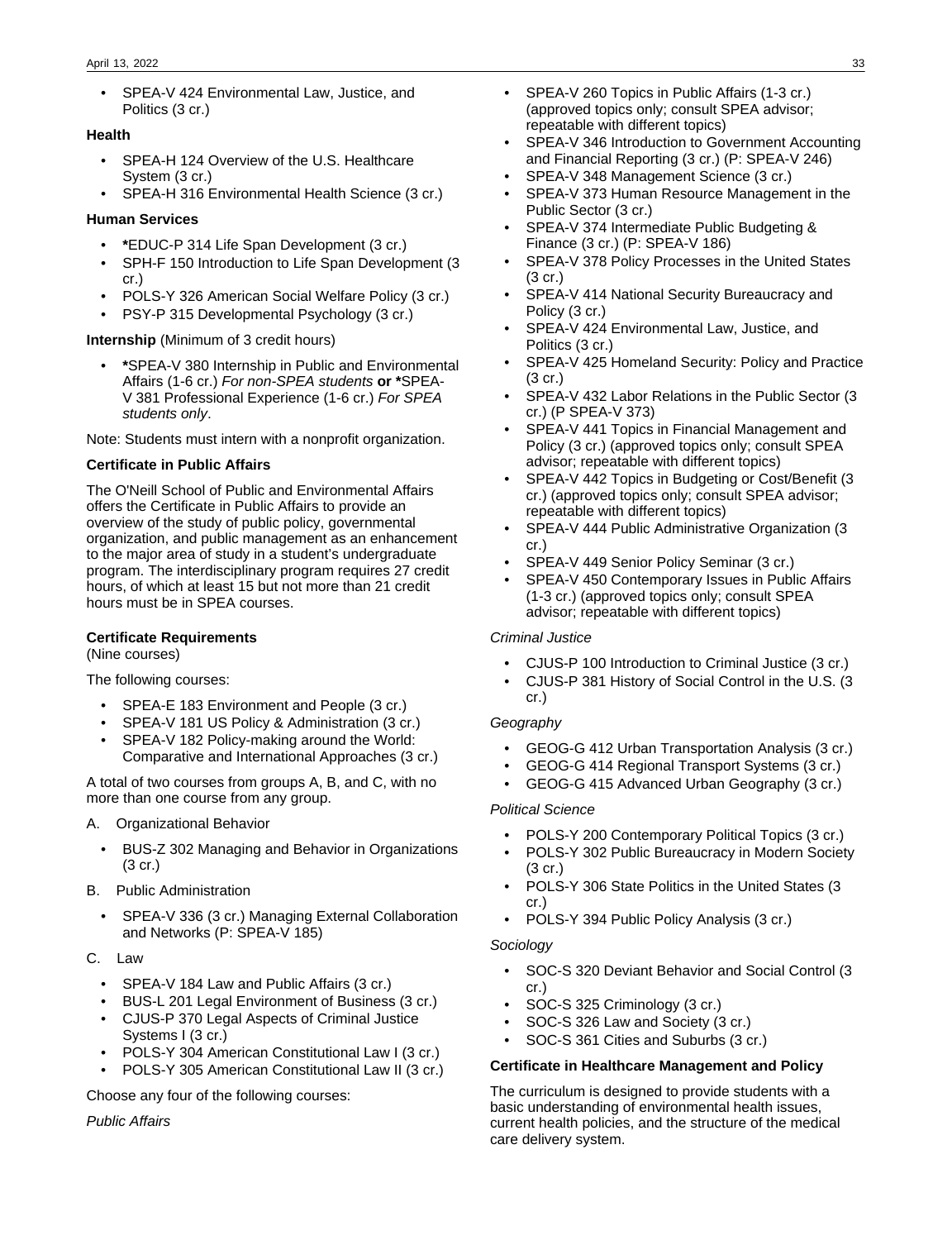#### **Certificate Requirements**

(Six courses)

The following three courses:

- SPEA-H 124 Overview of the U.S. Healthcare System (3 cr.)
- SPEA-H 316 Environmental Health Science (3 cr.)
- SPH-E 311 Introduction to Epidemiology (3 cr.) **or** SPEA-H 322 Principles of Epidemiology (3 cr.) (P: SPEA-H 124)

Three of the following courses:

- SPEA-E 400 Topics in Environmental Studies (1-3 cr.) (approved topics only; consult SPEA advisor; repeatable with different topics)
- SPEA-E 410 Introduction to Environmental Toxicology (3 cr.)
- SPEA-E 431 Water Supply and Wastewater Treatment (3 cr.) (P: SPEA-E 272)
- SPEA-E 451 Air Pollution and Control (3 cr.)
- SPEA-E 452 Solid and Hazardous Waste Management (3 cr.)
- SPEA-H 341 Legal Aspects of Health Care Administration (3 cr.) (SPEA-H 124)
- SPEA-H 401 Strategic Planning in Health Organizations (3 cr.) (P: SPEA-H 353)
- SPEA-H 402 Hospital Administration (3 cr.) (P: SPEA-H 124)
- SPEA-H 411 Chronic and Long-Term Care Administration (3 cr.) (P: SPEA-H 124)
- SPEA-H 432 Healthcare Marketing (3 cr.) (P: SPEA-H 124)
- SPEA-H 455 Topics in Public Health (1-3 cr.) (approved topics only; consult SPEA advisor; repeatable with different topics)
- SPEA-H 456 Health Care Reimbursement (3 cr.) (P: SPEA-H 353)
- SPEA-V 450 Contemporary Issues in Public Affairs (1-3 cr.) (approved topics only; consult SPEA advisor; repeatable with different topics)
- SPH-B 403 Public Health Program Planning (3 cr.) **or** SPEA-H 342 Community Health Education (3 cr.)

#### **Certificate in Public Management**

This curriculum provides students a systematic program in Public Management and gives them an understanding of how to work in and with public organizations.

#### **Certificate Requirements**

(Six courses)

One of the following courses:

- SPEA-V 181 US Policy & Administration (3 cr.)
- SPEA-V 182 Policy-making around the World: Comparative and International Approaches (3 cr.)

The following course:

• SPEA-V 185 Management of Public Problems and Solutions (3 cr.)

Four of the following courses:

• SPEA-V 184 Law and Public Affairs (3 cr.)

- SPEA-V 236 Managing and Leading Organizations (3 cr.)
- SPEA-V 263 Public Management (3 cr.)
- SPEA-V 336 Managing External Collaboration and Networks (3 cr.) (P: SPEA-V 185)
- SPEA-V 361 Financial Management (3 cr.) (P: SPEA-V 246 or BUS-A 201)
- SPEA-V 362 Nonprofit Management and Leadership (3 cr.)
- SPEA-V 368 Managing Government Operations (3 cr.)
- SPEA-V 369 Managing Information Technology (3 cr.)
- SPEA-V 373 Human Resource Management in the Public Sector (3 cr.)
- SPEA-V 374 Intermediate Public Budgeting and Finance (3 cr.) (P: SPEA-V 186)
- SPEA-V 424 Environmental Law, Justice, and Politics (3 cr.)
- SPEA-V 432 Labor Relations in the Public Sector (3 cr.) (P: SPEA-V 373)
- SPEA-V 450 Contemporary Issues in Public Affairs (1-3 cr.) (approved topics only; consult SPEA advisor; repeatable with different topics)
- SPEA-V 457 Human Resources Training and Development (3 cr.) (P: SPEA-V 373)
- SPEA-V 463 Interpersonal Relations in the Workplace (1-4 cr.)
- SPEA-V 481 Grant Wring for Public and Nonprofit Organizations (3 cr.)

#### **Certificate in Urban Studies**

The undergraduate Urban Studies Certificate Program introduces students to contemporary knowledge of urban society, urban policy, and urban development.

#### **Certificate Requirements**

(Eight courses)

The following three courses:

- SPEA-K 300 Statistical Techniques or approved option (3 cr.)
- SPEA-V 161 Urban Problems and Solutions (3 cr.)
- SPEA-V 340 Urban Government Administration (3 cr.)

Two courses from one of the following groups:

#### Urban Finance

- SPEA-V 374 Intermediate Public Budgeting & Finance (3 cr.) (P: SPEA-V 186)
- SPEA-V 442 Topics in Budgeting or Cost-Benefit (3 cr.) (approved topics only; consult SPEA advisor; repeatable with different topics)

#### Urban Development and Policy

- BUS-R 300 Principles of Real Estate (3 cr.)
- POLS-Y 308 Urban Politics (3 cr.)

#### Urban Society

- SOC-S 309 The Community (3 cr.)
- SOC-S 361 Cities and Suburbs (3 cr.)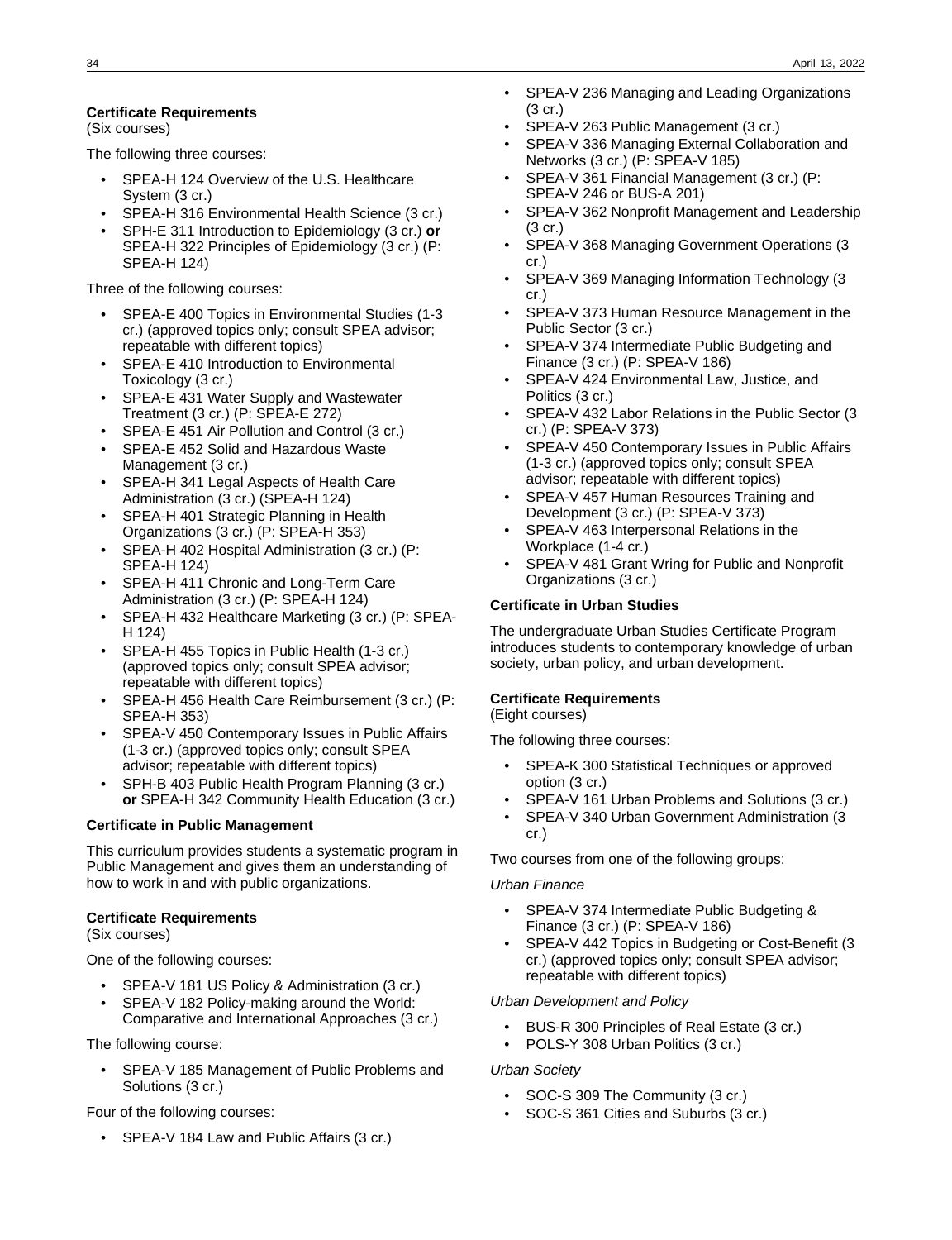#### Urban Management

- GEOG-G 415 Advanced Urban Geography (3 cr.)
- SPEA-V 226 Managing Emergency Services (3 cr.)

#### Urban Transportation

- GEOG-G 406 Sustainable Transportation Policy (3 cr.)
- GEOG-G 412 Urban Transportation Analysis (3 cr.)

Three additional courses from the above list or one from the above list and the following two courses:

- HIST-A 347 American Urban History (3 cr.)
- SPEA-V 450 Contemporary Issues in Public Affairs (1-3 cr.) (approved topics only; consult SPEA advisor; repeatable with different topics)

#### **Nonprofit Leadership Alliance Certificate in Nonprofit Management and Leadership**

TheO'Neill School of Public and Environmental Affairs, in partnership with Nonprofit Leadership Alliance, offers certification in nonprofit management. Students may also simultaneously enroll in the Nonprofit Management Certificate, offered by Indiana University, through O'Neill. This certification prepares undergraduate college students for professional careers in the expanding job market of nonprofits. Upon completion of the Nonprofit Leadership Alliance program, students will be certified, through Nonprofit Leadership Alliance, for possible positions of leadership with collaborating organizations such as the YMCA, American Red Cross, Big Brothers/Big Sisters, Girl Scouts of the USA, and many other nonprofit agencies at both the local and national level.

This certificate program requires the demonstration of a prescribed set of knowledge and skill competencies and the completion of a 300-hour internship program. The certificate may be obtained through the completion of the following academic requirements and co-curricular requirements.

#### **Academic Requirements**

(Eight courses for a minimum of 20 credit hours)

The following courses are recommended to fulfill competencies and contact hours requirements:

#### 1. Nonprofit Management

The following two courses:

- SPEA-V 221 Nonprofit and Voluntary Sector (3 cr.) (B)
- SPEA-V 362 Nonprofit Management and Leadership (3 cr.) (B)

#### 2. Nonprofit Management Field

Select one 200-level or higher course from a special feature of a nonprofit field, service area, or industry.

Examples include:

#### 1. Urban Community Development

- SPEA-V 340 Urban Government Administration (3 cr.) (F)
- SPEA-V 462 Community Development (3 cr.) (S)
- 2. Youth and Adult Development
	- EDUC-P 314 Life Span Development (3 cr.) (S)
	- PSY-P 315 Developmental Psychology (3 cr.) (F)

#### 3. International Development

- INTL-I 204 Human Rights and Social Movements: International Perspective (3 cr.) (S) Health Development
- SPEA-H 124 Overview of the U.S. Healthcare System (3 cr.) (B)
- 4. Nonprofit Accounting and Financial Management Select one of the following courses:
	- SPEA-V 246 Elements of Governmental and Nonprofit Financial Accounting Cycle (3 cr.) (B) (P: SPEA-V 186)
	- BUS-A 200 Foundations of Accounting (3 cr.) (B)

#### 5. American Humanics Management Institute The following course:

- SPEA-V 267 American Humanics Management Institute (1 cr.) (F)
- 6. Personal Career Planning The following course:
	- SPEA-V 252 Career Development (2 cr.) (B) or a comparable career planning course

#### 7. Fundraising

One of the following fundraising courses:

- SPEA-V 458 Fund Development for Nonprofit Organizations (3 cr.) (F)
- SPH-R 101 Resource Development/Fundraising (3 cr.) (B)
- 8. Internship with Nonprofit Organizations
	- SPEA-V 388 American Humanics Internship (3 cr.) (B)
	- Minimum of 300 intern hours.

Consult the Nonprofit Leadership Alliance director as credit is available through individual departments.

- $F = \text{course only offered fall semester}$
- S = course only offered spring semester
- $B = \text{course}$  offered both semesters

#### **Co-Curricular Requirements**

Students interested in learning more about the certificate should contact the Nonprofit Leadership Alliance director or a O'Neill academic advisor.

# **Special Programs**

- Accelerated Master's Program
- Honors Program
- Indiana Law Enforcement and Indianapolis Fire Department Academy Credits
- Indiana Leadership Program
- Overseas Education
- Washington Leadership Program

# **Honors Program**

On the **Bloomington** campus, students are invited to join the Honors Program once they have been admitted to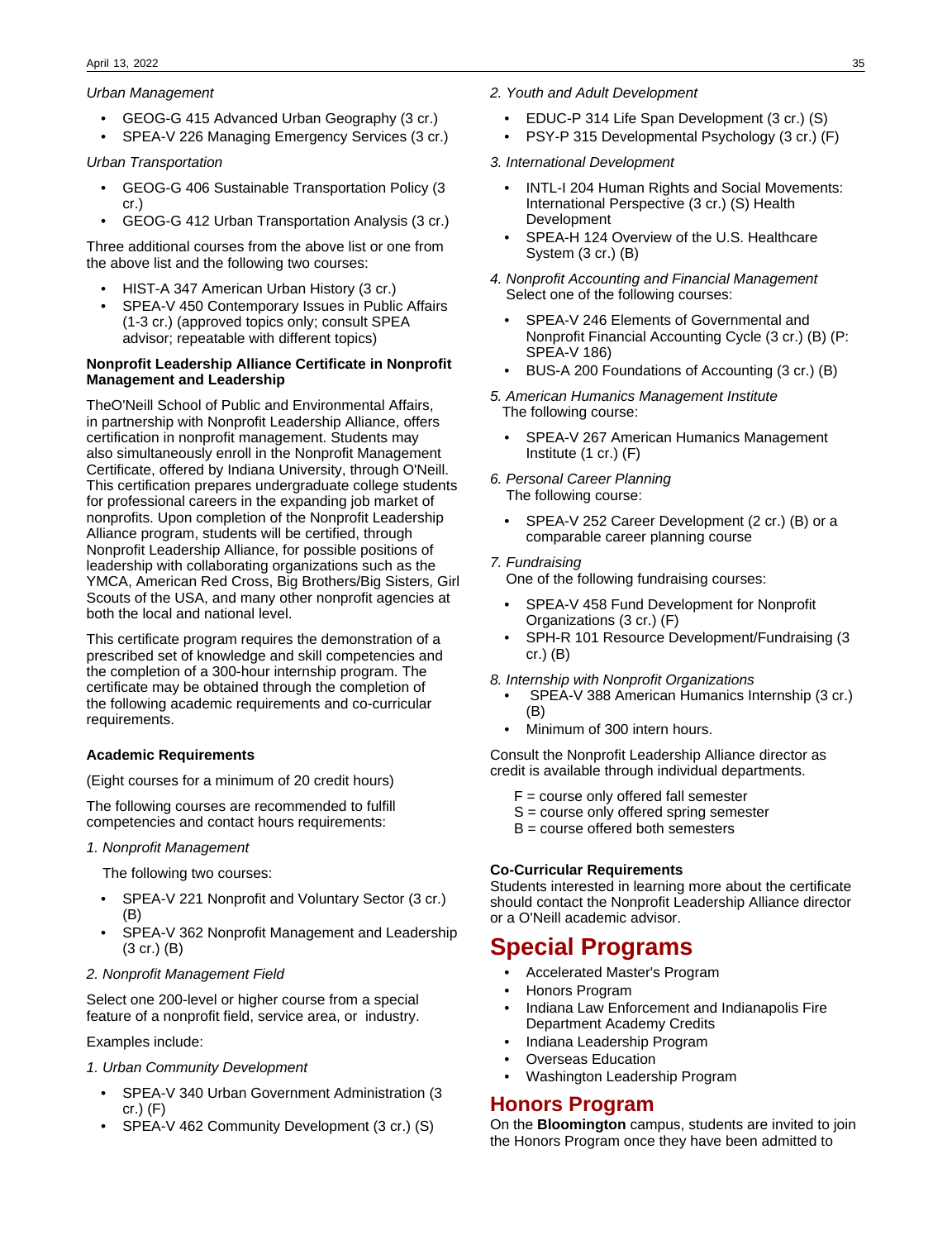SPEA, completed 30 or more credit hours, earned both a SPEA and cumulative GPA of 3.700 or above, and meet any requirements of the Honors Program Director. In order to graduate with the diploma notation "With Public and Environmental Affairs Honors," SPEA students must fulfill one of two possible options:

#### Option one:

- Complete the honors onboarding program
- Maintain a sufficient level of engagement in honors co-curricular programming as defined and assessed by the Honors Program Director
- Complete the honors research methods and design course
- Complete the honors thesis course
- Maintain both a SPEA and a cumulative GPA of 3.500 or above

**or**

Option two:

- Successfully earn the Certificate in Applied Research and Inquiry
- Submit and present an honors thesis
- Maintain both a SPEA and a cumulative GPA of 3.500 or above

On the **Indianapolis** campus, information regarding the [IUPUI Honors College](http://honorscollege.iupui.edu/) can be found on the O'Neill IUPUI website at https://oneill.iupui.edu/academics [honors-program/index.html.](https://oneill.iupui.edu/academics/honors-program/index.html.#https://oneill.iupui.edu/academics/honors-program/index.html.) [B](https://oneill.iupui.edu/academics/honors-program/index.html)enefits of this program include advanced coursework, opportunities for community service, interaction with like- minded students, participation in honors events and the IUPUI Honor Societies, eligibility for residence in the IUPUI Honors House, opportunities for research with faculty, and funding to support academic-related research and travel.

# **Accelerated Master's Program**

On the **Bloomington** campus, the Accelerated Master's Program (AMP) allows exceptional undergraduate SPEA students to earn both their undergraduate degree and a Master of Public Affairs (MPA) or Master of Science in Environmental Science (MSES) within an accelerated time frame (generally five years).

Participation in this program may allow the student to fulfill some graduate program requirements during their senior or fourth year. Depending upon the path chosen, some graduate courses may count for both graduate and undergraduate degree requirements. For additional information, including major specific requirements, students should meet with their undergraduate academic advisor.

Students wishing to participate in the AMP must meet these minimum requirements:

- Have a minimum undergraduate cumulative GPA of 3.500 for the MPA or 3.000 for the MSES.
- Earn at least 96 credit hours in the undergraduate degree before AMP start, including specified courses in the major (see undergraduate advising for major specific requirements).
- Complete the undergraduate internship prior to AMP start, and if a SPEA honors student, complete the honors thesis requirement.
- Satisfy **all** undergraduate general education, minors, and/or certificate requirements before AMP start.
- Complete an academic advising planning session and statement of academic intent prior to the beginning of junior or third year (at least one year prior to intended AMP start).

On the **Indianapolis** campus the Accelerated Master's Program (A.M.P.) is a competitive program for outstanding SPEA students. Students may apply to the Master of Public Affairs (M.P.A.) or the Master of Science in Criminal Justice and Public Safety (M.S.C.J.P.S.) programs early in their junior year.

Information on the Accelerated Master's Program can be found on the SPEA-IUPUI bulletin at [http://](http://bulletin.iupui.edu/) [bulletin.iupui.edu/](http://bulletin.iupui.edu/).

### **Overseas Education**

All O'Neill SPEA Abroad programs give students the opportunity to earn credit hours from overseas study combined with travel to important foreign locations where O'Neill SPEA instructors collaborate with faculty from partner institutions to offer special programs taught in English. In addition, O'Neill SPEA Abroad programs include supplementary introductions to the culture and history of each foreign location with special classes, lectures, and excursions that go beyond the credit earning requirements of the formal classroom. Course topics and credit vary by program, but credit is generally given for SPEA-V 482, SPEA-E 482, SPEA-A 482, and other topics courses included as part of a O'Neill SPEA major. Subjects include public and nonprofit management, public policy and policy analysis, comparative and international administration, and environmental science. For more information about O'Neill SPEA overseas education programs, see www.spea- abroad.info/

The O'Neill SPEA commitment to overseas study is currently supported by a special scholarship program. Please note that O'Neill SPEA Overseas Education Scholarships are available only to O'Neill SPEA majors and that scholarship availability is re-evaluated on an annual basis.

### **Washington Leadership Program**

IU's O'Neill School of Public and Environmental Affairs proudly offers the Washington Leadership Program each fall semester in Washington, D.C. The Washington Leadership Program is a unique opportunity for talented undergraduate students to receive in-depth exposure to key policy makers and government officials in our nation's capital.

Select Sophomores, Juniors and Seniors from all majors on the Bloomington campus and O'Neill SPEA majors at other IU campuses are eligible to apply. This program consists of two senior-level seminars (each worth 3 credit hours) and an internship (worth 6 credit hours). Students complete internships by working four days per week in an assigned congressional or senate office, trade association, or federal agency, or in a health, environmental, or nonprofit organization.

Interested students should visit the O'Neill website at [https://oneill.indiana.edu/undergraduate/academic-](https://oneill.indiana.edu/undergraduate/academic-enrichment/wlp/index.html)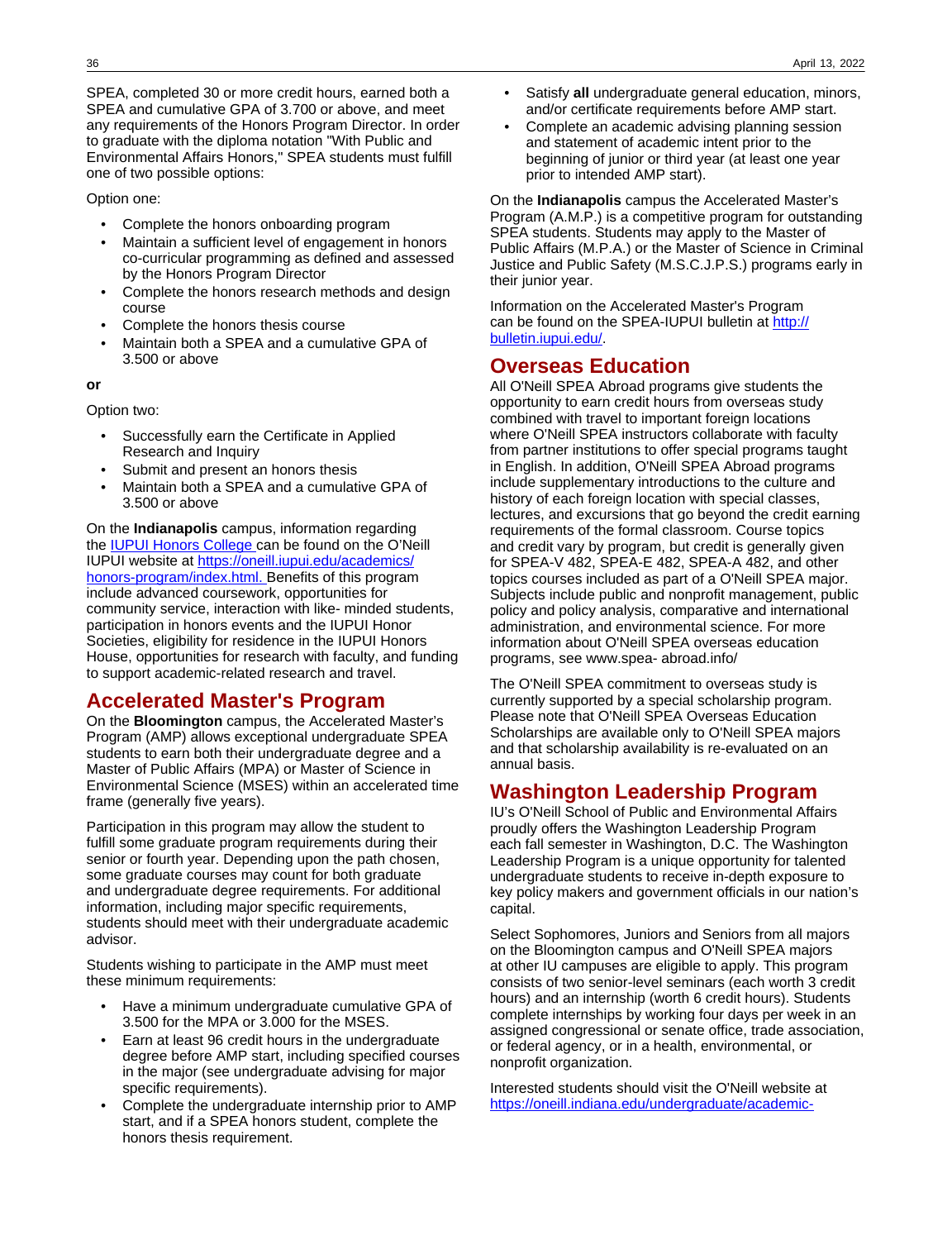[enrichment/wlp/index.html](https://oneill.indiana.edu/undergraduate/academic-enrichment/wlp/index.html) for more information and or contact us at [wlp@indiana.edu](mailto:wlp@indiana.edu) for additional information.

# **Indiana Leadership Program**

The Indiana Leadership Program is a competitive program. Interested students should contact their academic advisor or program director.

# **Indiana Law Enforcement and Indianapolis Fire Department Academy Credits**

Information on receiving credit for training can be found on the O'Neill IUPUI bulletin at [https://bulletins.iu.edu/](https://bulletins.iu.edu/iupui/2022-2023/schools/oneill-spea/admission/index.shtml#https://bulletins.iu.edu/iupui/2022-2023/schools/oneill-spea/admission/index.shtml) [iupui/2022-2023/schools/oneill-spea/admission/](https://bulletins.iu.edu/iupui/2022-2023/schools/oneill-spea/admission/index.shtml#https://bulletins.iu.edu/iupui/2022-2023/schools/oneill-spea/admission/index.shtml) [index.shtml](https://bulletins.iu.edu/iupui/2022-2023/schools/oneill-spea/admission/index.shtml#https://bulletins.iu.edu/iupui/2022-2023/schools/oneill-spea/admission/index.shtml)

# **Indianapolis Campus**

- Bachelor of Science in Public Affairs (B.S.P.A)
- Bachelor of Science in Criminal Justice (B.S.C.J.)
- **Minors**
- Certificate Programs

# **Courses**

The Abbreviation "P" refers to course prerequisites and "R" to recommended prerequisite courses. Prerequisites can be waived by the instructor of the course. The number of hours of credit is indicated in parentheses following the course title. Courses are listed in five groups: arts management, criminal justice, environmental, healthcare management and policy, and public affairs.

# **Arts Management**

#### **SPEA-A 163 Introduction to Arts Management (3 cr.)**

This course is for students considering a career in the arts or interested in arts management fundamentals. Topics include public policy in the arts, the economic structure of arts markets, and issues that arts administrators face as a bridge between arts organizations and audiences.

**SPEA-S 163 Honors—Art Worlds: Management, Markets, and Policy (3 cr.)** Requires consent of SPEA Honors advisor. Course covers same content as SPEA-A 163; however, honors students will complete advanced coursework.

**SPEA-A 236 Music Industry I (3 cr.)** The purpose of this class is to gain a historical overview on the development of the music industry from its beginnings to current issues. Special focus will be on the development of legal issues and the recording industry.

**SPEA-A 241 Community Engagement in the Arts (3 cr.)** Students will get to know arts organizations and music business entities in the area in order to gain awareness about the role of the arts in a community as a cultural, social, as well as economic force. Class instruction includes lectures, guest speakers, field trips, and practical experiences.

**SPEA-A 336 Music Industry II (3 cr.)** P: SPEA-A 236 or approval of instructor. The purpose of this class is to build on the historical overview of the music industry from its beginnings to current issues in Music Industry I and explore current issues and music careers. Special

focus will be on creating a plan for personal goals and development.

#### **SPEA-A 354 Arts Marketing Fundamentals (3 cr.)**

This course introduces students to the essentials of arts marketing: how nonprofit organizations and consumers behave and what strategies marketers can use to successfully operate in today's environment. Course will examine such topics as the marketing process for product-centered cultural enterprises, collection and use of marketing information, target marketing and position.

### **SPEA-S 354 Honors-Arts Marketing Fundamentals**

**(3 cr.)** Course covers same material as SPEA-A 354; honors students will complete advanced coursework.

#### **SPEA-A 400 Museum Management and Administration**

**(3 cr.)** P: SPEA-A 163. The class will investigate museums to include their history; present day roles and their cultural contributions; public policy; economics and their markets; organizational structures and day-to-day operations; performance assessments; and discussions regarding the future of the museum.

#### **SPEA-A 405 Programming in the Performing Arts**

**(3 cr.)** This course examines how programming relates to marketing and public relations; the role of programming in the public and professional identity of artists and arts organizations; the external factors that condition program choice; and how programming affects relationships with society and the arts community on local, national and international levels.

**SPEA-A 410 Artists, Galleries and Collectors (1.5 cr.)** This course provides a framework for understanding the interactions of artists, galleries and collectors within the broader Art World. The course also covers the history of the visual arts market as a financial entity, placing it in the context of contemporary culture.

**SPEA-A 411 Auditorium Management (1.5 cr.)** This course offers an overview of the management of performing arts venues, with an emphasis on nonprofit venues. Topics include crowd management, backstage, communication, box office, fund development, regulations, unions, contracts and pricing.

**SPEA-A 412 Creative Thinking Strategies for Arts Management (1.5 cr.)** This course provides a framework for understanding the interactions of artists, galleries and collectors within the broader Art World. The course also covers the history of the visual arts market as a financial entity, placing it in the context of contemporary culture.

**SPEA-A 418 Theatre and Dance Management (1.5 cr.)** Theatre and Dance Management provides an introduction to real-world problems of managing an arts organization. Students will discuss the unique organizational issues facing performing arts companies and, through detailed analysis and creative thinking, come up with innovative solutions to problems ranging from budgeting to marketing to artistic programming.

**SPEA-A 422 IT Applications for the Arts (3 cr.)** Teaches Arts Administration professionals how to use computer applications to create printed, web based and multimedia materials to promote effective communications. Provides instruction and practical hands-on experience in design theory, page layout, usability, accessibility, digital photo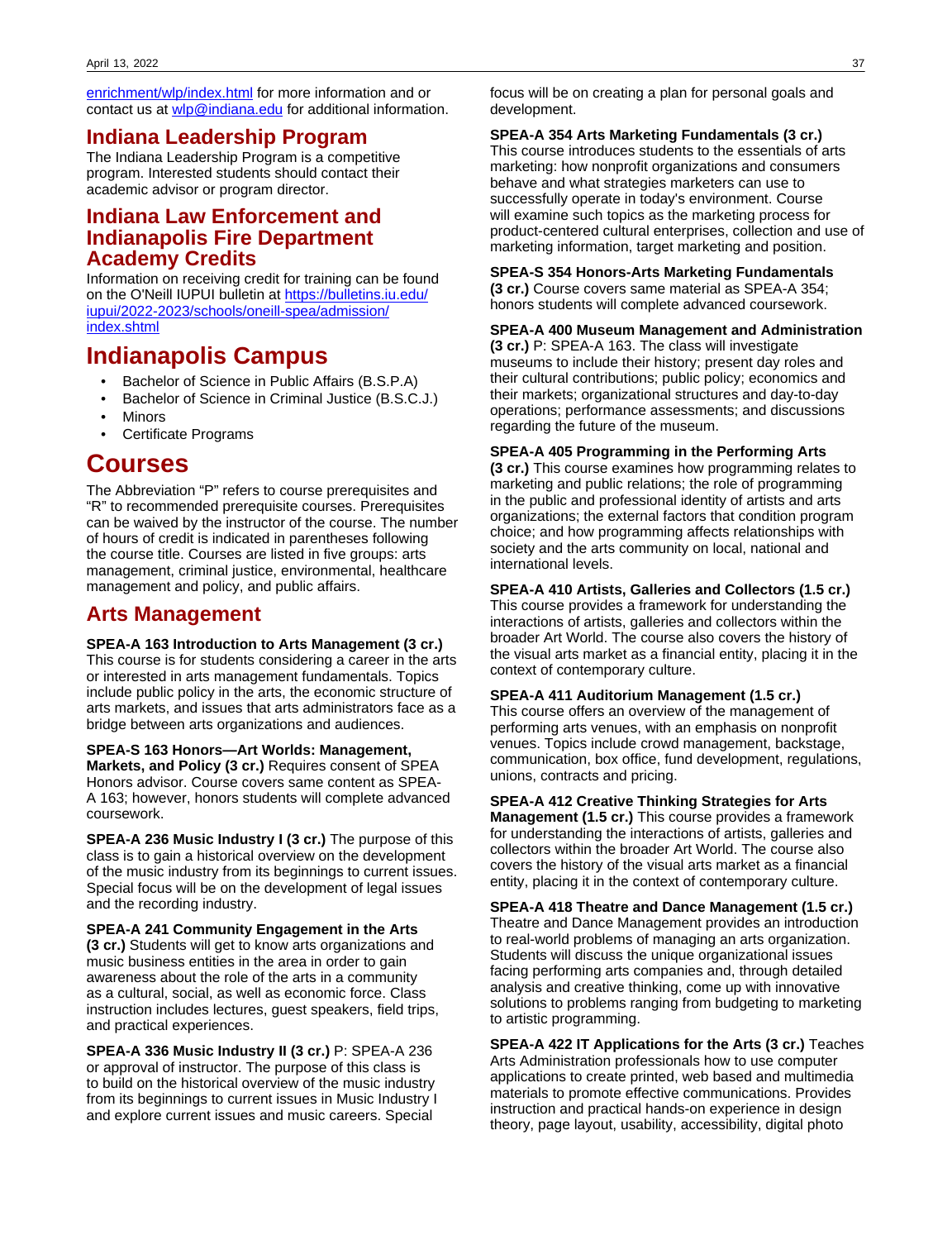editing, graphics, and desktop and web publishing to create promotional and informational materials.

**SPEA-A 426 Art and Social Change (3 cr.)** Art and Social Change traces the development of art practice as a vehicle for social change from the Civil Rights movement to the present day and asks students to envision a community cultural development project of their own. Augusto Boal's innovative community building techniques are used throughout the class.

#### **SPEA-A 431 Cultural Planning and Urban**

**Development (3 cr.)** An introduction to research and practice concerning the intersection of the arts and urban development. Students will gain an understanding of how scholars view the arts and culture in the context of urban development and how local governments and cultural leaders currently use the arts in urban development initiatives.

#### **SPEA-A 439 Fund Development for the Arts (3 cr.)**

This course will provide an introduction and overview to the theory and practice of development and fundraising, with a special focus on the arts. Topics include annual fund, corporate and foundation relations, major gifts, planned giving, prospect research, working with boards, stewardship and more.

#### **SPEA-A 450 Contemporary Topics in Arts**

**Administration (1-3 cr.)** Extensive analysis of selected contemporary topics in Arts Administration. Topics vary from semester to semester. May be repeated for credit; topics must differ.

**SPEA-A 459 Public Policy and the Arts (3 cr.)** This course considers the principal aspects of cultural policy in the US and elsewhere. Topics include arts education, the ends and means of government funding for the arts, multiculturalism, freedom of expression, copyright, other legal rights of artists, international trade in cultural goods, and international treaties on cultural diversity.

#### **SPEA-A 464 The Economics and Administration of**

**Artistic Organizations (3 cr.)** This course analyzes the unique challenges facing arts organizations in the public, nonprofit, and for- profit sectors. Among other topics, the course deals with the multiple and often-conflicting goals faced by arts organizations, consumer demand and price setting, experimentation and innovation, and setting the rules for decision-making and oversight.

**SPEA-A 482 Overseas Topics in Arts Management (0-15 cr.)** SPEA Abroad Program: study of selected topics in arts management. Topics vary from semester to semester. May be repeated for credit.

**SPEA-A 483 Arts Entrepreneurship (3 cr.)** The goal of the course is to study principles of arts entrepreneurship through a practice-based approach based on the jam session model for group creativity. Student will develop their entrepreneurial and improvisational capacities, study the Babson Business Canvas through case studies and entrepreneurship literature, and develop a feasibility plan.

**SPEA-A 499 Honors Thesis (3 cr.)** Required of SPEA Honors Program students. Research and paper to be arranged with individual instructor and approved by the Director of Undergraduate Programs.

# **Criminal Justice**

**SPEA-J 101 The American Criminal Justice System (3 cr.)** Introduction to the criminal justice system of the United States and its function in contemporary society.

**SPEA-J 150 Public Safety in America (3 cr.)** The protection of persons and property involves a number of public and private organizations. This course examines the roles that agencies working within the fire service, emergency management, criminal justice, and the private security sector play in securing public safety in the United States.

#### **SPEA-J 215 Concepts of Forensic Science (3 cr.)**

Forensic science and the criminal justice system. Evidence collection and analysis. Forensic chemistry including drugs and trace evidence, biology including blood spatter and DNA, pathology, entomology, anthropology, and forensic science and the law. Credit not given for both SPEA-J 215 and J 322.

#### **SPEA-J 222 Murder in America: Causes and**

**Consequences (3 cr.)** An investigation of homicide in the United States. Focus on the level and nature of homicides as well as domestic homicides, serial and mass murder, race, ethnicity and gender, drugs and alcohol, school and workplace homicides, investigation, profiling and the death penalty, and homicide prevention and intervention programs.

**SPEA-J 260 Topics in Criminal Justice (1-3 cr.)** Study of selected issues in criminal justice. Topics vary from semester to semester. May be repeated for credit.

**SPEA-J 272 Terrorism and Public Policy (3 cr.)** This course surveys terrorism in democratic societies, with an emphasis on public policy responses designed to combat terrorism. Overviews of terrorist organizations in various countries are interspersed with analyses of significant terrorist events and public policies, and legal and public safety responses the events create.

#### **SPEA-J 275 Diversity Issues in Criminal Justice (3 cr.)** This course examines the influence of diversity issues such as race, ethnicity, class, and gender on crime and the treatment of the underrepresented groups throughout the American criminal justice system.

**SPEA-J 303 Evidence (3 cr.)** P: SPEA-J 101. The rules of law governing proof at trial of disputed issues of fact; burden of proof; presumptions and judicial notice; examination, impeachment, competency, and privileges of witnesses; hearsay rule and exceptions—all related as nearly as possible to criminal, as opposed to civil, processes.

**SPEA-J 305 Juvenile Justice (3 cr.)** P: SPEA-J 101. This course is designed to provide an overview of the justice system's response to abused, neglected, and dependent children; juvenile misconduct; and delinquent behavior. An extensive review of the development of recent legal changes to the court, options for prevention, treatment of juvenile offenders, and possible system reforms.

#### **SPEA-J 310 Introduction to Administrative Processes (3 cr.)** P: SPEA-J 101. Introduction to principles of management and systems theory for the administration of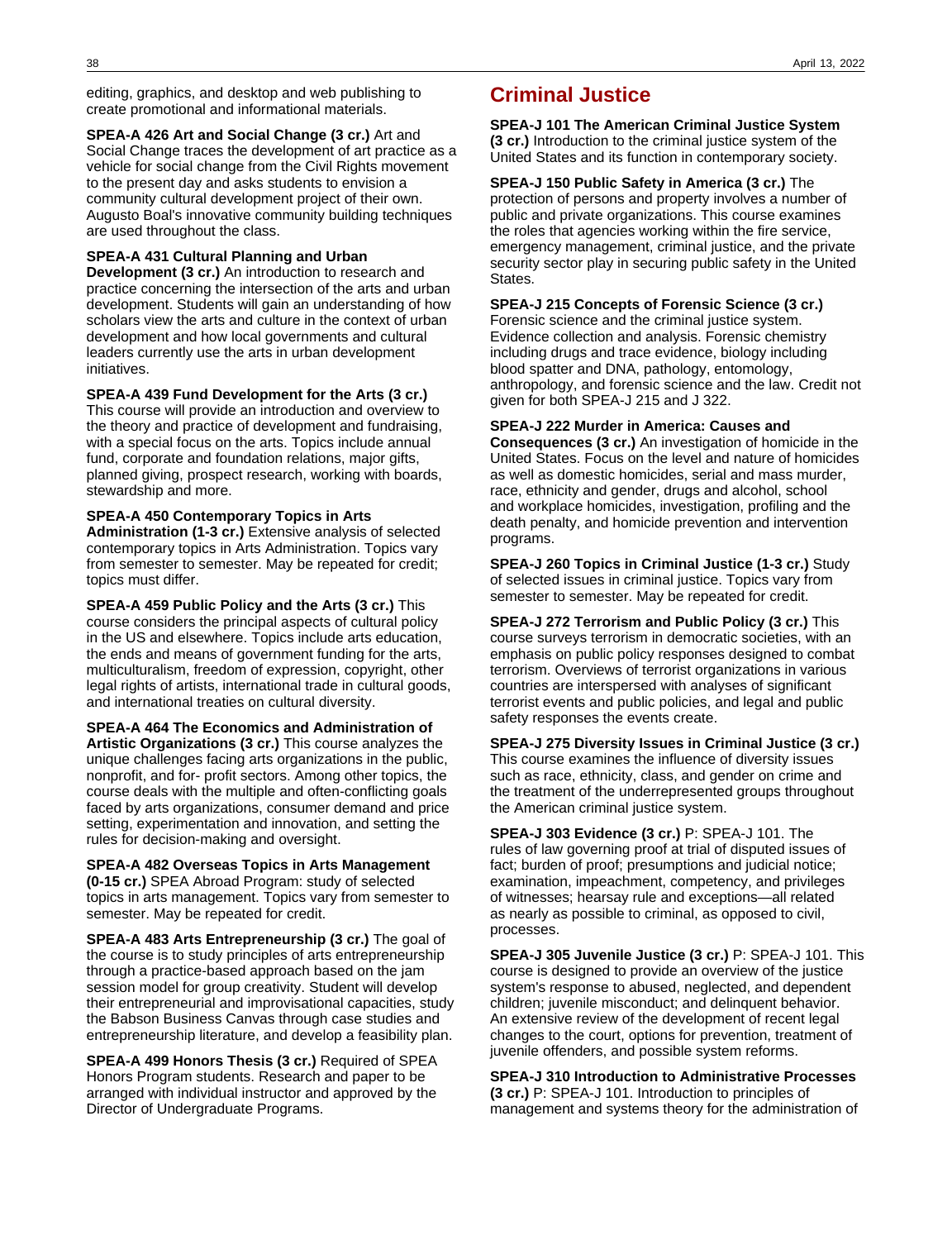criminal justice agencies. Credit not given for both SPEA-J 310 and SPEA-V 270.

**SPEA-J 312 White Collar Crime (3 cr.)** P: SPEA-J 101. White collar crime is an examination of the definitions, theories, laws, and policy responses that shape crimes by corporations, government agencies, professionals, and others engaged in legitimate occupations.

**SPEA-J 320 Criminal Investigation (3 cr.)** P: SPEA-J 101. Theory of investigation, crime scene procedures, interviews, interrogations, surveillances, and sources of information; collection and preservation of physical evidence; investigative techniques in specific crimes.

**SPEA-J 322 Introduction to Criminalistics (3 cr.)** P: SPEA-J 101; R: SPEA-J 301. The broad range of physical evidence developed through the investigative process, and methods of identifying and establishing validity and relevance through forensic laboratory techniques.

**SPEA-J 355 Global Criminal Justice Perspectives (3 cr.)** P: SPEA-J 101. An international review of select criminal justice perspectives and systems within the primary legal traditions of common, civil, Islamic, and socialist systems, as well as those that do not fit into established categories, such as Native American and African tribal justice.

**SPEA-J 370 Seminar in Criminal Justice (3 cr.)** P: SPEA-J 101 Selected contemporary topics in criminal justice. May be repeated for credit.

**SPEA-J 376 Principles of Public Safety (3 cr.)** P: J 101, J 150 Examination of threats to public safety and of governmental response at various levels to those threats. Treatment of areas such as transportation and highway threats; occupational safety and health; criminal threats; emergency and disaster planning; consumer protection; and fire control and suppression. Discussion of techniques to identify and measure risk, the acceptability of risk, and governmental attempts to control risk.

**SPEA-J 380 Internship in Criminal Justice (0-6 cr.)** P: Permission of instructor. Open to interested students who qualify upon approval of the faculty. Students may be placed with various criminal justice agencies for assignment to defined tasks relevant to their educational interests. Tasks may involve staff work or research. Fulltime participants may earn up to 6 credit hours. Course is graded S /F (Satisfactory /Fail). May be repeated for credit.

**SPEA-J 426 Mapping and Analysis for Public Safety (3 cr.)** P: SPEA-J 101 or J 150. The use of geographic information systems to map locations of events and analyze patterns for decision making in areas of public safety including criminal justice, fire services, emergency management, and homeland security.

#### **SPEA-J 429 Public Safety Management and**

**Leadership (3 cr.)** P: J101, J150, J202, K300, J376, J382, J387 This capstone course is designed to examine the major public management principles, policy concerns, and leadership theories learned in an undergraduate management curriculum as they relate to how public safety is achieved in the field and in the policy making arena.

**SPEA-J 433 Institutional Corrections (3 cr.)** P: SPEA-J 101. The history and development of the jail, penitentiary, prison, and reformatory. Analysis and evaluation of contemporary imprisonment.

**SPEA-J 470 Seminar in Criminal Justice (1-3 cr.)** P: Senior standing. Emphasizes current developments in legal, administrative, and operational aspects of the criminal justice system.

# **Environmental**

**SPEA-E 100 Environmental Topics (1-3 cr.)** Study of selected issues in environmental affairs. Topics vary from semester to semester. May be repeated for credit.

**SPEA-S 162 Honors—Environment and People (3 cr.)** Requires consent of SPEA Honors advisor. Course covers same content as SPEA-E 162; however, honors students will complete advanced coursework.

#### **SPEA-E 183 Environment and People (3 cr.)**

Environment and People is an introductory course that examines how humans interact with their environment. This course covers multiple topics, centered-around human-environment dimensions of environmental change. The overarching objective is to develop an understanding of our impact on the planet and possible solutions to environmental degradation. Credit not given for both SPEA-E 162 and E 183.

#### **SPEA-E 260 Introduction to Water Resources (3 cr.)**

This course provides an introduction to the science and management of water resources. Topics include hydrology and the water cycle; a survey of aquatic ecosystems, biota and processes; and an examination of the types and consequences of water pollution and impairment of water resources.

#### **SPEA-E 262 Environmental Problems and Solutions**

**(3 cr.)** P: One semester of college-level chemistry. An integrated approach to understanding and solving environmental problems. Topics may include ecosystem restoration, surface water and groundwater contamination, air pollution, and global environmental change. This course is intended primarily for majors in the B.S.E.S. degree program.

#### **SPEA-E 272 Introduction to Environmental Sciences (3 cr.)**

R: SPEA-E 183 (Bloomington only). Application of principles from life and physical sciences to the understanding and management of the environment. Emphasis will be placed on (1) the physical and biological restraints on resource availability and use, and (2) the technological and scientific options to solving environmental problems.

### **SPEA-S 272 Honors—Introduction to Environmental**

**Sciences (3 cr.)** Requires consent of SPEA Honors advisor. Course covers same content as SPEA-E 272; however, honors students will complete advanced coursework.

**SPEA-E 311 Introduction to Risk Assessment and Risk Communication (3 cr.)** This course will cover basic human health and risk assessment procedures, as outlined by the various regulatory agencies (especially EPA) and standard setting groups. Because risk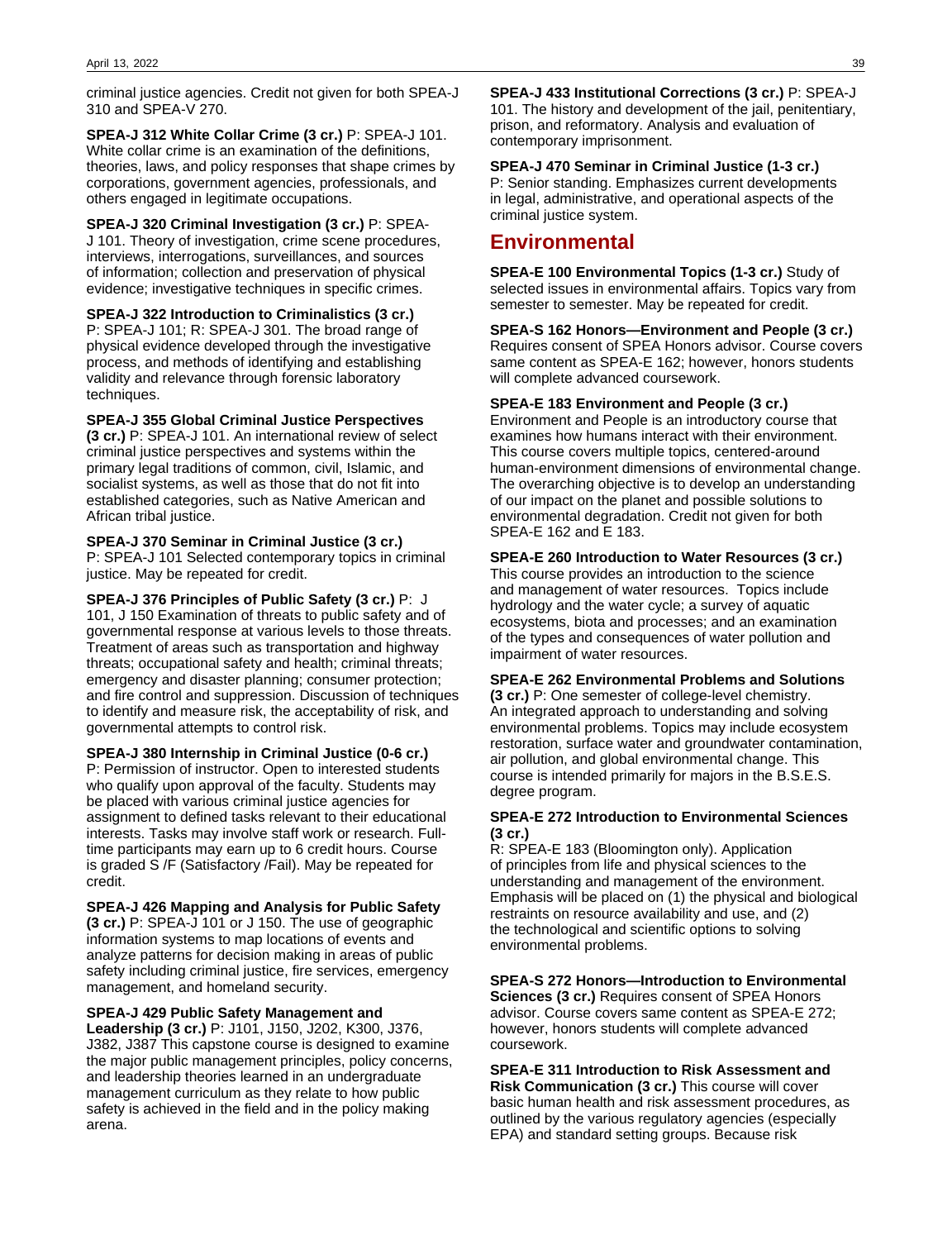communication is an integral part of any risk management process, risk communication techniques and applications will be integrated into the course material.

**SPEA-S 311 Honors—Introduction to Risk Assessment and Risk Communication (3 cr.)** Requires consent of SPEA Honors advisor. Course covers same content as SPEA-E 311; however, honors students will complete advanced coursework.

**SPEA-E 316 Insects and the Environment (3 cr.)** This course introduces insects in the context of their ecological importance, their effects on humans, and the environmental/economic impacts of pest management. The course is taught in five modules: Entomology, Insect Pests, Pest Management and Risk Reduction, Policies of Pest Management and Bio-diversity, and Pollution Prevention and Benefit-Cost Analysis.

**SPEA-E 324 Controversies in Environmental Health (3 cr.)** A skills course in a debate format. Skills are developed by researching, preparing arguments for, and debating topics related to environmental health and health of the environment. Clear writing skills are also emphasized, as the students write up debate evaluations,

which are critically graded for content, form, and style.

**SPEA-E 325 Computing for Environmental Scientists (1-3 cr.)** P: (no P required for Bloomington); MATH-M 118 or M 119; K 300 or equivalent; SPEA-E 272. Survey of computing applications to environmental issues. Personal computing emphasized. Application of spreadsheets, graphics, simple statistics, and BASIC programming to environmental science issues. Manipulation and interpretation of real data, case studies, and projects. Many software packages used.

**SPEA-E 332 Introduction to Applied Ecology (3 cr.)** This course provides an introduction to applied ecology for non-science majors.

**SPEA-S 332 Honors—Introduction to Applied Ecology (3 cr.)** Requires consent of SPEA Honors advisor. Course covers same content as SPEA-E 332; however, honors students will complete advanced coursework.

**SPEA-E 340 Environmental Economics and Finance (3 cr.)** This course familiarizes students with the principles of environmental economics, finance, and cost-benefit analysis. The incentive effects of environmental policy design are assessed. Policy instruments include tradeable permits, emissions taxes, deposit-refund systems, pollution-prevention programs, and voluntary agreements. Project appraisal techniques are then developed and applied to specific case evaluations.

**SPEA-S 340 Environmental Economics and Finance (3 cr.)** Course covers same material as SPEA-E 340; honors students will complete advanced coursework.

**SPEA-E 355 Introduction to Limnology (3 cr.)** Limnology is the integrated science of inland waters. Principles of physics, chemistry, geology, and biology combine to form the basis for understanding how lakes and streams function as aquatic ecosystems. The course will highlight the effects of human activity on lake and stream ecosystems.

**SPEA-S 355 Honors-Introduction to Limnology (3 cr.)** Course covers same material as SPEA-E 355; honors students will complete advanced coursework.

**SPEA-E 363 Environmental Management (3 cr.)** R: SPEA-E 183 (Bloomington only). Introductory course in environmental management. Subjects covered include current issues and trends, total quality environment management, managing scientific and technical personnel, managing contracts and grants, nontraditional approaches to regulation, environmental conflict resolution, working with the media, risk communication, and working with communities.

**SPEA-S 363 Honors—Environmental Management (3 cr.)** Requires consent of SPEA Honors advisor. Course covers same content as SPEA-E 363; however, honors students will complete advanced coursework.

**SPEA-E 375 Techniques of Environmental Science (3 cr.)** P: SPEA-E 272 or H 316. Principles and methods of sampling, collection, measurement, analysis, interpretation, and presentation of data concerning environmental science. Through lab demonstrations and field work, students will become familiar with instrumentation and analytical methods currently used in environmental analysis. Team instruction will be used to demonstrate techniques.

**SPEA-S 375 Honors-Techniques of Environmental Science (3 cr.)** P: SPEA-E 272 or H 316. Course covers same material as SPEA-E 375; honors students will complete advanced coursework

**SPEA-E 400 Topics in Environmental Studies (1-3 cr.)** P: (no P required for Bloomington) SPEA-E 272. An interdisciplinary consideration of specific environmental topics. May be repeated for credit.

#### **SPEA-E 401 Human Behavior and Energy**

**Consumption (3 cr.)** We face many barriers that prevent us from conserving energy and other natural resources. This course is aimed at decreasing energy use independent of top down regulations. Students will understand the nature of energy, the importance of human behavior, and how to create, and evaluate behavioral change.

**SPEA-E 402 Water Quality Modeling (3 cr.)** College level chemistry, college level physics or calculus, or permission of instructor. This course teaches students to construct and apply water-quality models of aquatic systems, with primary focus on streams, lakes, and estuaries. Students learn to combine physical, chemical, and biological processes into models, and use their models to forecast water quality as a function of changing pollutant loading and management goals.

**SPEA-E 410 Introduction to Environmental Toxicology (3 cr.)** P: any organismal biology course. Study of toxic mechanisms, pathology, and disease development resulting from exposure to biological and chemical agents in the environment.

**SPEA-E 411 Introduction to Groundwater Hydrology (3 cr.)** An overview is presented of the theory and practice of groundwater movement, groundwater contamination, and aquifer testing and remediation, as well as policy issues such as groundwater management. The formal lectures are supplemented by several guest speakers,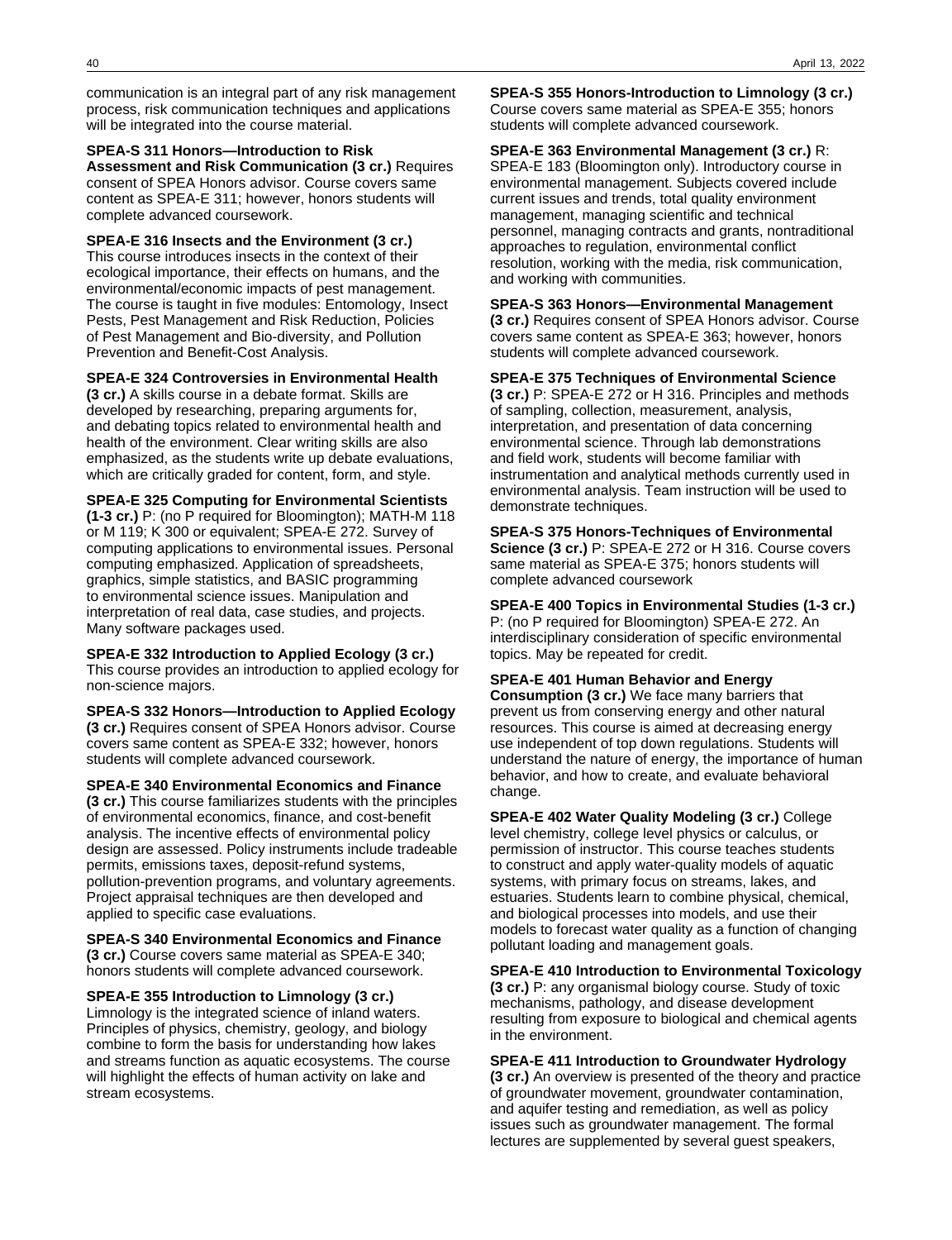who are professionals working in different areas of groundwater hydrology.

**SPEA-E 412 Risk Communication (3 cr.)** Risk communication is the means by which technical information is communicated to others (the public included), especially in the context of making decisions about environmentally related policy (such as siting of a landfill). The course emphasizes both theory (in lectures) and practical experience through developing and acting in role-play scenarios.

**SPEA-E 417 Fundamentals of Sustainable Agriculture (3 cr.)** This course will present the fundamentals of specialty crop and animal sustainable agriculture based on an ecological-agriculture framework. Students will learn about and applyecological, social, and economic concepts in evaluating for farm sustainability. The course includes both "in-class" and field lab experiences.

**SPEA-E 418 Vector-Based GIS (3 cr.)** Introduction to geographic information systems using vector data structure Vector GIS capabilities and uses. Data structure and file management of spatial data. Laboratory exercises using ARC/INFO software.

**SPEA-E 419 Applied Remote Sensing of the Environment (3 cr.)** Applications of remotely sensed data and raster geographic information systems in environmental research. Concepts of remote sensing. Image acquisition from different sensors, ranging from aerial photography to various types of satellite imagery. Image processing and analysis. Raster geographic information systems. Raster-vector integration. Concepts of spatial analysis.

#### **SPEA-E 421 PCBs, Dioxins and Flame Retardants**

**(2 cr.)** History of toxic chemical environmental disasters: mercury and lead; Love Canal and hazardous waste; polychlorinated biphenyls in Bloomington and New York; dioxins (in Agent Orange, Missouri and Italy); toxic torts; flame retardants (in Michigan and in babies, cats, dogs and eagles); persistent pesticides (environmental trends and in farm-raised salmon); Deepwater Horizon oil spill.

**SPEA-E 422 Urban Forest Management (3 cr.)**

Originally an outgrowth of arboriculture, urban forestry now encompasses the broader concepts of managing the trees, forests and other natural resources of cities for ecological, economic, and social benefits. Lectures, discussions, and field projects will be supplemented by outside speakers. IUB and Bloomington will be the field laboratory.

**SPEA-S 422 Honors—Urban Forest Management (3 cr.)** Requires consent of SPEA Honors advisor. Course covers same content as SPEA-E 422; however, honors students will complete advanced coursework.

**SPEA-E 423 Environmental Health Science Technology: Managing Water and Wastes (3 cr.)** P: SPEA-H 316; MATH 153. Technology approach to preventing the transmission of disease among humans through water and wastes. Course focuses on drinking water treatment and distribution, water quality and pollution, wastewater treatment, storm water management, municipal solid waste, and hazardous waste management.

**SPEA-E 426 Applied Mathematics for Environmental Science (3 cr.)** P: Differential and Integral Calculus. Applications of mathematics to modeling environmental processes; applied calculus, numerical analysis, differential equations.

**SPEA-E 429 Application of GIS (3 cr.)** P: SPEA-E 418 or permission of instructor Conceptual and technical overview of geographic information systems (GIS). Applications in various fields of public affairs and environmental science.

**SPEA-E 431 Water Supply and Wastewater Treatment**

**(3 cr.)** P: SPEA-E 272 (Bloomington only) Health and ecological premises for water and wastewater treatment; principles of water supply; treatment, distribution, and construction; basis for water standards and laboratory examinations; wastewater disposal methods and construction for private installations, institutions, municipalities, and industries; water quality control with respect to wastewater pollution.

#### **SPEA-E 440 Wetlands Ecology and Management**

**(4 cr.)** P: SPEA-E 272 This course focuses on structural and functional characteristics of wetlands, their importance as a natural resource and value to society. Topics include characteristics used to identify and classify wetlands, adaptations for living in wetlands, community structure and ecosystem processes, functions and values. Management of wetlands includes jurisdictional delineation and hydrogeomorphic assessment.

#### **SPEA-S 440 Honors—Wetlands: Biology and**

**Regulation (3 cr.)** Requires consent of SPEA Honors advisor. Course covers same content as SPEA-E 440; however, honors students will complete advanced coursework.

**SPEA-E 442 Habitat Analysis—Terrestrial (3 cr.)** This is an experiential field methods course. Students work as teams, collecting field data to test hypotheses about forest habitats. Students will learn new methods and field skills in local parks and forests, then prepare scientific reports that incorporate statistical analysis to be presented in a class symposium.

**SPEA-E 443 Habitat Analysis—Aquatic (3 cr.)** This is an experiential field methods course. Students work in teams, collecting field data to test hypotheses about aquatic habitats. Students will learn new methods and field skills in local creeks, lakes, and wetlands, then prepare scientific reports that incorporate statistical analysis to be presented in a class symposium.

**SPEA-E 444 Hazardous Materials (3 cr.)** This course is designed to provide a general overview of hazardous materials management including history; regulations; basic chemistry; hazardous properties of chemical, biological, and radioactive substances; hazard classifications; hazard controls; personal protection; safe storage; handling; transportation; plus an introduction to hazardous waste; environmental sampling and remediation.

#### **SPEA-E 450 Soil Science and Management (3 cr.)**

Students will gain a general background in traditional topics in soil science, such as soil formation, classification, nutrient cycling, and soil ecology. They will then apply this foundation to critical management problems and concepts,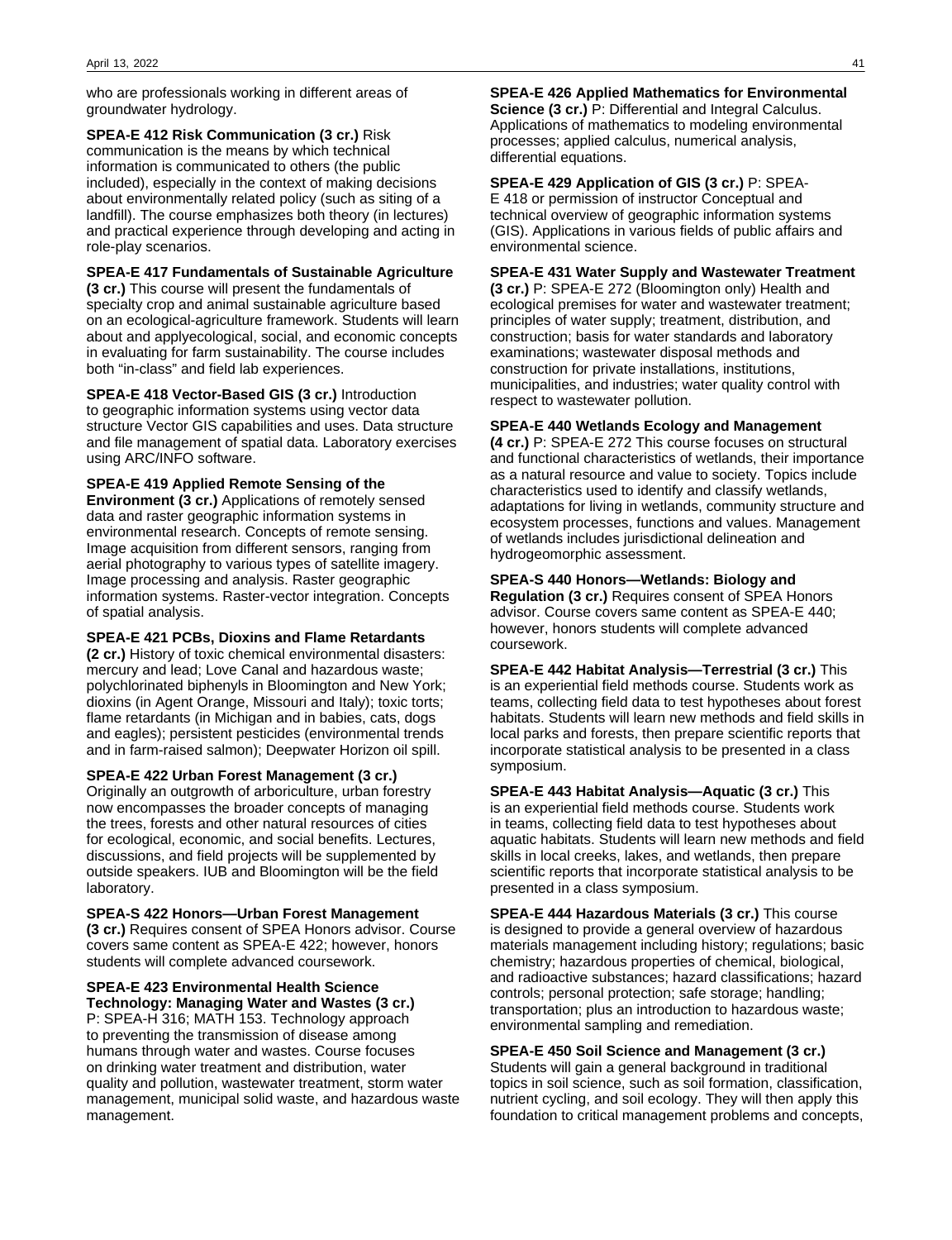such as agricultural production, soil erosion, nutrient pollution, and soil health.

**SPEA-E 451 Air Pollution and Control (3 cr.)** P: (no P required for Bloomington); SPEA-E 272 or H 316; CHEM-C 101 or equivalent; MATH-M 118 or equivalent. A survey course covering the chemistry, transport, and fate of air pollutants related to current issues of air quality, such as photochemical smog, ozone depletion, particulate matter, and indoor air quality. Topics include the types, sources, health and environmental effects, measurement, evaluation, control, regulation, and modeling of air pollution concentrations.

#### **SPEA-E 452 Solid and Hazardous Waste Management**

**(3 cr.)** P: (no P required for Bloomington); SPEA-E 272 or H 316. Types and sources of solid waste; collection methods; disposal techniques: sanitary landfill, incineration, composting, reclaiming, or recycling; advantages and disadvantages of each; special and hazardous waste handling; operation and management of solid and hazardous waste programs.

**SPEA-S 452 Honors—Solid and Hazardous Waste Management (3 cr.)** Requires consent of SPEA Honors advisor. Course covers same content as SPEA-E 452; however, honors students will complete advanced coursework.

**SPEA-E 455 Limnology (4 cr.)** P: College chemistry and biology or permission of instructor. Limnology is the ecology of inland lakes and streams, combining the principles of biology, chemistry, geology, and physics to understand how they function. The effects of human perturbation on aquatic systems will be highlighted in both lectures and laboratory work to aid student understanding of the concepts involved.

**SPEA-E 456 Lake and Watershed Management (3 cr.)** P: any college level biology or chemistry course. Students will learn to apply basic limnological principles to diagnose lake and watershed problems, to understand lake response to pollution, to identify appropriate management solutions, and to predict lake response to management.

**SPEA-E 457 Introduction to Conservation Biology (3 cr.)** P: a 300-level ecology course. Ecological principles associated with rare species and with biodiversity, laws and statutes used to conserve biodiversity, and land and species management practices. The aim is to understand scientific and political complexities of conservation biology and to study different methods used to conserve

living resources and resolve conflicts associated with conservation. **SPEA-S 457 Honors—Introduction to Conservation Biology (3 cr.)** Requires consent of SPEA Honors advisor. Course covers same content as SPEA-E 457;

however, honors students will complete advanced coursework.

**SPEA-E 459 Field Techniques in Ecology (3 cr.)** P: one semester of statistics. Course provides an introduction to field research on ecology. Field labs teach techniques associated with geographic and map work, population estimation, habitat measurement in a variety of settings, and soil sampling. Indoor work covers descriptive, univariate, and bivariate statistical techniques, data display, and report writing.

**SPEA-E 460 Fisheries and Wildlife Management (3 cr.)** This course first reviews taxonomy, vertebrate biology, and population ecology, then introduces the student to a variety of conflicts concerning fisheries and wildlife. Cases examine endangered species, over harvesting, maximum sustained yield, habitat evaluation, and recreational use.

**SPEA-E 461 Fisheries and Wildlife Management Laboratory (3 cr.)** P: SPEA-E 272 or H 316; any biology course; and SPEA-E 460 (can be concurrent). Practical experience course in which students identify fish and wildlife in the field for the purpose of evaluating the effectiveness of and making recommendations for change to existing wildlife plans.

**SPEA-E 464 Organic Pollutants: Environmental Chemistry and Fate (3 cr.)** P: SPEA-E 536 or permission of the instructor. This course provides students with both a quantitative and intuitive understanding of the relationship between chemical structure, environmental properties, and the behavior of organic contaminants in the environment, particularly aquatic environments. Physical/ chemical properties of organic chemicals, fate determining processes, and modeling concepts will be examined in detail.

**SPEA-E 465 Environmental Management in the Tropics (3 cr.)** Historical examination of land use in tropical, non-Western cultures. Resource use in physical and cultural settings is explored through an interface with ecology, economics, and policy analysis. Common principles of analysis are used to help the students understand the cultural and historical dimensions of how people relate to their environment.

**SPEA-E 466 International and Comparative Environmental Policy (3 cr.)** This course explores how stakeholders manage environmental problems that extend beyond national borders. Key questions considered include the following: How do nations resolve environmental conflict? Is environmental diplomacy in a state of crisis? How can we improve international environmental management? Historical, contemporary, and emerging institutions for international environmental protection are examined.

**SPEA-E 470 Elements of Fluid Mechanics (3 cr.)** Introduction to the fundamental concepts of fluid mechanics that relate to environmental science. Topics are selected from three disciplines. From hydraulics: hydrostatics, flow-through pipes, and open channels. From water surface hydrology: water balances, streamflow measurements, and calculations. From groundwater hydrology: Darcy's Law, flow nets, and pumping tests.

**SPEA-E 476 Environmental Law and Regulation (3 cr.)** Introductory course in environmental law and regulation. Subjects covered include command and control regulation, air quality, water quality, toxics, waste management, energy, natural resources, international environmental law, and alternative dispute resolution.

**SPEA-E 482 Overseas Topics in Environmental Science (0-15 cr.)** SPEA Abroad Program: study of selected topics in environmental science. Topics vary from semester to semester. May be repeated for credit.

**SPEA-E 490 Directed Field Research in Environmental Science (1-4 cr.)** Individualized laboratory or field-based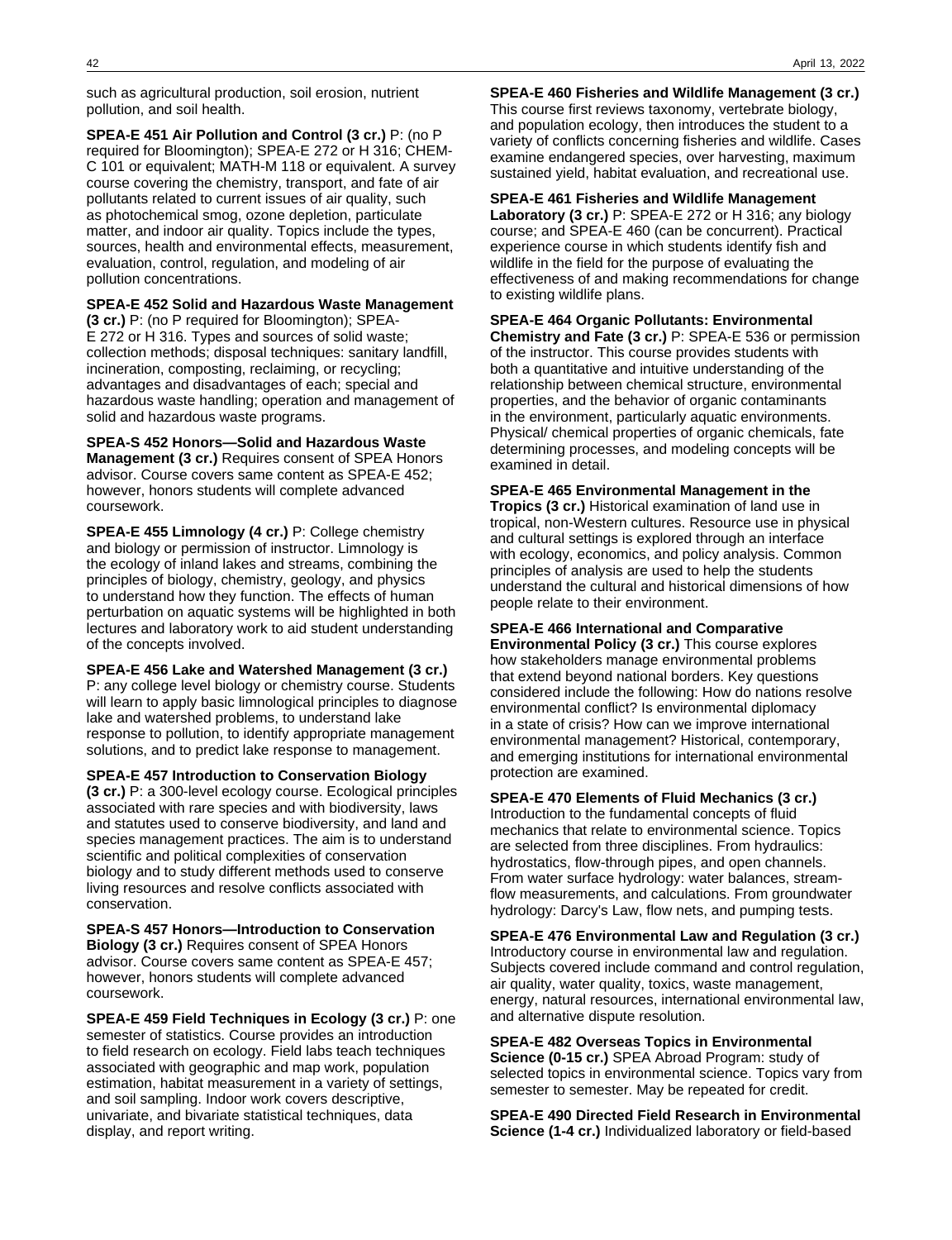research in any field of environmental science, under the direction of an advising professor. Students are expected to write a report on their research at the end of each semester. May be used to fulfill laboratory course requirement with the permission of the appropriate science department.

**SPEA-E 491 Honors Research in Environmental Science (1-4 cr.)** Individualized laboratory or field-based honors research in any field of environmental science, under direction of an advising professor. Students are expected to write a report on their research at the end of each semester. May be used to fulfill laboratory course requirement with permission of the appropriate science department.

**SPEA-E 499 Honors Thesis (3 cr.)** Required of SPEA Honors Program students. Research and paper to be arranged with individual instructor and approved by the Director of Undergraduate Programs.

# **Public Affairs**

**SPEA-K 300 Statistical Techniques (3 cr.)** P: MATH-M 014 or equivalent. R: MATH-M 118. An introduction to statistics. Nature of statistical data. Ordering and manipulation of data. Measures of central tendency and dispersion. Elementary probability. Concepts of statistical inference decision: estimation and hypothesis testing. Special topics discussed may include regression and correlation, analysis of variance, nonparametric methods. Credit not given for SPEA/PSY/CJUS/MATH K300 and ECON E 270/E 370, SOC-S 250, or PSY/MATH-K 310.

**SPEA-K 301 Statistics Laboratory (1 cr.)** This course is an optional module to accompany SPEA-K 300 Statistical Techniques and must be taken concurrently with K 300. The course focuses on application techniques being taught in K 300. This course will allow students to obtain tutoring with specific problems. Sessions are linked to K 300 lectures.

**SPEA-V 100 Current Topics in Public Affairs (1-3 cr.)** Readings and discussion of current public issues and problems. May be repeated for credit.

**SPEA-V 130 Representative Bureaucracy and Social Equity (3 cr.)** Diversity has become a central theme of public policy, as America has struggled to expand on the Constitution's charge to promote the general welfare. The broad parameters of diversity are discussed, including the concepts of representative bureaucracy, social equity, and affirmative action and equal employment opportunity responses to the problem.

**SPEA-V 160 National and International Policy (3 cr.)** This course will discuss current debates about United States public policy on the national and international levels. Some policy issues covered are economics, crime, security, health, and energy. Credit not given for both V 160 and V 170.

**SPEA-S 160 Honors—National and International Policy (3 cr.)** Requires consent of SPEA Honors advisor. Course covers same content as SPEA-V 160; however, honors students will complete advanced coursework.

**SPEA-V 161 Urban Problems and Solutions (3 cr.)** An introduction to urban policy issues. Topics include political, social, and economic foundations and development of

cities and suburbs; urban planning; poverty; and other selected urban problems. Credit not given for both V 161 and V 264.

**SPEA-S 161 Honors—Urban Problems and Solutions (3 cr.)** Requires consent of SPEA Honors advisor. Course covers same content as SPEA-V 161; however, honors students will complete advanced coursework.

**SPEA-V 170 Introduction to Public Affairs (3 cr.)** Broad coverage of public affairs through critical and analytical inquiry into policy making at all levels of government. Particular emphasis on intergovernmental relations as they affect policy in the federal system. Credit not given for both V 160 and V 170.

**SPEA-V 181 US Policy and Administration (3 cr.)** The policy making and implementation process in the United States is complex and effects the daily lives of citizens in a profound way. This course will introduce that process and highlight the forces have shaped some of the most salient policy battles of the last decade.

**SPEA-V 182 Policy-making around the World: Comparative and International Approaches (3 cr.)** This course introduces students to the fields of comparative and international policy. The first part explores how and why governments around the world make policy choices and how these choices affect their citizens. The second part introduces students to how governments work together with other actors to solve global problems.

**SPEA-V 184 Law and Public Affairs (3 cr.)** (Bloomington only.) This course provides a basic understanding of the origins, process, and impact of law in the making and implementing public policy. Students learn who has power to make and implement laws, the different forms law takes, how to find and interpret law, and key principles of law that shape public affairs.

**SPEA-V 185 Management of Public Problems and Solutions (3 cr.)** (Bloomington only.) This course introduces students to the theory, skills, and processes of management across sectors. Topics of accountability, decision making, collaborative partnerships, and social equity are highlighted in considering how managers develop solutions for increasingly difficult governance problems.

**SPEA-V 186 Introduction to Public Budgeting and Finance (3 cr.)** (Bloomington only.) This course explores the budgetary process that governs spending in the public sector. It also describes the various revenue sources available to public and non-profit sectors and the accounting documents that are used to record financial activities in the public and non-profit sectors.

**SPEA-V 200 Competitive Debate Seminar (1 cr.)** This course is designed for students who wish to participate in the intercollegiate and competitive debate program. The Competitive Debate Seminar will be dedicated to advancing each particulars students understanding of debate concepts and theory, topic research, and practice debate rounds.

**SPEA-V 201 International Policy-making Practicum: Model United Nations (3 cr.)** This course prepares students to participate as delegates at an intercollegiate conference simulating UN negotiations. Students will learn about the history and institutions of the UN. They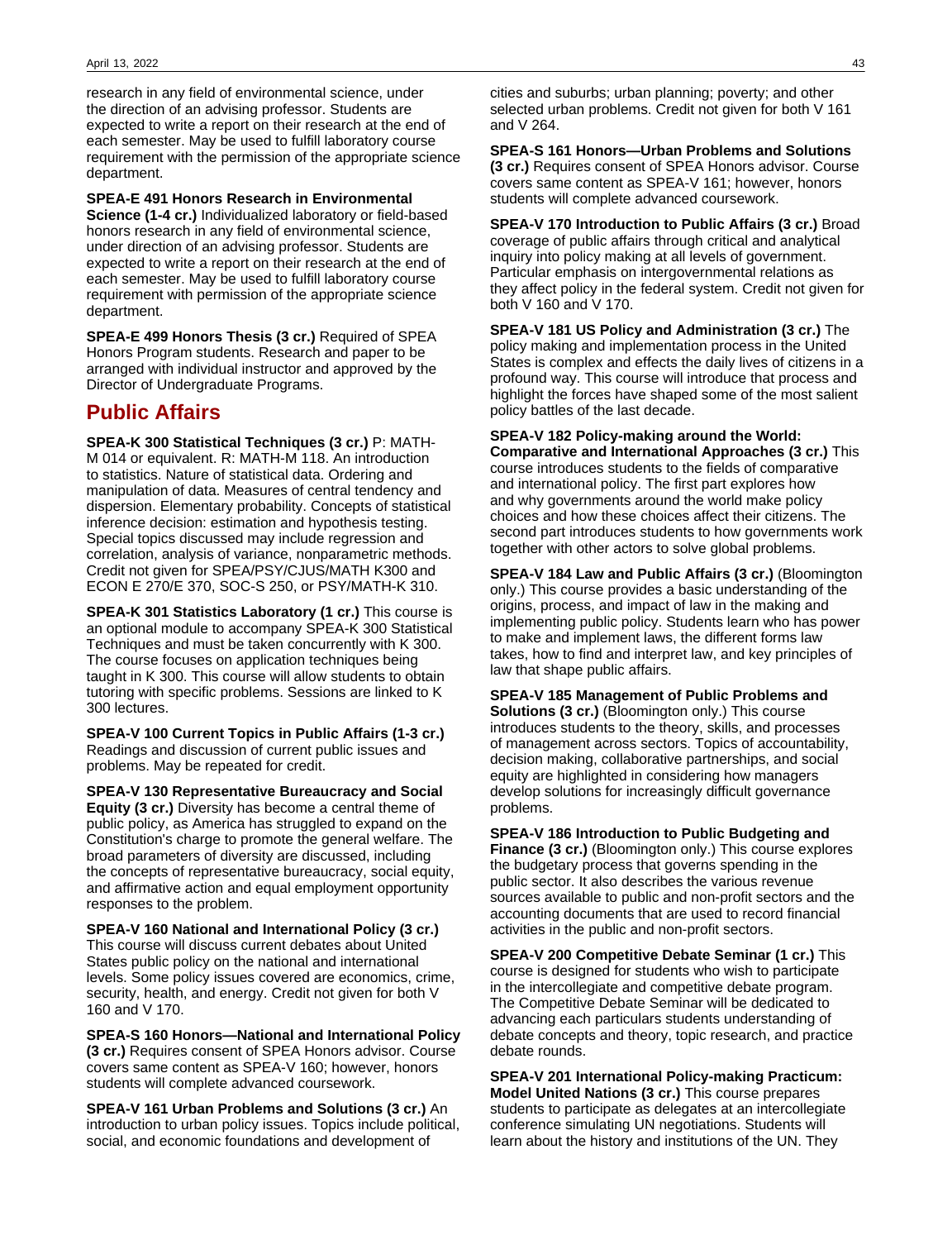will become deeply knowledgeable about the nations they represent and understand how national interest, power, and international institutions affect policy outcomes.

**SPEA-V 202 Contemporary Economic Issues in Public Affairs (3 cr.)** P: ECON-E 251 OR ECON-B 251 (Bloomington only.) This course reinforces and deepens economic skills by applying basic economic concepts and models to a variety of areas, including tax, social, health, regulatory, environmental, and macroeconomic policy. Issues examined include the motivation for intervention in the economy, they types of intervention, and the predicted effects of policies.

#### **SPEA-V 203 The Call of Public Service: History, Philosophy, Values and Outcomes (3 cr.)**

Many people want to contribute in some positive way to their community, country, or cause. This contribution can be called "public service," which is an important institution pursued widely and valued globally. The course examines its historical evolution, relationships to world religions and philosophies, motivations, values, and outcomes.

**SPEA-V 212 Statistics for Public and Environmental**

**Affairs (3 cr.)** The objectives of this course are to impart the concepts and tools of statistical analysis to students who may pursue additional coursework or careers in the public, private, or nonprofit sectors in arenas as diverse as governmental affairs, environmental management, and health management. Course assumes students have limited familiarity with statistics.

**SPEA-S 220 Honors—Law and Public Affairs (3 cr.)** (Bloomington only.) Requires consent of SPEA Honors advisor. Course covers same content as SPEA-V 220; however, honors students will complete advanced coursework.

**SPEA-V 221 Nonprofit and Voluntary Sector (3 cr.)** This course provides a broad overview of the U.S. nonprofit sector. Topics include the sector's size and scope and its religious, historical, and theoretical underpinnings. It also examines perspectives on why people organize, donate to, and volunteer for nonprofit organizations, and looks at current challenges that the sector faces.

**SPEA-V 226 Managing Emergency Services (3 cr.)** This course is designed to advance students' understanding of the chief administrator's role in directing police, fire, and emergency medical services on a day-to-day basis and during major disasters. This will include the challenges of planning for a major disaster, and managing the emergency and post recovery period.

#### **SPEA-V 236 Managing and Leading Organizations**

**(3 cr.)** Managing and Leading Organizations (3 cr.) Course introduces domestic and global challenges of management in the public, nonprofit, and private sectors. Examines a range of management concepts and how they can be applied in a contemporary setting. Topics include the organizational environment as well as employee attitudes, cognition, behavior, and performance.

#### **SPEA-S 236 Honors—Management Concepts and Applications I in Public and Private Organizations**

**(3 cr.)** Requires consent of SPEA Honors advisor. Course covers same content as SPEA-V 236; however, honors students will complete advanced coursework.

**SPEA-V 241 Management Foundations and**

**Approaches (3 cr.)** This course examines core functions of management and the political socio-economic context within which organizations operate in different sectors of employment. It is organized into five main parts: what management entails; approaches to the study of management; contextual factors; core issues; and management functions. Course concludes with a capstone exercise.

#### **SPEA-S 241 Honors—Management Foundation and Approaches (3 cr.)** (Bloomington only.) Requires consent of SPEA Honors advisor. Course covers same content as SPEA-V 241; however, honors students will complete advanced coursework.

**SPEA-V 246 Elements of Governmental and Nonprofit Financial Accounting Cycle (3 cr.)** P: SPEA-V 186. This course is designed to prepare students for next level courses in governmental accounting and reporting; nonprofit accounting and reporting; and health accounting and finance.

#### **SPEA-V 252 Career Development and Planning**

**(1-3 cr.)** Course highlights include: identification of work values and personality preference, a career research assignment, networking assignments designed to prepare students for contact with employers, in-depth tutorial and feedback concerning how to craft a marketable resume and cover letter, and development of an overall career development plan.

**SPEA-V 260 Topics in Public Affairs (1-3 cr.)** Study of selected issues in public affairs. Topics vary from semester to semester. May be repeated for credit.

**SPEA-V 261 Using IT in Public Affairs (3 cr.)** Course explores IT and computing in public affairs. Topics include basic IT concepts, project proposals, network and infrastructure design, security, ethics, data and document management, cloud computing, and IT futures. Applications include using office suites, website development, and building spreadsheets and statistics, and databases. Recommend basic understanding of computer operations.

**SPEA-V 263 Public Management (3 cr.)** This course is an examination of the management process in public organizations in the United States. Special attention will be given to external influences on public managers, the effect of the intergovernmental environment and, in particular, problems of management in a democratic, limited government system.

**SPEA-S 263 Honors—Public Management (3 cr.)** (Bloomington only.) Requires consent of SPEA Honors advisor. Course covers same content as SPEA-V 263; however, honors students will complete advanced coursework.

**SPEA-V 264 Urban Structure and Policy (3 cr.)** An introduction to urban government and policy issues. Topics include urban government structure and policy making, the economic foundations and development of cities, demography of cities and suburbs, land-use planning, and other selected urban policy problems. Credit not given for both SPEA-V 161 and SPEA-V 264.

**SPEA-V 267 American Humanics Management Institute (1 cr.)** Students attending the American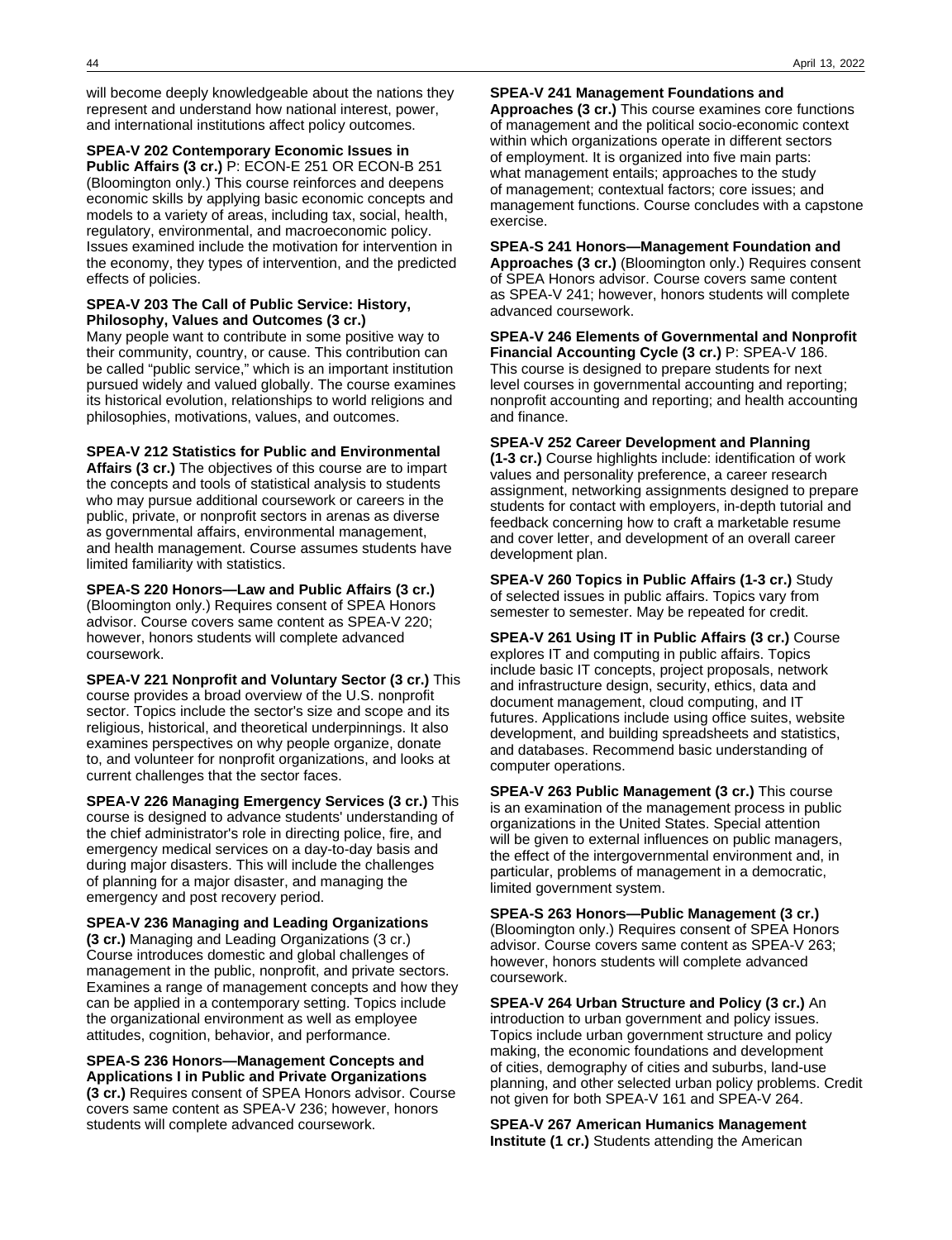Humanics Management Institute (AHMI) are required to participate in orientation meetings to plan for AHMI and raise funds for the trip. AHMI is held annually in January. Permission of the American Humanics Campus Director is required. May be repeated for credit.

**SPEA-V 268 American Humanics Topics (1-3 cr.)** Topics covering specific American Humanics competencies reflecting the particular needs and interests of participating students and the local advisory board for the program. Topics may include risk management, fundraising, board and committee development, and nonprofit marketing. Topics vary from semester to semester. May be repeated for credit.

**SPEA-V 270 Survey of Administrative Techniques (3 cr.)** Introduction to principles of management and systems theory for the administration of public agencies. Credit not given for both SPEA-V 270 and SPEA-J 310.

**SPEA-V 272 Terrorism and Public Policy (3 cr.)** A survey of the incidence of terrorism around the world. Overviews of ongoing conflicts with terrorist organizations in various countries are interspersed with analyses of significant terrorist events and public policies and responses such events create.

**SPEA-V 275 Introduction to Emergency Management (3 cr.)** An examination of the background and nature of the profession, the central theoretical debates concerning natural and human- induced disasters, mitigating and reacting to these catastrophic events, and the major roles and responsibilities of emergency managers. Current practical problems and future directions will be explored.

**SPEA-V 320 Current Events and General Politics (3 cr.)** (Washington Leadership Program only.) Course examines Federal decision makers: who are they, how they operate, and their paths. Speakers are from health care, finance, transportation, environment, homeland security, etc. Students attend Congressional hearings and write legislative briefs. Course concludes with a mock congressional hearing role playing by students.

**SPEA-V 336 Managing External Collaboration and Networks (3 cr.)** P: SPEA-V 185. Course introduces students to the theory, skills, and processes of collaboration. With the rise of infinitely complex issues such as globally linked economies and climate change, there is a move to maximize organizational success by using inter-agency, -firm, or -sectoral collaborations, public/private partnerships, and public engagement.

**SPEA-S 336 Honors—Management Concepts and Applications II in Public and Private Organizations (3 cr.)** P: SPEA-V 236 or SPEA-S 236. Requires consent of SPEA Honors advisor. Course covers same content as SPEA-V 336; however, honors students will complete advanced coursework.

**SPEA-V 339 Legal History and Public Policy (3 cr.)** P: SPEA-V 184 This course will cover a specific policy issue in American history (such as race relations or political protest/dissent) during specific time periods and focus on the role played by the U.S. Supreme Court in dealing with that issue.

**SPEA-S 339 Honors-Legal History and Public Policy (3 cr.)** P: SPEA-V 220 or S 220 Course covers same

material as SPEA-V 339; honors students will complete advanced coursework.

**SPEA-V 340 Urban Government Administration (3 cr.)** Structure of local government in the United States, federalism and intergovernmental relations, policy problems faced by local officials, and the implications of these problems for local government administrators.

**SPEA-V 346 Introduction to Government Accounting and Financial Reporting (3 cr.)** P: SPEA-V 246 (Bloomington only); BUS-A 200 or BUS-A 201 (Indianapolis only); or permission of the instructor. An introduction to government accounting, including comparison with accounting for the private sector; intended as background for the use of financial administrators. The course deals primarily with municipal accounting.

**SPEA-S 346 Introduction to Government Accounting and Financial Reporting (3 cr.)** Course covers same material as SPEA-V 346; honors students will complete advanced coursework.

**SPEA-V 348 Management Science (3 cr.)** P: SPEA-K 300, MATH-M 025, or MATH-M 118. Introduction to management science models and methods for policy analysis and public management. Methods include decision analysis, linear programming, queuing analysis, and simulation. Computer-based applications are included. Prior familiarization with computers is recommended, though not required.

#### **SPEA-V 350 Introduction to Development**

**Administration (3 cr.)** Introduction to the administration of development activities in poor countries. Examines key problems, including the complexity of development, the interplay of external donors and domestic administration, and the difficulties of organizing and managing development efforts. Combines cases and textual readings, allowing the student to analyze actual programs, policies, and projects.

**SPEA-V 352 Personal Career Planning (1 cr.)** Investigation of careers, the world of work, and the careerplanning process. The focal point is on students and their goals. Provides assistance in developing practical, meaningful, and realistic insights into the nature of making a public career choice in today's world. Credit awarded for either SPEA-V 352, BUS-X 420 or ASCS-Q 299.

**SPEA-V 356 Introduction to Nonprofit Accounting and Reporting (3 cr.)** P: SPEA-V 246 (Bloomington only); BUS-A 200 or BUS-A 201 (Indianapolis only); or consent of instructor. This course covers concepts and processes of nonprofit accounting and financial reporting, with exploration of differences between forprofit, governmental, and nonprofit systems. Examples will be drawn from health organizations, welfare agencies, charities, and educational institutions.

**SPEA-V 361 Financial Management (3 cr.)** Presents the basic theory of financial management and its application to short- and long-term financing decisions by managers. Topics include: financial statement analysis; time value of money; capital budgeting concepts and techniques; securities valuation; cost of capital and optimal capital structure; risk and uncertainty; investment strategy and portfolio management.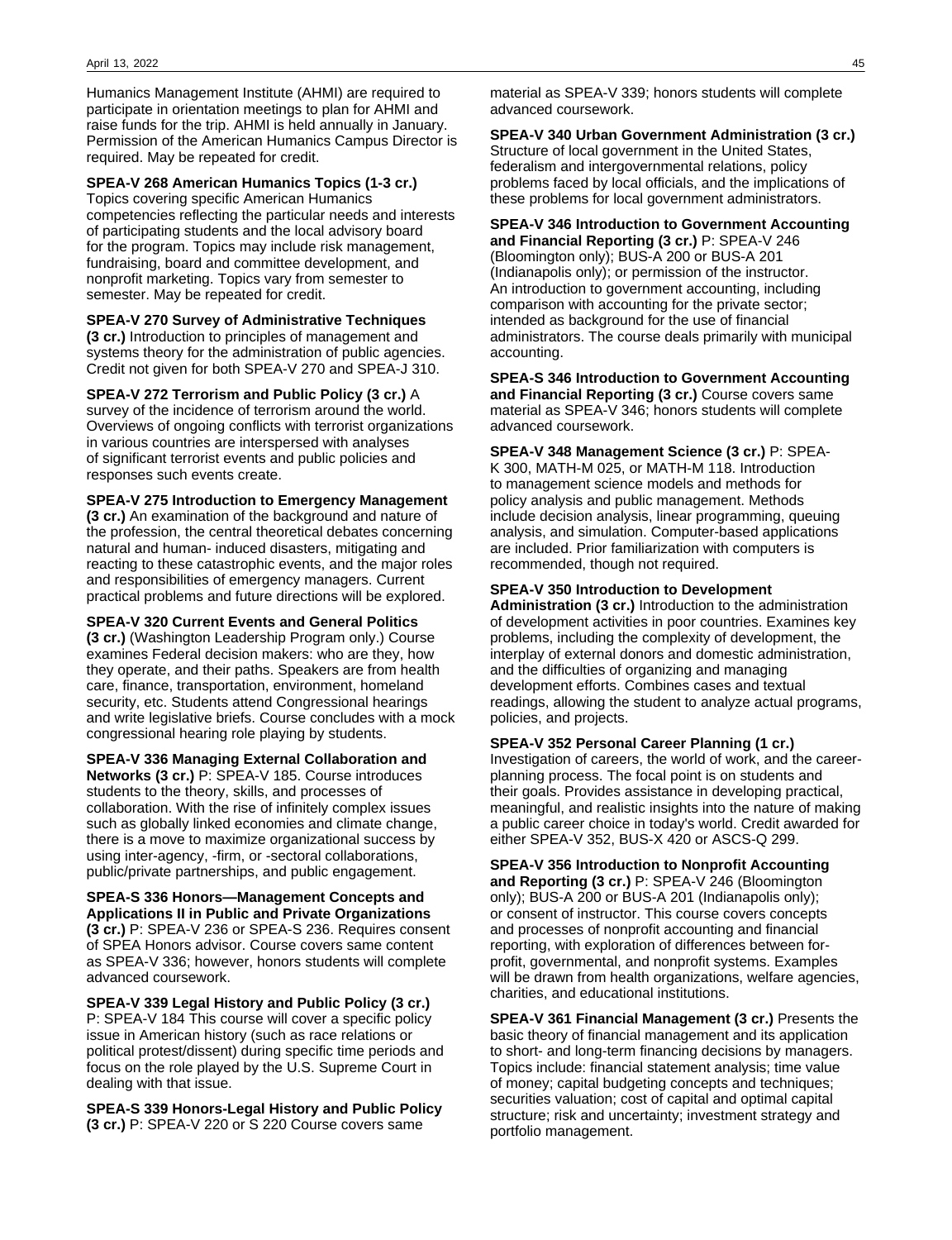**SPEA-V 362 Nonprofit Management and Leadership**

**(3 cr.)** Students in this experiential course prepare themselves for this field as well as public and private sector jobs that intersect with the nonprofit sector. This course provides an overview of nonprofit management practices, including governance, leadership, planning, performance measurement, marketing, finances, ethics, team management, and staff and volunteer relations.

**SPEA-S 362 Honors—Nonprofit Management and Leadership (3 cr.)** Requires consent of SPEA Honors advisor. Course covers same content as SPEA-V 362; in addition, honors students complete advanced course projects that apply to actual problems faced by nonprofit leaders.

**SPEA-V 365 Urban Development and Planning (3 cr.)** P: SPEA-V 161. This course identifies the major problems associated with urban development in the United States, and investigates the potential of public planning strategies and tools to deal with these problems. An emphasis is placed on the application of analytical approaches to problem definition and solution.

**SPEA-S 365 Honors-Urban Development and Planning (3 cr.)** P: SPEA-V 161 or S161. Course covers same material as SPEA-V 365; honors students will complete advanced coursework.

**SPEA-V 366 Managing Behavior in Public Organizations (3 cr.)** This course provides an introduction to the management of people in public organizations. Focus is on Behavioral Science in Management and related analytical and experiential applications.

**SPEA-S 366 Honors—Managing Behavior in Public Organizations (3 cr.)** Requires consent of SPEA Honors advisor. Course covers same content as SPEA-V 366; however, honors students will complete advanced coursework.

**SPEA-V 368 Managing Government Operations (3 cr.)** P: SPEA-V 348. Application of analytical techniques to operating decisions in the public management sector. Cases are used extensively to illustrate the application of techniques (such as charting, capacity and demand analysis, forecasting, performance measurement, decision analysis, queuing/simulation, Markov modeling, and cost-effective analysis) to design, scheduling, inventory assignment, transportation, and replacement decisions.

**SPEA-V 369 Managing Information Technology (3 cr.)** Analysis and discussion of information technology as applied to problem solving and management in public and non-profit sectors. Topics include management, infrastructures, policies, and concepts such as scalability, manageability, security, and cost of technology. Focus is on high-level issues surrounding IT and the strategic positioning of IT in all sectors of business. Recommended: SPEA-V 261 or BUS-K 201.

**SPEA-S 369 Honors—Managing Information Technology (3 cr.)** Requires consent of SPEA Honors advisor. Course covers same content as SPEA-V 369; however, honors students will complete advanced coursework.

**SPEA-V 370 Research Methods and Statistical Modeling (3 cr.)** P: SPEA-K300 or equivalent. This

course will introduce the student to the basic methods, issues, analytical techniques, and ethical considerations of evaluation research.

**SPEA-S 370 Honors-Research Methods Applied Research (3 cr.)** P: SPEA-K300 or equivalent. Course covers same material as SPEA-V 370; honors students will complete advanced coursework.

**SPEA-V 371 Financing Public Affairs (3 cr.)** P: SPEA-V 202 (Bloomington only); SPEA-V 170 (Indianapolis only); A survey of economic and political theories of market failures, public expenditure evaluation, economic stabilization, systems of redistribution, and fiscal federalism. Examples and applications to contemporary government decisions.

**SPEA-S 371 Honors-Financing Public Affairs (3 cr.)** P: SPEA-V 160 or SPEA-S 160(Bloomington only); SPEA-V 170 (Indianapolis only); or ECON-E 201, E 202. Course covers same material as SPEA-V 371; honors students will complete advanced coursework.

**SPEA-V 372 Government Finance and Budgets (3 cr.)** P: SPEA-V 170, ECON-E 201 or E 202 (Indianapolis only). Study of fiscal management in public agencies, including revenue administration, debt management, and public budgeting.

**SPEA-S 372 Honors—Government Finance and Budgets (3 cr.)** Requires consent of SPEA Honors advisor. Course covers same content as SPEA-V 372; however, honors students will complete advanced coursework.

**SPEA-V 373 Human Resource Management in the Public Sector (3 cr.)** The organization and operation of public personnel management systems, with emphasis on concepts and techniques of job analysis, position classification, training, affirmative action, and motivation.

**SPEA-S 373 Honors—Human Resource Management in the Public Sector (3 cr.)** Requires consent of SPEA Honors advisor. Course covers same content as SPEA-V 373; however, honors students will complete advanced coursework.

**SPEA-V 374 Intermediate Public Budgeting and Finance for Public Affairs (3 cr.)** P: SPEA-V 186. The public and non-profit sectors provide resources and produce goods and services that are crucial for a wellfunctioning society. This requires plans for production, financing, and accounting. This course uses V186 a base to explore these issues.

**SPEA-V 376 Law and Public Policy (3 cr.)** The purpose of this course is to provide a basic understanding of the origins, process, and impact of law in the making and implementing of public policy. The course's major objective is to provide students with the substantive concepts necessary to understand the judicial system and law in its various forms.

**SPEA-V 377 Legal Process and Contemporary**

**Issues in America (3 cr.)** P: SPEA-V 220 (Bloomington only); SPEA-V 376. An introduction to the U.S. legal system, including the Constitution, courts system, and administrative law in federal and state agencies. Readings and discussion center around current issues affected by the legal process.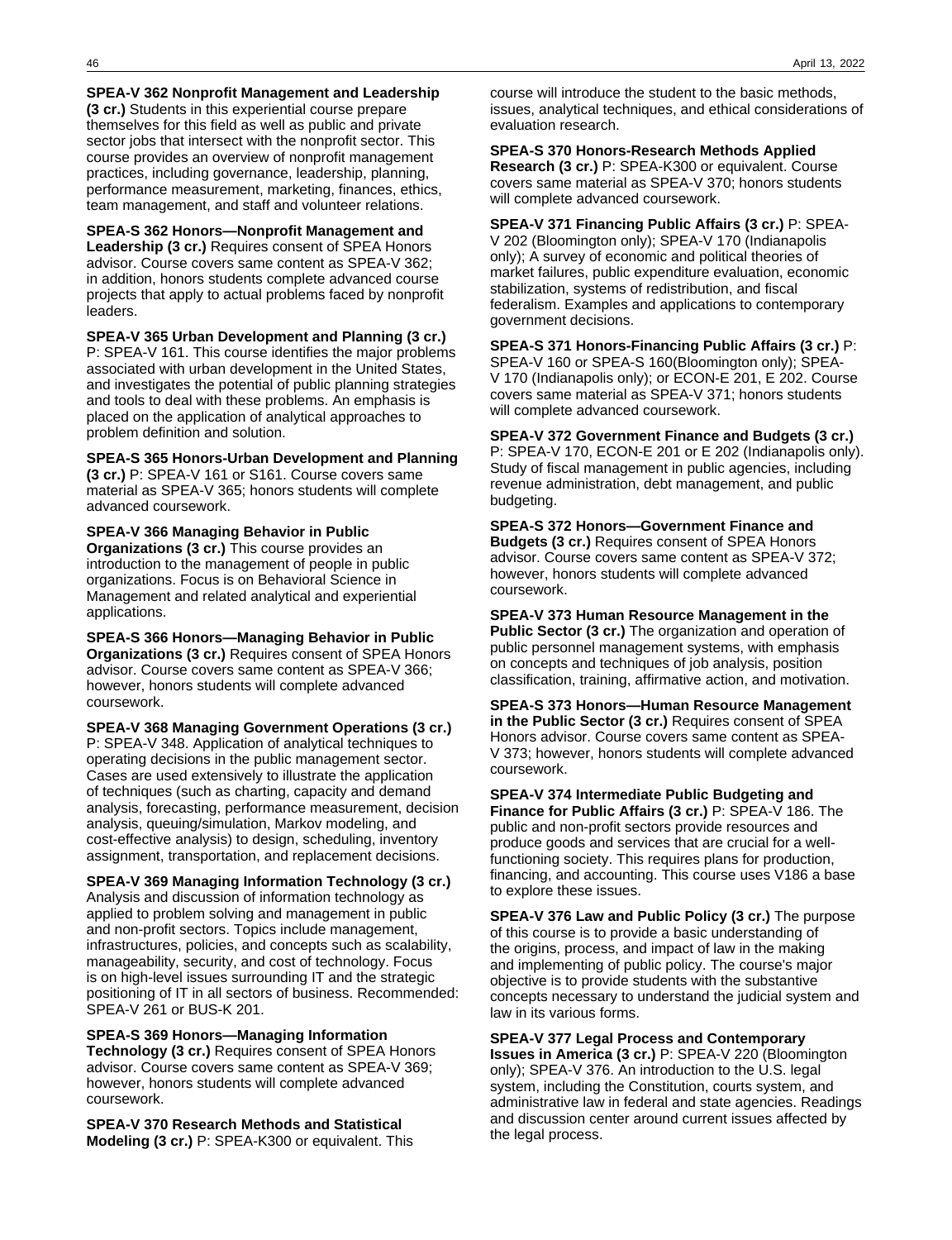#### **SPEA-S 377 Honors—Legal Process and**

**Contemporary Issues (3 cr.)** Requires consent of SPEA Honors advisor. Course covers same content as SPEA-V 377; however, honors students will complete advanced coursework.

**SPEA-V 378 Federal Government Processes (3 cr.)** In this class, through detailed examination of the legislative process, the budget process and the regulatory process, students will explore Federal Government processes and how they aid and hinder programmatic implementation. The skills and knowledge discussed in this class help students understand the inner workings of the Federal Government.

**SPEA-S 378 Honors—Policy Processes in the United States (3 cr.)** Requires consent of SPEA Honors advisor. Course covers same content as SPEA-V 378; however, honors students will complete advanced coursework.

**SPEA-V 379 Performance Measurement and Program Evaluation (3 cr.)** This course provides an overview of program evaluation as it relates to public affairs, criminal justice, health policy, and environmental science with particular emphasis on measuring program outcomes. The course is designed for students who envision themselves working in management, policy-making, or research roles.

**SPEA-V 380 Internship in Public and Environmental Affairs (0-6 cr.)** P: permission of instructor. Open to interested students upon approval of the faculty. Students are placed with public agencies or governmental units for assignment to a defined task relevant to their educational interests in public affairs. Tasks may involve staff work or research. Full-time participants may earn up to 6 credit hours. Course is graded S/F (Satisfactory/Fail). May be repeated for credit.

**SPEA-V 381 Professional Experience (1-6 cr.)** Students will be required to fulfill a minimum of 120 hours of professional relevant work.

**SPEA-V 386 Case Studies for Policy Analysis (3 cr.)** This course focuses on analyzing case studies of public policies using a variety of disciplinary perspectives, including application of the principles and concepts of intermediate microeconomic theory.

**SPEA-S 386 Honors-Case Studies for Policy Analysis (3 cr.)** Course covers same material as SPEA-V 386; honors students will complete advanced coursework.

**SPEA-V 387 Public Administration and Emergency Management (3 cr.)** An examination of the American federal system and how it affects policy making and emergency management. Topics include government programs, participation of agencies and actors from all three levels of government, the nonprofit sector, and the private sector. Administrative processes involved in managing major hazards and disasters will be presented.

**SPEA-V 388 American Humanics Internship (3-6 cr.)** American Humanics, Inc. requires an internship of 300 to 600 contact hours. A minimum of 3 credit hours is required. Credits will be given at the rate of 1 hour = 100 internship hours. Permission of the American Humanics Campus Director is required.

**SPEA-V 389 Risk and Hazard Mitigation (3 cr.)** An examination of the principles and practice of risk

and hazard mitigation at all levels of government and private industry. The tools, techniques, resources, programs, intergovernmental relationships, public-private partnerships, and the broader social context involved in planning for organizational and business continuity and implementing risk reduction strategies are covered.

**SPEA-V 390 Readings in Public and Environmental Affairs (0-3 cr.)** P: permission of instructor. Independent readings and research related to a topic of special interest to the student. Written report required. May be repeated for credit.

#### **SPEA-V 391 Honors Readings in Public and**

**Environmental Affairs (1-3 cr.)** P: approval of instructor and SPEA honors advisor. Restricted to students in SPEA Honors Program. May be repeated for credit.

**SPEA-V 401 Financial and Cost-Benefit Analysis**

**(3 cr.)** P: SPEA-V 202 (Bloomington only). This course familiarizes students with the principles of financial analysis, cost-benefit analysis, and Kaldor / Hicks accounting. Topics include net present value calculation; net annual worth; public and private decision criteria; and market data adjustment for taxes, rents, and other market distortions.

**SPEA-S 401 Honors-Financial & Cost-Benefit Analysis (3 cr.)** P: SPEA-V 361 (Bloomington only). Course covers same material as SPEA-V 401; honors students will complete advanced coursework.

#### **SPEA-V 402 Human Behavior and Energy**

**Consumption (3 cr.)** We face many barriers that prevent us from conserving energy and other natural resources. This course is aimed at decreasing energy use in independent of top down regulations. Students will understand the nature of energy, the importance of behavior, and how to create, and evaluate behavioral change.

#### **SPEA-V 404 Advanced Public Management (3 cr.)**

P: SPEA-V 185. This course advances the effective management of public organizations by presenting a range of theories and ideas relevant to management and leadership of organizations and the people within them. Topics and skills include organizational structure, decision making, implementing new government programs, innovation, and assessing government performance

**SPEA-V 405 Public Law and the Legislative Process (3 cr.)** This course focuses on Congress as a policymaking body in the U.S. public law system. It covers the constitutional framework for congressional operations, as well as technical aspects of the legislative process such as bill drafting and analysis, the role of leadership, and the prerogatives of individual members.

**SPEA-S 405 Honors—Public Law and the Legislative Process (3 cr.)** Requires consent of SPEA Honors advisor. Course covers same content as SPEA-V 405; however, honors students will complete advanced coursework.

**SPEA-V 406 Public Law and the Electoral Process (3 cr.)** The purpose of this course is to facilitate understanding of the interaction of electoral politics and policy. It covers the legal framework of the evolution of the "right" to vote, the impact of the judiciary on the structure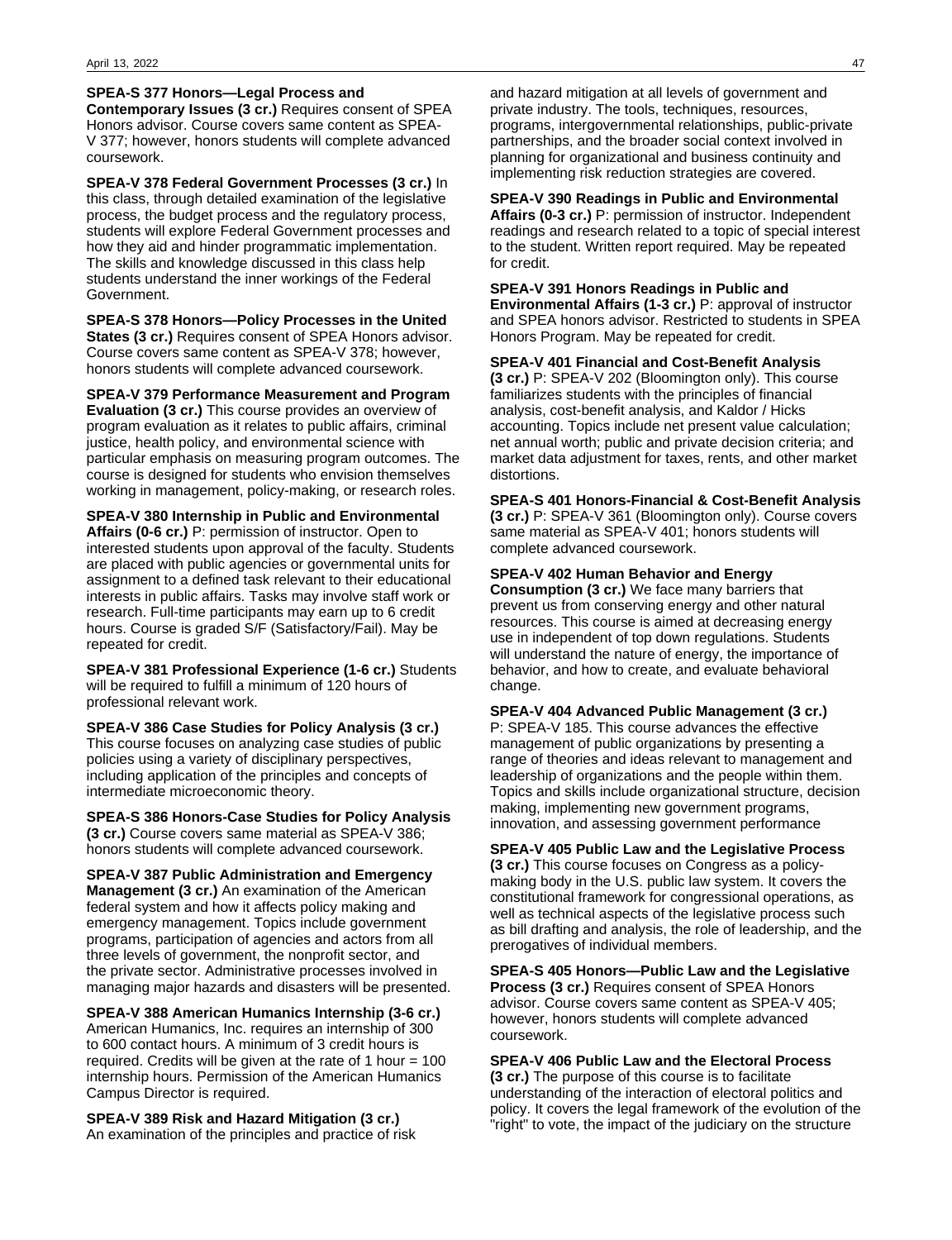of elections, limitations on campaign practices, and the importance of legislative districting and its control.

**SPEA-V 407 Public Law and Government Relations (3 cr.)** P: SPEA-V 184 The purpose of this course is to build understanding of government relations work as applied to careers in the field. It covers the historical evolution of the constitutional right to petition the government with an understanding of the limitations imposed upon the process. The interaction of public and private sectors is included.

**SPEA-S 407 Honors—Public Law and Government Relations (3 cr.)** Requires consent of SPEA Honors advisor. Course covers same content as SPEA-V 407; however, honors students will complete advanced coursework.

**SPEA-V 409 Federal Policymaking and the Hearing Process (3 cr.)** Using a structured speaker series as a base, this class exposes students to policy decision makers in the legislative and executive branches. The class requires students attend Congressional hearings, write hearing memos, and finishes the semester with a student run mock hearing.

**SPEA-V 412 Leadership and Ethics (3 cr.)** This course is designed to examine the complex leadership issues and challenges facing communities and to explore how citizens and government can work together to address these challenges. This includes exploration of how the problems, conflicts, and dilemmas encountered by leaders when making decisions must be considered within an ethical framework.

**SPEA-V 413 Food Systems and Community Resilience (3 cr.)** This course provides an overview of the food system in the U.S., focusing on the system shaping the food we eat, and the resilience of people, communities, and the environment. It explores community food system development in relation to food security and food sovereignty as catalysts to resilient communities.

**SPEA-V 414 National Security Bureaucracy and Policy (3 cr.)** Course is designed for students interested in US national security and bureaucracy policy and process, who want to work in the field, or who want to understand the nature of international security threats to the US. Course traces foundations, evolution, and future of national security bureaucracy and the policy process.

**SPEA-V 415 Data Science in Public and Environmental Affairs (3 cr.)** Course provides a practical experience for students to acquire useful, marketable skills in Data Science. Students will learn to effectively manage and analyze data with the purpose of finding solutions to difficult or complex issues and communicate findings to a larger audience.

**SPEA-V 420 Financial Management and Accounting for Non-Profit Organizations (3 cr.)** The purpose of the course is to introduce students to the role of financial management in modern not-for-profit organization. The course therefore covers applications of budgeting, financial and management accounting principles and procedures, and financial analysis for nonprofit organizations.

**SPEA-V 421 Metropolitan Development (3 cr.)** Discussion of the process of development in metropolitan regions. Includes topics such as economic development, land use evolution, and demographic change. Consideration of relevant policy issues.

**SPEA-V 422 Transportation Policy Analysis (3 cr.)** This course examines current issues in transportation to identify the key analytic and management issues that must be considered in developing effective public policy. Particular emphasis will be placed on examining the rationale for and actual impact of existing government policies, and on analyzing the likely impacts of policy alternatives.

**SPEA-V 424 Environmental Law, Justice, and Politics (3 cr.)** An introduction to U.S. environmental politics and policy, focusing on the institutions and political actors involved in environmental protection. It emphasizes the difficult political, economic, and social justice questions that arise in the context of managing current and future public health and ecological risks.

**SPEA-V 424 Homeland Security: Policy and Practice (3 cr.)** This course examines homeland security policy through its practice in security agencies. Students will analyze primary sources and policy objectives, and survey U.S. homeland security through historical and recent incidents. Students will evaluate current events, and their implications for federalism, fiscal policy, civil liberties and future policymaking.

**SPEA-V 427 International Development Finance (3 cr.)** This course provides an overview of international financial tools utilized in development finance. It first develops a basic foundation in financial, credit and macroeconomic concepts. It then evaluates the instruments of financing development in countries that lack the capacity to raise sufficient capital to foster a higher quality of life.

**SPEA-V 432 Labor Relations in the Public Sector (3 cr.)** P: SPEA-V 373 (Bloomington only). An introductory overview of labor relations in the public sector. Course includes the development, practice, and extent of the collective bargaining process and administration of the labor agreement by state and local governments.

**SPEA-S 432 Honors—Labor Relations in the Public Sector (3 cr.)** Requires consent of SPEA Honors advisor. Course covers same content as SPEA-V 432; however, honors students will complete advanced coursework.

**SPEA-V 434 NGO Management for International Development (3 cr.)** Coursework prepares students for employment in international development. It covers a range of theoretical material and practical skills, answering questions like: What role do NGOs play in developing countries? How do we define and measure NGO success or failure? How do NGOs fundraise, plan, evaluate and collaborate on programs?

**SPEA-V 435 Negotiation and Alternative Dispute Resolution (3 cr.)** This course introduces students to the theories and techniques of alternative dispute resolution. The course covers interest-based negotiation, mediation, arbitration, fact-finding, early neutral evaluation, and other techniques used in business, labor relations, environmental disputes, family relations, and international affairs.

**SPEA-S 435 Honors—Negotiation and Alternative Dispute Resolution (3 cr.)** Requires consent of SPEA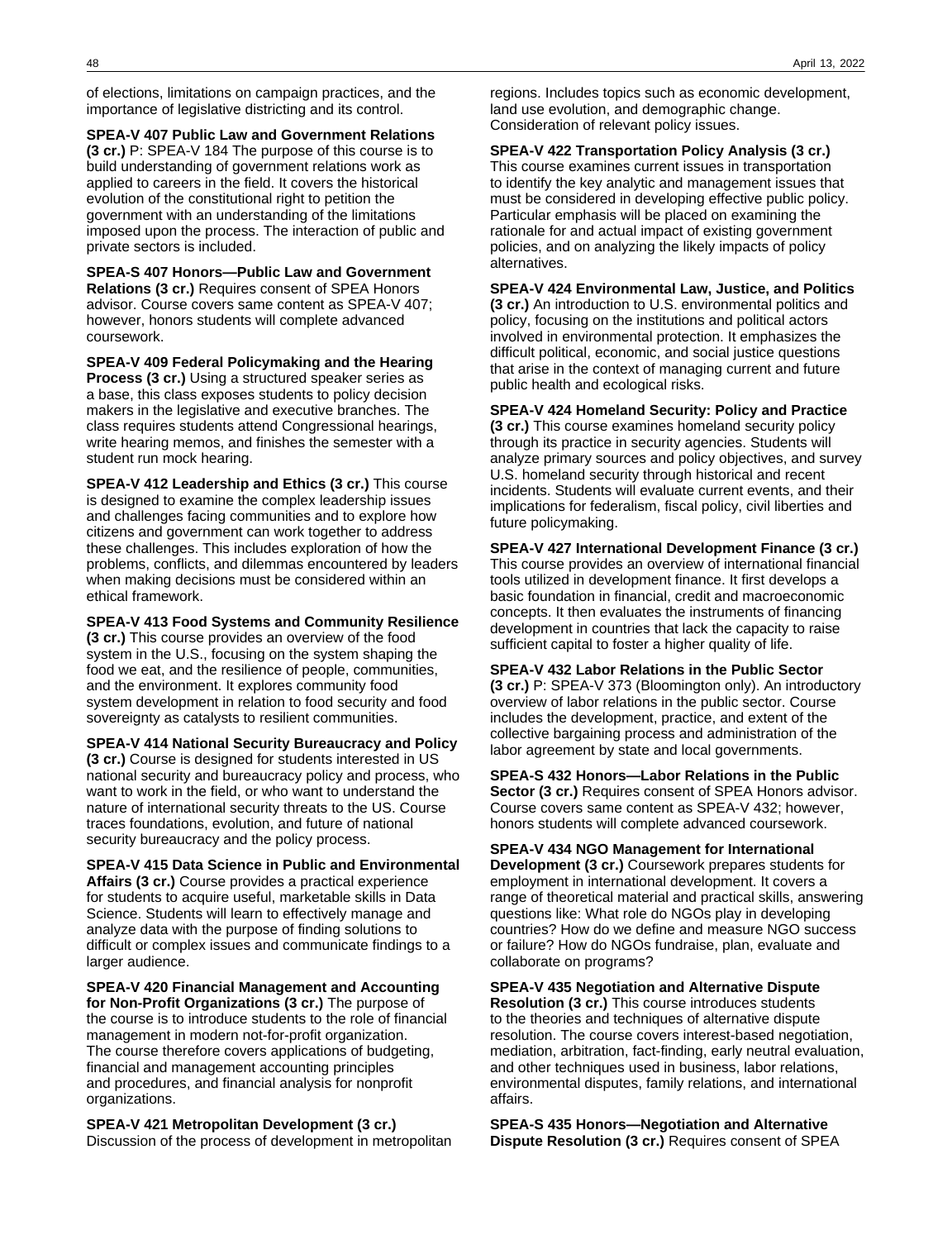Honors advisor. Course covers same content as SPEA-V 435; however, honors students will complete advanced coursework.

**SPEA-V 436 Communication for Government and Nonprofit Organizations (3 cr.)** This course will develop an appreciation regarding the critical nature of communication by managers in the public and nonprofit sector. It will introduce students to the skills critical for effective communication as professionals.

**SPEA-S 436 Honors—Communication for Government and Nonprofit Organizations (3 cr.)** Requires consent of SPEA Honors advisor. Course covers same content as SPEA#V 436; however, honors students will complete advanced coursework.

**SPEA-V 437 Public Transportation (3 cr.)** The class will explore the basis of passenger transportation, including the models of bus, rail, paratransit, and taxi. Passenger Transportation Management Elements: Human Resources, Finance, Operations, Scheduling, Maintenance and Planning. Federal Policy; Program funding options: policy development, Interagency programs, and the Federal Authorization process. Mobility options: volunteer programs, car sharing, ridesharing and coordinated programs.

**SPEA-V 438 Mass Media and Public Affairs (3 cr.)** Course analyzes the role of the media in the formation of public policy, including the responsibility of journalists, legal and ethical constraints, business pressures and their effects, impact of technology, and similar issues.

**SPEA-V 439 Debates in Public Finance (3 cr.)** P: SPEA-V 202 (Bloomington only). This course familiarizes students with the tools required to objectively analyze the potential impacts of various government policies. It covers important policies at the federal, state and local levels of government including income, sales taxes and property taxes, and mandatory and discretionary spending. Debt administration is also included.

**SPEA-V 441 Topics in Financial Management and Policy (3 cr.)** P: SPEA-V 372. Various topics focusing on financial management and policy are examined in state and local settings. May be repeated for credit.

**SPEA-V 442 Topics in Budgeting or Cost-Benefit (3 cr.)** P: SPEA-V 372. Various topics in budgeting or cost-benefit analysis are examined. Course may be repeated for different topics.

**SPEA-V 443 Managing Workforce Diversity (3 cr.)** The composition and nature of the workforce is changing. Managers must decide how to accommodate real differences among the members of their organizations. This course seeks to provide information for practitioners who hope to integrate an understanding of workforce diversity into their management style and professional behavior.

**SPEA-V 444 Public Administrative Organization (3 cr.)** A review of research findings and analysis of the operation of public agencies and their performance.

**SPEA-V 447 Federal Budget Policy (3 cr.)** Examination of the institutions and processes involved in putting together the annual federal budget, with emphasis on the role of the Appropriations and Budget Committees

in Congress, on the White House, and on the Office of Management and Budget in the executive branch. Selected major policy areas will be considered.

**SPEA-V 449 Senior Policy Seminar (3 cr.)** Discussion of the role of policy analysts in government. Applications of analytical tools to substantive policy areas such as transportation, community development, education, poverty, manpower, and health.

**SPEA-V 450 Contemporary Issues in Public Affairs (1-3 cr.)** Extensive analysis of selected contemporary issues in public affairs. Topics vary from semester to semester. May be repeated for credit.

**SPEA-V 451 Social Policy and the Aging (3 cr.)** A focused examination of government and the elderly. Public policy and administration of income, health, housing, employment, and social service programs, as well as analysis of the context of aging policy.

**SPEA-V 454 Human Resource Management in Nonprofit Organizations (3 cr.)** R: SPEA-V 221 or SPEA-V 362. This course introduces students to the tools and managerial strategies that will support effective human resource management in nonprofit organizations and in the public agencies that work closely with nonprofits or with volunteers.

**SPEA-V 456 Topics in Public Law (3 cr.)** Extensive analysis of selected contemporary issues in public law. Topics vary from semester to semester. May be repeated for credit.

**SPEA-V 457 Human Resources Training and**

**Development (3 cr.)** P: SPEA-V 373. This course provides both a conceptual and pragmatic framework for understanding the needs of an organization for its employees' development and methods and strategies to best meet those needs. The course focuses on reallife examples through case studies and will deconstruct strategies, explore opposing viewpoints, and practice course creation.

**SPEA-V 458 Fund Development for Nonprofit**

**Organizations (3 cr.)** Course builds an understanding of the practice, philosophy, law, and theory of fundraising. Students establish an organization's value base and mission, prepare funding appeals, evaluate readiness for a campaign, assess funding sources, implement fundraising vehicles, evaluate effectiveness, and discuss stewardship of contributions.

**SPEA-V 460 Intergovernmental Relations (3 cr.)** Overview of the dynamics of multi- organizational governance in the United States. Examination of federal and other systems. Structure and operations of intergovernmental programs and the role of managers within these systems.

**SPEA-V 461 Computer Applications in Public Affairs (3 cr.)** P: BUS-K 201. This course is designed to provide students with the essentials of computer hardware and software needed to operate effectively in a public sector environment. The course will emphasize public sector applications using software packages or microcomputers and minicomputers.

**SPEA-V 462 Community Development (3 cr.)** The process and outcomes of local citizen-based efforts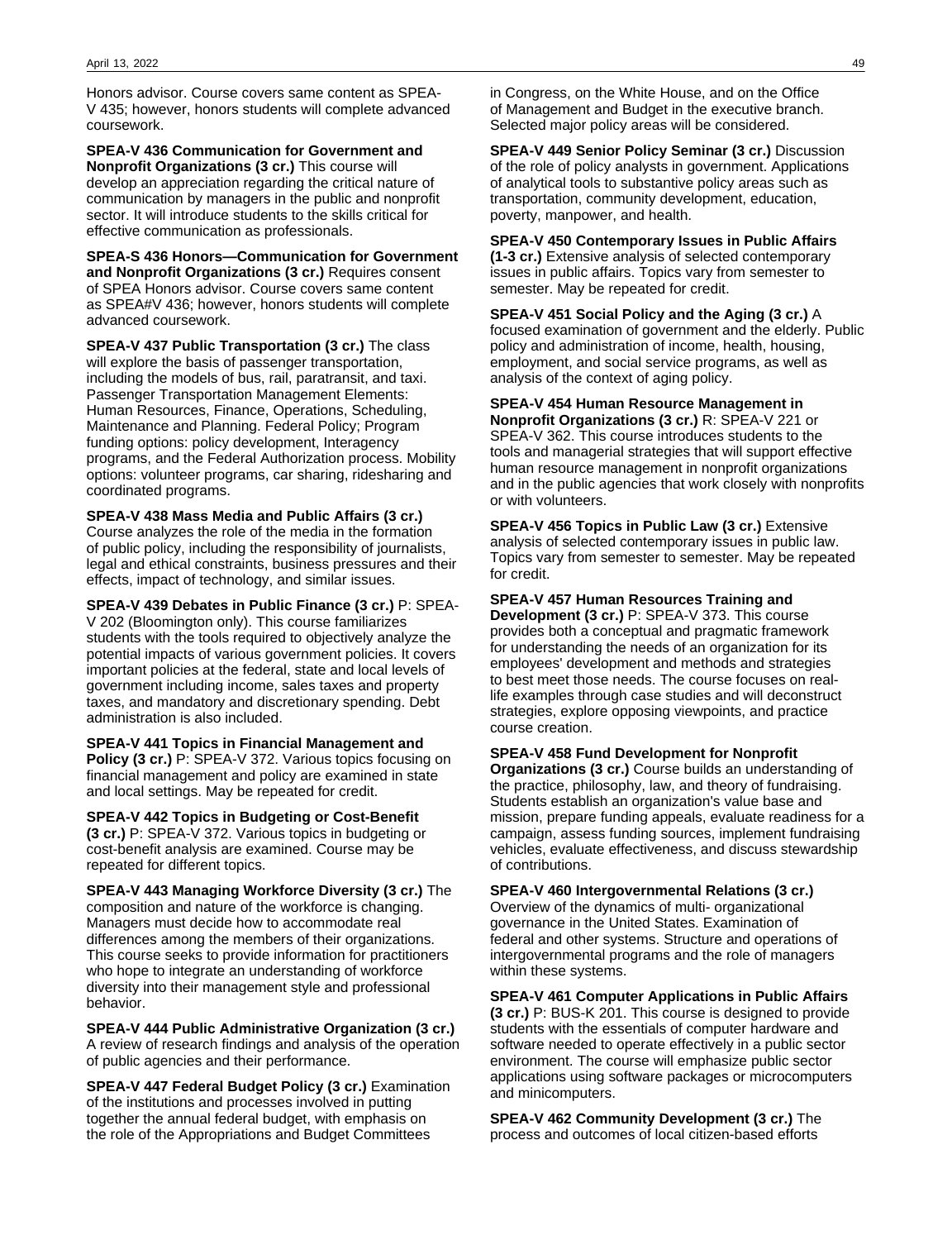to improve social, economic, and cultural conditions. Interaction of public and nonprofit sectors in community revitalization. Experiences, cases, and problems involving both rural and urban settings.

**SPEA-V 463 Interpersonal Relations in the Workplace (1-4 cr.)** Key interpersonal skills will be modeled through a variety of media and experiences. Students will practice these skills and receive feedback. Students will be expected to participate in structured experiences designed to give them insight into their behavior and how it will affect their ability to achieve personal and professional objectives.

**SPEA-S 463 Honors—Interpersonal Relations in the Workplace (1-4 cr.)** Requires consent of SPEA Honors advisor. Course covers same content as SPEA-V 463; however, honors students will complete advanced coursework.

**SPEA-V 465 Geographic Information Systems for Public and Environmental Affairs (3 cr.)** Students will learn the concepts, methodologies, and perspectives essential for using geographic information systems (GIS) to address critical public affairs issues. Through course projects, students will learn how to use desktop and Internet-based GIS applications and will develop complementary skills related to designing and implementing GIS applications for public-sector organizations.

**SPEA-V 470 Community Development Workshop**

**(3 cr.)** This course will be conducted as an undergraduate research workshop. The focus will be on community development problems, such as long-range planning, the delivery of government services, or local economic development. The research topic of the course will change each year and will be announced the previous semester.

**SPEA-V 471 Urban Management Systems (3 cr.)** This course is designed to extend the student's skill in applying a variety of qualitative and quantitative methods to the problems of urban government planning and management.

**SPEA-V 473 Management, Leadership, and Policy (3 cr.)** P: SPEA-V 236 Management Concepts and Applications I and SPEA-V 336 Management Concepts and Applications II for Bloomington only; P: SPEA-K 300 and SPEA-V 370 for Indianapolis only. This course seeks to integrate learning across the public affairs curriculum. Students will review and reflect about their learning in management, leadership, and policy. Experiential methods–service learning, projects, cases, and exercises– will be used to help students apply theory, concepts, and skills.

**SPEA-V 475 Database Management Systems (3 cr.)** P: SPEA-V 261, V 369, or equivalent. Students learn contemporary theories and methodologies regarding design, use, and management of database systems among public-sector organizations. The course provides hands-on experience with tools such as entity-relationship diagrams, query languages, database management software; and an understanding of critical database management issues such as security, backup, and recovery.

**SPEA-V 476 Compensation Strategy and Systems (3 cr.)** P: SPEA-V 373. The purpose of this course is to understand the complexity behind successful compensation systems that link organizations to the people they employ. Students will study topics of direct and indirect compensation, internal and external pay equity, and theories of public service motivation and how they apply to the three sectors.

#### **SPEA-V 477 Strategic Human Resource Management**

**(3 cr.)** P: SPEA-V 373. This class covers the fundamental elements of Strategic Human Resource Management. The course builds on students' foundations of knowledge of HR methods and practices from the perspective of managers and practitioners working in the public and nonprofit sectors.

**SPEA-V 478 Employment Law for Human Resource Management (3 cr.)** P: SPEA-V 184. This course focuses on employment laws that are relevant to the Human Resource Manager. Students will study employment laws and court cases that will provide them with the practical legal knowledge they need as a future HR professional working in the public and/or non-profit sectors.

**SPEA-V 479 Employee Recruitment and Selection in the Public Sector (3 cr.)** P: SPEA-V 373. This course will provide an in-depth examination of organizational staffing process in the public sector but is also relevant to the private and non-profit sectors. Effective employee selection and talent utilization for increasing organizational effectiveness will be covered. Other topics include the planning process, retention, and identifying talent.

**SPEA-V 481 Grant Writing for Public and Nonprofit Organizations (3 cr.)** The purpose of this course is to prepare students for grant proposal development. Students will explore various skills including how to identify appropriate grant sources; conceptualize, write and submit a grant proposal for funding; prepare a grant budget; and evaluate grant proposals.

**SPEA-V 482 Overseas Topics in Public Affairs (0-15 cr.)** SPEA Abroad Program: Study of selected topics in public affairs. Topics vary from semester to semester. May be repeated for credit.

**SPEA-V 490 Directed Research in Public and Environmental Affairs (0-3 cr.)** To be arranged with the individual instructor and approved by the chairperson of the undergraduate program. May be repeated for credit.

**SPEA-V 491 Honors Research in Public and Environmental Affairs (1-3 cr.)** P: Approval of instructor and SPEA honors advisor. Restricted to students in the SPEA Honors Program. May be repeated for credit.

**SPEA-V 499 Honors Thesis (3 cr.)** Required of seniors in the Honors Program. Research and paper to be arranged with individual instructor and approved by the campus SPEA Honors Program director. May be repeated for credit.

# **Healthcare Management and Policy**

**SPEA-H 124 Overview of the U.S. Healthcare System (3 cr.)** Bloomington only. An overview of the U.S. health care delivery system. It examines the organization,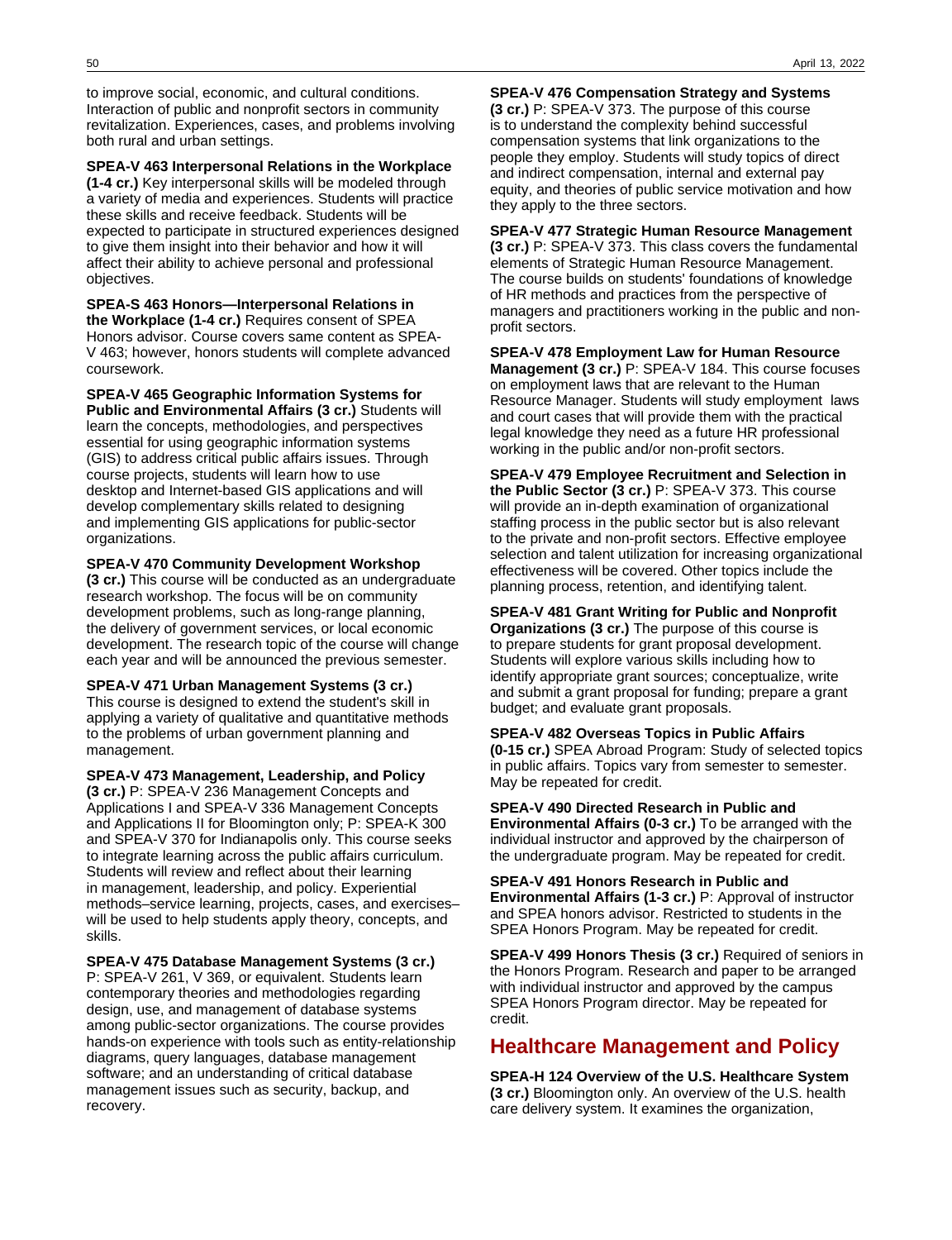function, and role of the system; current system problems; and alternative systems or solutions.

**SPEA-S 124 Honors—Overview of the U.S. Healthcare System (3 cr.)** Requires consent of SPEA Honors advisor. Course covers same content as SPEA-H 124; however, honors students will complete advanced coursework.

**SPEA-H 126 Introduction to Careers in Health Administration (1 cr.)** Introduces students to different careers and opportunities in the field of health care administration.

**SPEA-H 267 Career Development and Planning (1-3 cr.)** P: SPEA-H 124. (BSPH and BSHMP Bloomington students only.) Course highlights include: identification of work values and personality preference, career research assignments, networking assignments designed to prepare students for contact with employers, in-depth tutorial and feedback concerning how to craft a marketable resume and cover letter, and development of an overall career development plan.

**SPEA-H 316 Environmental Health Science (3 cr.)** A study of human interaction with the environment and potential impacts of environmental agents on health and safety. Hazards from natural sources and human activities that contaminate our air, land, water, food, homes, neighborhoods, and workplaces are examined. Environmental control activities, including pollution control technology and policy, are also examined.

**SPEA-S 316 Honors—Environmental Health Science (3 cr.)** P: SPEA-H 124 or SPEA-S 124 Requires consent of SPEA Honors advisor. Course covers same content as SPEA--H 316; however, honors students will complete advanced coursework.

**SPEA-H 321 Healthcare Policy in the 21st Century: An Inside View (3 cr.)** An Introduction to health policy in the United States for IU in DC students, including how health policy is made, implemented, and reformed. Students will engage in discussion, analysis and critique of various health policies and are expected to bring insights from their internships into the classroom discussions.

**SPEA-H 322 Principles of Epidemiology (3 cr.)**

P: SPEA-H 124. A basic overview of epidemiologic methodology and techniques. Both communicable and chronic disease risk factors will be discussed, along with data acquisition, analysis techniques, and current published epidemiological studies.

**SPEA-H 324 Health Policy (3 cr.)** P: SPEA-H 124. This course will focus on current health policy issues within the context of the U.S. health care system. The course will familiarize students with the political environment of public policy, introduce major health care policy perspectives, and apply those analytical models to a series of health policy issues.

**SPEA-S 324 Honors—Health Policy (3 cr.)** Course covers same material as SPEA-H 324; honors students will complete advanced coursework.

**SPEA-H 341 Legal Aspects of Health Care Administration (3 cr.)** P: SPEA-H 124. An overview of the liability and legal responsibility, as well as legal recourse, that healthcare facilities may exercise. This course will discuss policies and standards elating to health

facility administration. Also included is a discussion of financial aspects unique to the hospital/ healthcare facility environment, such as third-party payments and federal assistance.

**SPEA-S 341 Honors—Legal Aspects of Health Care Administration (3 cr.)** P: SPEA-H 124. Requires consent of SPEA Honors advisor. Course covers same content as SPEA-H 341; however, honors students will complete advanced coursework.

**SPEA-H 342 Community Health Education (3 cr.)** P: SPEA-H 124 or permission of instructor. Study of theory and practice in the field of professional health education. The process of behavioral change is examined. Procedures for the planning, delivery, and evaluation of health education practices are considered.

**SPEA-H 350 Fundamentals of Healthcare Financial**

**Management (3 cr.)** P: SPEA-H 124. Presents a broad overview of healthcare finance, focusing on tasks that are essential to the operational management of healthcare services, including estimating costs and profits, planning and budgeting, analyzing new equipment purchases, using metrics to monitor operations, and working with financial statements.

#### **SPEA-H 352 Healthcare Financial Management I**

**(3 cr.)** P: SPEA-H 124. First of a two-course sequence on the financial management of health care organizations; introduces financial environment of providers and concepts of financial accounting critical to decisionmaking. Topics include financial statement analysis (specific emphasis on unique features of health care financial statements), accounting and managerial control of cash, accounts receivable, inventory, and budgeting.

**SPEA-H 353 Healthcare Financial Management II (3 cr.)** P: SPEA-H 352. Course focus is financial management of health care organizations; assessing critical decisionmaking concepts in managerial accounting and finance. Topics include evaluation of capital investments, financing sources, managerial accounting including cost behavior, profit analysis, and incremental analysis, reimbursement under various third-party payer environments, cost allocation and government reporting.

**SPEA-S 353 Honors—Advanced Health Finance and Budgeting (3 cr.)** Requires consent of SPEA Honors advisor. Course covers same content as SPEA-H 353; however, honors students will complete advanced coursework.

**SPEA-H 354 Health Economics (3 cr.)** P: SPEA-H 124 and ECON-E 251 or ECON-B 251. Health economics studies the behavior of individuals, private and public employers, health care providers, and the government in decisions made within the health sphere. It applies microeconomics tools (including data analysis) to understand personal health behaviors, health care markets, health insurance systems, and health policies.

**SPEA-H 365 Health Services Practicum (1-3 cr.)** P: SPEA-H 124. The Health Services Practicum will consist of a personal career- planning component coupled with weekly field visits to health care agencies in central Indiana. Students must perform satisfactorily in both parts of the practicum to receive a passing grade.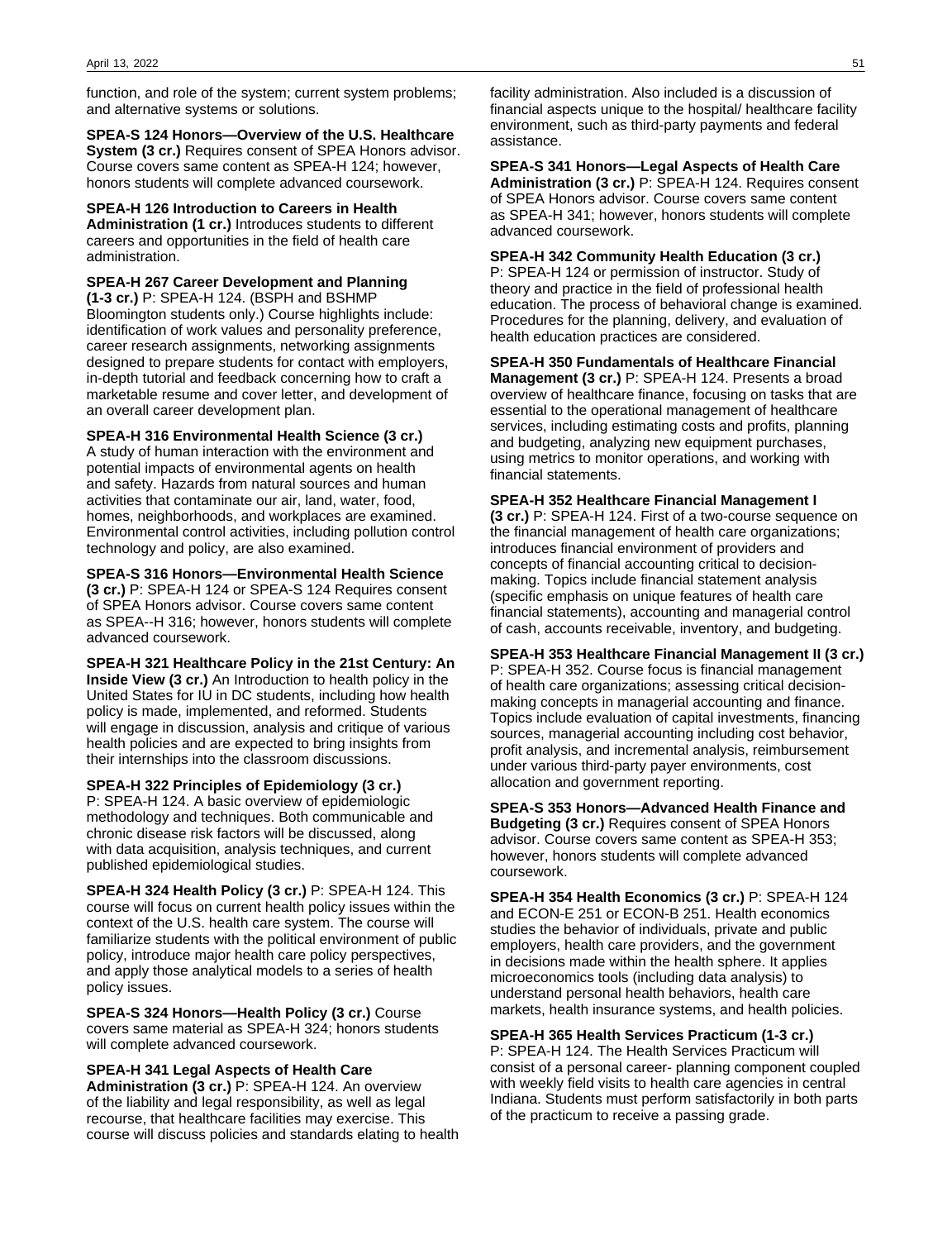#### **SPEA-H 374 Health Management Ethics (3 cr.)**

P: SPEA-H 124. This course examines health care ethical decision making challenges from the managerial perspective and explores broader policy issues associated with ethical problems in health care institutions. It provides an overview of general theories of ethical challenges in everyday managerial activities.

#### **SPEA-S 374 Honors—Health Management Ethics**

**(3 cr.)** P: SPEA-H 124. Requires consent of SPEA Honors advisor. Course covers same content as SPEA-H 374 ; however, honors students will complete advanced coursework.

#### **SPEA-H 401 Strategic Planning in Health**

**Organizations (3 cr.)** P: SPEA-H 353. This course examines strategic planning techniques as they apply to health care organizations. Students will develop and defend a comprehensive strategic plan for a case facility. One half of the course will be conducted in a workshop format.

**SPEA-H 402 Hospital Administration (3 cr.)** P: SPEA-H 124. The study of organization, structure, function, and fiscal operations within hospitals. The role of the hospital in the community, relationship to official and voluntary health agencies, coordination of hospital departments, and managerial involvement will be examined.

**SPEA-H 403 Pharmaceutical Industry and Public Policy (3 cr.)** P: SPEA-H 124. This course provides an overview of the pharmaceutical industry, its stakeholders and the key policy issues facing this industry. The course will focus on firms that operate in the traditional chemical pharmaceutical industry, biotechnology and medical devices. The course perspective is global, with an emphasis on the U.S. as the largest and most profitable market.

#### **SPEA-H 411 Chronic and Long-Term Care**

**Administration (3 cr.)** P: SPEA-H 124. Administering programs across the continuum of care including nursing homes, hospice, home health, and assisted living; Medicare and Medicaid financing; quality improvement; care management; and needs of special populations, particularly vulnerable elders.

**SPEA-H 428 Food Science and Sanitation (3 cr.)** Basic concepts of food technology, with emphasis on methods and procedures in food processing to minimize contamination and to prevent food-related illness. Federal, state, and local food laws and inspection procedures will be examined.

**SPEA-H 432 Health Care Marketing (3 cr.)** P: SPEA-H 124. A practical study of marketing in health care institutions, health service organizations, and health insurers. A basic foundation in marketing principles, new methods in marketing products and services, and inexpensive marketing techniques will be examined.

**SPEA-H 455 Topics in Public Health (1-3 cr.)** Extensive discussion of selected topics in public health. The topic may change from semester to semester, based on resource availability and student demand. May be repeated for credit.

#### **SPEA-H 456 Healthcare Reimbursement (3 cr.)**

P: SPEA-H 353. This course offers students a practical foundation in the systems and structures used to pay for healthcare delivery in the United States. The course is designed to provide students with the required knowledge and skills needed to succeed in entry-level positions within the healthcare setting, including provider organizations, health insurers, medical suppliers and public healthcare financing agencies.

#### **SPEA-S 456 Honors—Healthcare Reimbursement**

**(3 cr.)** P: SPEA-H 353 (or concurrent). Requires consent of SPEA Honors advisor. Course covers same content as SPEA-H 456; however, honors students will complete advanced coursework.

**SPEA-H 459 Environmental Science and Health Data Analysis (3 cr.)** P: SPEA-H 316; SPEA-K 300; 1 semester of chemistry. Provides students with an understanding of the basic principles needed to perform sampling and analysis of field and laboratory environmental data. Topics include properties of chemical and biological constituents, detection limits, calibration, quality control, precision accuracy, and statistical analysis.

#### **SPEA-H 466 Public Health Field Experience (1-6 cr.)**

P: SPEA-H 124. Supervised advanced training in professional and technical functions in public health; guided student activity and performance in professional public health functions. Individualized programs may be arranged to suit students' areas of concentration. Students will be required to fulfill a minimum of 120 hours of professional relevant work.

#### **SPEA-H 472 Applied Health Care Administration**

**(3 cr.)** P: SPEA-H 124 and senior standing. This course is a study of the complexities of multi- institutional arrangements and integrated services in the U.S. health care industry. The focus is applying management skills to and making comparisons of the current driving forces among health care delivery system components.

#### **SPEA-H 474 Health Administration Ethics Seminar (3 cr.)** This course examines healthcare ethical decision

making challenges from managerial perspective and explores broader policy issues associated with ethical problems in healthcare institutions. It provides an overview of general theories of ethical challenges in everyday managerial activities.

**SPEA-H 491 Directed Research in Public Health — Honors (3 cr.)** This is an intensive research course for undergraduate public health majors in SPEA's Honors Program. The course focuses on theories, concepts, and case material selected by the student in consultation with a faculty member. Key research products for the course may include a substantial research paper or institutional analysis.

**SPEA-H 492 Global Health Issues and Management (3 cr.)** An overview of the theoretical underpinnings of, and current issues within, global health management. Topics include the impact of globalization on disease, health organization, program management, management of humanitarian events, and health system planning. The necessity of collective obligation and action for global health will be a recurring theme.

**SPEA-H 499 Honors Thesis (3 cr.)** Required of SPEA Honors Program students. Research and paper to be arranged with individual instructor and approved by the Director of Undergraduate Programs.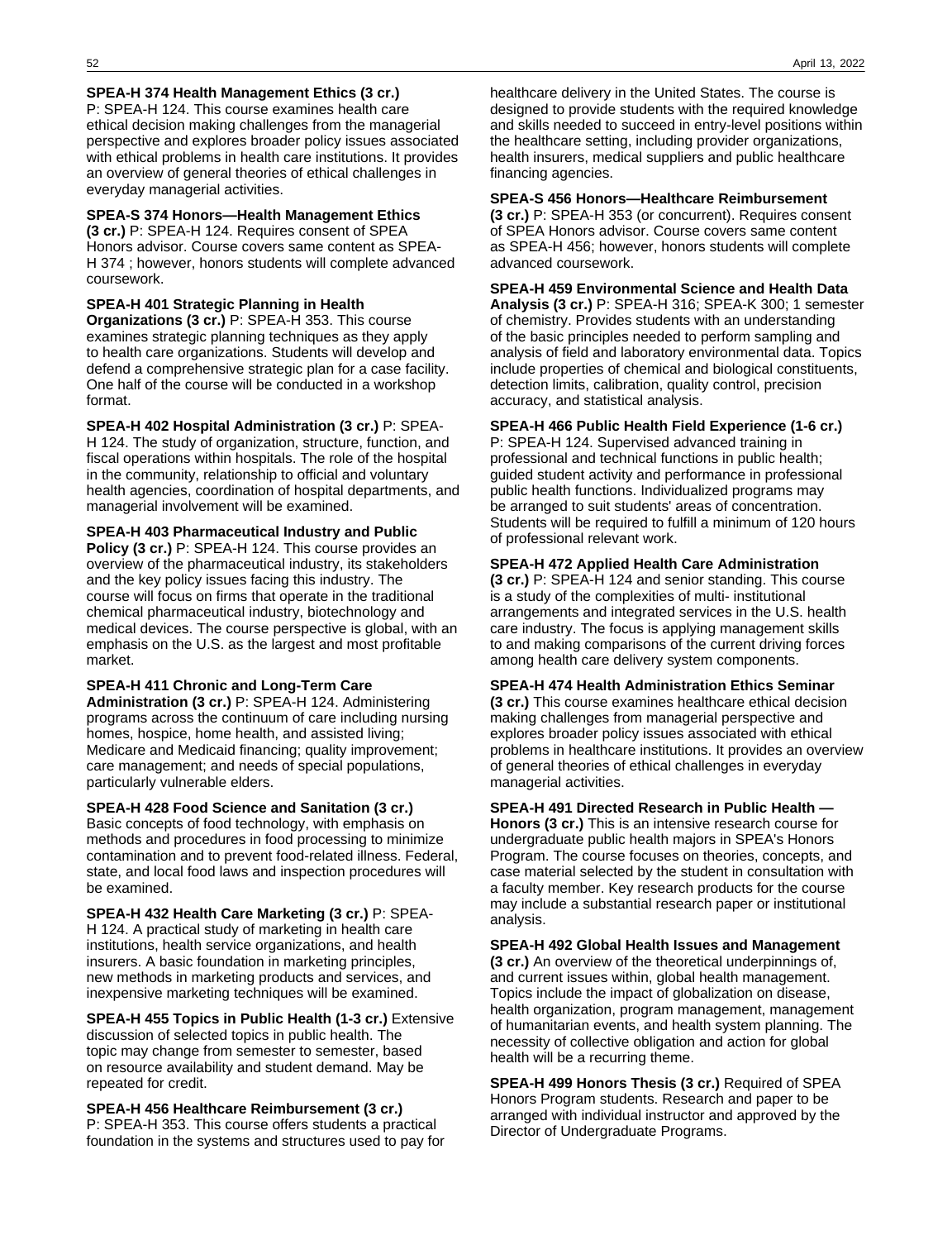# **Faculty**

# **Current Faculty**

- AFOAKU, OSITA, Ph.D. (Washington State University, 1991), Clinical Professor of Public and Environmental Affairs (IUB)
- ALEXEEV, ALEXANDER, Ph.D. (Indiana University, 2010), Lecturer of Public and Environmental Affairs (IUB)
- ALI, TARA, Ph.D. (Indiana University Bloomington, 2012) Visiting Lecturer of Public and Environmental Affairs (IUB)
- AMSLER, LISA, J.D. (University of Connecticut, 1979), Keller-Runden Professor of Public Service; Distinguished Professor of Public and Environmental Affairs (Graduate School) (IUB)
- ANDERSSON, O. FREDRIK, Ph.D. (University of Missouri-Kansas City, 2017) Associate Professor of Public and Environmental Affairs (IUPUI)
- ATLAS, PIERRE, Ph.D. (Rutgers University, 2000), Senior Lecturer of Public and Environmental Affairs (IUPUI)
- ATTARI, SHAHZEEN, Ph.D. (Carnegie Mellon University, 2009), Associate Professor of Public and Environmental Affairs (IUB)
- AUDRETSCH, DAVID, Ph.D. (University of Wisconsin, 1980), Ameritech Chair of Economic Development; Director, Institute for Development Strategies; Distinguished Professor of Public and Environmental Affairs
- AVELLANEDA, CLAUDIA N., Ph.D. (Texas A&M University, 2007), Associate Professor of Public and Environmental Affairs (IUB)
- BAGGETTA, MATTHEW, Ph.D. (Harvard University, 2009), Associate Professor of Public and Environmental Affairs (IUB)
- BAILEY, CAROLINE, Ph.D. (Florida State University, 2020), Assistant Professor of Public and Environmental Affairs (IUPUI)
- BARNES, MALLORY, Ph.D. (University of Arizona, 2018), Assistant Professor of Public and Environmental Affairs (IUB)
- BELARDINELLI, PAOLO, Ph.D. (Bocconi University, 2020), Assistant Professor of Public and Environmental Affairs (IUB)
- BELL, DAVID, Ph.D. (University of Pittsburgh), Clinical Associate Professor of Public and Environmental Affairs (IUB)
- BENJAMIN, LEHN, Ph.D. (Cornell University, 2004), Associate Professor of Public and Environmental Affairs (IUPUI)
- BRASS, JENNIFER, Ph.D. (University of California-Berkeley, 2010), Associate Professor of Public and Environmental Affairs (IUB)
- BUERGER, CHRISTIAN, Ph.D. (University of Syracuse, 2014), Assistant Professor of Public and Environmental Affairs (IUPUI)
- CAMARENA, LEONOR, Ph.D. (Arizona State University, 2020), Assistant Professor of Public and Environmental Affairs (IUB)
- CARSON, DENA C., Ph.D. (University of Missouri-St. Louis, 2011), Director of Criminal Justice and Public Safety Management programs; Associate

Professor of Public and Environmental Affairs (Graduate School)(IUPUI)

- CARTER, JEREMY, Ph.D. (Michigan State University, 2011), Interim Executive Associate Dean of Indianapolis Programs; Assistant Professor of Public and Environmental Affairs (IUPUI)
- CARLEY, SANYA, Ph.D. (University of North Carolina-Chapel Hill, 2010), Director, Master of the Public Affairs Program; Director, O'Neill Online MPA Program - Bloomington; Professor of Public and Environmental Affairs (IUB)
- CATE, BETH, M.A.J.D. (Harvard Law School, 1991), Clinical Associate Professor of Public and Environmental Affairs (IUB)
- Chupp, Andrew, Ph.D. (Georgia State University, 2009), Senior Lecturer of Public and Environmental Affairs (IUB)
- CLARK, ASHLEY, Ph.D. (University of Michigan, 2011), Clinical Assistant Professor of Public and Environmental Affairs (IUB)
- COLE, DANIEL, J.S.D. (Stanford Law School, 1996), Professor of Public and Environmental Affairs (IUB)
- COOK, NATHAN, Ph.D. (University of Colorado, 2019), Assistant Professor of Public and Environmental Affairs (IUPUI)
- CRAFT, CHRISTOPHER, Ph.D. (North Carolina State University, 1987), Janet Duey Professor in Rural Land Policy; Director, Wetlands Laboratory; Professor of Public and Environmental Affairs (Graduate School) (IUB)
- DANIEL, JAMIE LEVINE, Ph.D. (Ohio State University, 2014), Associate Professor of Public and Environmental Affairs (Graduate School) (IUPUI)
- DELONG, BRIAN, M.A. (Wake Forest University, 2008), Senior Lecturer of Public and Environmental Affairs; University Debate Coach (IUB)
- DESAI, SAMEEKSHA, Ph.D. (George Mason University, 2008), Director, Manufacturing Policy Initiative; Associate Director, Institute for Development Strategies; Associate Professor of Public and Environmental Affairs (IUB)
- DESLATTE, AARON. Ph.D. (Florida State University, 2015), Assistant Professor of Public and Environmental Affairs (IUB)
- DUMORTIER, JEROME, Ph.D. (Iowa State University, 2011), Associate Professor of Public and Environmental Affairs (Graduate School) (IUPUI)
- DUNCAN, DENVIL, Ph.D. (Georgia State University, 2010), Associate Professor of Public and Environmental Affairs (IUB)
- ECKERD, ADAM, Ph.D. (Ohio State University, 2011), Associate Professor of Public and Environmental Affairs (IUPUI)
- ELDON, JON, Ph.D. (University of California-Santa Cruz, 2017), Lecturer of Public and Environmental Affairs (IUB)
- FARMER, JAMES, Ph.D. (Indiana University Bloomington, 2009), Director, Food Institute; Codirector, IU Campus Farm; Associate Professor of Public and Environmental Affairs (IUB)
- FEDERMAN, PETER, Ph.D. (University of Kansas), Assistant Professor of Public and Environmental Affairs (IUPUI)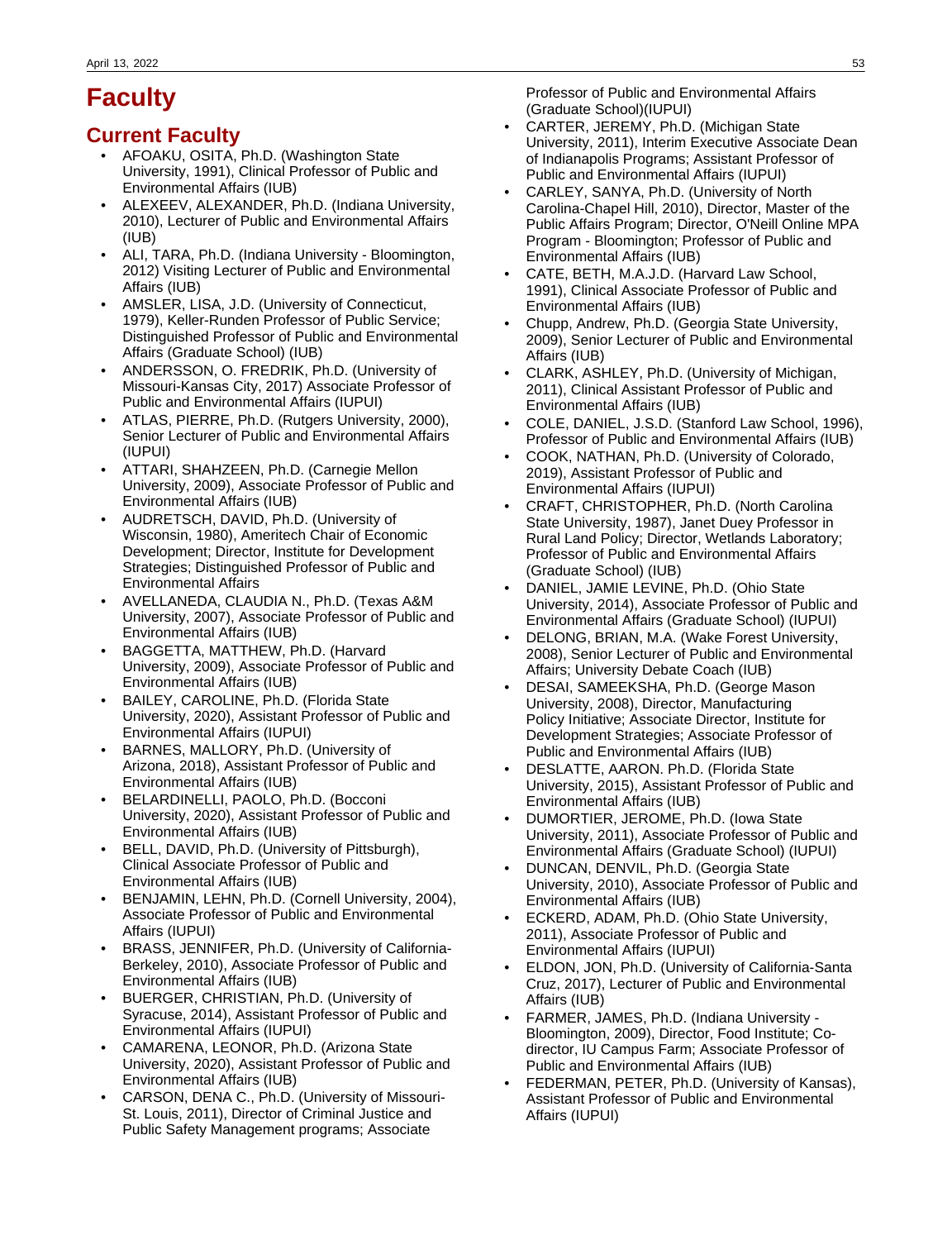- FERNANDEZ, SERGIO, Ph.D. (University of Georgia- Athens, 2004), Professor of Public and Environmental Affairs (Graduate School) (IUB)
- FOLEY, WILLIAM Jr., Ph.D. (Indiana University, 2005), Senior Lecturer of Public and Environmental Affairs (IUPUI)
- FREEDMAN, SETH, Ph.D. (University of Maryland, 2010), Associate Professor of Public and Environmental Affairs (IUB)
- FRY, VICKIE A., B.S. (Indiana University, 1999), Lecturer of Public and Environmental Affairs (IUB)
- FULTON, BRAD R., Ph.D. (Duke University, 2015), Associate Professor of Public and Environmental Affairs (IUB)
- GAHL-MILLS, KAREN, M.B.A. (University of Chicago Booth School of Business, 2003), Director, Arts Administration Program; Senior Advisor, Center for Cultural Affairs; Professor of Practice (IUB)
- GARCIA, CRYSTAL, Ph.D. (University of California, 1996), Associate Professor of Public and Environmental Affairs (Graduate School) (IUPUI)
- GAZLEY, BETH, Ph.D. (University of Georgia-Athens, 2004), Associate Vice Provost for Faculty and Academic Affairs; Professor of Public and Environmental Affairs (Graduate School) (IUB)
- GOOD, DAVID H., Ph.D. (University of Pennsylvania, 1985), Director, Transportation Research Center; Associate Professor of Public and Environmental Affairs (Graduate School) (IUB)
- GRAHAM, JOHN D., Ph.D. (Carnegie-Mellon University, 1983), Professor of Public and Environmental Affairs (Graduate School) (IUB)
- GROMMON, ERIC, L., Ph.D. (Michigan State, 2010), Associate Professor of Public and Environmental Affairs (IUPUI)
- GRØNBJERG, KIRSTEN, Ph.D. (University of Chicago, 1974), Distinguished Professor of Public and Environmental Affairs; Efroymson Chair in Philanthropy (Graduate School) (IUB/IUPUI)
- GRUDI, APRIL, M.P.H. C.H.E.S. (Emory University, 2018), Director, Master of Science in Healthcare Management Program; Assistant Clinical Professor of Public and Environmental Affairs (IUB)
- GRUNDMANN, DANIEL, M.B.A. (Western Governors University, 2015), Senior Lecturer of Public and Environmental Affairs (IUB)
- HAMILTON, LEE H., J.D. (Indiana University, 1956), Professor of Practice of Public and Environmental Affairs (IUB)
- HANSEN, ROBERT, Ph.D. (Indiana University, 2014), Visiting Research Associate of Public and Environmental Affairs (IUB)
- HEIM, BRADLEY, Ph.D. (Northwestern University, 2002), Executive Associate Dean of Bloomington Programs; Professor of Public and Environmental Affairs (IUB)
- HELMKE, PAUL, J.D. (Yale University, 1973), Director, Civic Leaders Center; Professor of Practice of Public and Environmental Affairs (IUB)
- HENSHEL, DIANE, Ph.D. (Washington University, 1987), Associate Professor of Public and Environmental Affairs (Graduate School) (IUB)
- HERZIG, MONIKA, D.M.E. (Indiana University, 1997), Senior Lecturer of Public and Environmental Affairs (IUB)
- HOLLINGSWORTH, ALEX, Ph.D. (University of Arizona, 2015), Associate Professor of Public and Environmental Affairs (IUB)
- HUGHES, CHERYL K., M.B.A. (Indiana Wesleyan University, 2002), Senior Lecturer of Public and Environmental Affairs (IUB)
- JOHNSON, CRAIG, Ph.D. (State University of New York at Albany, 1993), Associate Professor of Public and Environmental Affairs (Graduate School) (IUB)
- JOHNSON, SARA M., M.H.A, F.A.C.H.E. (Indiana University, 1988), Director, Executive Education; Clinical Associate Professor of Public and Environmental Affairs (IUPUI)
- KARRAGAC, JOHN, Ph.D. (Johns Hopkins University, 1977), Senior Lecturer of Public and Environmental Affairs (IUB)
- KENNEDY, SHEILA SUESS, J.D. (Indiana University, 1975), Professor of Public and Environmental Affairs (IUPUI)
- KONISKY, DAVID M., Ph.D. (Massachusetts Institute of Technology, 2006), Lynton K. Caldwell Professor; Professor of Public and Environmental Affairs (IUB)
- KRAVCHUK, ROBERT S., Ph.D. (Syracuse University, 1989), Professor of Public and Environmental Affairs (IUB)
- KRUTILLA, KERRY M., Ph.D. (Duke University, 1988), Co-director for Benefit Cost Analysis and Policy Evaluation, Vietnam Initiative; Faculty Affiliate, Ostrom Workshop; Professor of Public and Environmental Affairs (Graduate School) (IUB)
- KUHAR, URSULA M., Ph.D. (Indiana University, 2011), Lecturer of Public and Environmental Affairs (IUB)
- LANEY, MELISSA, M.A. (Indiana University, 1999), Director of the Indiana Clean Lakes Program, Certified Lake Professional; Senior Lecturer of Public and Environmental Affairs (IUB)
- LEVIN, MARK M., M.P.A. (Kent State University, 1970), Clinical Associate Lecturer of Public and Environmental Affairs (IUB)
- LEWIS, FRANK C., Ph.D. (University of Chicago, 1988), Senior Lecturer of Public and Environmental Affairs (IUB)
- LITTLEPAGE, LAURA, M.P.A. (New York University, 1982), Clinical Associate Lecturer of Public and Environmental Affairs (IUB)
- LIU, ANTUNG A., Ph.D. (University of California San Diego, 2012), Associate Professor of Public and Environmental Affairs (IUB)
- LOFTUS, ZACHARY, Ph.D. (Florida State University, 2019), Visiting Assistant Professor of Public and Environmental Affairs (IUB)
- LUPTON, SUZANNE W., Ph.D. (Indiana University Purdue University Indianapolis, 2020), J.D. (Indiana University School of Law, Indianapolis, 1991), Assistant Dean of Student Services; Clinical Assistant Professor of Public and Environmental Affairs (IUPUI)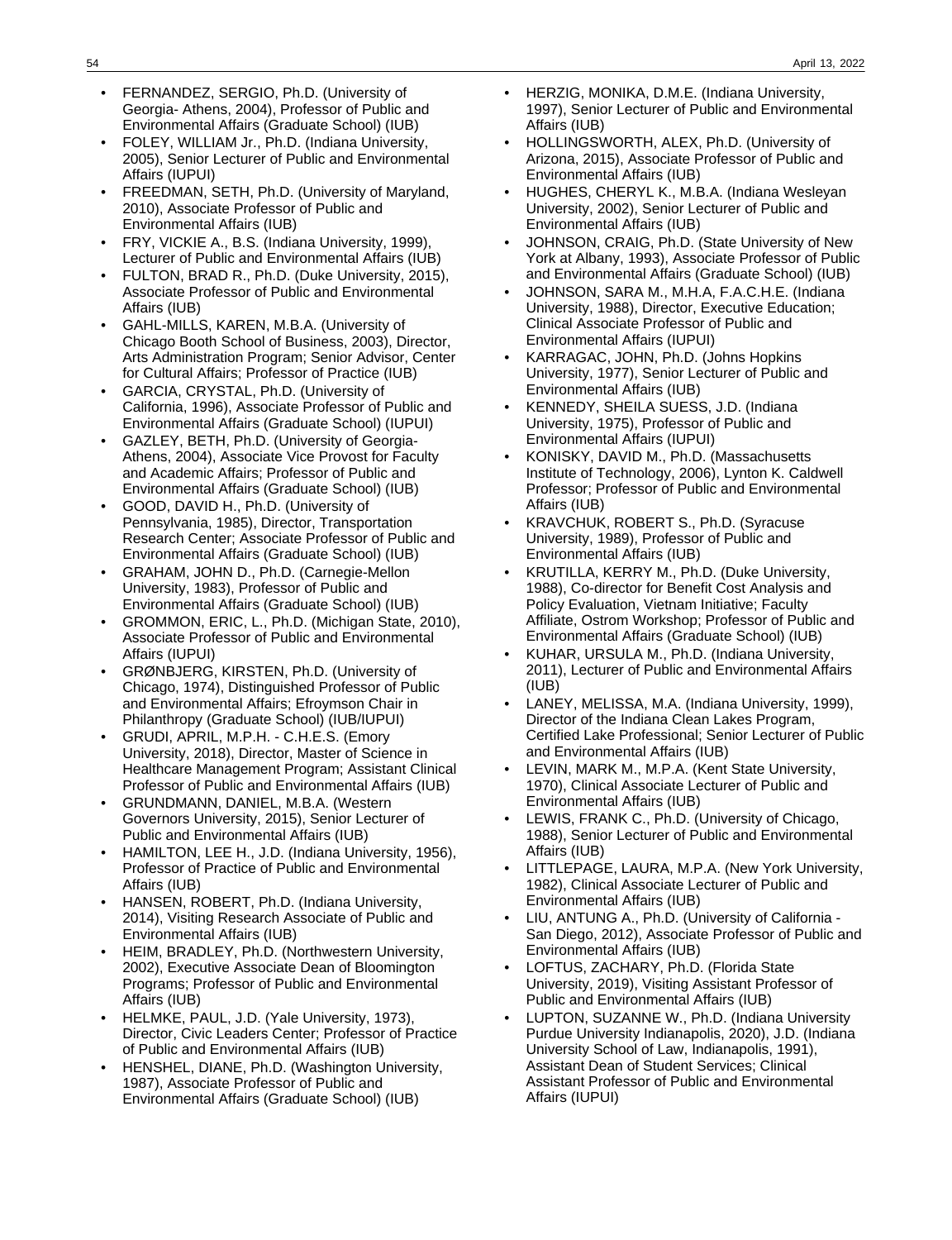- MADRAS, PATRIK I., M.A. (Indiana University, 1972), Statistics Coordinator; Lecturer of Public and Environmental Affairs (IUPUI)
- MAGEE, LAUREN, Ph.D. (Michigan State University, 2018), Assistant Professor of Public and Environmental Affairs (IUPUI)
- MALATESTA, DEANNA, Ph.D. (University of Georgia, 2007), Associate Professor of Public and Environmental Affairs (Graduate School) (IUB)
- MARTYN, KEVIN, Ph.D. (University of South Florida, 2020), Visiting Assistant Professor of Public and Environmental Affairs (IUPUI)
- MCCASTER, ANTONETTE, M.B.A. (DePaul University, 2003), Senior Lecturer of Public and Environmental Affairs (IUB)
- MERETSKY, VICKY, Ph.D. (University of Arizona/Tucson, 1995), Director, Environmental Master's Programs (IUB); Professor of Public and Environmental Affairs; (Graduate School) (IUB)
- MERRITT, CULLEN C., Ph.D. (University of Kansas, 2014), Director of Undergraduate Honors Program; Associate Professor of Public and Environmental Affairs (Graduate School) (IUPUI)
- MESCH, DEBRA J., Ph.D. (Indiana University, 1990), Director, Women's Philanthropy Institute; Professor of Public and Environmental Affairs (Graduate School) (IUPUI)
- MEYER, JAYMA M., J.D. (Georgetown University, 1978), Visiting Clinical Professor of Public and Environmental Affairs (IUB)
- MINCEY, SARAH, Ph.D. (Indiana University, 2012), Director, Integrated Program in the Environment; Managing Director, Environmental Resilience Institute; Clinical Associate Professor of Public and Environmental Affairs (IUB)
- MOONEY, SIAN, Ph.D. (Arizona State University, 1998), Dean, O'Neill School of Public and Environmental Affairs; Professor of Public and Environmental Affairs (IUB)
- MORRIS, ROGER, M.I.S. (Indiana University, 2003), Senior Lecturer of Public and Environmental Affairs (IUB)
- NEED, ANDREA, J.D. (Indiana University, 1993), Director, Undergraduate Academic Affairs; Senior Lecturer of Public and Environmental Affairs (IUB)
- NELSON, ASHLYN, Ph.D. (Stanford University, 2005), Associate Professor of Public and Environmental Affairs (IUB)
- NICHOLSON-CROTTY, JILL, Ph.D. (Texas A&M University, 2005), Associate Professor of Public and Environmental Affairs (IUB)
- NICHOLSON-CROTTY, SEAN, Ph.D. (Texas A&M University, 2003), Director, Graduate Mentoring Center; Adjunct Professor of Political Science, College of Arts and Sciences; Professor of Public and Environmental Affairs (IUB)
- NIERZWICKI JR, FRANK L., M.P.A. (Indiana University, 1985), Clinical Assistant Professor of Public and Environmental Affairs (IUB)
- NOONAN, DOUGLAS, Ph.D. (University of Chicago, 2002), Professor of Public and Environmental Affairs (Graduate School) (IUPUI)
- NORRELL, MARK, M.B.A. (University of Florida, 1987), Senior Lecturer of Public and Environmental Affairs (IUB)
- Novak, Shawn E., Ph.D. (University of Houston-University Park, 1991), Clinical Associate Professor of Public and Environmental Affairs (IUB)
- NOVICK, KIMBERLY A., Ph.D. (Duke University, 2010), Director, Ph.D. Program in Environmental Sciences; Paul H. O'Neill Chair; Fischer Faculty Fellow, Director; Associate Professor of Public and Environmental Affairs (IUB)
- ORTEGA, ALBERTO, Ph.D. (University of Florida, 2017), Assistant Professor of Public and Environmental Affairs (IUB)
- PEREZ, VICTORIA A., Ph.D. (University of Pennsylvania, 2015), Assistant Professor of Public and Environmental Affairs (IUB)
- PRESTON, DAN, M.A.L.D. (Tufts University, 2005), Director, Master of International Affairs; Clinical Associate Professor of Public and Environmental Affairs (IUB)
- PRIMACK, AVRAM, Ph.D. (Indiana University, 1999), Lecturer of Public and Environmental Affairs (IUB)
- RABOVSKY, TOM, Ph.D. (University of Oklahoma, 2013), Associate Professor of Public and Environmental Affairs (IUB)
- RAFF, JONATHAN, Ph.D. (Northwestern University, 2002), Associate Professor of Public and Environmental Affairs (IUB)
- RENNER, TERRI, M.B.A. (Indiana University, 1985), Senior Lecturer of Public and Environmental Affairs (IUB)
- REUVENY, RAFAEL, Ph.D. (Indiana University, 1997), Professor of Public and Environmental Affairs (Graduate School) (IUB)
- RICHARDS, KENNETH R., Ph.D. (Wharton School, University of Pennsylvania, 1996), Professor of Public and Environmental Affairs (Graduate School) (IUB)
- ROSS, JUSTIN, Ph.D. (West Virginia University, 2008), Director, Ph.D. Programs in Public Affairs and Public Policy; Professor of Public and Environmental Affairs (Graduate School) (IUB)
- ROYER, TODD, Ph.D. (Idaho State University, 1999), Faculty Chair for Environmental Science; Director, Royer Laboratory; Professor of Public and Environmental Affairs (Graduate School) (IUB)
- RUPP, JOHN, M.S. (Eastern Washington University, 1980), Clinical Associate Professor of Public and Environmental Affairs (IUB)
- RUSHTON, MICHAEL, Ph.D. (University of British Columbia, 1990), Professor of Public and Environmental Affairs (Graduate School) (IUB)
- RUTHERFORD, AMANDA N., Ph.D. (Texas A&M University, 2015), Director, Undergraduate Honors Program; Associate Professor of Public and Environmental Affairs (IUB)
- SCHNABLE, ALLISON, Ph.D. (Princeton University, 2015), Assistant Professor of Public and Environmental Affairs (IUB)
- SHAW, JOSEPH, Ph.D. (University of Kentucky, 2001), Associate Dean for Research; Associate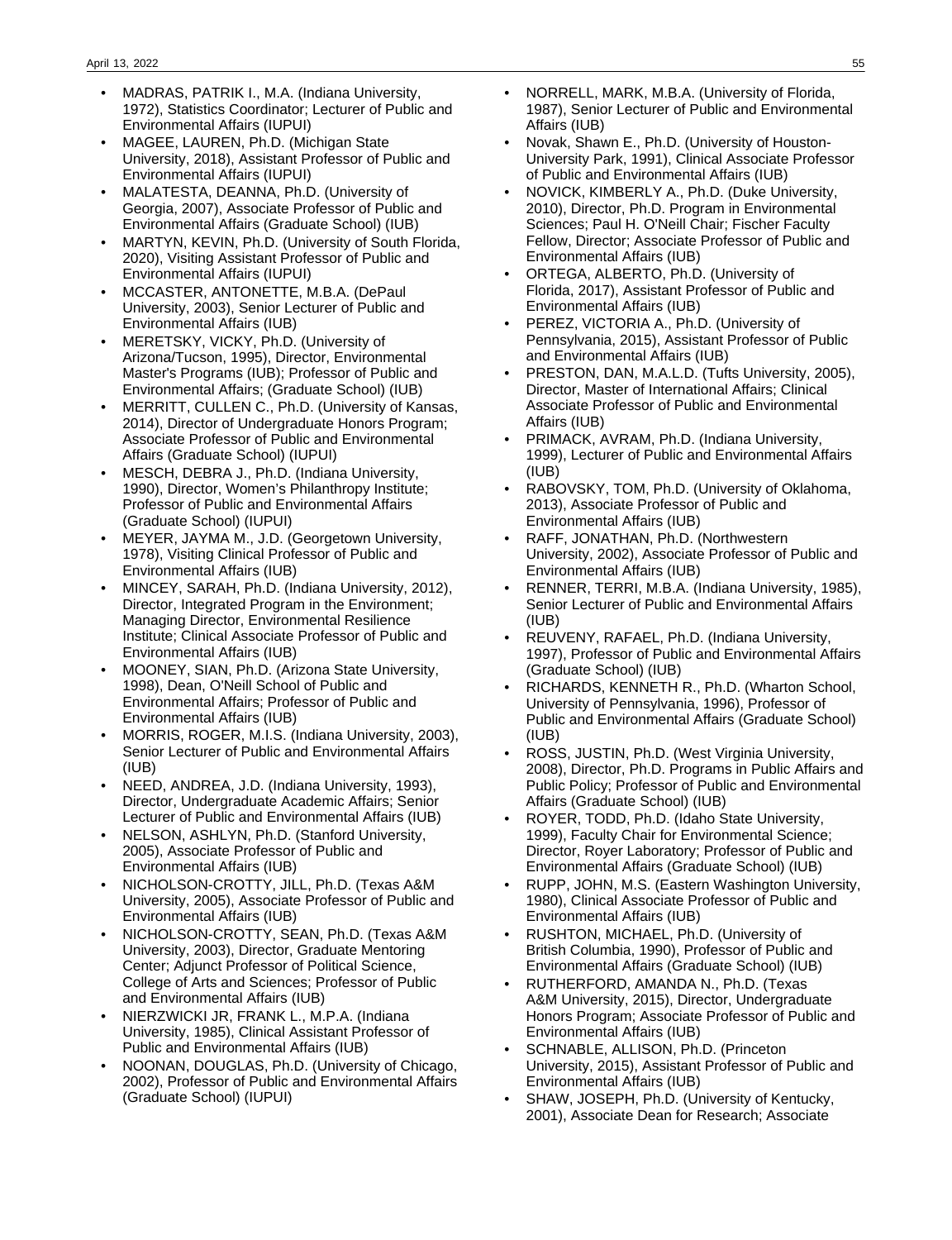Professor of Public and Environmental Affairs (Graduate School) (IUB)

- SIENA, SUSAN, Ph.D. (University of California, Berkeley, 1997) Senior Lecturer of Public and Environmental Affairs (IUB)
- SILVIA, JENNIFER M., Ph.D. (University of Virginia, 2010), Assistant Professor of Public and Environmental Affairs (IUB)
- SIMON, DANIEL, Ph.D. (University of Maryland, 1999), Associate Professor of Public and Environmental Affairs (IUB)
- SIMON, KOSALI, Ph.D. (University of Maryland at College Park, 1999), Distinguished Professor; Herman B Wells Endowed Professor; Paul O'Neill Chair; Associate Vice Provost for Health Sciences; Elected member, National Academy of Medicine; Editor, Journal of Health Economics Associate Vice Provost for Health Sciences; Professor of Public and Environmental Affairs (Graduate School) (IUB)
- STEVENS, PHILLIP, Ph.D. (Harvard University, 1990), Associate Dean for Faculty Affairs; Rudy Professor of Public and Environmental Affairs; (Graduate School) (IUB)
- STUCKY, THOMAS D., Ph.D. (University of Iowa, 2001), Professor of Public and Environmental Affairs (Graduate School) (IUPUI)
- SUTTLES, SHELLYE, Ph.D. (Purdue University, 2013), Assistant Professor of Public and Environmental Affairs (IUB)
- TRAN, ANH, Ph.D. (Harvard University, 2009) Professor of Public and Environmental Affairs (IUB)
- VENIER, MARTA, Ph.D. (Indiana University, 2008), Assistant Professor of Public and Environmental Affairs (IUB)
- WAKHUNGU, HENRY, Ph.D. (Indiana University, 2004), Teaching Professor of Public and Environmental Affairs (IUB)
- WALK, MARLENE, Ph.D. (University of Pennsylvania, 2015), Assistant Professor of Public and Environmental Affairs (Graduate School) (IUPUI)
- WARD, ADAM, Ph.D. (Penn State University, 2011), Associate Professor of Public and Environmental Affairs (IUB)
- WING, COADY, Ph.D. (Syracuse University, 2010), Associate Professor of Public and Environmental Affairs (IUB)
- WORONKOWICZ, JOANNA, Ph.D. (University of Chicago, 2011), Associate Professor of Public and Environmental Affairs (IUB)
- WRIGHT, TAMRA, M.S. (Southeast Missouri State University), Lecturer of Public and Environmental Affairs (IUPUI)
- YODER, LANDON, Ph.D. (Indiana University Bloomington, 2017), Assistant Professor of Public and Environmental Affairs (IUB)
- ZIROGIANNIS, NIKOLAOS, Ph.D. (University of Massachusetts-Amherst, 2013), Assistant Professor of Public and Environmental Affairs (IUB)
- ZORN, CHARLES KURT, Ph.D. (Syracuse University, 1981), Vice Provost for Undergraduate Education; Professor of Public and Environmental Affairs (Graduate School) (IUB)

# **Faculty Emeriti**

- AGRANOFF, ROBERT, Ph.D. (University of Pittsburgh, 1967), Professor Emeritus of Public and Environmental Affairs (IUB)
- BAKER, RANDALL, Ph.D. (University of London, England, 1968), Professor Emeritus of Public and Environmental Affairs (IUB)
- BARNES, A. JAMES, J.D. (Harvard University, 1967), Dean Emeritus, School of Public and Environmental Affairs, 1988-2000; Professor Emeritus of Public and Environmental Affairs; Adjunct Professor Emeritus of School of Law (Graduate School) (IUB)
- BAUMER, TERRY L., Ph.D. (Loyola University of Chicago, 1980), Emeritus Executive Associate Dean, Emeritus Indianapolis Programs; Professor Emeritus of Public and Environmental Affairs (Graduate School) (IUPUI)
- BIELEFELD, WOLFGANG, Ph.D. (University of Minnesota, 1990), Director Emeritus, SPEA-IUPUI Overseas Education and Programs; Professor Emeritus of Public and Environmental Affairs (Graduate School) (IUPUI)
- BONSER, CHARLES F., D.B.A. (Indiana University, 1965), Dean Emeritus and Professor Emeritus of Public and Environmental Affairs; Ameritech Professor Emeritus; Professor Emeritus of Business Administration (IUB)
- BUHNER, JOHN C., Ph.D. (Indiana University, 1963), Professor Emeritus of Public and Environmental Affairs; Professor Emeritus of Political Science (IUPUI)
- DECOSTER, THOMAS A., Ph.D. (University of Notre Dame, 1968), Professor Emeritus of Public and Environmental Affairs (IUPUI)
- FISCHER, BURNELL C., Ph.D. (Purdue University, 1974), Clinical Professor Emeritus of Public and Environmental Affairs (IUB)
- GLEESON, MICHAEL E., Ph.D. (Syracuse University, 1973), Associate Professor Emeritus of Public and Environmental Affairs (IUPUI)
- HAITJEMA, HENK M., Ph.D. (University of Minnesota, 1982), Director Emeritus Ph.D. Program in Environmental Science; Director Emeritus Master of Science in Environmental Science Program; Professor Emeritus of Public and Environmental Affairs; Professor Emeritus of Geological Sciences (part-time); Adjunct Associate Professor Emeritus of Geology (Graduate School) (IUB/IUPUI)
- HERBERT, ADAM W., Ph.D. (University of Pittsburgh, 1971), President Emeritus of Indiana University; Professor Emeritus of Public and Environmental Affairs (IUB)
- HITES, RONALD A., Ph.D. (Massachusetts Institute of Technology, 1968), Director Emeritus, Environmental Science Research Center; Distinguished Emeritus Professor of Public and Environmental Affairs; Distinguished Emeritus Professor of Chemistry (part time) (Graduate School) (IUB)
- HOOLE, FRANCIS W., Ph.D. (Northwestern University, 1971), Professor Emeritus of Political Science; Professor Emeritus of Public and Environmental Affairs (IUB)